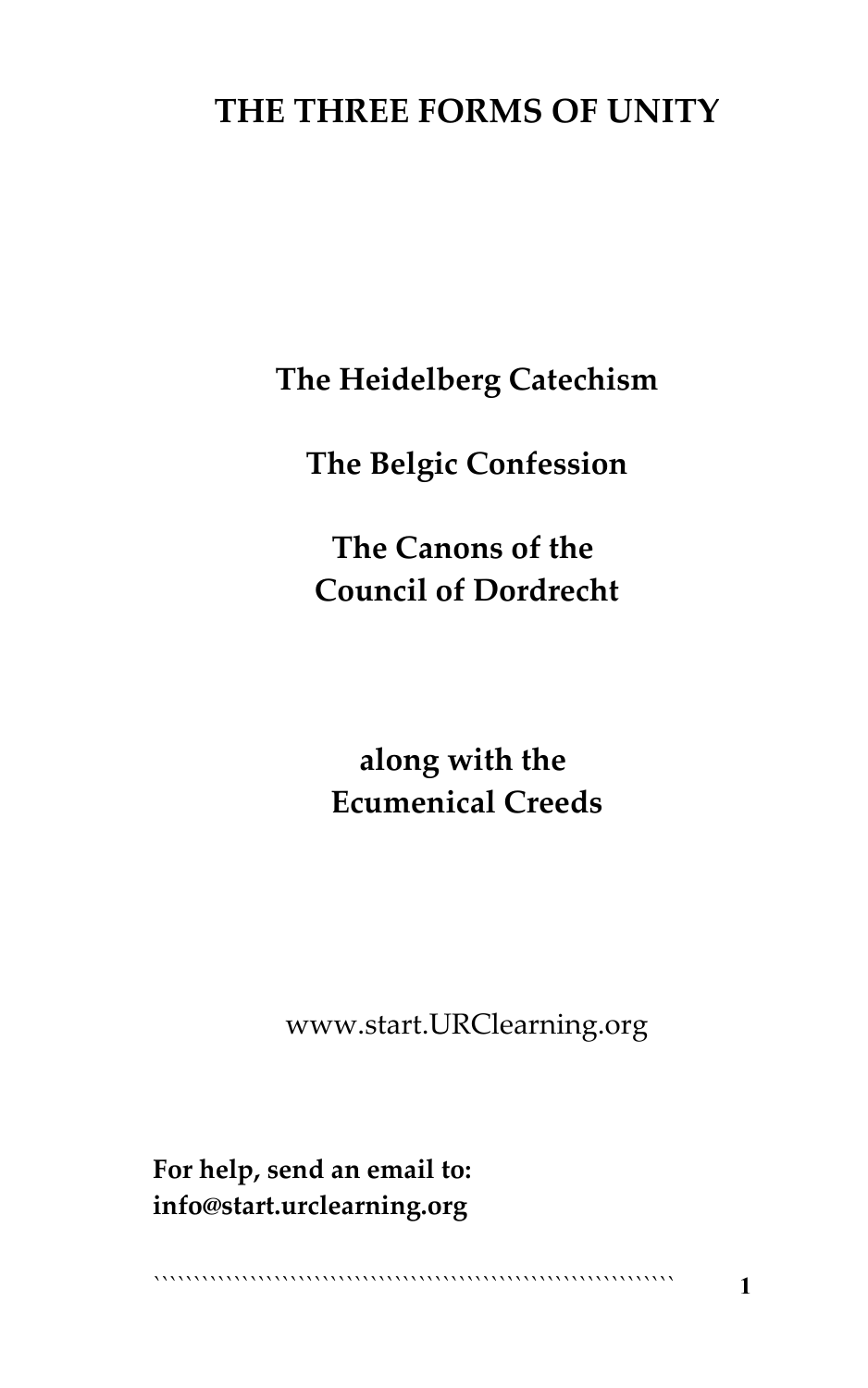### **INTRODUCTION**

Since the Bible teaches that Christians continue to sin, the church will be corrupted over time. Therefore, Christians should always be attempting to reform the church, to put it back in accordance with biblical teachings and practice.

During the sixteenth century, Roman Catholics chose to stop participating in this process and actually condemned those who attempted such reform. Reformers were forced outside of the Roman Catholic Church and participated in the Reformation in Protestant churches such as the Lutheran, Anglican, and Reformed.

From 1618 to 1619, the Reformed churches from dozens of countries throughout the world sent representatives to meet at the Synod, or Council, of Dordrecht. There, they collectively stated their faith and summarized biblical teachings with three documents, or forms, of unity: the Heidelberg Catechism, Belgic Confession, and Canons of Dort.

The United Reformed Churches in North America are the descendants of these international Reformed churches, and as participants in this Reformation here offer these statements of faith as summaries of biblical teaching.

The Church has always stated its faith for many reasons and these Three Forms of Unity perform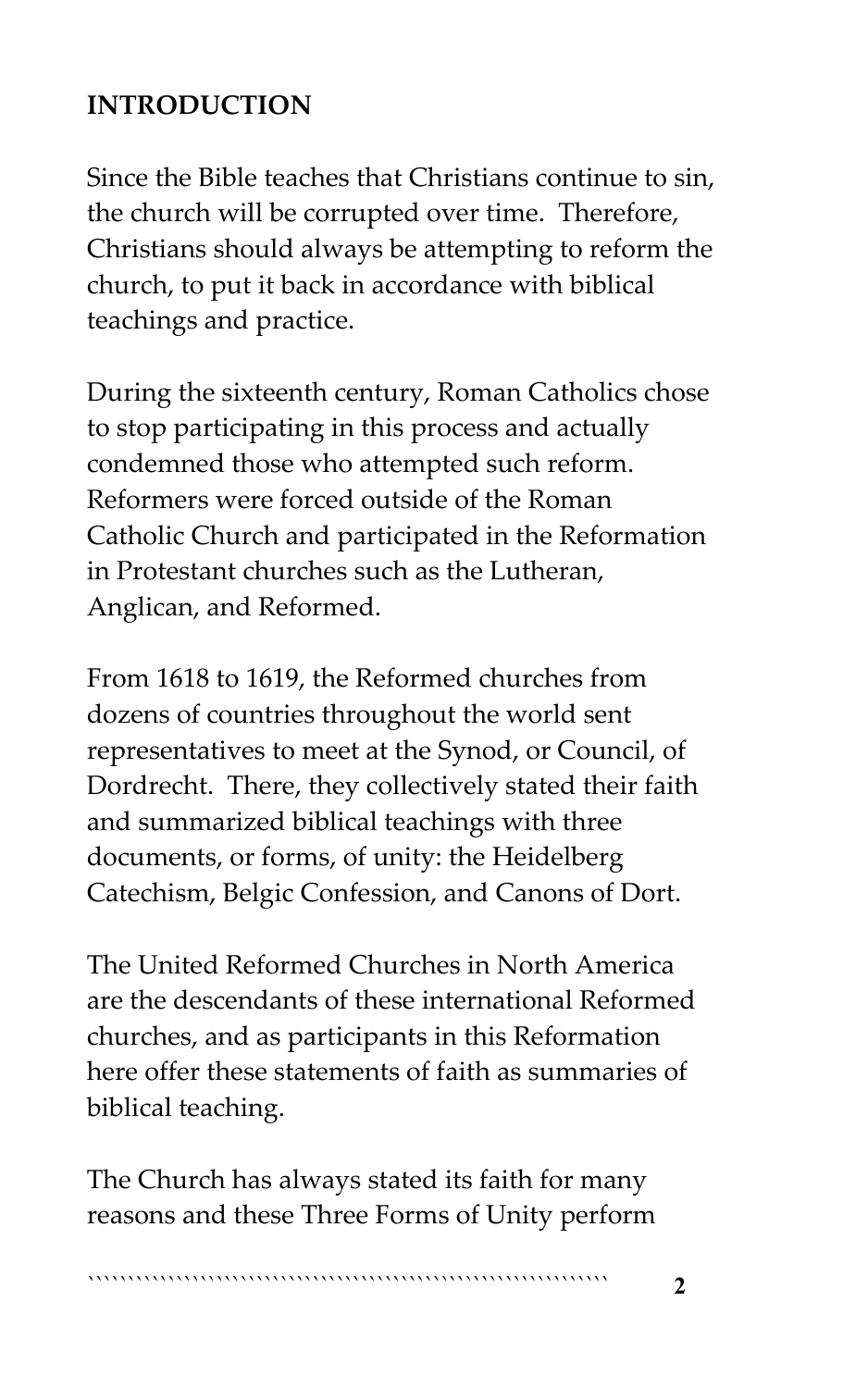many roles. They summarize biblical teachings such as the doctrines of the Trinity, the Incarnation, Predestination, Justification, and the Church. They allow members to gather together around shared beliefs about fundamental teachings in the Bible, and thereby relegate non-essential doctrines (political positions, educational platforms, etc.) to personal opinion lest the church needlessly split. They also help others understand what we believe and thereby provide a basis upon which ecumenical unity can be built.

Different types of documents serve different purposes. Catechisms, such as the Heidelberg Catechism (written in Heidelberg, Germany) are documents written in a question-and-answer format that help explain biblical teaching to children and those new to the faith; the Heidelberg is divided into 52 Sundays, or Lord's Days, which allows it to be worked through in a year. Confessions, such as the Belgic Confession (written in Belgium) explain various biblical teachings. Finally, canons, such as the Canons of Dort (written at the Synod of Dordrecht), are series of technical responses to specific theological issues.

These documents were originally written in Greek, Latin, French and German. The English translations of the four ecumenical creeds (Apostles', Nicene, Athanasian and Chalcedonian) and the three forms of unity (Heidelberg Catechism, Belgic Confession and Canons of the Synod of Dordrecht) were created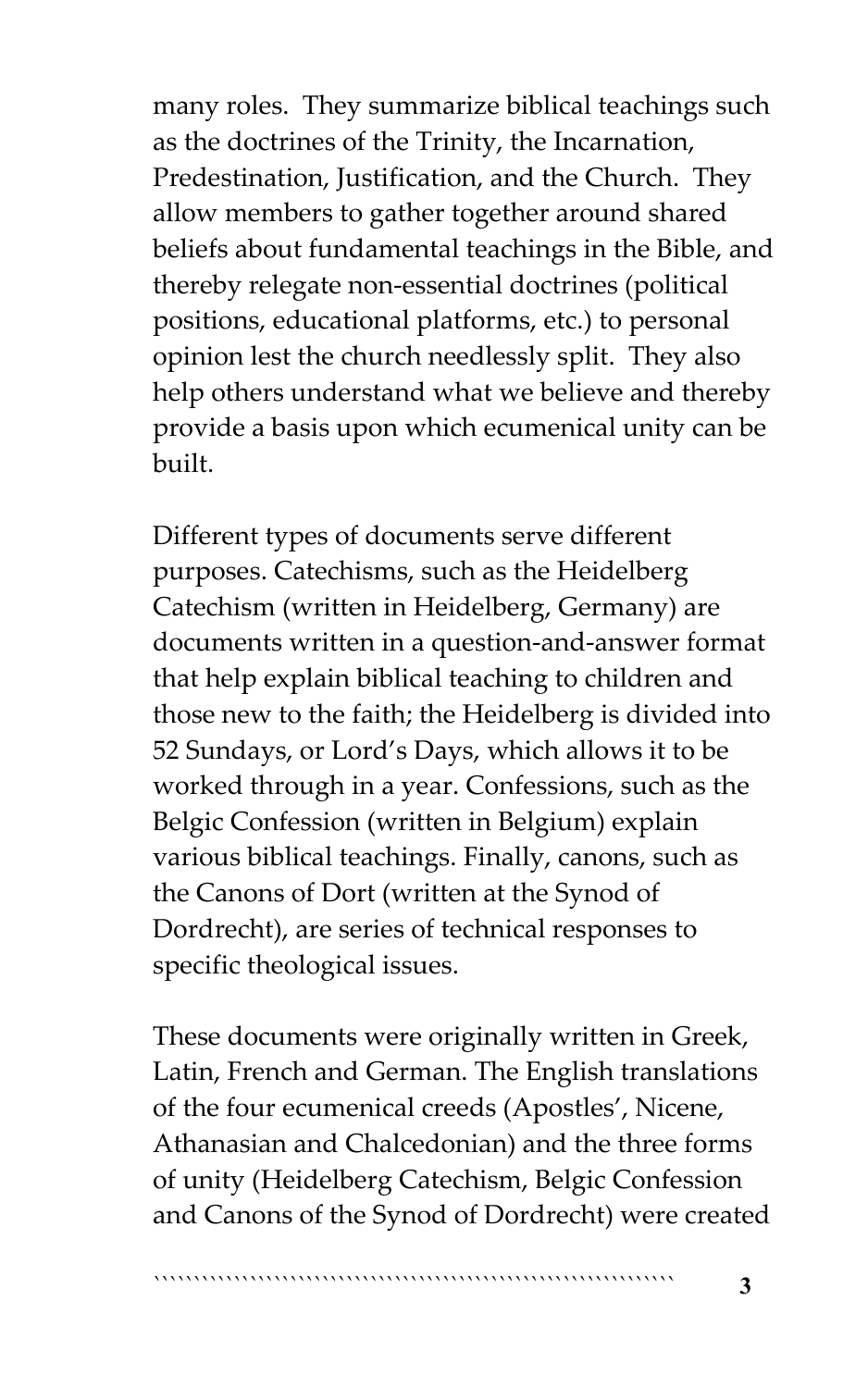and reviewed by various individuals, including pastors and elders in the URC.

The English translation of the three forms of unity offered here may look different than others. Many modern English editions are translations of translations or the products of various alterations and additions to the text of the documents including scriptural citations and dubious historical notes.

The Belgic Confession offered here is a new translation. Current English editions select specific versions of the confession, used only in limited locations for limited periods of time, as the sources of their translations. The international churches, however, gathered together at the Synod of Dort and collected these versions and edited them (added to them, subtracted from them, and re-wrote entire articles). The text that serves as the basis of this new translation represents the consensus of the international movement from which the URC traces its roots.

The sources of the Heidelberg Catechism and Canons of Dort used at Dort could not be precisely identified. For the Canons of Dort, the translation of the CRC's Psalter Hymnal is offered, and for the Heidelberg Catechism, we offer a typical amalgamation without textual pedigree but rendered in modern English and bearing bible verses.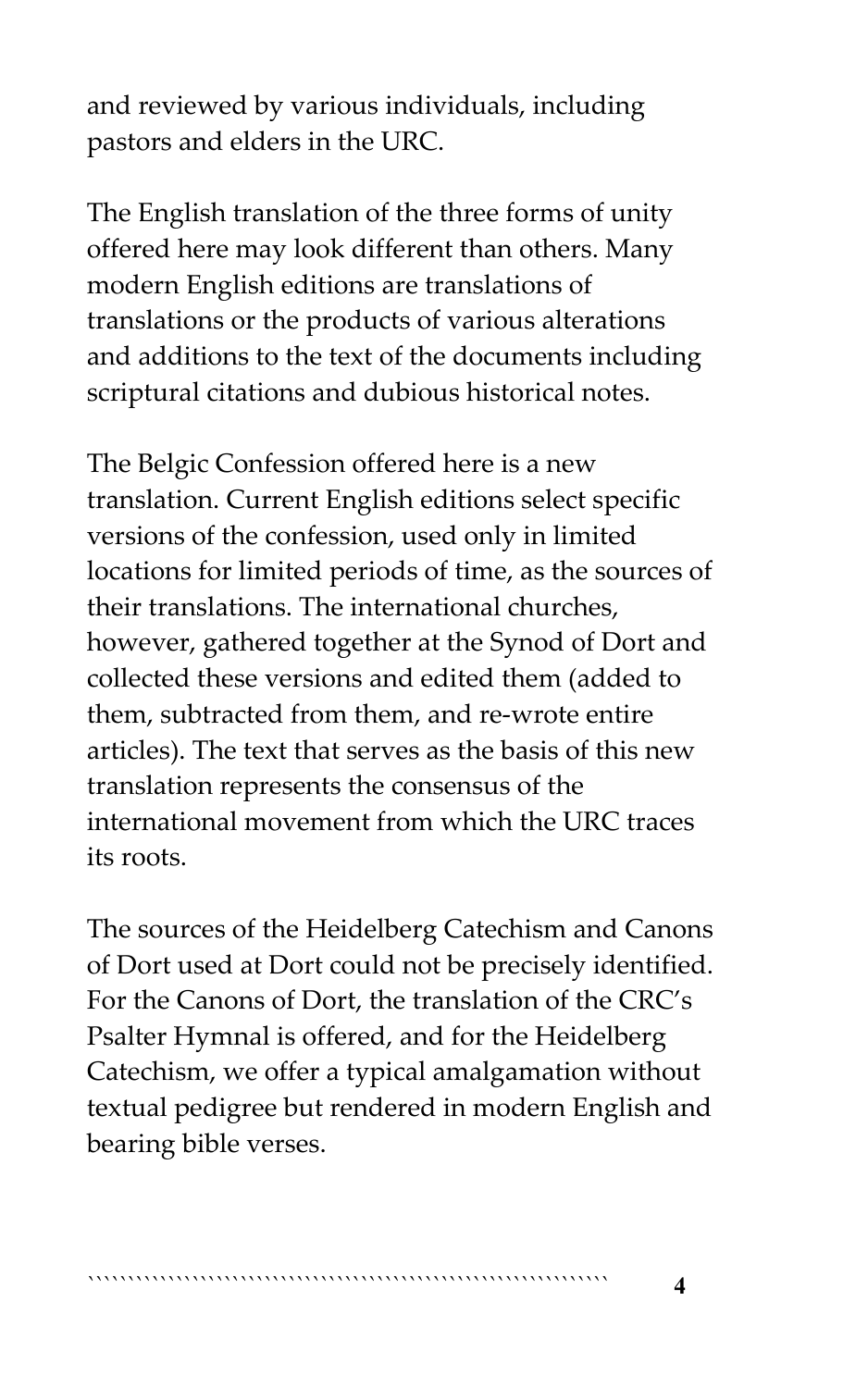## **TABLE OF CONTENTS**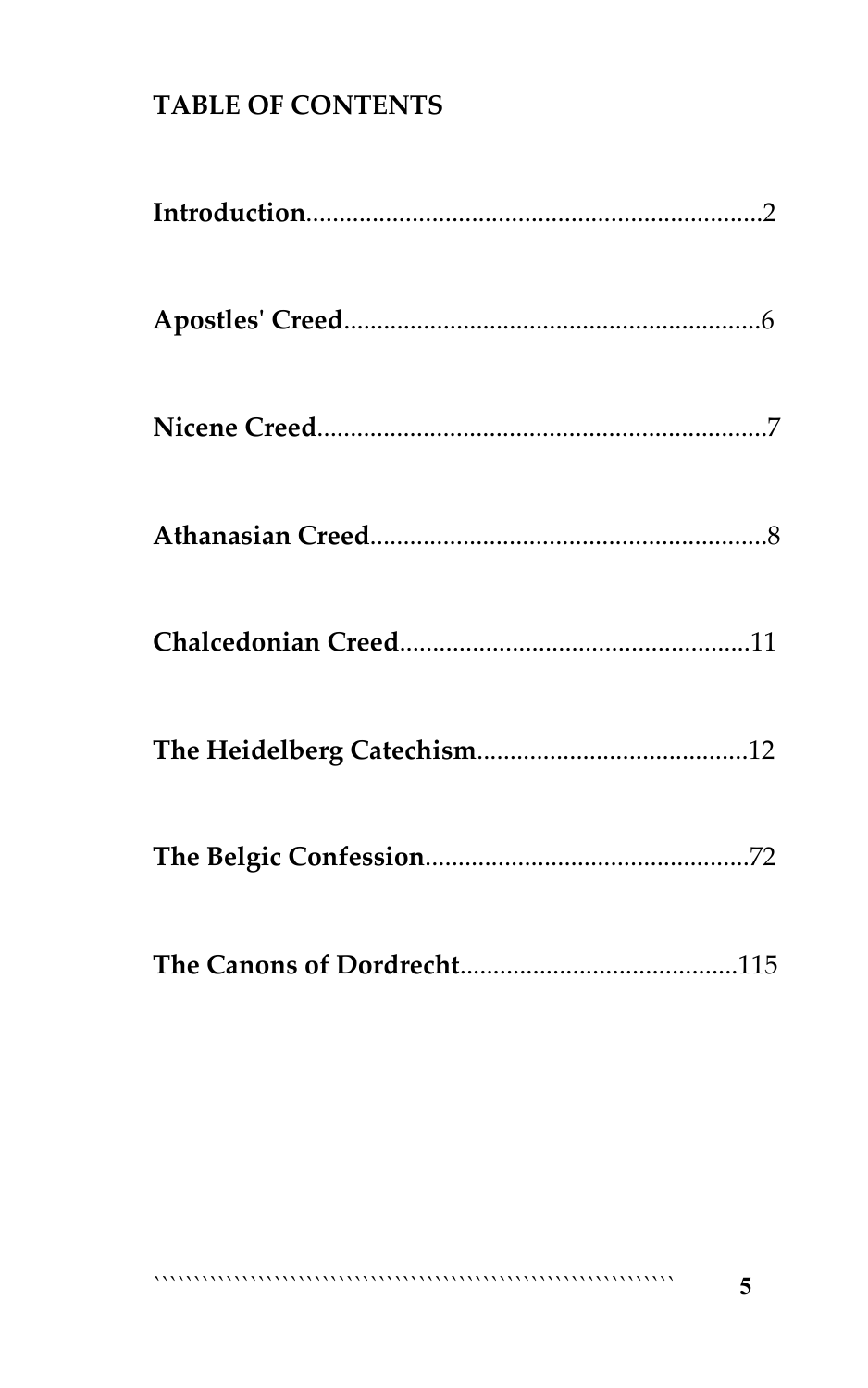## **Apostles' Creed**

I believe in God, the Father Almighty, Maker of heaven and earth.

And in Jesus Christ, His only begotten Son, our Lord; who was conceived by the Holy Spirit, born of the Virgin Mary, suffered under Pontius Pilate, was crucified, died, and was buried. He descended into hell. On the third day he rose from the dead; He ascended into heaven, and sits at the right hand of God the Father Almighty; from there he shall come again to judge the living and the dead.

I believe in the Holy Spirit, the holy catholic church, the communion of saints, the forgiveness of sins, the resurrection of the body, and the life everlasting.

**AMEN**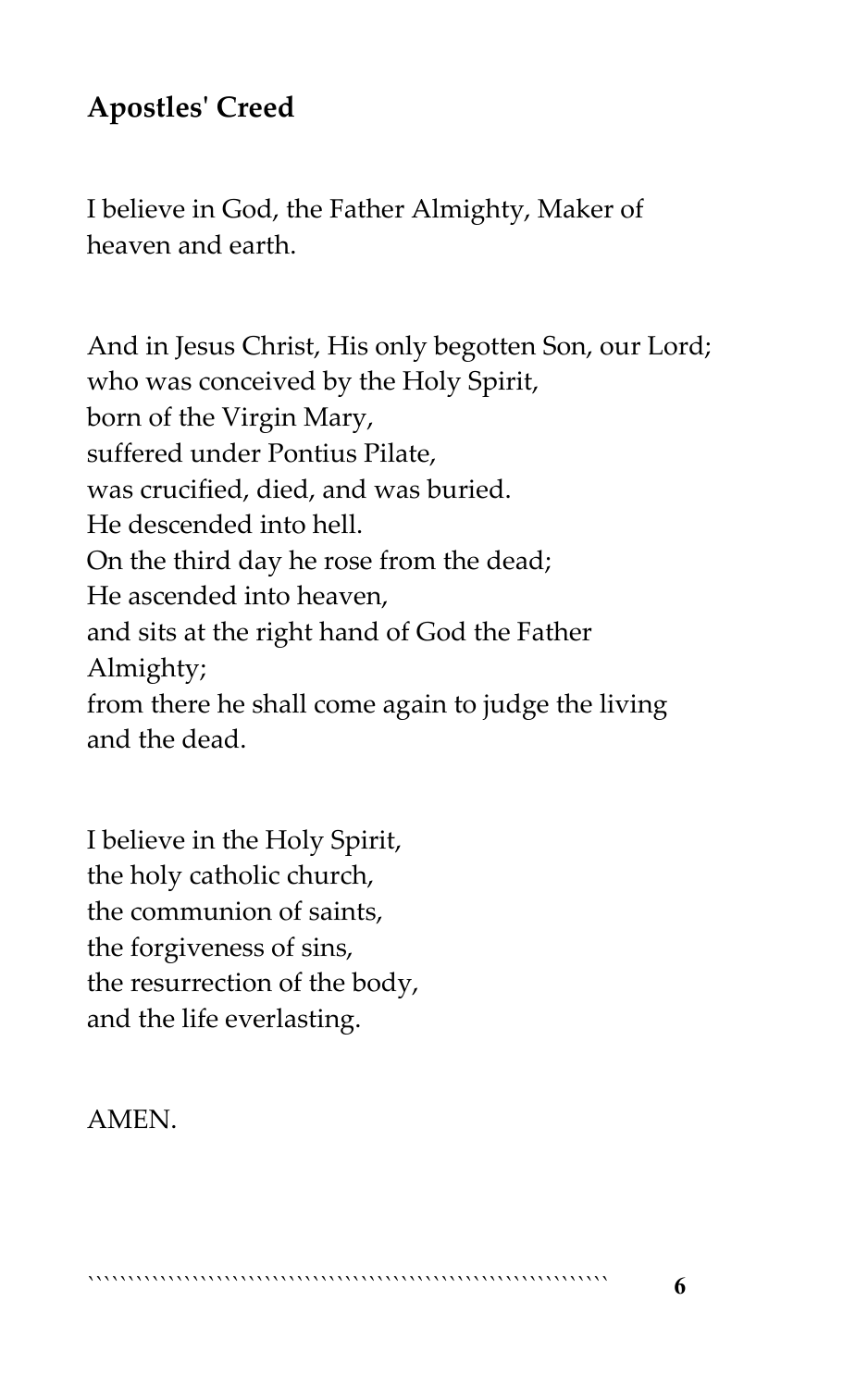## **Nicene Creed**

We believe in one God, the Father Almighty, Maker of heaven and earth, and of all things visible and invisible.

And in one Lord Jesus Christ, the only begotten of the Father before all worlds; God of God, Light of Light, very God of very God; begotten, not made, being of one substance with the Father, by whom all things were made. Who, for us men and for our salvation, came down from heaven, and was incarnate by the Holy Spirit of the virgin Mary, and was made man; and was crucified also for us under Pontius Pilate; He suffered and was buried; and the third day He rose again, according to the Scriptures; and ascended into heaven, and sitteth on the right hand of the Father and He shall come again, with glory, to judge the quick and the dead; whose kingdom shall have no end.

And I believe in the Holy Ghost, The Lord and Giver of life; who proceedeth from the Father and the Son; who with the Father and the Son together is worshipped and glorified; who spake by the prophets. And I believe in one holy catholic and apostolic Church. I acknowledge one baptism for the remission of sins; and I look for the resurrection of the dead, and the life of the world to come. Amen.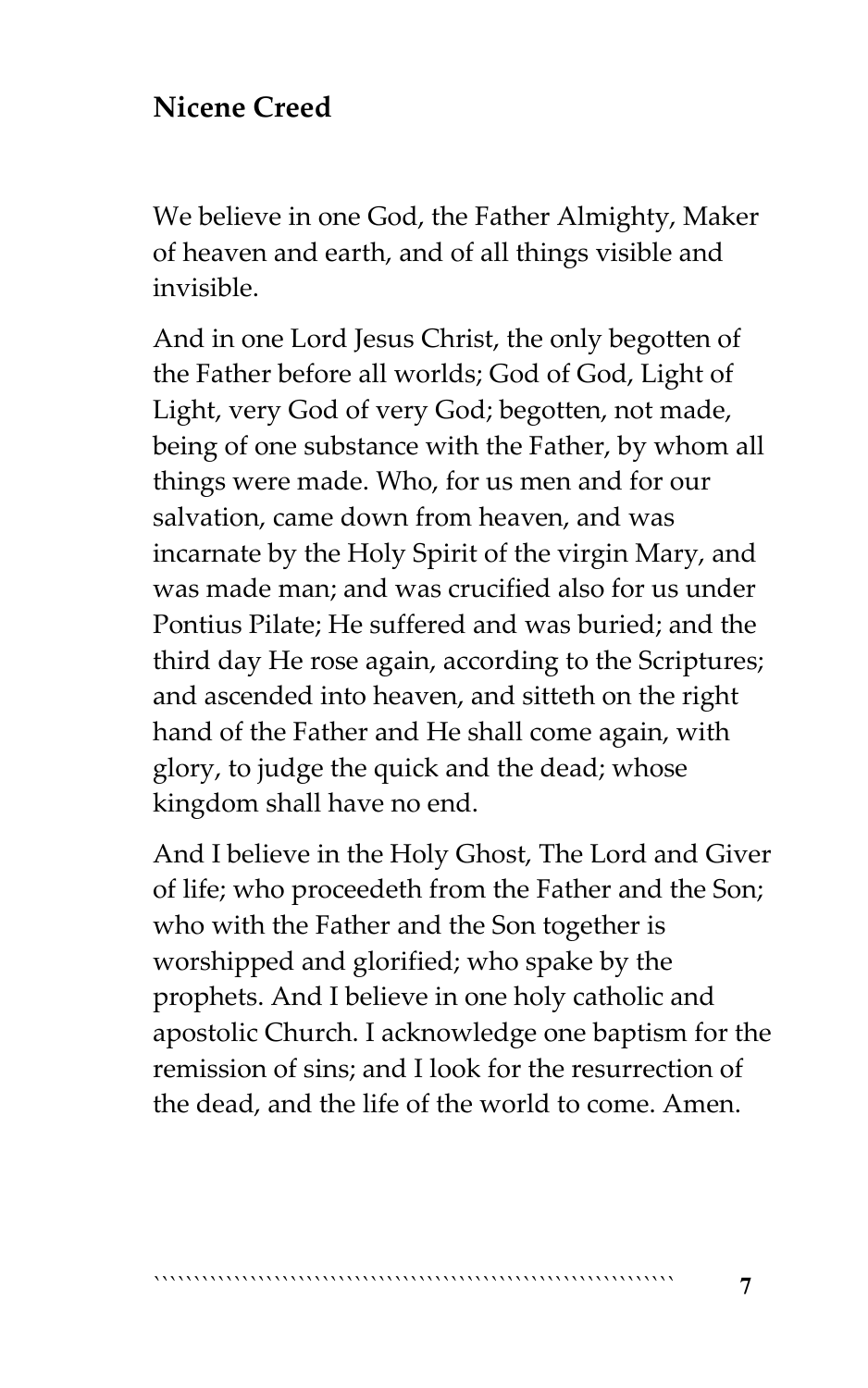## **Athanasian Creed**

Whosoever wants to be saved, before all things it is necessary that he hold the catholic faith.

Which faith except everyone do keep whole and undefiled, without doubt he shall perish everlastingly. And the catholic faith is this, that we worship one God in Trinity and Trinity in Unity, neither confounding the Persons, nor dividing the Substance. For there is one Person of the Father, another of the Son, and another of the Holy Ghost. But the Godhead of the Father, of the Son and of the Holy Ghost is all One, the Glory Equal, the Majesty Co-Eternal. Such as the Father is, such is the Son, and such is the Holy Ghost. The Father Uncreated, the Son Uncreated, and the Holy Ghost Uncreated. The Father Incomprehensible, the Son Incomprehensible, and the Holy Ghost Incomprehensible. The Father Eternal, the Son Eternal, and the Holy Ghost Eternal and yet they are not Three Eternals but One Eternal. As also there are not Three Uncreated, nor Three Incomprehensibles, but One Uncreated, and One Incomprehensible. So likewise the Father is Almighty, the Son Almighty, and the Holy Ghost Almighty. And yet they are not Three Almighties but One Almighty.

So the Father is God, the Son is God, and the Holy Ghost is God. And yet they are not Three Gods, but One God. So likewise the Father is Lord, the Son Lord, and the Holy Ghost Lord, and yet not Three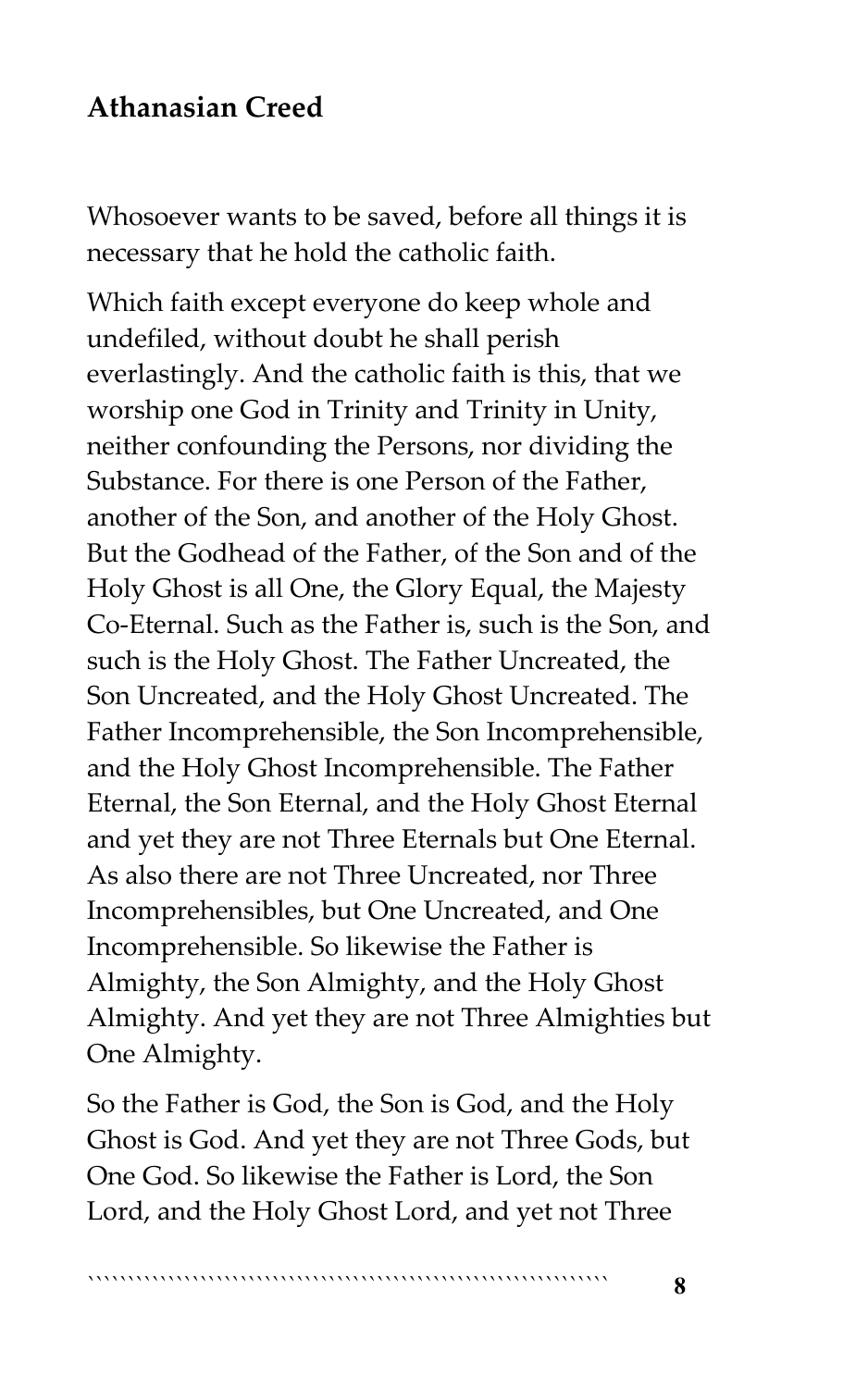Lords but One Lord. For, like as we are compelled by the Christian verity to acknowledge every Person by Himself to be God and Lord, so are we forbidden by the catholic religion to say, there be Three Gods or Three Lords. The Father is made of none, neither created, nor begotten. The Son is of the Father alone; not made, nor created, but begotten. The Holy Ghost is of the Father, and of the Son neither made, nor created, nor begotten, but proceeding.

So there is One Father, not Three Fathers; one Son, not Three Sons; One Holy Ghost, not Three Holy Ghosts. And in this Trinity none is afore or after Other, None is greater or less than Another, but the whole Three Persons are Co-eternal together, and Co-equal. So that in all things, as is aforesaid, the Unity is Trinity, and the Trinity is Unity is to be worshiped. He therefore that wants to be saved, must thus think of the Trinity.

Furthermore, it is necessary to everlasting Salvation, that he also believe rightly the Incarnation of our Lord Jesus Christ. For the right faith is, that we believe and confess, that our Lord Jesus Christ, the Son of God, is God and Man. God, of the substance of the Father, begotten before the worlds; and Man, of the substance of His mother, born into the world. Perfect God and Perfect Man, of a reasonable Soul and human Flesh subsisting. Equal to the Father as touching His Godhead, and inferior to the Father as touching His Manhood. Who, although He be God and Man, yet He is not two, but One Christ. One, not by conversion of the Godhead into Flesh, but by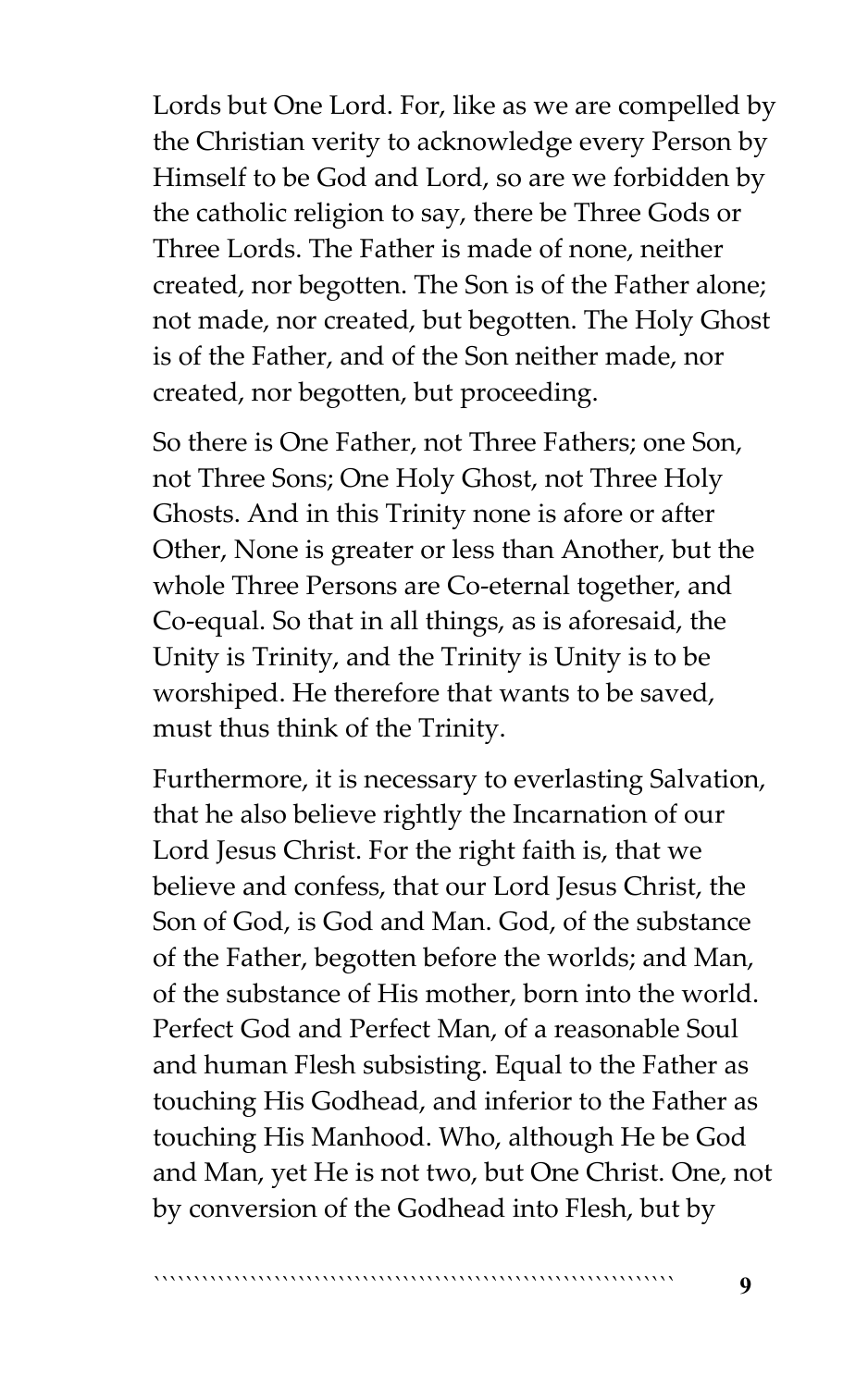taking of the Manhood into God. One altogether, not by confusion of substance, but by Unity of Person. For as the reasonable soul and flesh is one Man, so God and Man is one Christ. Who suffered for our salvation, descended into Hell, rose again the third day from the dead. He ascended into Heaven, He sitteth on the right hand of the Father, God Almighty, from whence he shall come to judge the quick and the dead. At whose coming all men shall rise again with their bodies, and shall give account for their own works. And they that have done good shall go into life everlasting, and they that have done evil into everlasting fire.

This is the catholic faith, which except a man believe faithfully and firmly, he cannot be saved.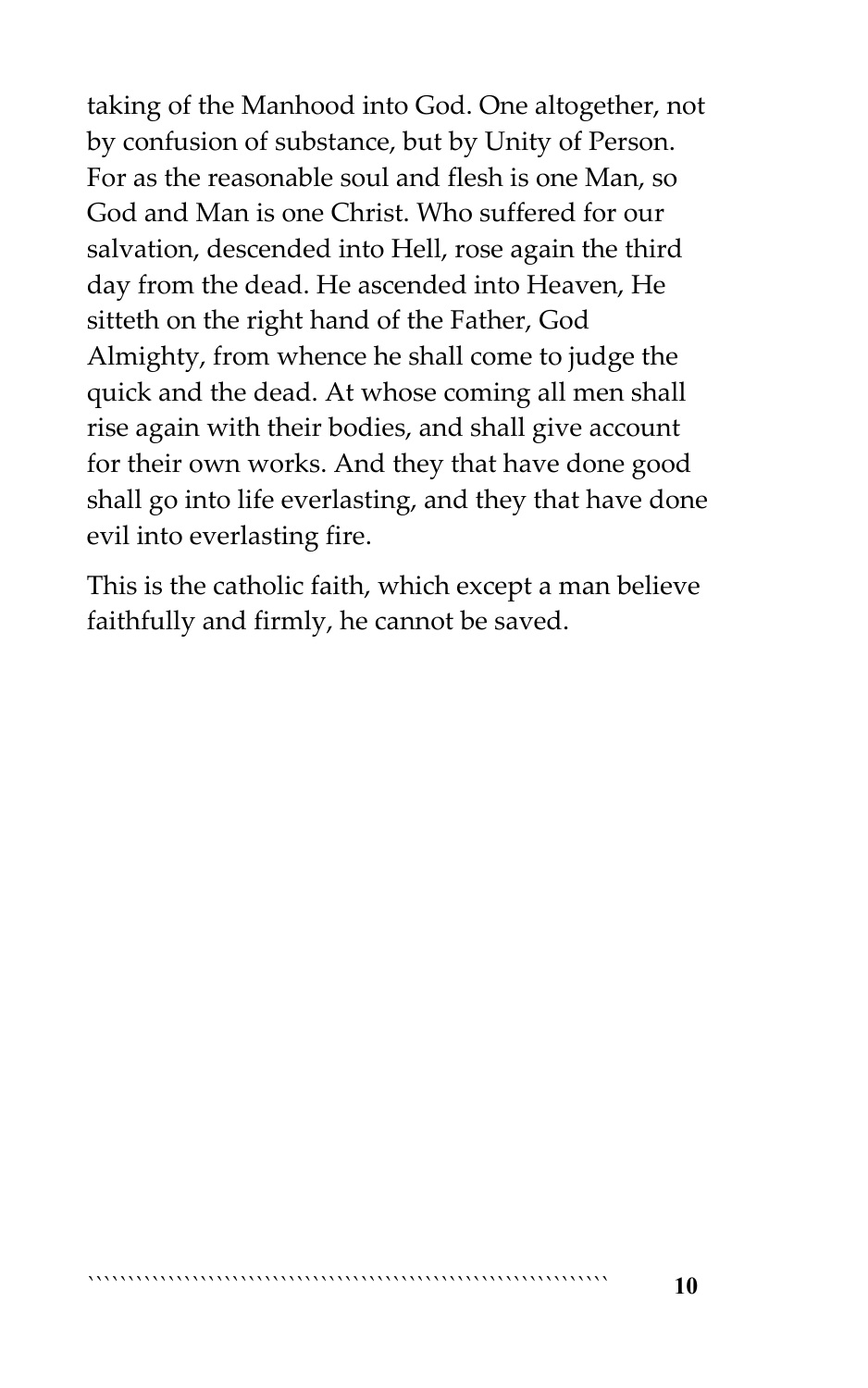#### **Chalcedonian Creed**

We, then, following the holy Fathers, all with one consent, teach men to confess one and the same Son, our Lord Jesus Christ, the same perfect in Godhead and also perfect in manhood; truly God and truly man, of a reasonable soul and body; consubstantial with the Father according to the Godhead, and consubstantial with us according to the Manhood; in all things like unto us, without sin; begotten before all ages of the Father according to the Godhead, and in these latter days, for us and for our salvation, born of the Virgin Mary, the Mother of God, according to the Manhood; one and the same Christ, Son, Lord, only begotten, to be acknowledged in two natures, unconfusedly, unchangeably, indivisibly, inseparably; the distinction of natures being by no means taken away by the union, but rather the property of each nature being preserved, and concurring in one Person and one Subsistence, not parted or divided into two persons, but one and the same Son, and only begotten, God the Word, the Lord Jesus Christ; as the prophets from the beginning have declared concerning Him, and the Lord Jesus Christ Himself has taught us, and the Creed of the holy Fathers has handed down to us.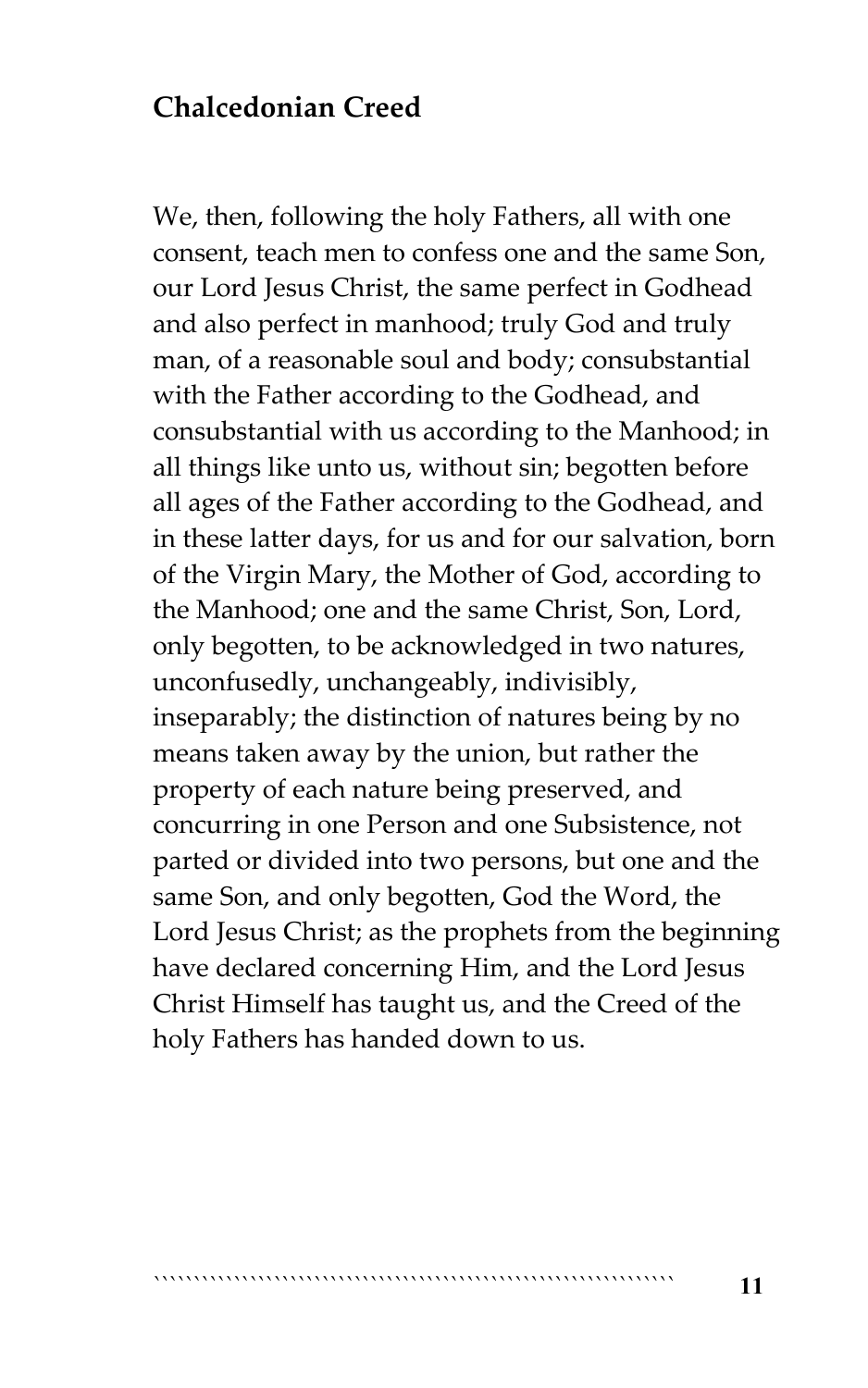## **The Heidelberg Catechism**

**~~Introduction (Q. 1-2)**

### **Lord's Day 1**

1. What is your only comfort in life and in death?

That I, with body and soul, both in life and in death,[1] am not my own,[2] but belong to my faithful Savior Jesus Christ,[3] who with His precious blood[4] has fully satisfied for all my sins,[5] and redeemed me from all the power of the devil;[6] and so preserves me[7] that without the will of my Father in heaven not a hair can fall from my head;[8] indeed, that all things must work together for my salvation.[9] Wherefore, by His Holy Spirit, He also assures me of eternal life,[10] and makes me heartily willing and ready from now on to live unto Him.[11]

[1] Rom 14:7-9; [2] 1 Cor 6:19-20; [3] 1 Cor 3:23; Tit 2:14; [4] 1 Pt 1:18-19; [5] 1 Jn 1:7; 2:2; [6] Jn 8:34-36; Heb 2:14-15; 1 Jn 3:8; [7] Jn 6:39-40, 10:27-30; 2 Thes 3:3; 1 Pt 1:5; [8] Mt 10:29-31; Lk 21:16-18; [9] Rom 8:28; [10] Rom 8:15-16; 2 Cor 1:21-22, 5:5; Eph 1:13-14; [11] Rom 8:14

2. How many things are necessary for you to know, that in this comfort you may live and die happily?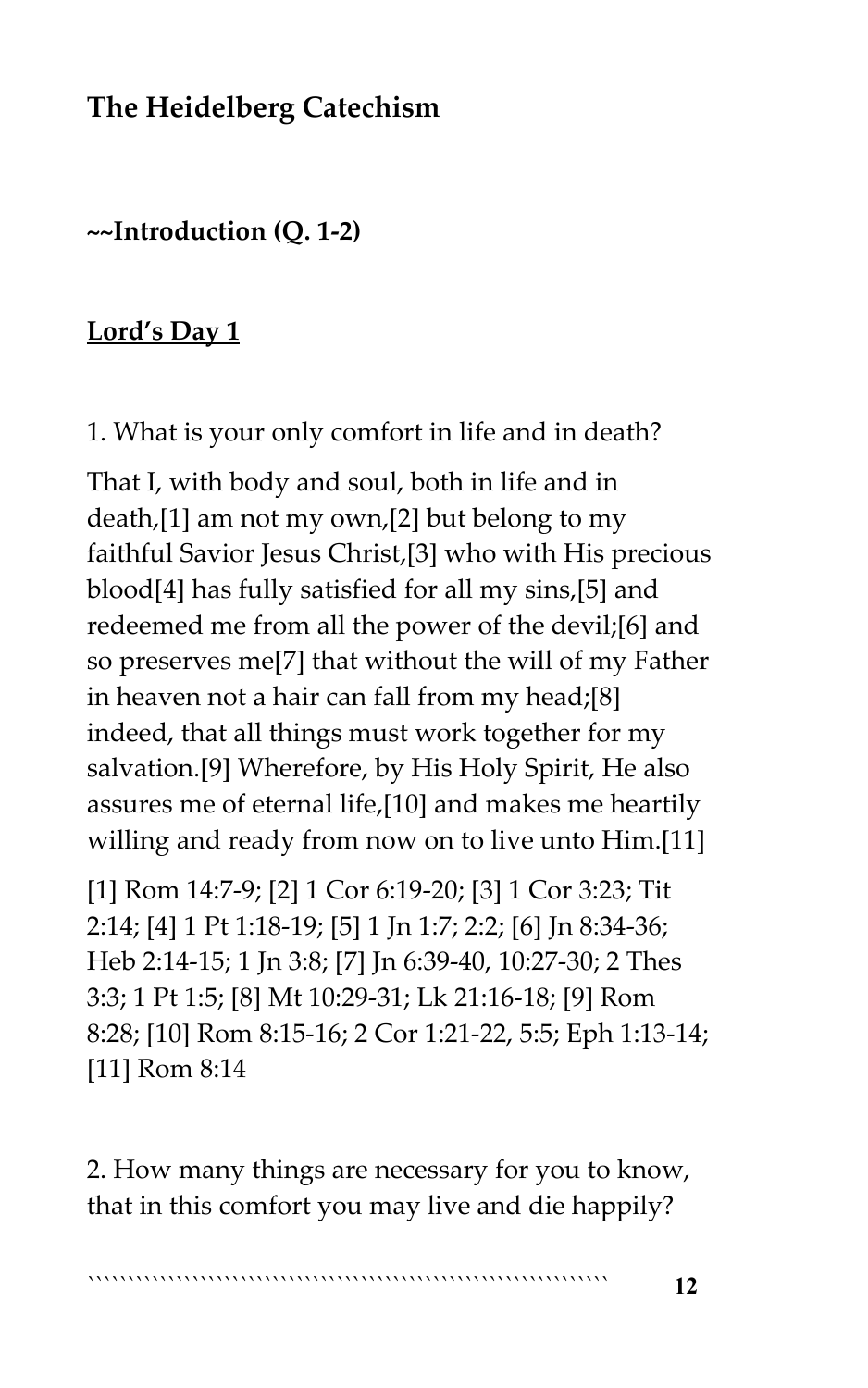Three things:[1] First, the greatness of my sin and misery.[2] Second, how I am redeemed from all my sins and misery.[3] Third, how I am to be thankful to God for such redemption.[4]

[1] Lk 24:46-47; Rom 7:24-25; 1 Cor 6:11; Tit 3:3-7; [2] Jn 9:41, 15:22; Rom 3:9-10; 1 Jn 1:10; [3] Jn 17:3; Acts 4:12, 10:43; Gal 3:13; [4] Mt 5:16; Rom 6:13; Eph 5:8- 11; Col 3:17; 1 Pt 2:9-12

*~~First Part: Guilt (Q. 3-11)*

## **Lord's Day 2**

3. From where do you know your misery?

From the Law of God.[1]

[1] Rom 3:20, 7:7

4. What does the Law of God require of us?

Christ teaches us in sum, Matthew 22: "You shall love the Lord your God with all your heart, and with all your soul, and with all your mind, and with all your strength.[1] This is the first and great commandment. And the second is like unto it, You shall love your neighbor as yourself.[2] On these two commandments hang all the law and the prophets."[3]

[1] Deut 6:5; [2] Lev 19:18; Gal 5:14; [3] Lk 10:27

 $\cdots$   $\cdots$   $\cdots$   $\cdots$   $\cdots$   $\cdots$   $\cdots$   $\cdots$   $\cdots$   $\cdots$   $\cdots$   $\cdots$   $\cdots$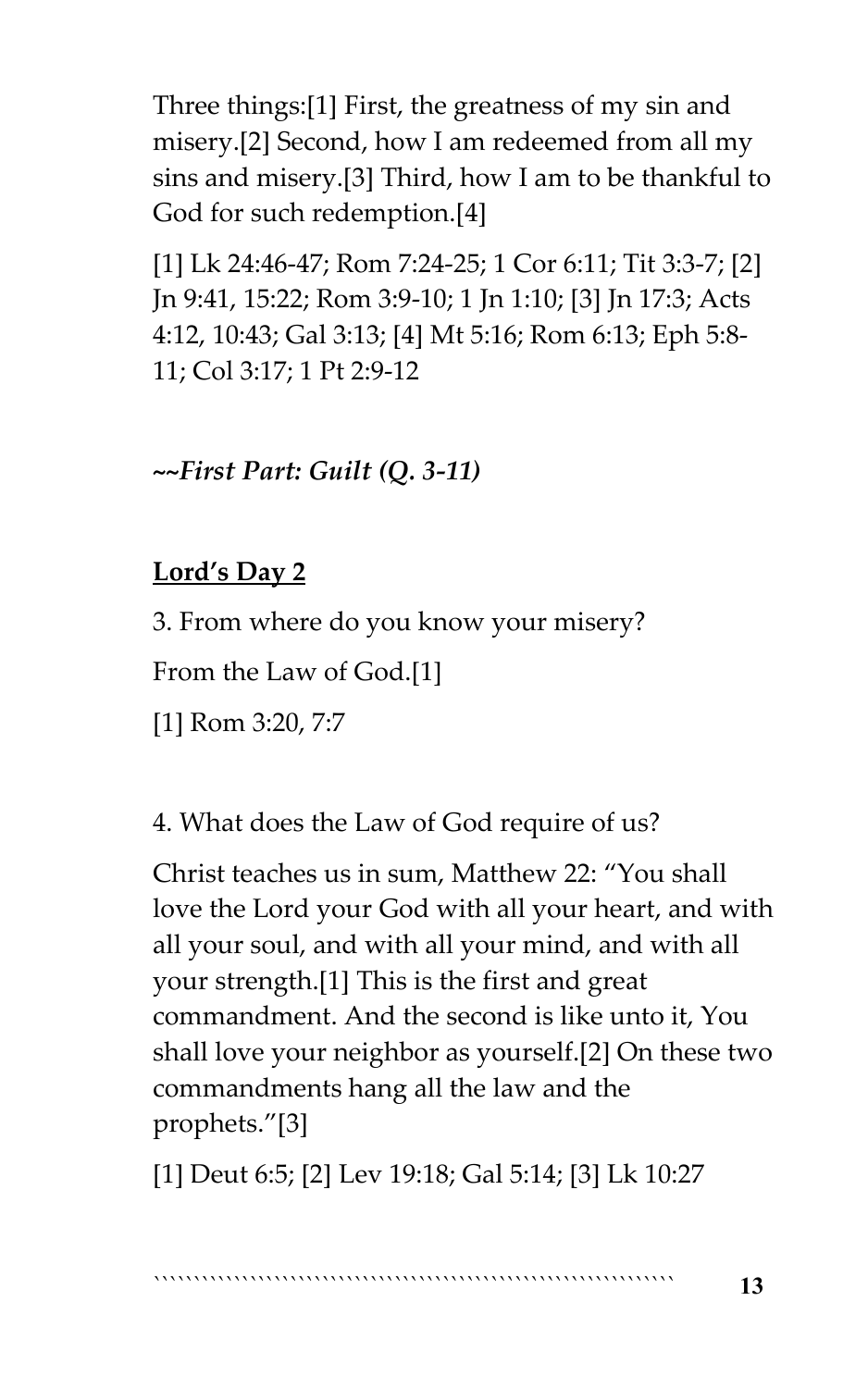5. Can you keep all this perfectly?

No,[1] for I am prone by nature to hate God and my neighbor.[2]

[1] Rom 3:10-12, 23; 1 Jn 1:8, 10; [2] Gen 6:5, 8:21; Jer 17:9; Rom 7:23, 8:7; Eph 2:3; Tit 2:3

## **Lord's Day 3**

6. Did God create man thus, wicked and perverse?

No, but God created man good[1] and after His own image,[2] that is, in righteousness and true holiness,[3] that he might rightly know God his Creator,[4] heartily love Him, and live with Him in eternal blessedness, to praise and glorify Him.[5]

[1] Gen 1:31; [2] Gen 1:26-27 [3] Eph 4:24; 2 Cor 3:18; [4] Col 3:10; [5] Ps 8

7. From where, then, does this depraved nature of man come?

From the fall and disobedience of our first parents, Adam and Eve, in Paradise,[1] whereby our nature became so corrupt[2] that we are all conceived and born in sin.[3]

[1] Gen 3; [2] Rom 5:12, 18-19; [3] Ps 14:2-3, 51:5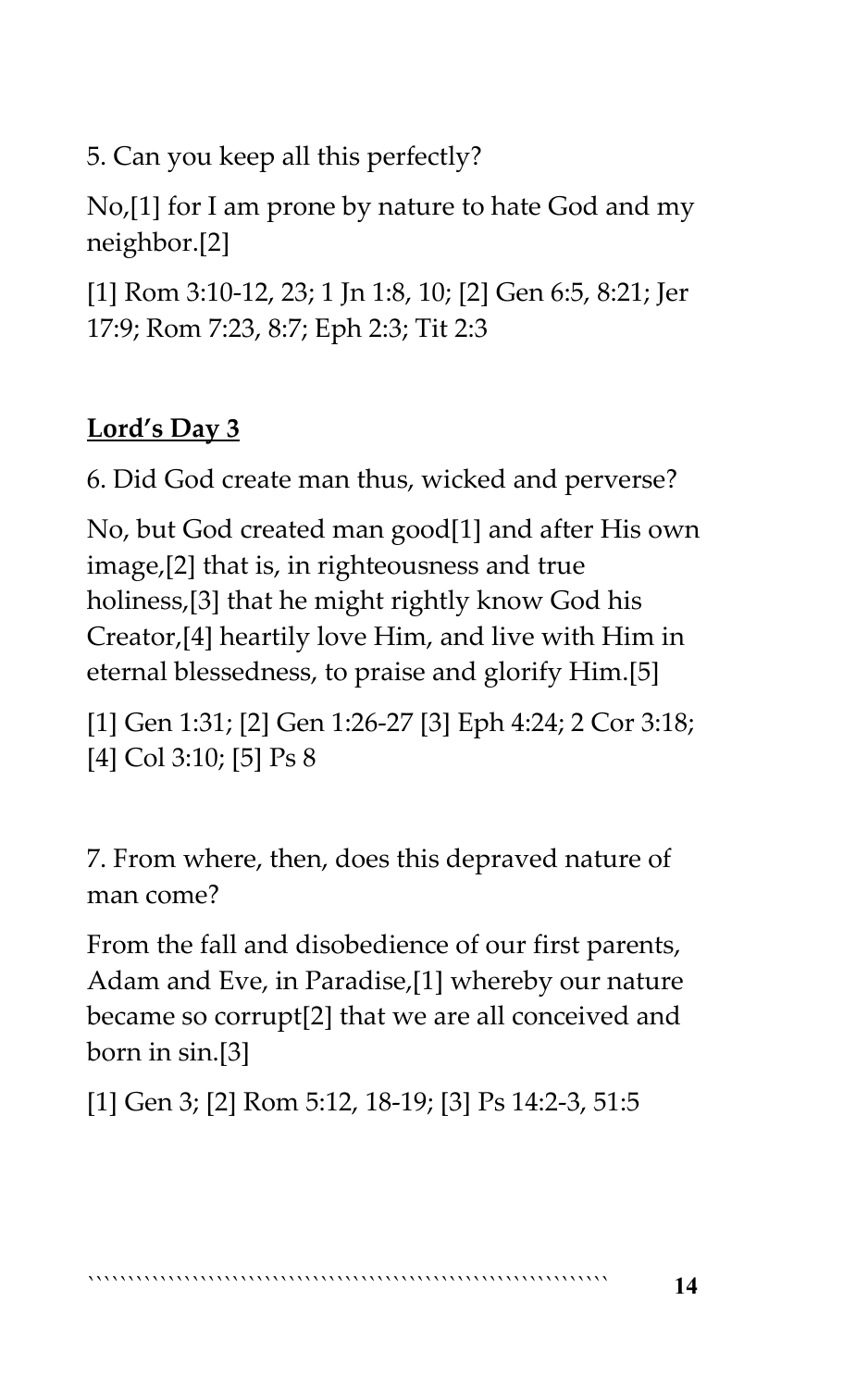8. But are we so depraved that we are completely incapable of any good and prone to all evil?

Yes,[1] unless we are born again by the Spirit of God.[2]

[1] Gen 6:5, 8:21; Job 14:4; Isa 53:6; Jer 17:9; Jn 3:6; Rom 7:18; [2] Jn 3:3-5

## **Lord's Day 4**

9. Does not God, then, do injustice to man by requiring of him in His Law that which he cannot perform?

No, for God so made man that he could perform it;[1] but man, through the instigation of the devil,[2] by willful disobedience[3] deprived himself and all his descendants of this power.[4]

[1] Gen 1:31; Eph 4:24; [2] Gen 3:13; Jn 8:44; 1 Tim 2:13-14; [3] Gen 3:6; [4] Rom 5:12, 18-19

10. Will God allow such disobedience and apostasy to go unpunished?

Certainly not,[1] but He is terribly displeased with our inborn as well as our actual sins, and will punish them in just judgment in time and eternity,[2] as He has declared: "Cursed is everyone that continues not in all things which are written in the book of the law to do them."[3]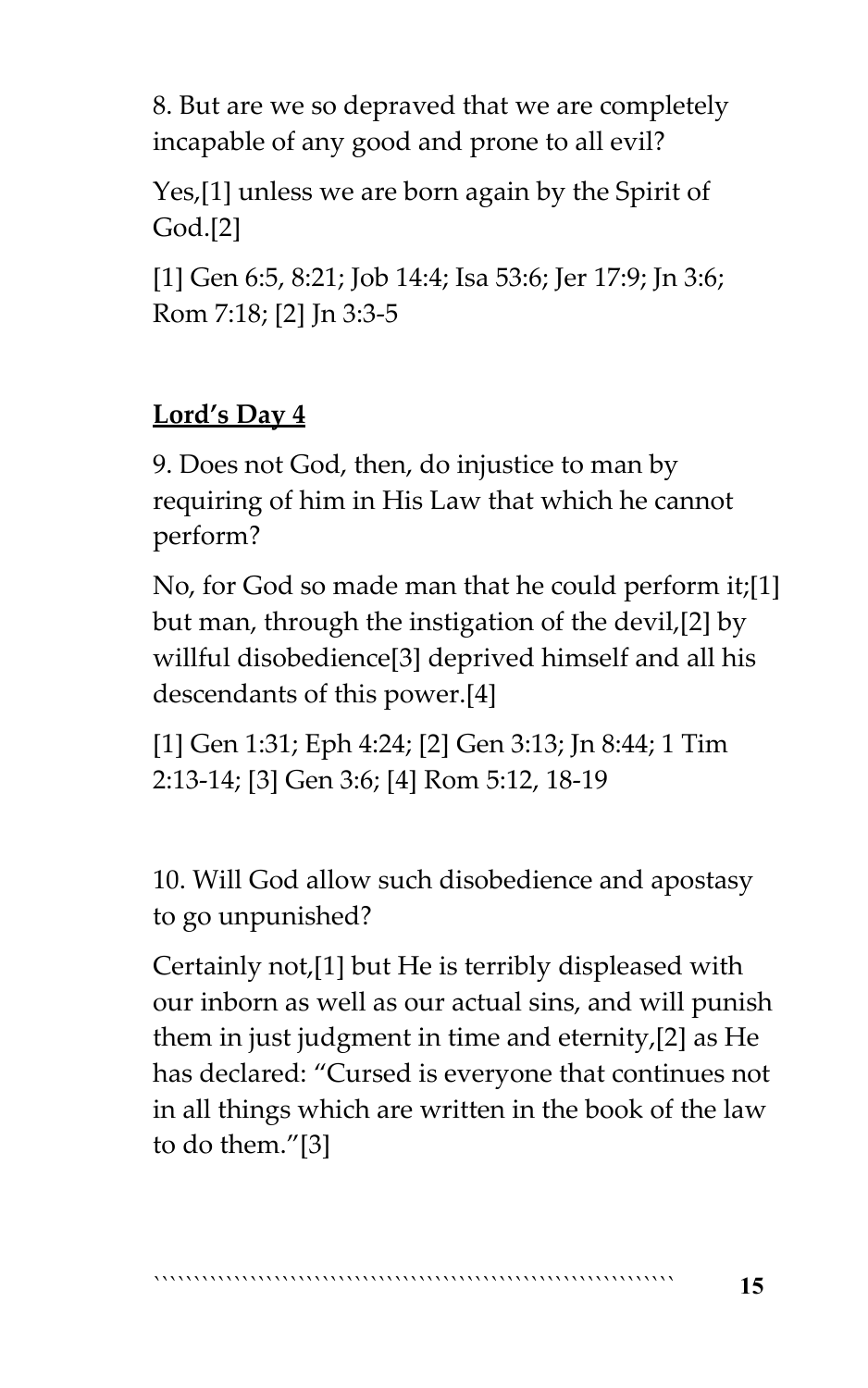## [1] Heb 9:27; [2] Ex 34:7; Ps 5:4-6, 7:10; Nah 1:2; Mt 25:41; Rom 1:18, 5:12; Eph 5:6; [3] Deut 27:26; Gal 3:10

## 11. But is not God also merciful?

God is indeed merciful,[1] but He is likewise just;[2] His justice therefore requires that sin which is committed against the most high majesty of God, be punished with extreme, that is, with everlasting punishment both of body and soul.[3]

[1] Ex 20:6, 34:6-7; Ps 103:8-9; [2] Ex 20:5, 34:7; Deut 7:9-11; Ps 5:4-6; 2 Cor 6:14-16; Heb 10:30-31; Rev 14:11; [3] Mt 25:45-46

*~~Second Part: Grace (Q. 12-87)*

## **Lord's Day 5**

12. Since, then, by the righteous judgment of God we deserve temporal and eternal punishment, how may we escape this punishment and be again received into favor?

God wills that His justice be satisfied;[1] therefore, we must make full satisfaction to that justice, either by ourselves or by another.[2]

[1] Ex 20:5, 23:7; Rom 2:1-11; [2] Isa 53:11; Rom 8:3-4

13. Can we ourselves make this satisfaction?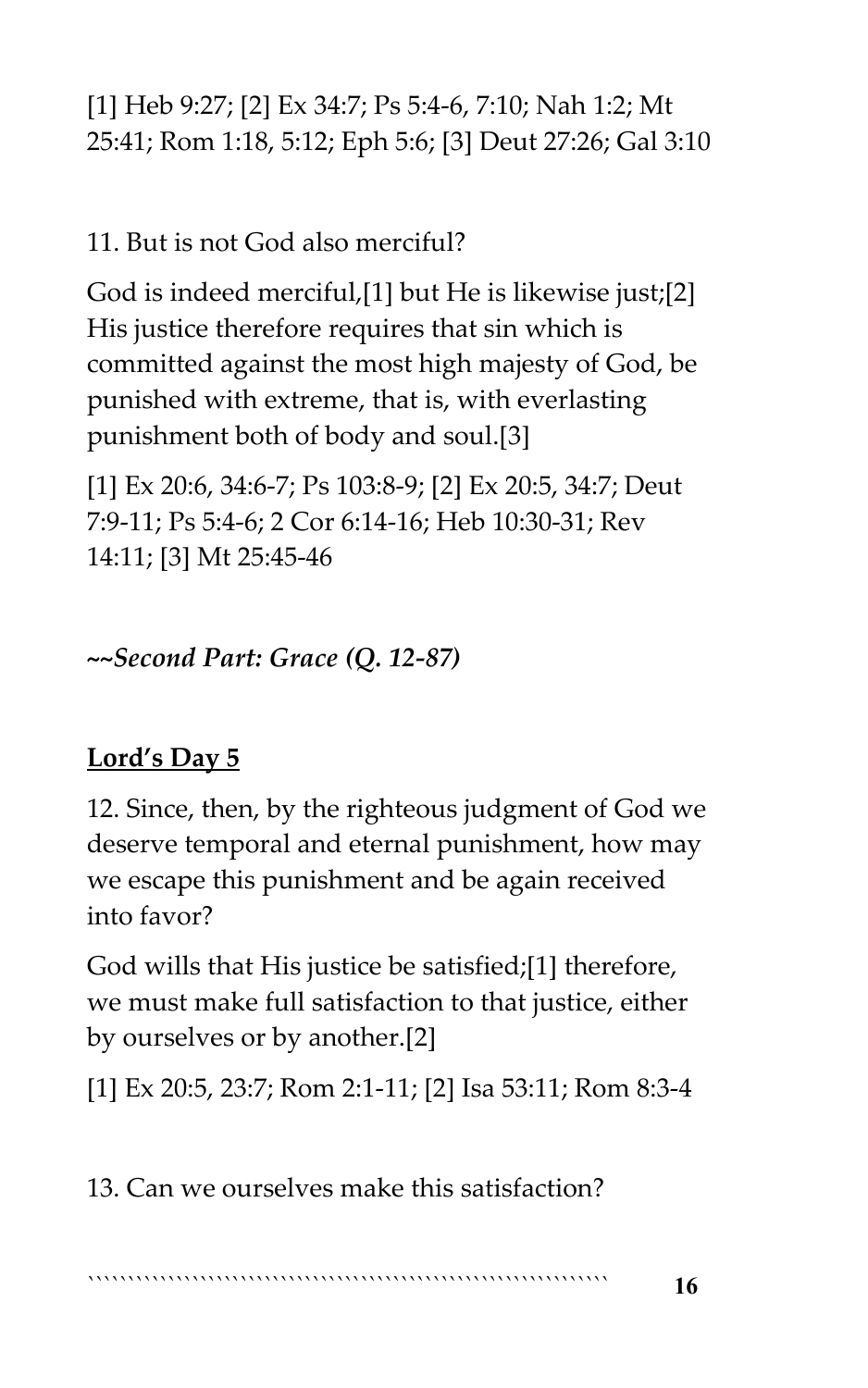Certainly not; on the contrary, we daily increase our guilt.[1]

[1] Job 9:2-3, 15:15-16; Ps 130:3; Mt 6:12, 16:26; Rom  $2:4-5$ 

14. Can any mere creature make satisfaction for us?

None; for first, God will not punish any other creature for the sin which man committed;[1] and further, no mere creature can sustain the burden of God's eternal wrath against sin and redeem others from it.[2]

[1] Ezek 18:4, 20; Heb 2:14-18; [2] Ps 130:3; Nah 1:6

15. What kind of mediator and redeemer, then, must we seek?

One who is a true[1] and righteous man,[2] and yet more powerful than all creatures, that is, one who is also true God.[3]

[1] 1 Cor 15:21-22, 25-26; Heb 2:17; [2] Isa 53:11; Jer 13:16; 2 Cor 5:21; Heb 7:26; [3] Isa 7:14, 9:6; Jer 23:6; Jn 1:1; Rom 8:3-4; Heb 7:15-16

#### **Lord's Day 6**

16. Why must He be a true and righteous man?

Because the justice of God requires that the same human nature which has sinned should make

 $\frac{17}{17}$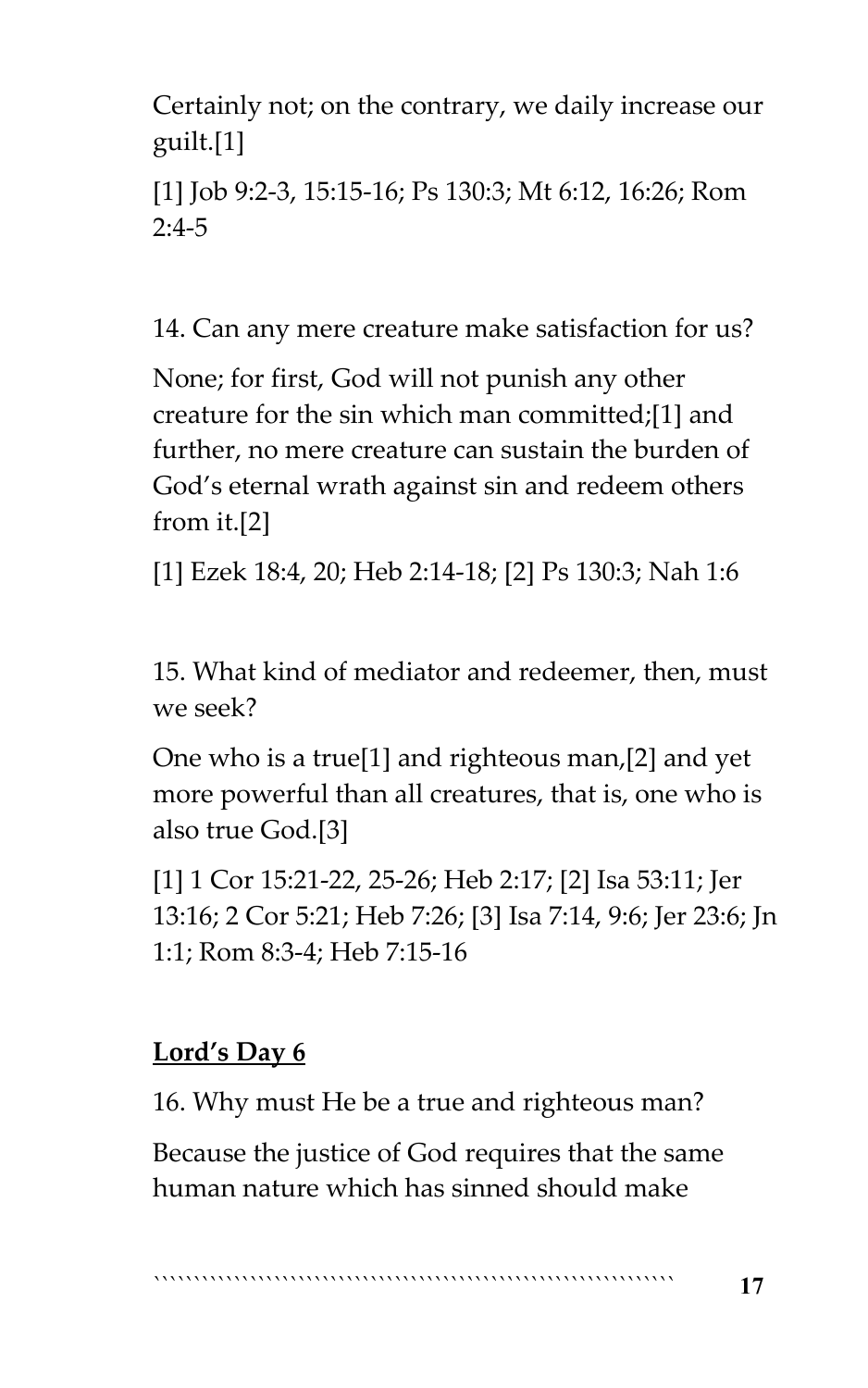satisfaction for sin;[1] but one who is himself a sinner cannot satisfy for others.[2]

[1] Rom 5:12, 15; 1 Cor 15:21; Heb 2:14-16; [2] Isa 53:3- 5; Heb 7:26-27; 1 Pt 3:18

17. Why must He also be true God?

That by the power of His Godhead[1] He might bear in His manhood the burden of God's wrath,[2] and so obtain for[3] and restore to us righteousness and life.[4]

[1] Isa 9:5; [2] Dt 4:24; Isa 53:8; Ps 130:3; Nah 1:6; Acts 2:24; [3] Jn 3:16; Acts 20:28; [4] Isa 53:5, 11; 2 Cor 5:21; 1 Jn 1:2

18. But who now is that Mediator, who in one person is true God and also a true and righteous man?

Our Lord Jesus Christ,[1] who is freely given unto us for complete redemption and righteousness. [2]

[1] Mt 1:21-23; Lk 2:11; 1 Tim 2:5, 3:16; [2] Acts 4:12; 1 Cor 1:30

19. From where do you know this?

From the Holy Gospel, which God Himself first revealed in Paradise,[1] afterwards proclaimed by the holy patriarchs[2] and prophets,[3] and foreshadowed by the sacrifices and other ceremonies

````````````````````````````````````````````````````````````````` **18**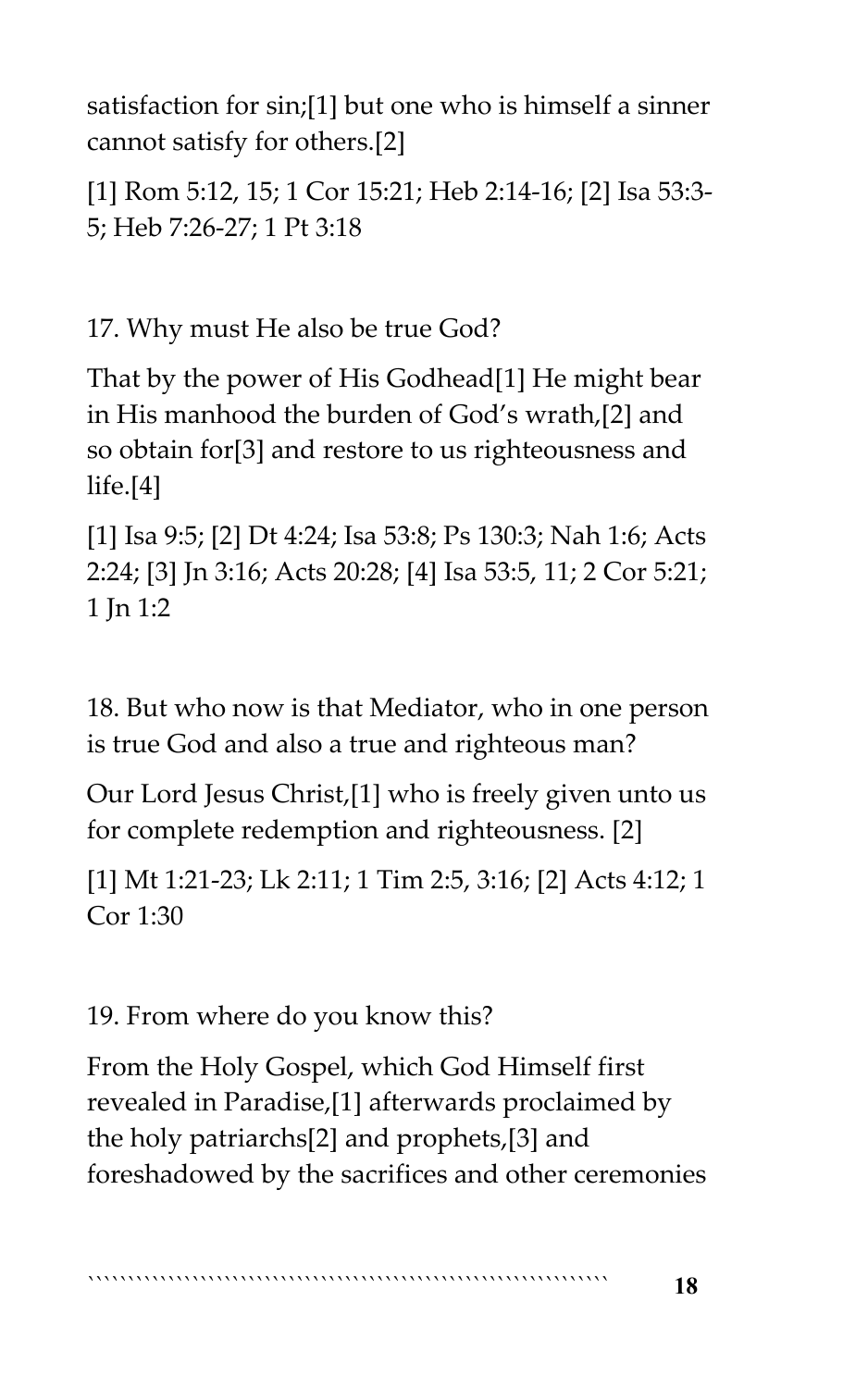of the law,[4] and finally fulfilled by His wellbeloved Son.[5]

[1] Gen 3:15; [2] Gen 12:3, 22:18, 49:10-11; [3] Isa 53; Jer 23:5-6; Mic 7:18-20; Acts 3:22-24, 10:43; Rom 1:2; Heb 1:1; [4] Lev 1:7; Jn 5:46; Heb 10:1-10; [5] Rom 10:4; Gal 4:4-5; Col 2:17; Heb 10:1

## **Lord's Day 7**

20. Are all men, then, saved by Christ as they have perished in Adam?

No, only those who by true faith are ingrafted into Him and receive all His benefits.[1]

[1] Ps 2:12; Mt 7:14; Jn 1:12-13, 3:16, 18, 36; Rom. 11:16-21; 1 Cor 15:22; Heb 4:2-3, 10:39

#### 21. What is true faith?

True faith is not only a sure knowledge whereby I hold for truth all that God has revealed to us in His Word,[1] but also a hearty trust,[2] which the Holy Spirit[3] works in me by the Gospel,[4] that not only to others, but to me also,[5] forgiveness of sins, everlasting righteousness, and salvation are freely given by God,[6] merely of grace, only for the sake of Christ's merits.[7]

[1] Jn 17:3, 17; Heb 11:1-3; Jas 1:6, 2:19; [2] Rom 4:16- 21, 5:1, 10:10; Heb 4:16; [3] 2 Cor 4:13; Php 1:19, 29; [4] Acts 16:4; Rom 1:16, 10:17; 1 Cor 1:21; [5] Gal 2:20; [6]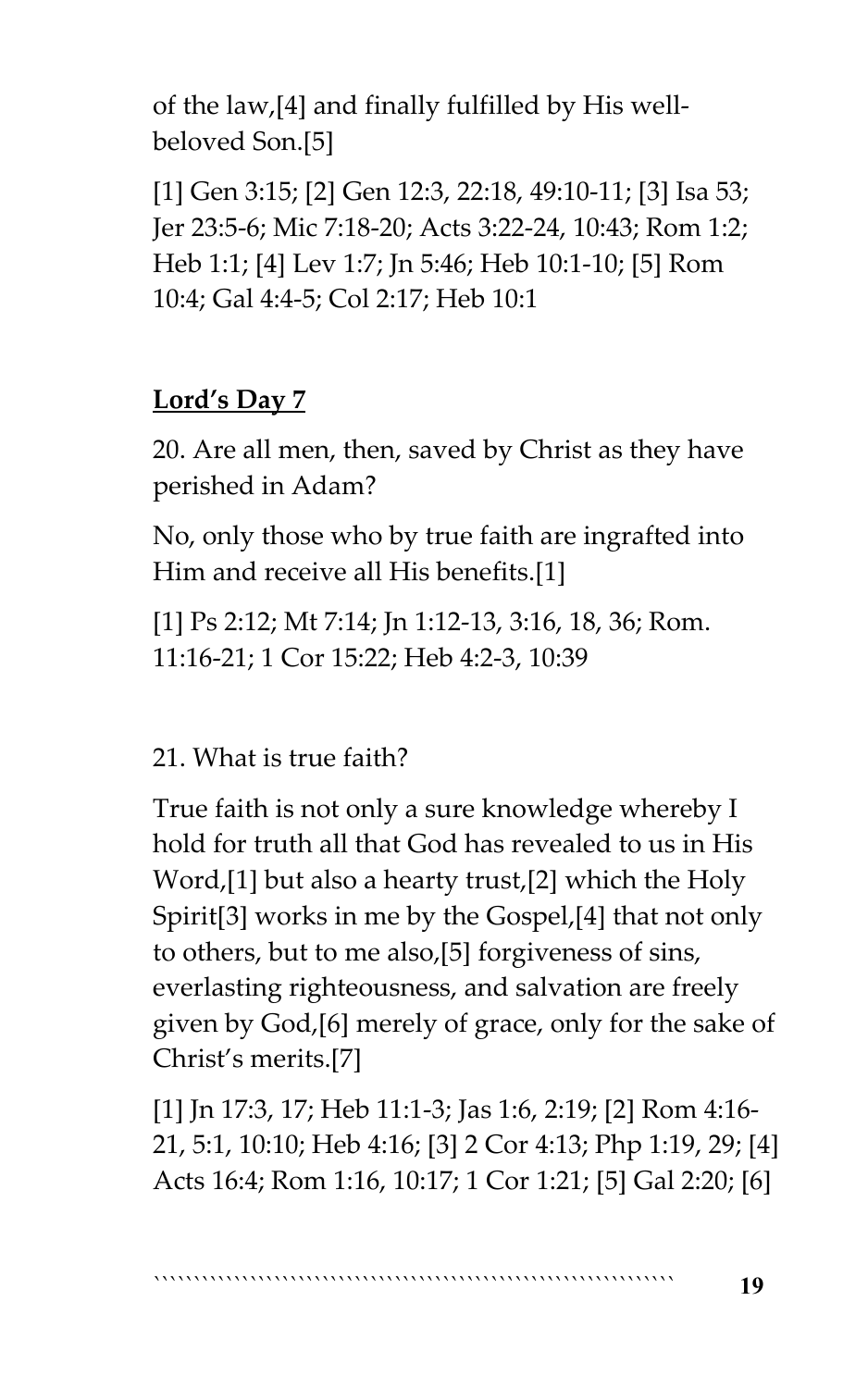Rom. 1:17; Heb 10:10, 11:1-2; [7] Acts 10:43; Rom 3:20- 26; Gal 2:16; Eph 2:7-10

22. What, then, is necessary for a Christian to believe?

All that is promised us in the Gospel,[1] which the articles of our catholic, undoubted Christian faith teach us in summary.

[1] Mt 28:19-20; Jn 20:30-31; 2 Tim 3:15; 2 Pt 1:21

### **~~The Apostles' Creed**

23. What are these articles?

I believe in God the Father Almighty, Maker of heaven and earth. And in Jesus Christ, His only begotten Son, our Lord: who was conceived by the Holy Spirit, born of the virgin Mary, suffered under Pontius Pilate, was crucified, dead, and buried; He descended into hell; the third day He rose again from the dead; He ascended into heaven, and sits at the right hand of God the Father Almighty; from there He shall come to judge the living and the dead. I believe in the Holy Spirit, a holy catholic Church, the communion of saints, the forgiveness of sins, the resurrection of the body, and the life everlasting.

## **~~The Holy Trinity**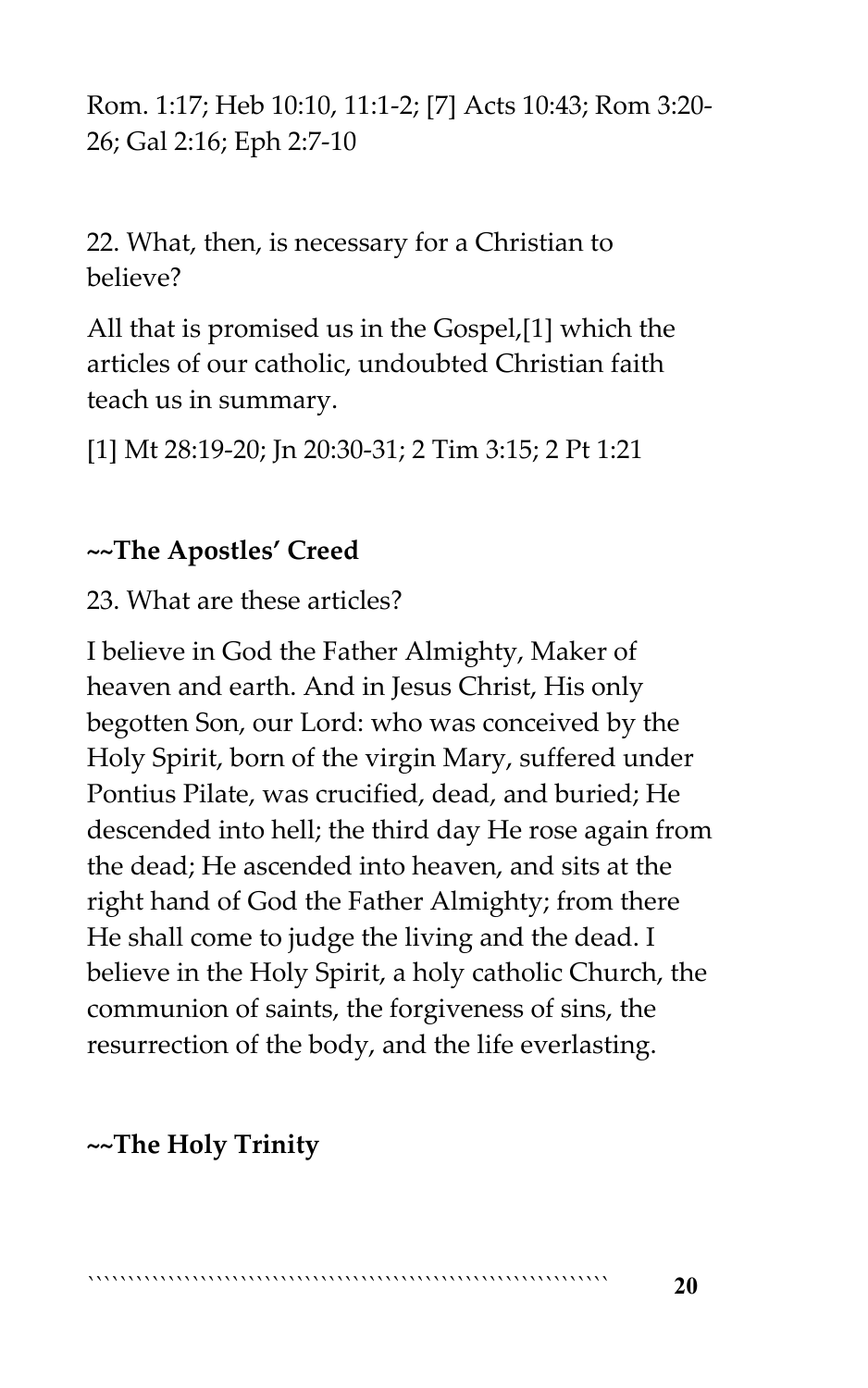### **Lord's Day 8**

24. How are these articles divided?

Into three parts: the first is of God the Father and our creation; the second, of God the Son and our redemption; the third, of God the Holy Spirit and our sanctification.[1]

[1] 1 Pt 1:2

25. Since there is but one Divine Being,[1] why do you speak of three persons: Father, Son, and Holy Spirit?

Because God has so revealed Himself in His Word,,[2] that these three distinct persons are the one, true, eternal God.

[1] Deut 6:4; Isa 44:6, 45:5; 1 Cor 8:4-6; [2] Gen 1:2-3; Ps 110:1; Isa 61:1, 63:8-10; Mt 3:16-17, 28:18-19; Lk 4:18; Jn 14:26, 15:26; 2 Cor 13:14; Gal 4:6; Tit 3:5-6

## **~~Of God the Father and our Creation Creation**

## **Lord's Day 9**

26. What do you believe when you say: "I believe in God the Father Almighty, Maker of heaven and earth?"

That the eternal Father of our Lord Jesus Christ, who of nothing made heaven and earth with all that in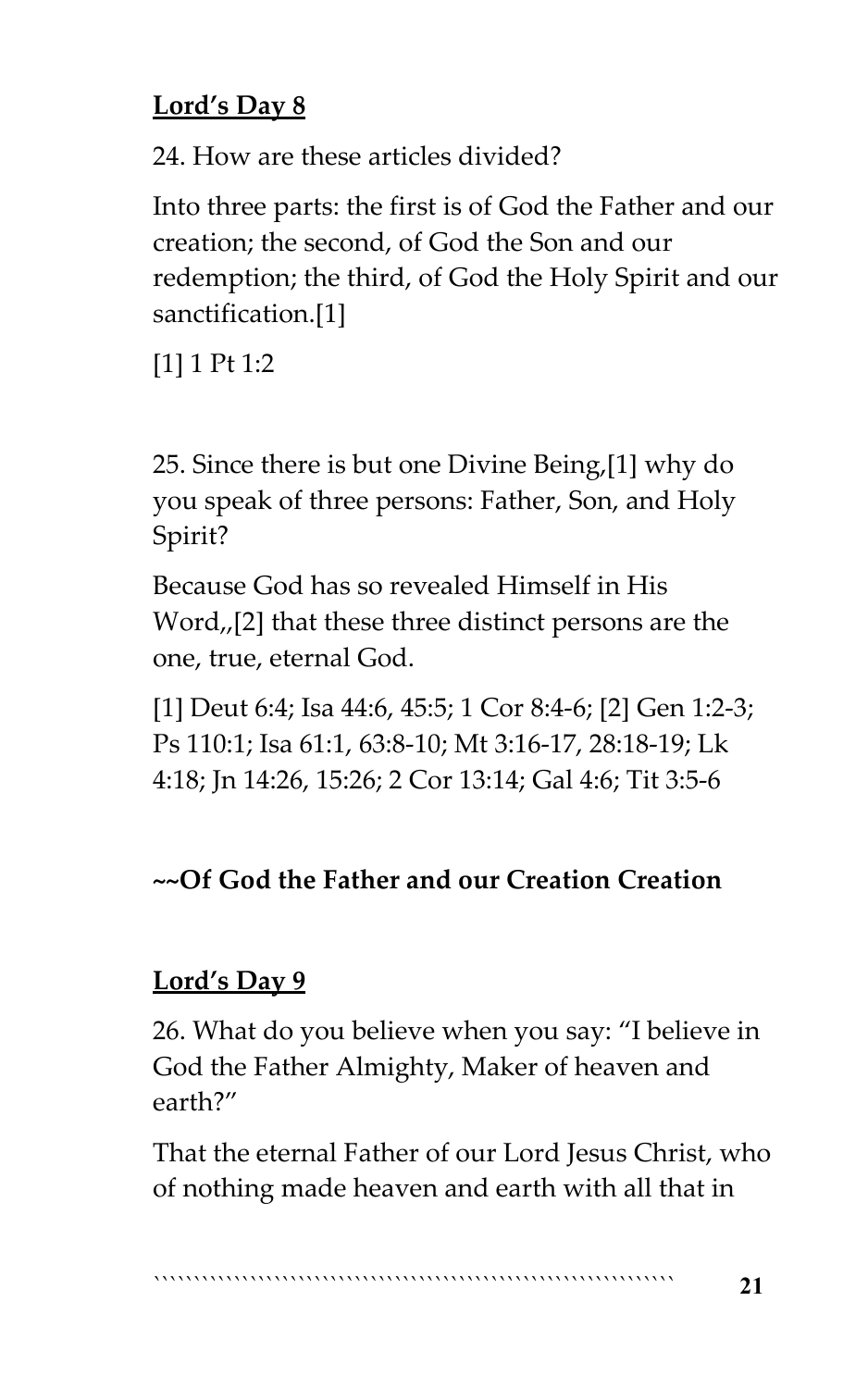them is,[1] who likewise upholds, and governs the same by His eternal counsel and providence,[2] is for the sake of Christ, His Son, my God and my Father,[3] in whom I so trust as to have no doubt that He will provide me with all things necessary for body and soul;[4] and further, that whatever evil He sends upon me in this troubled life, He will turn to my good;[5] for He is able to do it, being Almighty God,[6] and willing also, being a faithful Father.[7]

[1] Gen 1-2; Ex 20:11; Job 38-39; Ps 33:6; Isa 44:24; Acts 4:24, 14:15; Col 1:16; Heb 11:3; [2] Ps 104:2-5, 27- 30, 115:3; Mt 6:30, 10:29-30; Acts 17:24-25; Eph 1:11; Heb 1:3; [3] Mt 6:8; Jn 1:12-13; Rom 8:15-16; Gal 4:4-7; Eph 1:5, 3:14-16; [4] Ps 55:22, 90:1-2; Mt 6:25-26; Lk 12:22-31; [5] Acts 17:27-28; Rom 8:28; [6] Gen 18:14; Rom 8:31-39, 10:12; [7] Num 23:19; Mt 6:32-33, 7:9-11

#### **~~Providence**

#### **Lord's Day 10**

27. What do you understand by the providence of God?

The almighty, everywhere-present power of God,[1] whereby, as it were by His hand, He still upholds heaven and earth with all creatures,[2] and so governs them that herbs and grass, rain and drought,[3] fruitful and barren years, meat and drink,[4] health and sickness,[5] riches and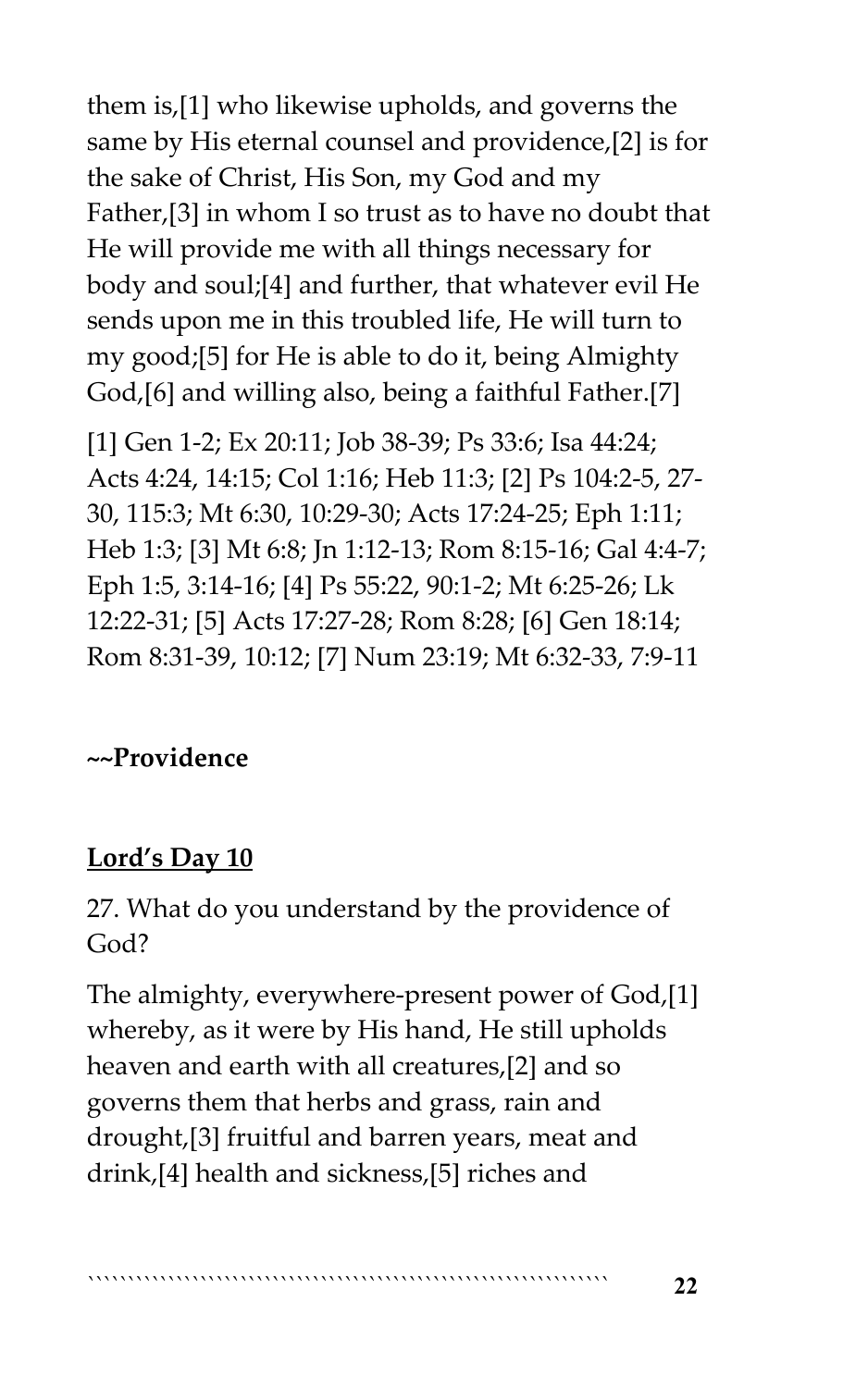poverty,[6] indeed, all things come not by chance,[7] but by His fatherly hand.[8]

[1] Jer 23:23-24; Acts 17:24-28; [2] Heb 1:3; [3] Jer 5:24; [4] Acts 14:15-17; [5] Jn 9:3; [6] Job 1:21; Ps 103:19; Prov 22:2; Rom 5:3-5; [7] Prov 16:33; [8] Mt 10:29; Eph 1:1

28. What does it profit us to know that God created, and by His providence upholds, all things?

That we may be patient in adversity,[1] thankful in prosperity,[2] and for what is future have good confidence in our faithful God and Father, that no creature shall separate us from His love,[3] since all creatures are so in His hand, that without His will they cannot so much as move.[4]

[1] Job 1:21-22; Ps 39:10; Rom 5:3; Jas 1:3; [2] Deut 8:10; 1 Thes 5:18; [3] Ps 55:22; Rom 5:3-5, 8:35, 38-39; [4] Job 1:12, 2:6; Ps 71:7; Prov 21:1; Acts 17:24-28; 2 Cor 1:10

**~~Of God the Son and our Redemption His Name**

#### **Lord's Day 11**

29. Why is the Son of God called "Jesus," that is, Savior?

Because He saves us from all our sins,[1] and because salvation is not to be sought or found in any other.[2]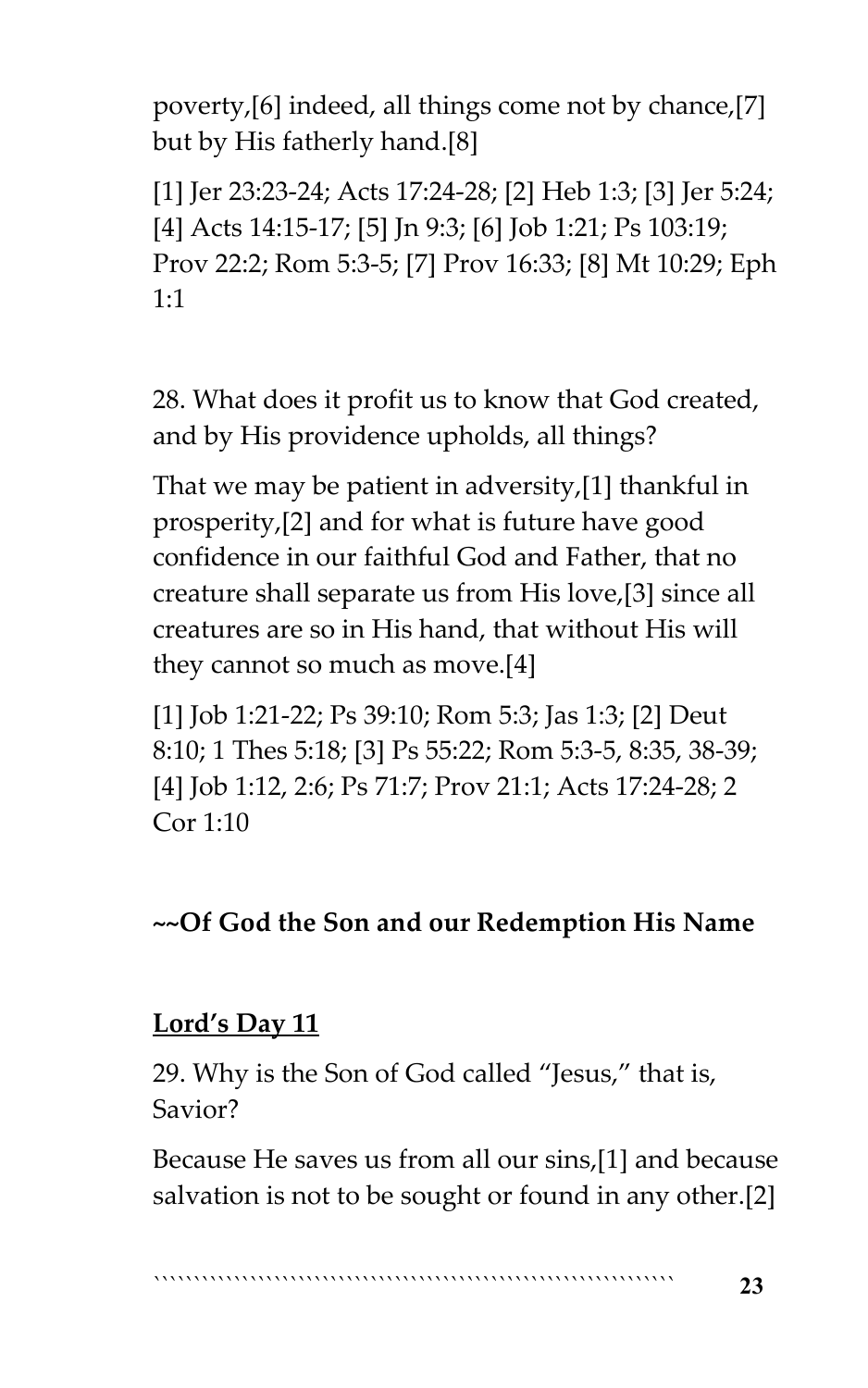[1] Mt 1:21; Heb 7:25; [2] Isa 43:11; Lk 2:10-11; Jn 15:4- 5; Acts 4:11-12; 1 Tim 2:5

30. Do those also believe in the only Savior Jesus, who seek their salvation and welfare from "saints," themselves, or anywhere else?

No; although they make their boast of Him, yet in their deeds they deny the only Savior Jesus;[1] for either Jesus is not a complete Savior, or they who by true faith receive this Savior, must have in Him all that is necessary to their salvation.[2]

[1] 1 Cor 1:12-13, 30-31; Gal 5:4; [2] Isa 9:7; Mt. 23:28; Jn 1:16; Col 1:19-20, 2:10; 1 Jn 1:7

#### **~~His Title**

#### **Lord's Day 12**

31. Why is He called "Christ," that is, Anointed?

Because He is ordained of God the Father and anointed with the Holy Spirit[1] to be our chief Prophet and Teacher,[2] who has fully revealed to us the secret counsel and will of God concerning our redemption;[3] and our only High Priest,[4] who by the one sacrifice of His body, has redeemed us,[5] and ever lives to make intercession for us with the Father;[6] and our eternal King,[7] who governs us by His Word and Spirit, and defends and preserves us in the redemption obtained for us.[8]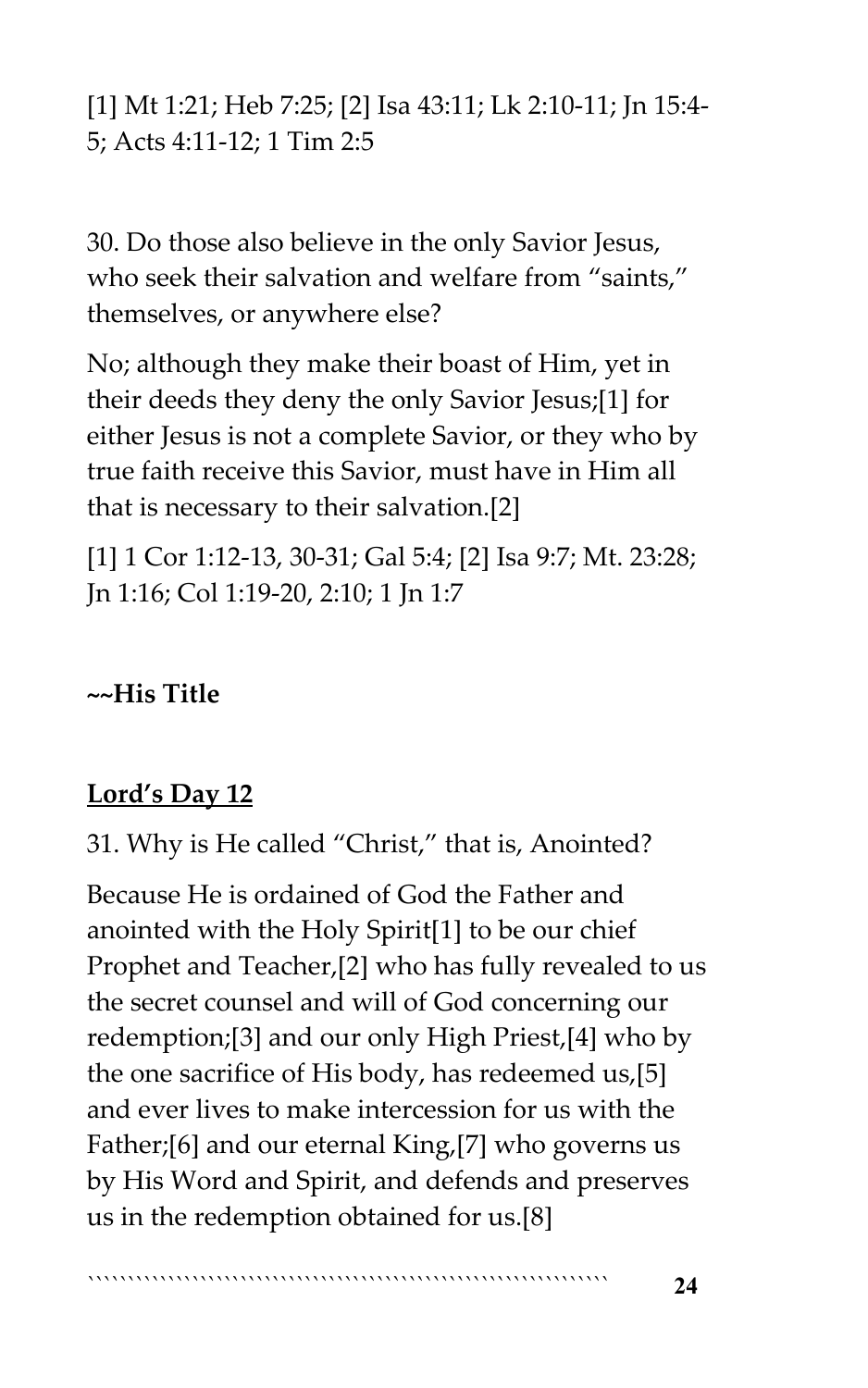[1] Ps 45:7 [Heb 1:9]; Isa 61:1 [Lk 3:21-22, 4:18]; [2] Deut 18:15 [Acts 3:22]; [3] Jn 1:18, 15:15; [4] Ps 110:4 [Heb 7:17, 21]; [5] Heb 9:12, 10:11-14; [6] Rom 5:9-10, 8:34; Heb 9:24; 1 Jn 2:1; [7] Zech 9:9 [Mt 21:5]; Lk 1:33; [8] Ps 2:6; Isa.61:1-2; Mt 28:18-20; Jn 10:28; 1 Pt 2:24; Rev 12:10-11, 19:16

32. But why are you called a Christian?

Because by faith I am a member of Christ[1] and thus a partaker of His anointing,[2] in order that I also may confess His Name,[3] may present myself a living sacrifice of thankfulness to Him,[4] and with a free conscience may fight against sin and the devil in this life,[5] and hereafter in eternity reign with Him over all creatures.[6]

[1] Acts 11:26; 1 Cor 12:12-27; 1 Jn 2:20, 27; [2] Joel 2:28 [Acts 2:17]; 1 Jn 2:27; [3] Mk 8:38, 10:32; Rom 10:9-10; Heb 13:15; [4] Rom 12:1; 1 Pt 2:5, 9; Rev 1:6, 5:8, 10; [5] Gal 5:16-17; Eph 6:11; 1 Tim 1:18-19; [6] Mt 25:34; Eph 6:12; 2 Tim 2:12; Rev 3:21

#### **~~His Deity**

#### **Lord's Day 13**

33. Why is He called God's "only begotten Son," since we also are the children of God?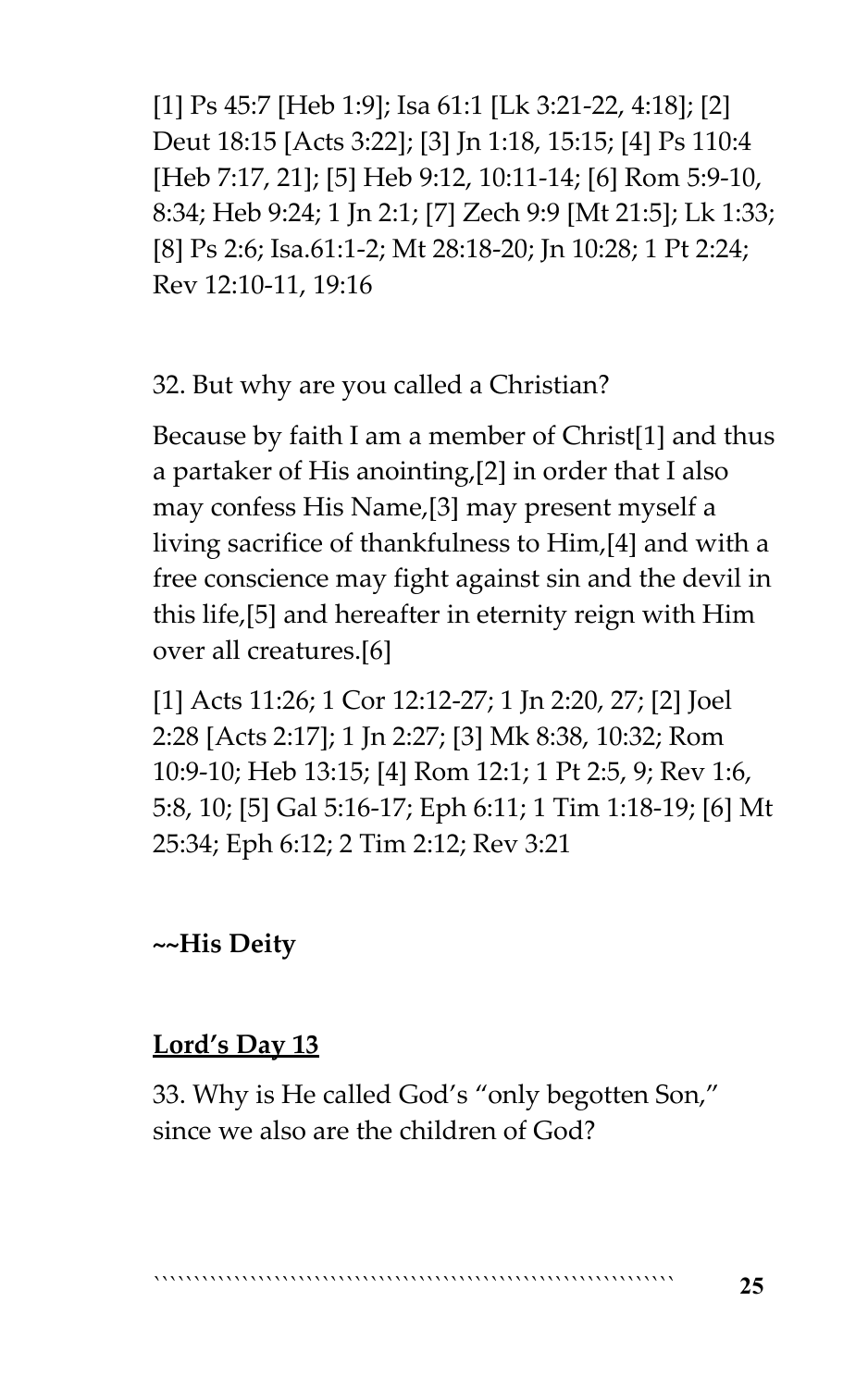Because Christ alone is the eternal, natural Son of God,[1] but we are children of God by adoption, through grace, for His sake.[2]

[1] Jn 1:1-3, 14, 18, 3:16; Rom 8:32; Heb 1; 1 Jn 4:9; [2] Jn 1:12; Rom 8:14-17; Gal 4:6; Eph 1:5-6; 1 Jn 3:1

34. Why do you call Him "our Lord?"

Because not with silver or gold, but with His precious blood,[1] He has redeemed and purchased us, body and soul,[2] from sin and from all the power of the devil, to be His own.[3]

[1] 1 Pt 1:18-19; [2] Acts 2:36; 1 Cor 6:20, 7:23; 1 Tim 2:5-6; Tit 2:14; 1 Pt 2:9; [3] Col 1:13-14; Heb 2:14-15

## **~~His Incarnation**

# **Lord's Day 14**

35. What is the meaning of "conceived by the Holy Spirit, born of the virgin Mary?"

That the eternal Son of God, who is and continues true and eternal God,[1] took upon Himself the very nature of man, of the flesh and blood of the virgin Mary,[2] by the operation of the Holy Spirit;[3] so that He might also be the true seed of David,[4] like unto His brethren in all things,[5] except for sin.[6]

[1] Jn 1:1-4, 10:30-36; Rom 1:3-4, 9:5; Col 1:15-17; 1 Jn 5:20; [2] Mt 1:18-23; Jn 1:14; Gal 4:4; Heb 2:14; [3] Mt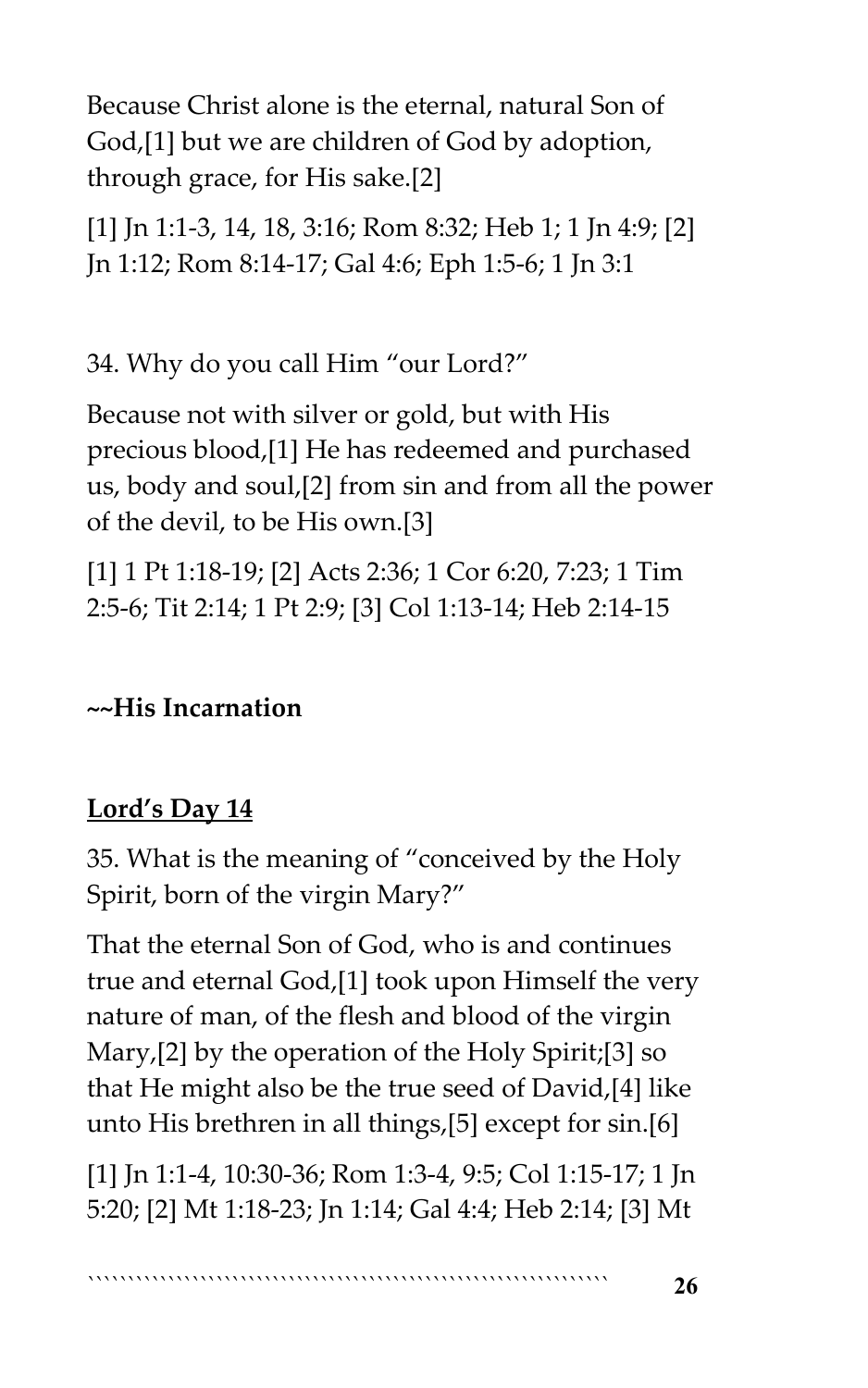1:18-20; Lk 1:35; [4] 2 Sam 7:12-16; Ps 132:11; Mt 1:1; Lk 1:32; Rom 1:3; [5] Php 2:7; Heb 2:17; [6] Heb 4:15, 7:26-27

36. What benefit do you receive from the holy conception and birth of Christ?

That He is our Mediator,[1] and with His innocence and perfect holiness[2] covers, in the sight of God, my sin,[3] wherein I was conceived.[4]

[1] 1 Tim 2:5-6; Heb 2:16-17, 9:13-15; [2] Rom 8:3-4; 2 Cor 5:21; Gal 4:4-5; 1 Pt 1:18-19; [3] Ps 32:1; 1 Jn 1:9; [4] Ps 51:5

#### **~~His Death**

#### **Lord's Day 15**

37. What do you understand by the word "suffered?"

That all the time He lived on earth, but especially at the end of His life, He bore, in body and soul, the wrath of God against the sin of the whole human race;[1] in order that by His suffering, as the only atoning sacrifice,[2] He might redeem our body and soul from everlasting damnation,[3] and obtain for us the grace of God, righteousness, and eternal life.[4]

[1] Isa 53; 1 Tim 2:6; 1 Pt 2:2-4, 24, 3:18; [2] Ps 22:14- 16; Mt 26:38; Rom 3:25-26, 5:6; 1 Cor 5:7; Eph 5:2; Heb 10:14; 1 Jn 2:2, 4:10; [3] Rm 8:1-4; Gal 3:13; Col 1:13;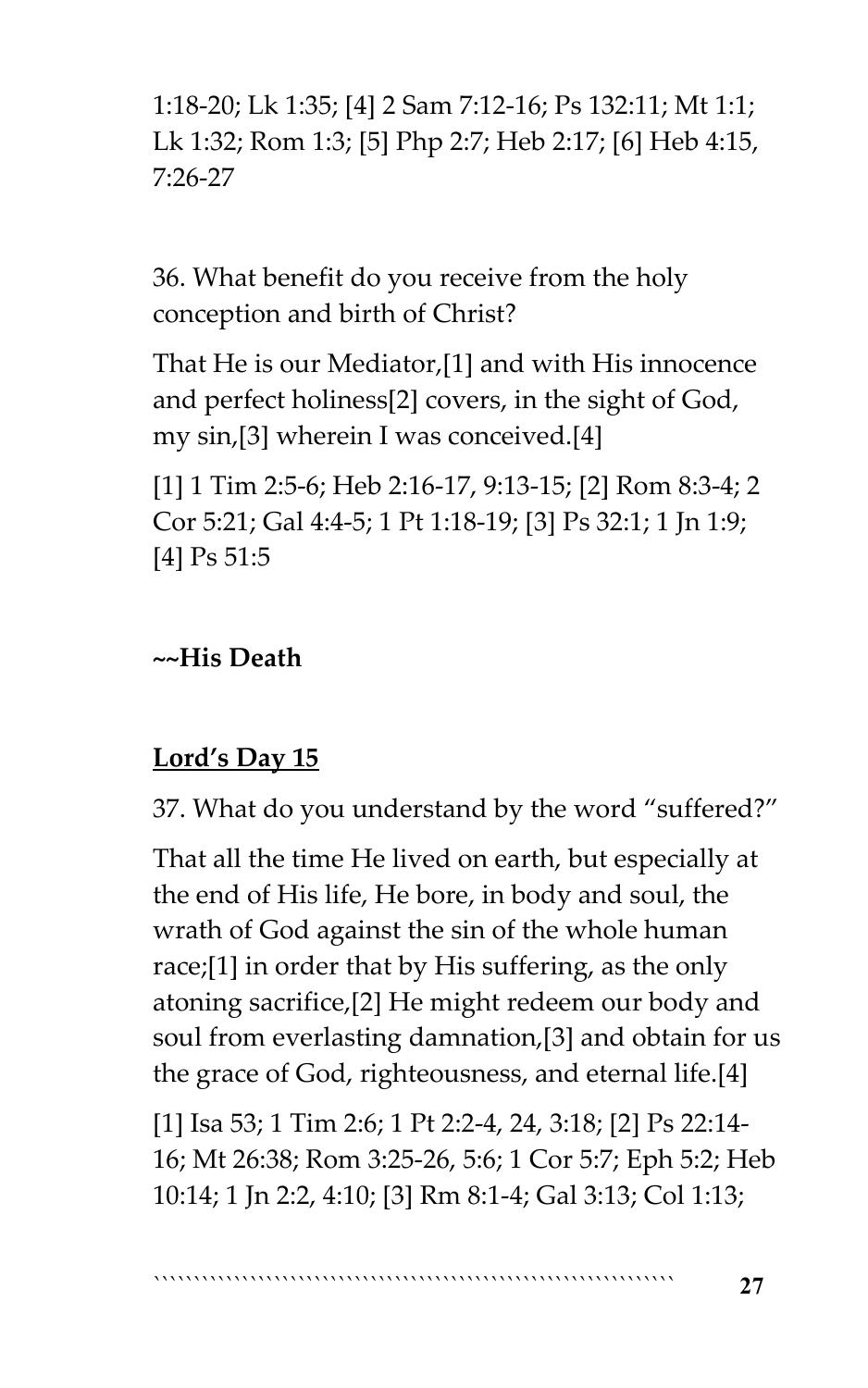Heb 9:12; 1Pt 1:18-19; [4] Jn 3:16; Rom 3:24-26; 2Cor 5:21; Heb 9:11

38. Why did He suffer "under Pontius Pilate" as judge?

That He, being innocent, might be condemned by the temporal judge,[1] and thereby deliver us from the severe judgment of God, to which we were exposed.[2]

[1] Lk 23:13-24; Jn 19:4, 12-16; Acts 4:27-28; [2] Ps 69:4; Isa 53:4-5; Mt 27:24; 2 Cor 5:21; Gal 3:13

39. Is there anything more in His having been "crucified" than if He had suffered some other death?

Yes, for thereby I am assured that He took upon Himself the curse which lay upon me,[1] because the death of the cross was accursed of God.[2]

[1] Gal 3:13-14; [2] Deut 21:22-23; Php 2:8

## **Lord's Day 16**

40. Why was it necessary for Christ to suffer "death?" Because the justice and truth [1] of God required that satisfaction for our sins could be made in no other way than by the death of the Son of God.[2]

[1] Gen 2:17; [2] Rom 6:23, 8:3; Php 2:8; Heb 2:9, 14-15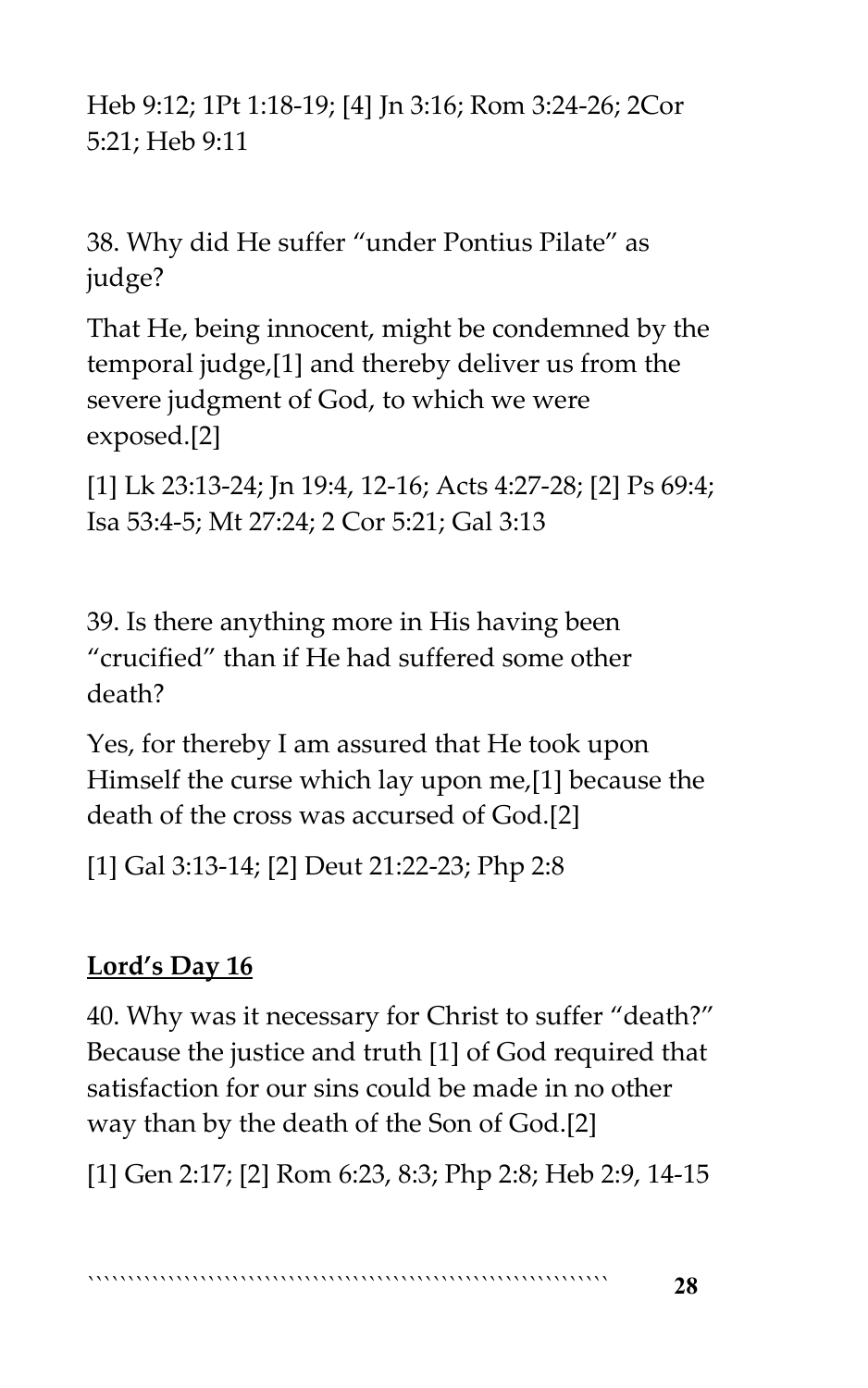41. Why was He "buried?"

To show thereby that He was really dead.[1]

[1] Isa 53:9; Mt 27:59-60; Jn 19:38-42; Acts 13:29; 1 Cor 15:3-4

42. Since, then, Christ died for us, why must we also die?

Our death is not a satisfaction for our sin, but only a dying to sin and an entering into eternal life.[1]

[1] Jn 5:24; Rom 7:24-25; Php 1:21-23; 1 Thes 5:9-10

43. What further benefit do we receive from the sacrifice and death of Christ on the cross?

That by His power our old man is with Him crucified, slain, and buried;[1] so that the evil lusts of the flesh may no more reign in us,[2] but that we may offer ourselves unto Him a sacrifice of thanksgiving.[3]

[1] Rom 6:5-11; Col 2:11-12; [2] Rom 6:12-14; [3] Rom 12:1; 2 Cor 5:15; Eph 5:1-2

44. Why is it added: "He descended into hell?"

That in my greatest temptations I may be assured that Christ my Lord, by His inexpressible anguish, pains, and terrors, which He suffered in His soul on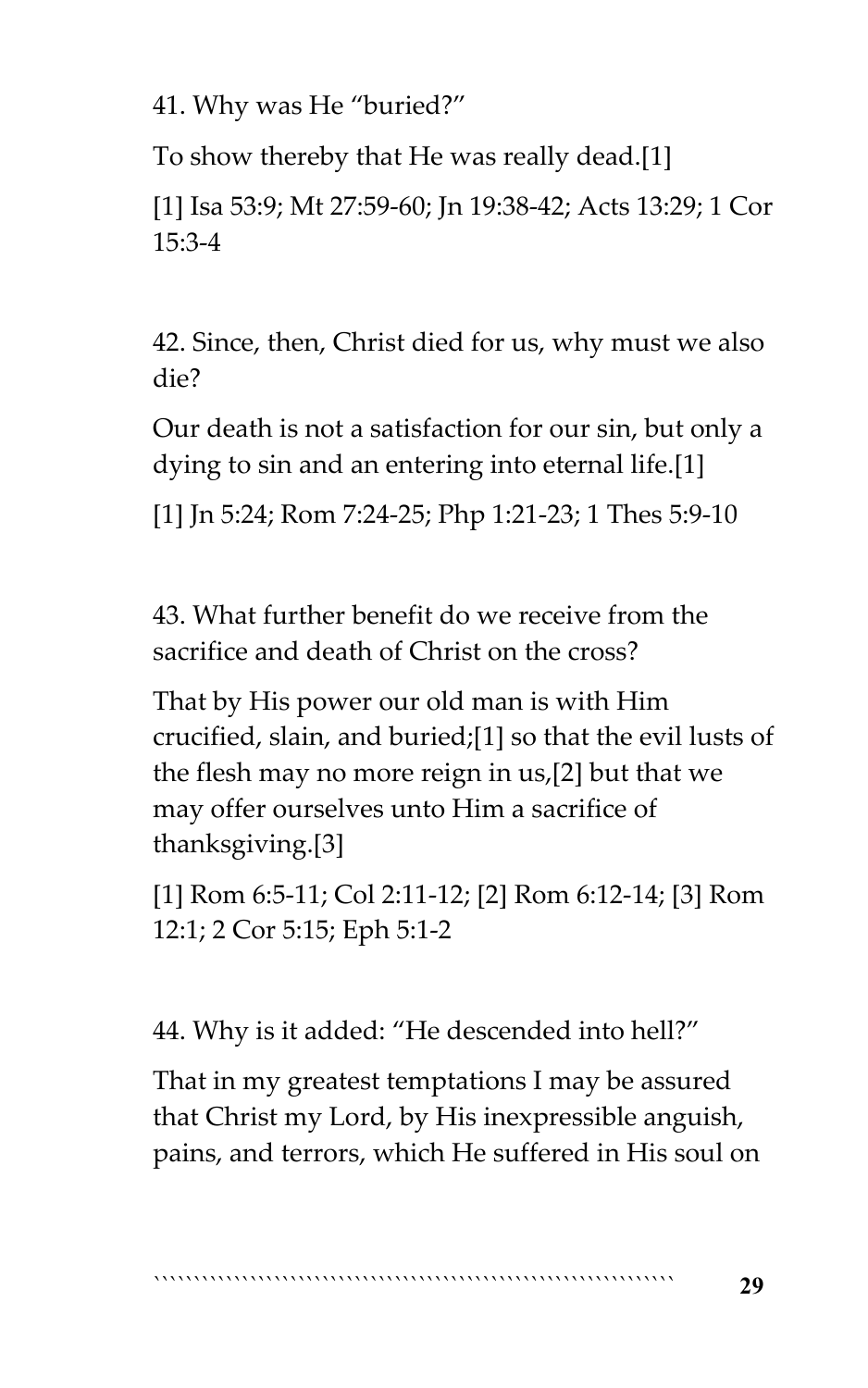the cross and before, has redeemed me from the anguish and torment of hell.[1]

[1] Ps 18:5; 116:3; Isa 53; Mt 26:36-46, 27:46; Heb 5:7- 10

#### **~~His Resurrection**

## **Lord's Day 17**

45. What benefit do we receive from the "resurrection" of Christ?

First, by His resurrection He has overcome death, that He might make us partakers of the righteousness which He has obtained for us by His death.[1] Second, by His power we are also now raised up to a new life.[2] Third, the resurrection of Christ is to us a sure pledge of our blessed resurrection.[3]

[1] Rom 4:25; 1 Cor 15:15-20, 54-55; 1 Pt 1:3-5, 21; [2] Rom 6:5-11; Eph 2:4-6; Col 3:1-4; [3] Rom 8:11; 1 Cor 15:12-23; Php 3:20-21

**~~His Ascension**

## **Lord's Day 18**

46. What do you understand by the words "He ascended into heaven?"

 $\cdots$   $\cdots$   $\cdots$   $\cdots$   $\cdots$   $\cdots$   $\cdots$   $\cdots$   $\cdots$   $\cdots$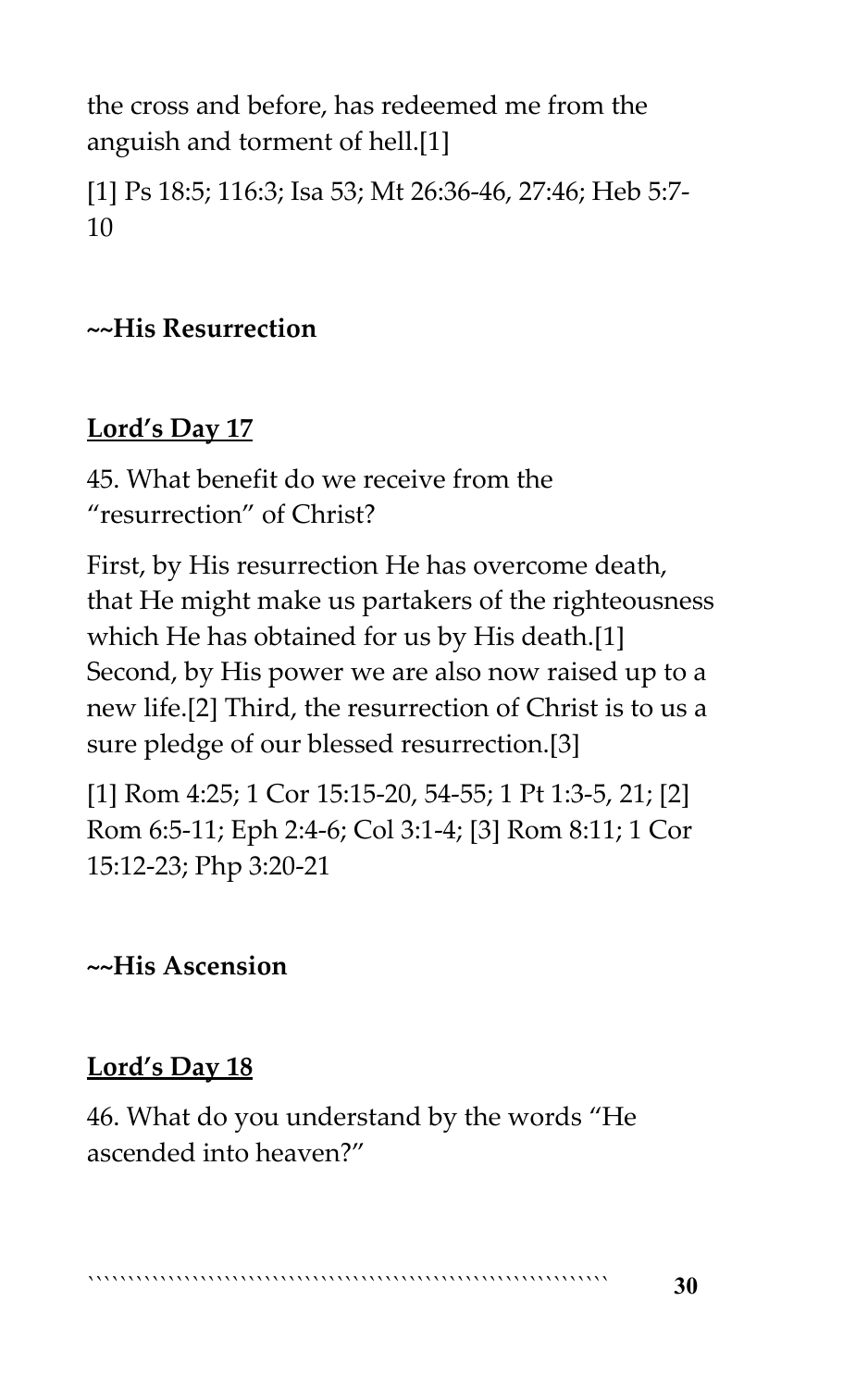That Christ, in the sight of His disciples, was taken up from the earth into heaven,[1] and continues there in our behalf [2] until He shall come again to judge the living and the dead.[3]

[1] Mt 26:64; Lk 24:50-51; Acts 1:9-11; [2] Rom 8:34; Eph 4:10; Heb 4:14, 7:23-25, 9:11, 24; [3] Mt 24:30; Acts 1:11, 3:20-21

47. But is not Christ with us even unto the end of the world,[1] as He has promised?

Christ is true man and true God. According to His human nature He is now not on earth,[2] but according to His Godhead, majesty, grace, and Spirit, He is at no time absent from us.[3]

[1] Mt 28:20; [2] Mt 26:11; Jn 16:28, 17:11; Acts 3:19-21; Heb 8:4; [3] Mt 28:18-20; Jn 14:16-19, 16:13; Eph 4:8; Heb 8:4

48. But are not, in this way, the two natures in Christ separated from one another, if the manhood is not wherever the Godhead is?

Not at all, for since the Godhead is incomprehensible and everywhere present,[1] it must follow that it is indeed beyond the bounds of the manhood which it has assumed, but is yet nonetheless in the same also, and remains personally united to it.[2]

[1] Jer 23:23-24; Acts 7:48-49; [2] Mt 28:6; Jn 1:14, 48, 3:13, 11:15; Col 2:9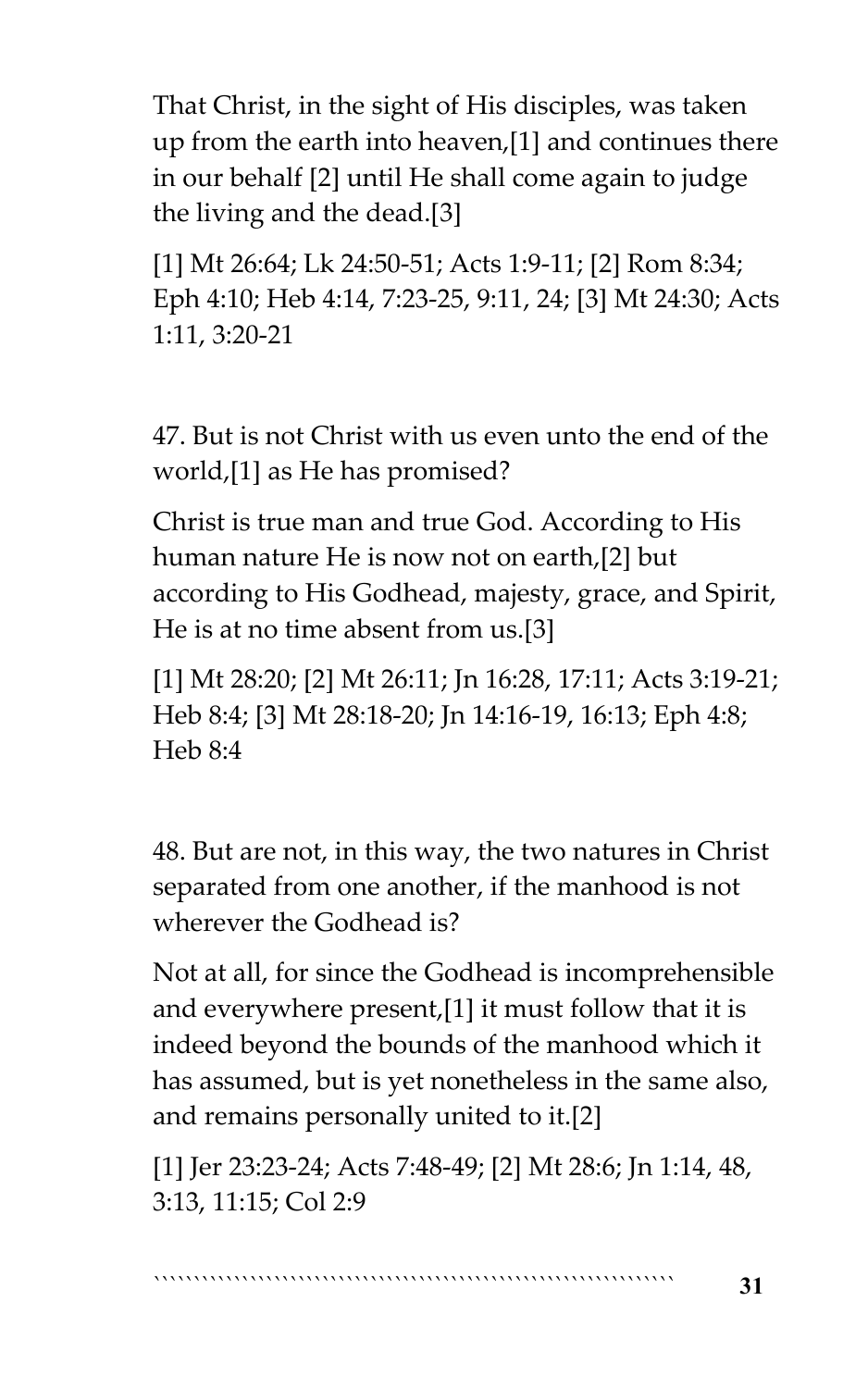49. What benefit do we receive from Christ's ascension into heaven?

First, that He is our Advocate in the presence of His Father in heaven.[1] Second, that we have our flesh in heaven as a sure pledge, that He as the Head, will also take us, His members, up to Himself.[2] Third, that He sends us His Spirit as an earnest,[3] by whose power we seek those things which are above, where Christ sits at the right hand of God, and not things on the earth.[4]

[1] Rom 8:34; 1 Jn 2:1; [2] Jn 14:2, 17:24, 20:17; Eph 2:4- 6; [3] Jn 14:16; Acts 2:33; 2 Cor 1:21-22, 5:5; [4] Jn 14:3; Col 3:1-4; Heb 9:24

### **~~His Reign**

#### **Lord's Day 19**

50. Why is it added: "And sits at the right hand of God?"

Because Christ ascended into heaven for this end, that He might there appear as the Head of His Church,[1] by whom the Father governs all things.[2]

[1] Eph 1:20-23; Col 1:18; [2] Ps 110:1; Mt 28:18; Jn 5:22-23; 1 Pt 3:22

51. What does this glory of Christ, our Head, profit  $11s<sup>2</sup>$ 

 $\frac{32}{1}$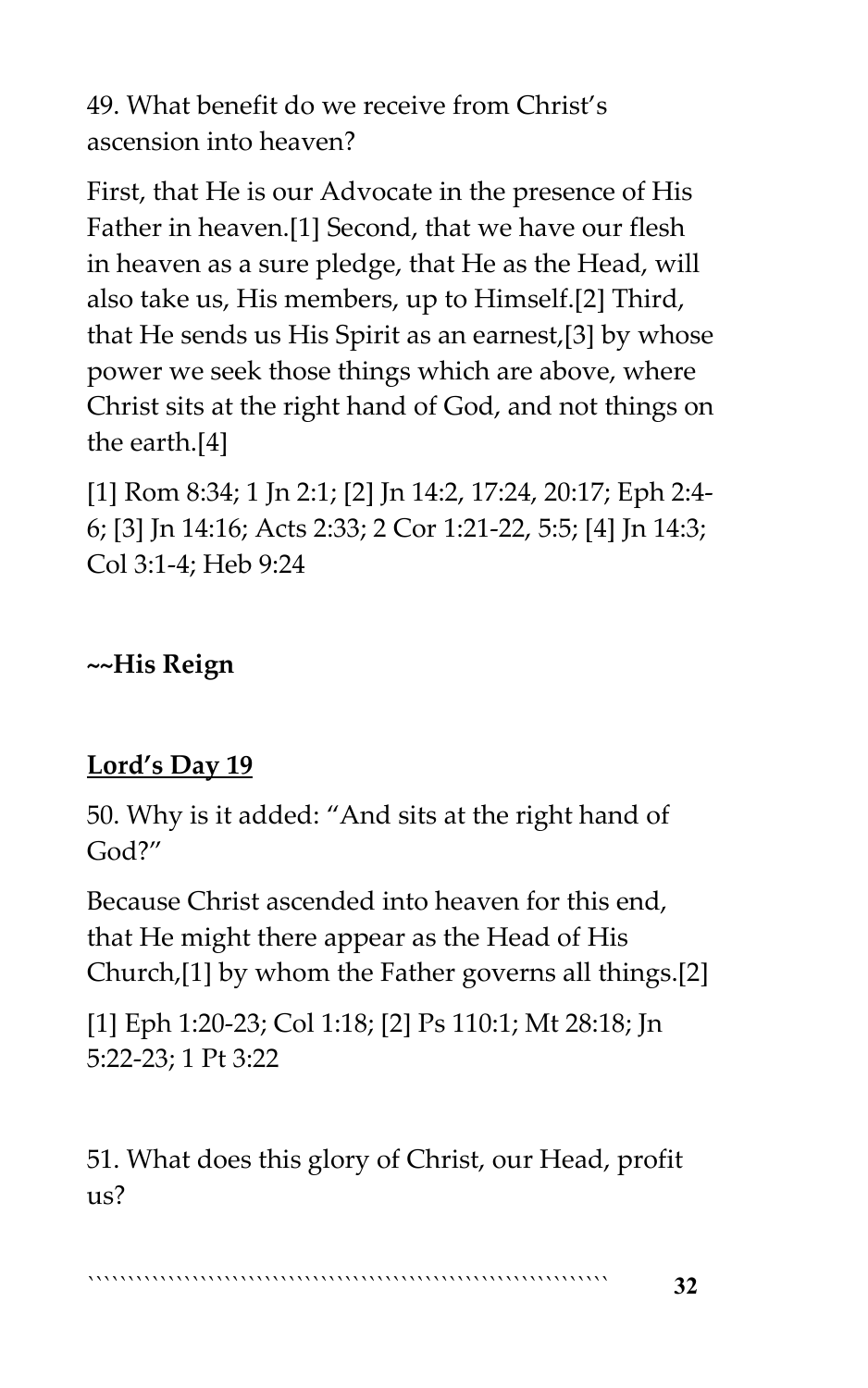First, that by His Holy Spirit He pours out heavenly gifts upon us, His members;[1] then, that by His power He defends and preserves us against all enemies.[2]

[1] Acts 2:33; Eph 4:7-12; [2] Ps 2:9, 110:1-2; Jn 10:27- 30; Acts 2:33; 1 Cor 15:25-26; Rev 19:11-16

52. What comfort is it to you that Christ "shall come to judge the living and the dead?"

That in all my sorrows and persecutions, I, with uplifted head, look for the very One, who offered Himself for me to the judgment of God, and removed all curse from me,[1] to come as Judge from heaven,[2] who shall cast all His and my enemies into everlasting condemnation,[3] but shall take me with all His chosen ones to Himself into heavenly joy and glory.[4]

[1] Lk 21:28; Rom 8:22-25; Php 3:20-21; Tit 2:13-14; [2] Lk 21:28; Rom 8:23-24; Php 3:20-21; Tit 2:13; [3] Mt 25:41; 1 Thes 4:16-18; 2 Thes 1:6, 10; [4] Mt 25:31-46; Acts 1:10-11; 1 Thes 4:16-17; 2 Thes 1:6-10; Heb 9:28

## **~~Of God the Holy Spirit and our Sanctification**

#### **Lord's Day 20**

53. What do you believe concerning the "Holy Spirit?"

 $\cdots$   $\cdots$   $\cdots$   $\cdots$   $\cdots$   $\cdots$   $\cdots$   $\cdots$   $\cdots$   $\cdots$   $\cdots$   $\cdots$   $\cdots$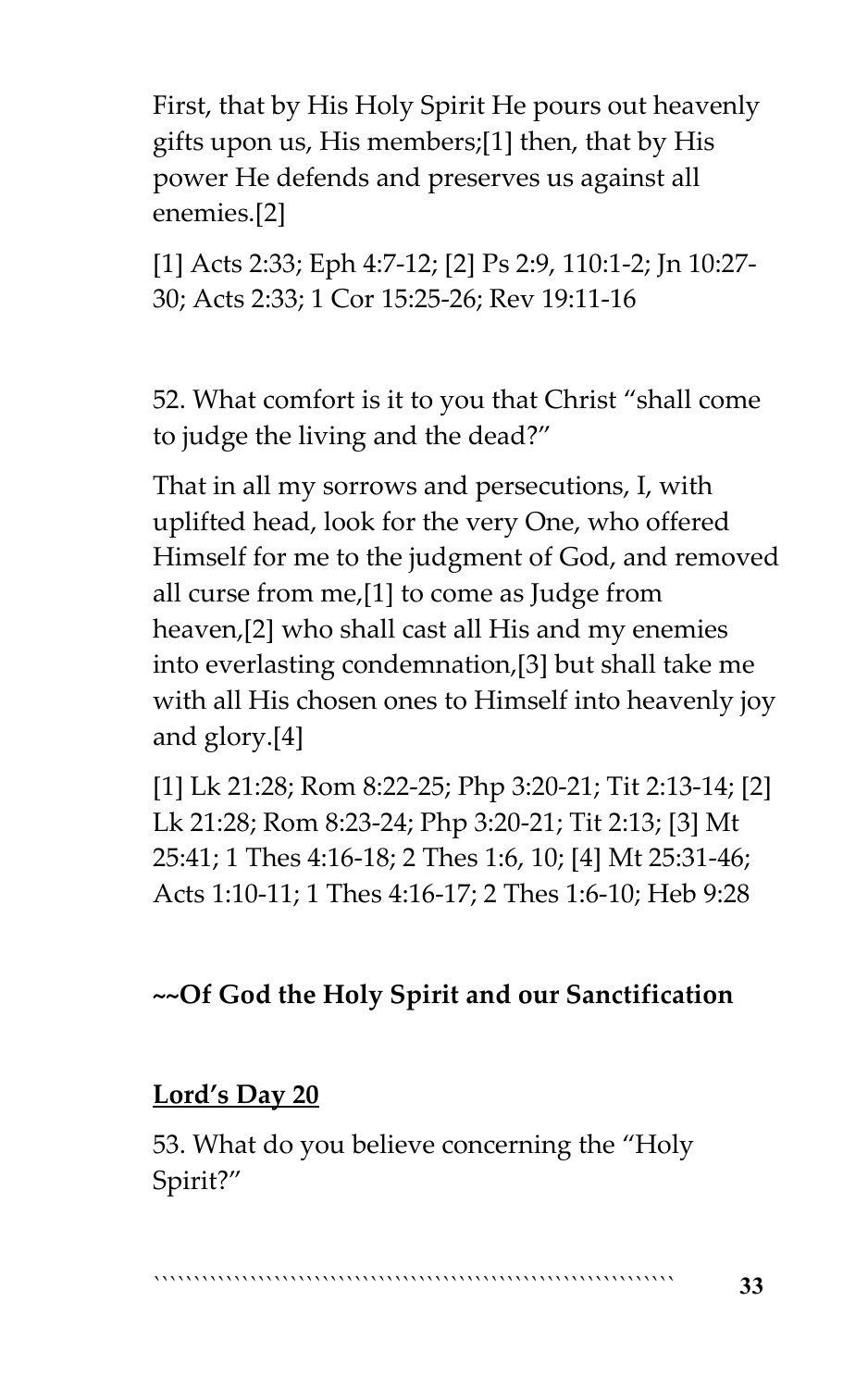First, that He is co-eternal God with the Father and the Son.[1] Second, that He is also given unto me:[2] by true faith makes me a partaker of Christ and all His benefits,[3] comforts me,[4] and shall abide with me forever.[5]

[1] Gen 1:1-2; Isa 48:16; Mt 28:19; Acts 5:3-4; 1 Cor 3:16, 6:19; [2] 1 Cor 6:19; 2 Cor 1:21-22; Gal 4:6; Eph 1:13; [3] 1 Cor 6:17; Gal 3:14; 1 Pt 1:2; [4] Jn 15:26; Acts 9:31; [5] Jn 14:16-17; Rom 15:13; 1 Pt 4:14; 1 Jn 4:13

## **Lord's Day 21**

54. What do you believe concerning the "holy catholic Church?"

That out of the whole human race,[1] from the beginning to the end of the world,[2] the Son of God,[3] by His Spirit and Word,[4] gathers, defends, and preserves for Himself[5] unto everlasting life a chosen communion[6] in the unity of the true faith;[7] and that I am and forever shall remain a living member of this communion.[8]

[1] Gen 26:4; Rev 5:9; [2] Isa 59:21; Jn 10:10; 1 Cor 11:26; [3] Jn 10:11; Acts 20:28; Eph 1:10-13, 4:11-13; Col 1:18; [4] Isa 59:21; Rom 1:16, 10:14-17; Eph 5:26; [5] Ps 129:1-5; Mt 16:18; Jn 10:28-30; [6] Rom 8:29-30; Eph 1:3-14, 4:3-6; [7] Ps 71:18; Jn 10:28-30; Acts 2:42- 47; 1 Cor 1:8-9, 11:26; [8] Ps 23:6; Jn 10:27-28; 1 Cor 1:4-9; Gal 3:28; 1 Pt 1:3-5; 1 Jn 2:19, 3:14, 19-21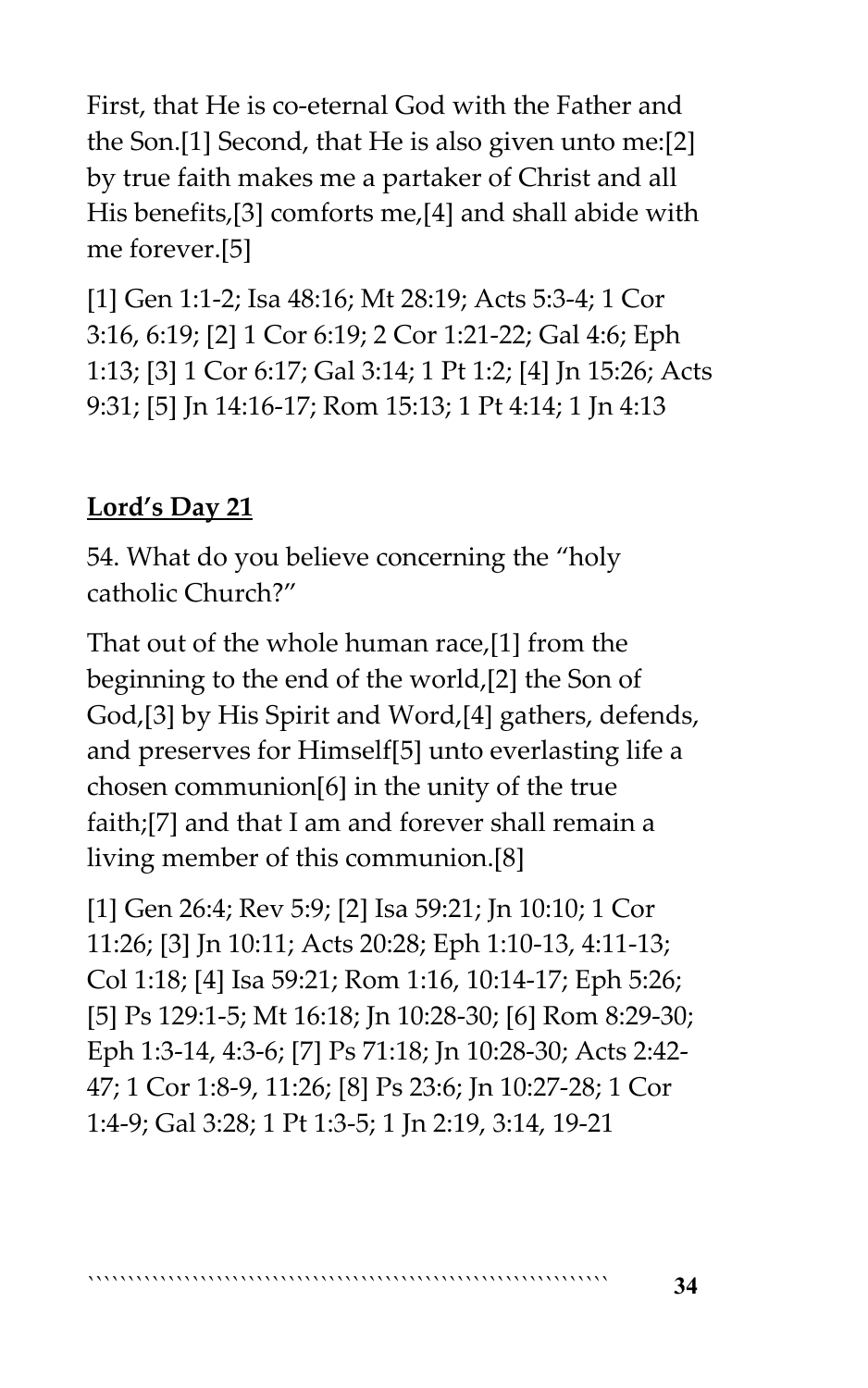55. What do you understand by the "communion of saints?"

First, that believers, one and all, as members of the Lord Jesus Christ, are partakers with Him in all His treasures and gifts;[1] second, that each one must feel himself bound to use his gifts readily and cheerfully for the advantage and welfare of other members.[2]

[1] Rom 8:32; 1 Cor 6:17, 12:4-7, 12-13; 1 Jn 1:3; [2] Rom 12:4-8; 1 Cor 12:12-13, 20-27, 13:1-7; Php 2:4-8; Heb 3:14

56. What do you believe concerning the "forgiveness of sins?"

That God, for the sake of Christ's satisfaction,[1] will no more remember my sins, nor the sinful nature with which I have to struggle all my life long;[2] but graciously imputes to me the righteousness of Christ, that I may nevermore come into condemnation.[3]

[1] 1 Jn 2:2; [2] Ps 103:3, 10-12; Jer 31:34; Mic 7:18-19; Rom 7:21-25, 8:1-4; 2 Cor 5:18-21; 1 Jn 1:7, 2:2; [3] Jn 3:17-18, 5:24; Rom 4:7-8, 7:18, 8:1-2; Eph 1:7

## **Lord's Day 22**

57. What comfort do you receive from the "resurrection of the body?"

That not only my soul after this life shall be immediately taken up to Christ its Head,[1] but also that this my body, raised by the power of Christ,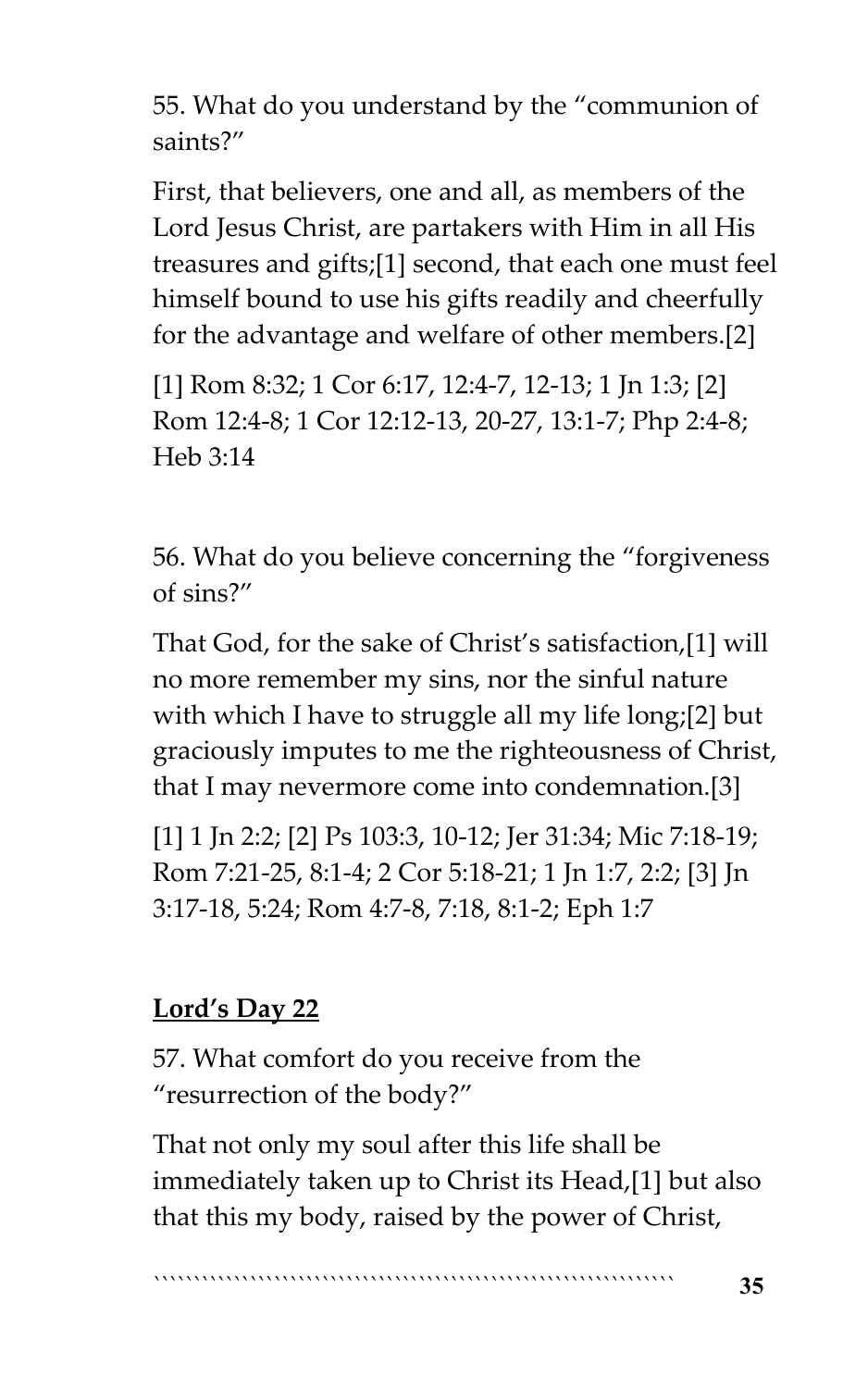shall be reunited with my soul, and made like the glorious body of Christ.[2]

[1] Lk 16:21, 23:43; Php 1:21-23; [2] Job 19:25-27; 1 Cor 15:20, 42-46, 53-54; Php 3:21; 1 Jn 3:2

58. What comfort do you receive from the article "life everlasting?"

That, inasmuch as I now feel in my heart the beginning of eternal joy,[1] I shall after this life possess complete blessedness, such as eye has not seen, nor ear heard, neither has entered into the heart of man,[2] therein to praise God forever.[3]

[1] Jn 17:3; Rom 14:17; 2 Cor 5:2-3; [2] 1 Cor 2:9; [3] Jn 17:24; Rom 8:23; 1 Pt 1:8

# **~~Justification**

## **Lord's Day 23**

59. What does it help you now, that you believe all this?

That I am righteous in Christ before God, and an heir of eternal life.[1]

[1] Hab 2:4; Jn 3:36; Rom 1:17, 5:1-2, 8:16; Tit 3:7

60. How are you righteous before God?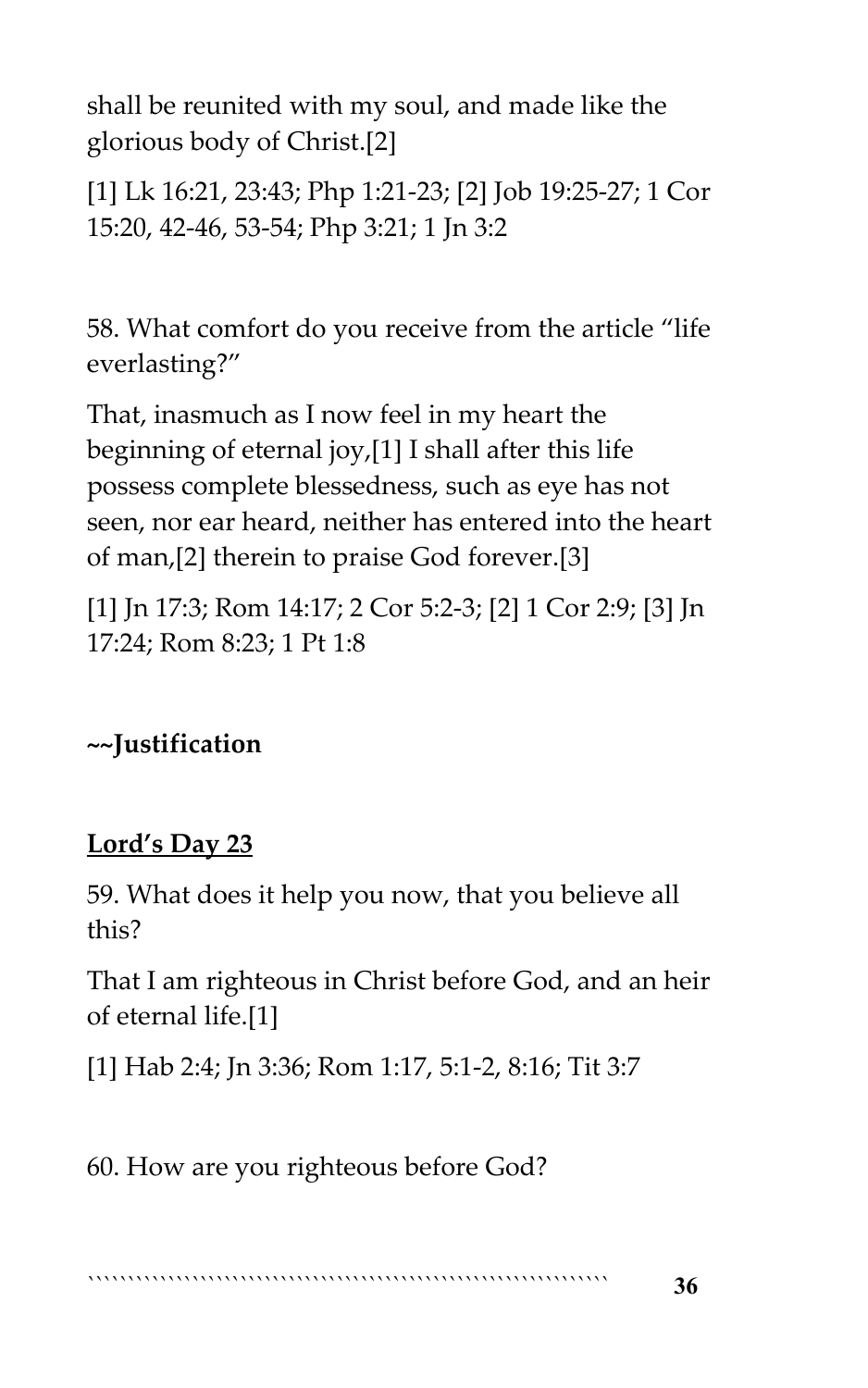Only by true faith in Jesus Christ:[1] that is, although my conscience accuses me, that I have grievously sinned against all the commandments of God, and have never kept any of them,[2] and am still prone always to all evil;[3] yet God, without any merit of mine,[4] of mere grace,[5] grants and imputes to me the perfect satisfaction,[6] righteousness, and holiness of Christ,[7] as if I had never committed nor had any sins, and had myself accomplished all the obedience which Christ has fulfilled for me;[8] if only I accept such benefit with a believing heart.[9]

[1] Rom 3:21-28; Gal 2:16; Eph 2:8-9; Php 3:8-11; [2] Rom 3:9-10; [3] Rom 7:23; [4] Dt 9:6; Ezek 36:22; Tit 3:4-5; [5] Rom 3:24; Eph 2:8; [6] 1 Jn 2:2; [7] Rom 4:3-5; 2 Cor 5:17-19; 1 Jn 2:1; [8] Rom 4:24-25; 2 Cor 5:21; [9] Jn 3:18; Acts 16:30-31; Rom 3:22, 28, 10:10

61. Why do you say that you are righteous by faith only?

Not that I am acceptable to God on account of the worthiness of my faith, but because only the satisfaction, righteousness and holiness of Christ is my righteousness before God;[1] and I can receive the same and make it my own in no other way than by faith only.[2]

[1] 1 Cor 1:30-31, 2:2; [2] Isa 53:5; Rom 4:16, 10:10; Gal 3:22; 1 Jn 5:10-12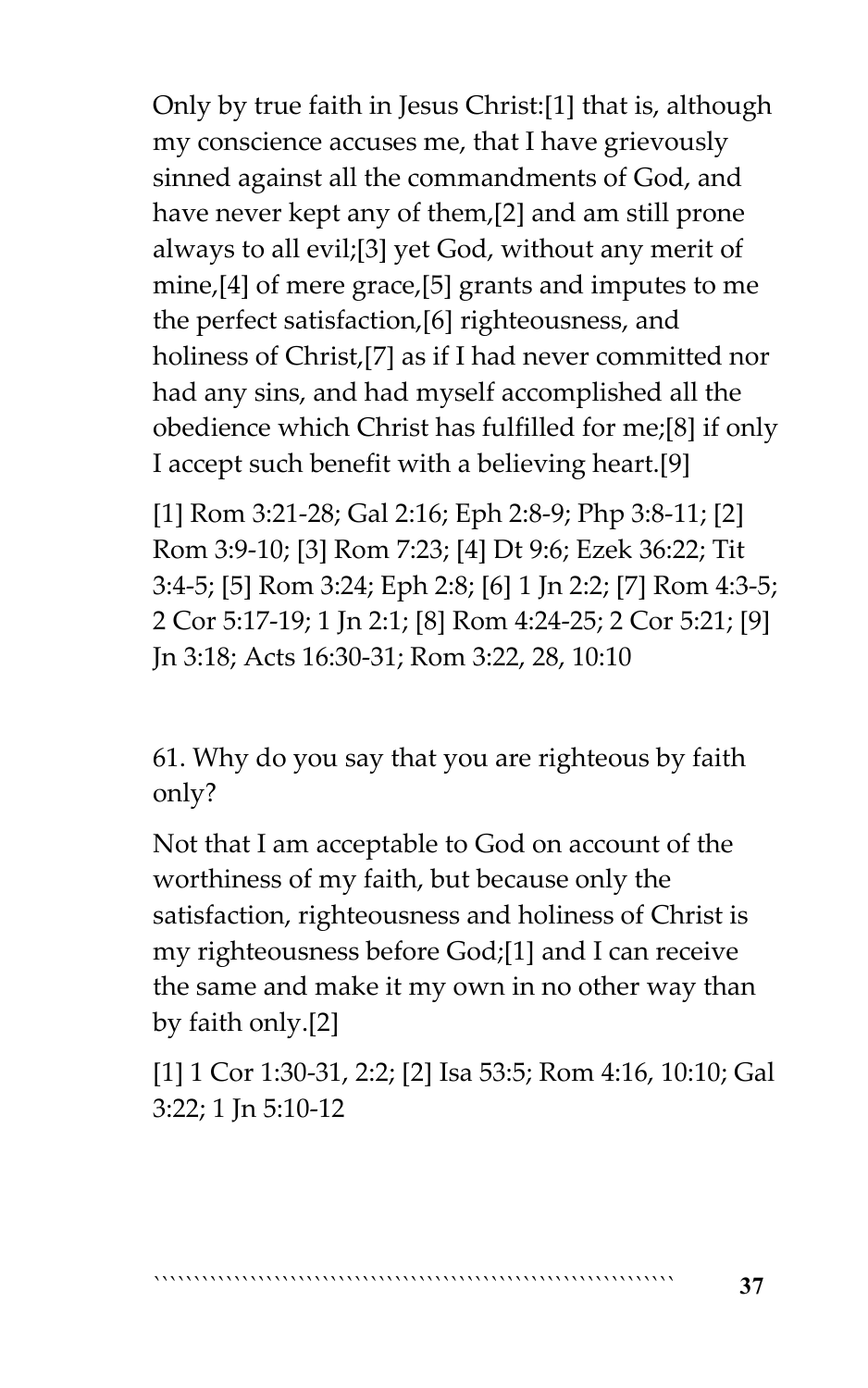### **Lord's Day 24**

62. But why cannot our good works be the whole or part of our righteousness before God? Because the righteousness which can stand before the judgment seat of God, must be perfect throughout and entirely conformable to the divine law,[1] but even our best works in this life are all imperfect and defiled with sin.[2]

[1] Deut 27:26; Gal 3:10; [2] Isa 64:6; Php 3:12; Jas 2:10

63. Do our good works merit nothing, even though it is God's will to reward them in this life and in that which is to come?

The reward comes not of merit, but of grace.[1]

[1] Mt 5:12; Lk 17:10; Rom 11:6; 2 Tim 4:7-8; Heb 11:6

64. But does not this doctrine make men careless and profane?

No, for it is impossible that those who are implanted into Christ by true faith, should not bring forth fruits of thankfulness.[1]

[1] Mt 7:18; Lk 6:43-45; Jn 15:5; Rom 6:1-2

**~~The Sacraments**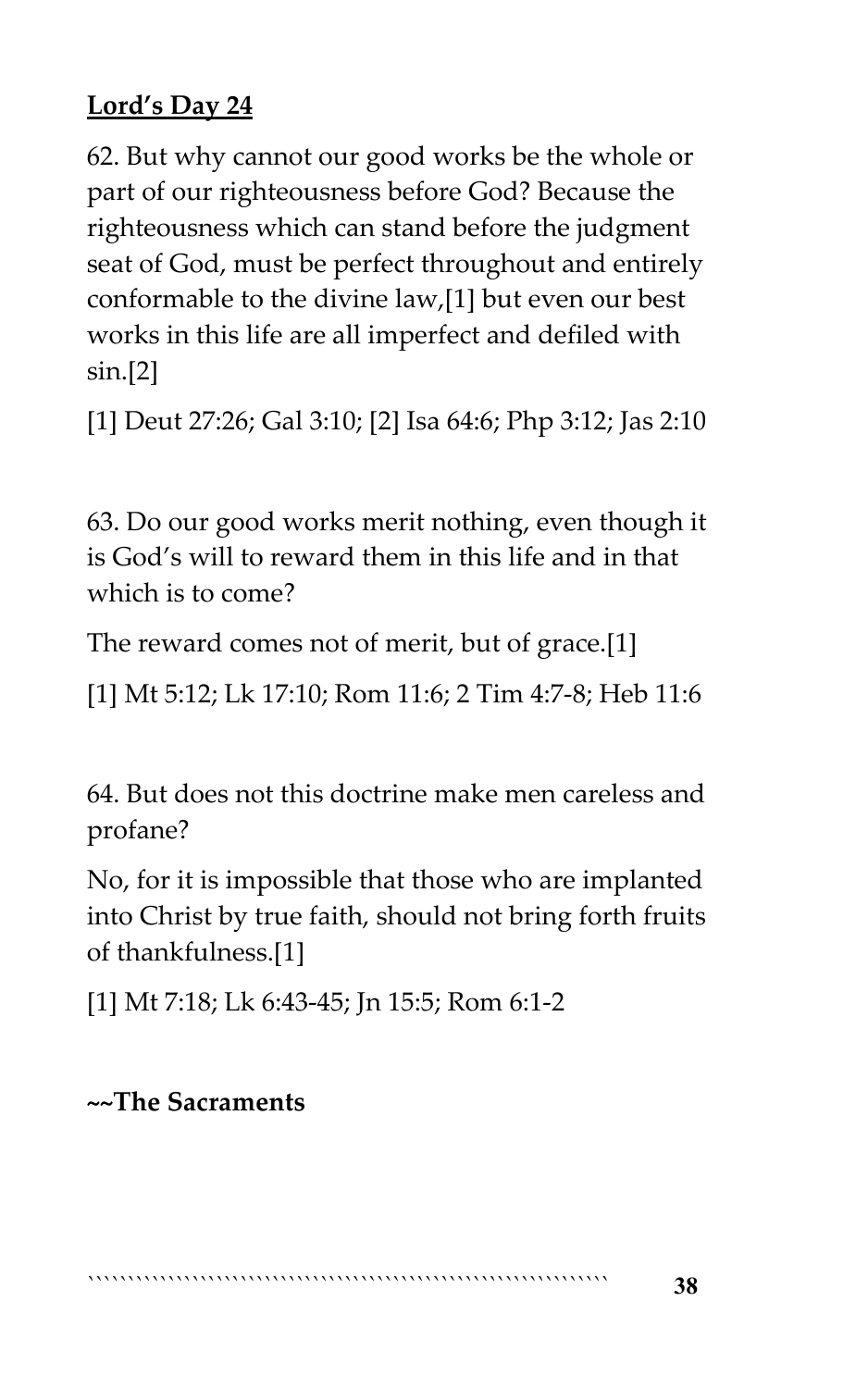# **Lord's Day 25**

65. Since, then, we are made partakers of Christ and all His benefits by faith only, where does this faith come from?

The Holy Spirit works faith in our hearts[1] by the preaching of the Holy Gospel,[2] and confirms it by the use of the holy sacraments.[3]

[1] Jn 3:5; Rom 10:17; 1 Cor 2:10-14; Eph 2:8; Php 1:29; [2] Rom 10:17; 1 Pt 1:23-25; [3] Mt 28:19-20; Rom 4:11; 1 Cor 10:16

66. What are the sacraments?

The sacraments are visible holy signs and seals appointed by God for this end, that by their use He may the more fully declare and seal to us the promise of the Gospel,[1] namely, that of free grace He grants us the forgiveness of sins and everlasting life for the sake of the one sacrifice of Christ accomplished on the cross.[2]

[1] Gen 17:11; Deut 30:6; Ezek 20:12; Rom 4:11; Heb 9:8-9; [2] Mt 26:27-28; Acts 2:38; Heb 10:10

67. Are both the Word and the sacraments designed to direct our faith to the sacrifice of Christ on the cross as the only ground of our salvation?

Yes, truly, for the Holy Spirit teaches in the Gospel and assures us by the holy sacraments, that our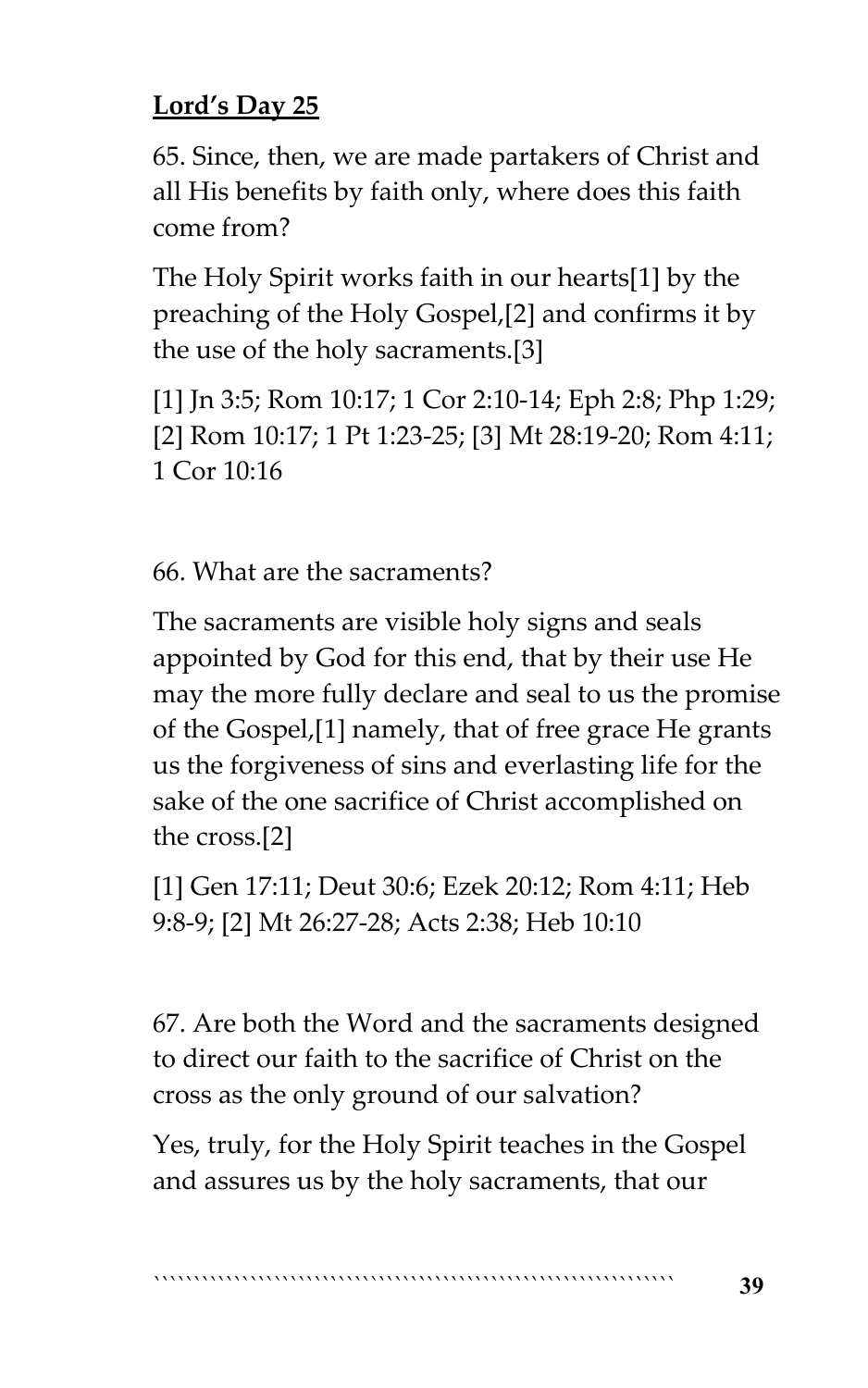whole salvation stands in the one sacrifice of Christ made for us on the cross.[1]

[1] Acts 2:41-42; Rom 6:3; 1 Cor 11:26; Gal 3:27; Heb 9:12

68. How many sacraments has Christ instituted in the New Testament?

Two: Holy Baptism[1] and the Holy Supper.[2] [1] Mt 28:19-20; [2] 1 Cor 11:23-26

#### **~~Baptism**

#### **Lord's Day 26**

69. How is it signified and sealed to you in Holy Baptism that you have part in the one sacrifice of Christ on the cross?

Thus: that Christ instituted this outward washing with water [1] and joined to it this promise, that I am washed with His blood and Spirit from the pollution of my soul, that is, from all my sins, as certainly as I am washed outwardly with water, whereby commonly the filthiness of the body is taken away.[2]

[1] Mt 28:19-20; Acts 2:38; [2] Mt 3:11; Mk 1:4; Jn 1:33; Acts 2:38; Rom 6:3-4; 1 Pt 3:21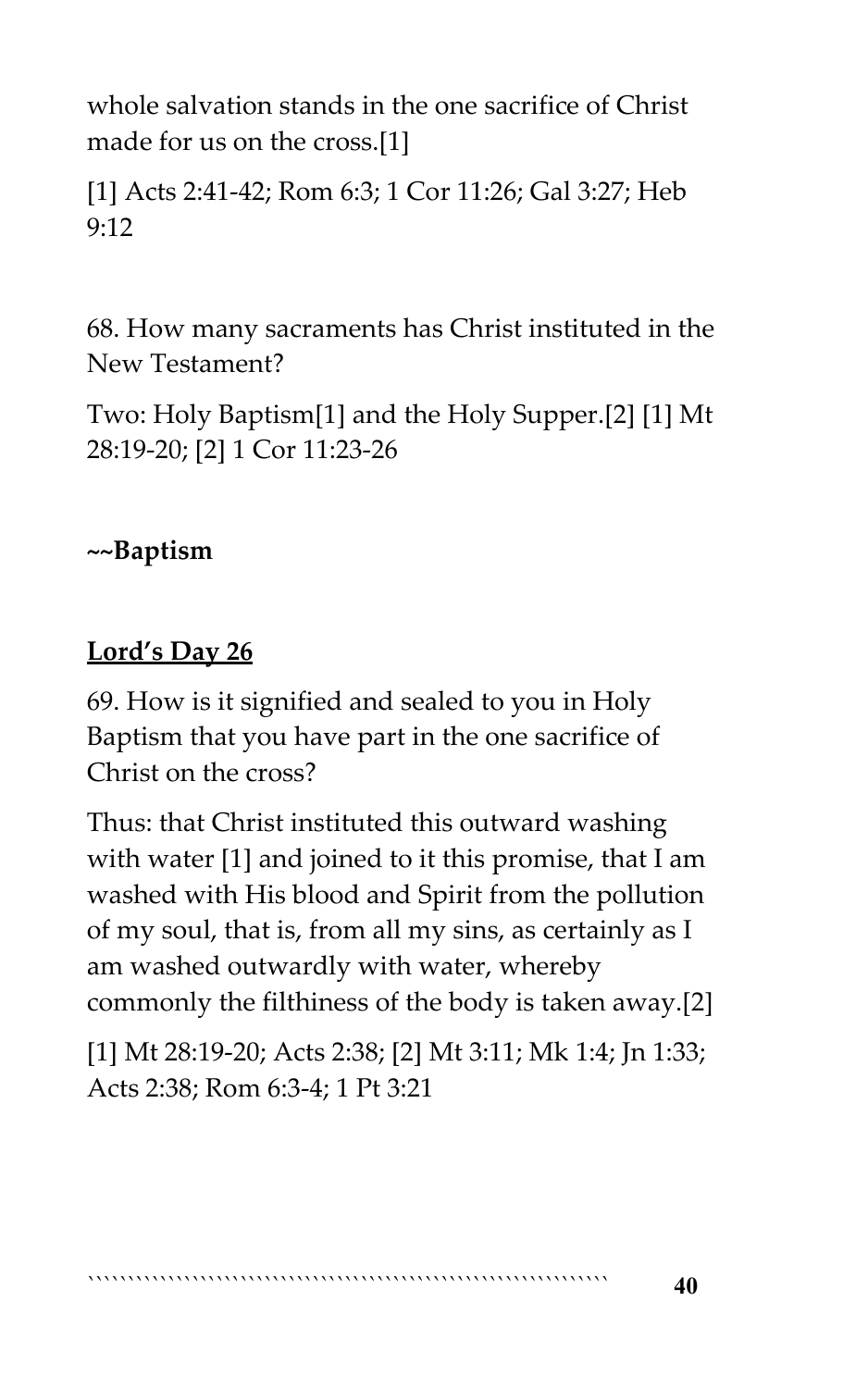70. What is it to be washed with the blood and Spirit of Christ? It is to have the forgiveness of sins from God through grace, for the sake of Christ's blood, which He shed for us in His sacrifice on the cross;[1] and also to be renewed by the Holy Spirit and sanctified to be members of Christ, so that we may more and more die unto sin and lead holy and unblamable lives.[2]

[1] Ezek 36:25-27; Zech 13:1; Eph 1:7; Heb 12:24; 1 Pt 1:2; Rev 1:5, 7:14; [2] Jn 1:33, 3:5-8; Rom 6:4; 1 Cor 6:11, 12:13; Col 2:11-12; Heb 9:14

71. Where has Christ promised that we are as certainly washed with His blood and Spirit as with the water of Baptism?

In the institution of Baptism, which says: "Go therefore, and teach all nations, baptizing them in the name of the Father, and of the Son, and of the Holy Spirit.[1] He that believes and is baptized shall be saved; but he that believes not shall be damned."[2] This promise is also repeated where Scripture calls Baptism the washing of regeneration[3] and the washing away of sins.[4]

[1] Mt 28:19; [2] Mk 16:16; [3] Tit 3:5; [4] Acts 22:16

#### **Lord's Day 27**

72. Is, then, the outward washing with water itself the washing away of sins?

 $\cdots$   $\cdots$   $\cdots$   $\cdots$   $\cdots$   $\cdots$   $\cdots$   $\cdots$   $\cdots$   $\cdots$   $\cdots$   $\cdots$   $\cdots$   $\cdots$   $\cdots$   $\cdots$   $\cdots$   $\cdots$   $\cdots$   $\cdots$   $\cdots$   $\cdots$   $\cdots$   $\cdots$   $\cdots$   $\cdots$   $\cdots$   $\cdots$   $\cdots$   $\cdots$   $\cdots$   $\cdots$   $\cdots$   $\cdots$   $\cdots$   $\cdots$   $\cdots$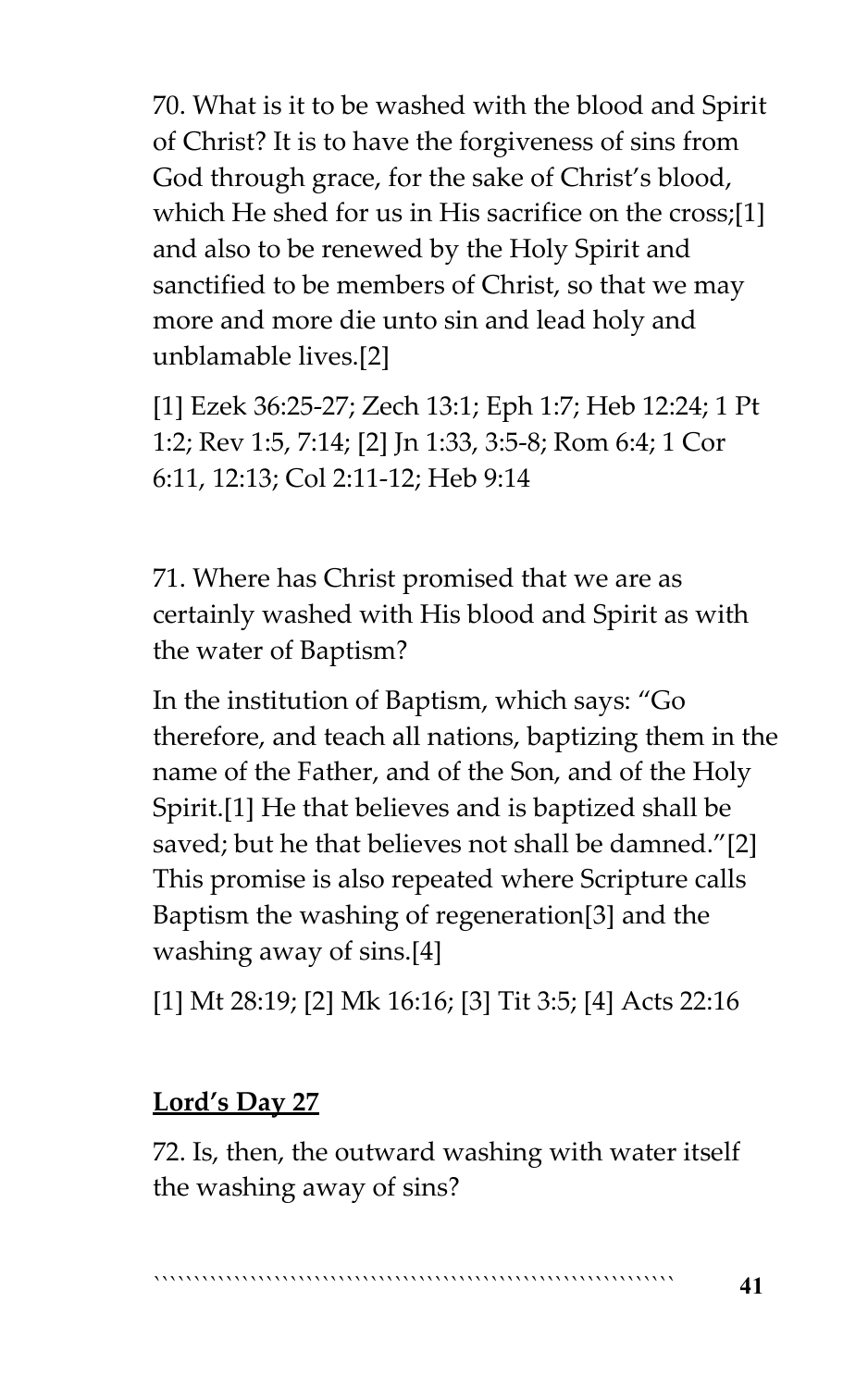No,[1] for only the blood of Jesus Christ and the Holy Spirit cleanse us from all sin.[2]

[1] Eph 5:26; 1 Pt 3:21; [2] Mt 3:11; 1 Cor 6:11; 1 Pt 3:21; 1 Jn 1:7

73. Why then does the Holy Spirit call Baptism the washing of regeneration and the washing away of sins?

God speaks thus with great cause, namely, not only to teach us thereby that just as the filthiness of the body is taken away by water, so our sins are taken away by the blood and Spirit of Christ;[1] but much more, that by this divine pledge and token He may assure us that we are as really washed from our sins spiritually as our bodies are washed with water.[2]

[1] 1 Cor 6:11; Rev 1:5, 7:14; [2] Acts 2:38; Rom 6:3-4;  $Gal 3:27$ 

74. Are infants also to be baptized?

Yes, for since they, as well as their parents, belong to the covenant and people of God,[1] and through the blood of Christ[2] both redemption from sin and the Holy Spirit, who works faith, are promised to them no less than to their parents,[3] they are also by Baptism, as a sign of the covenant, to be ingrafted into the Christian Church, and distinguished from the children of unbelievers,[4] as was done in the Old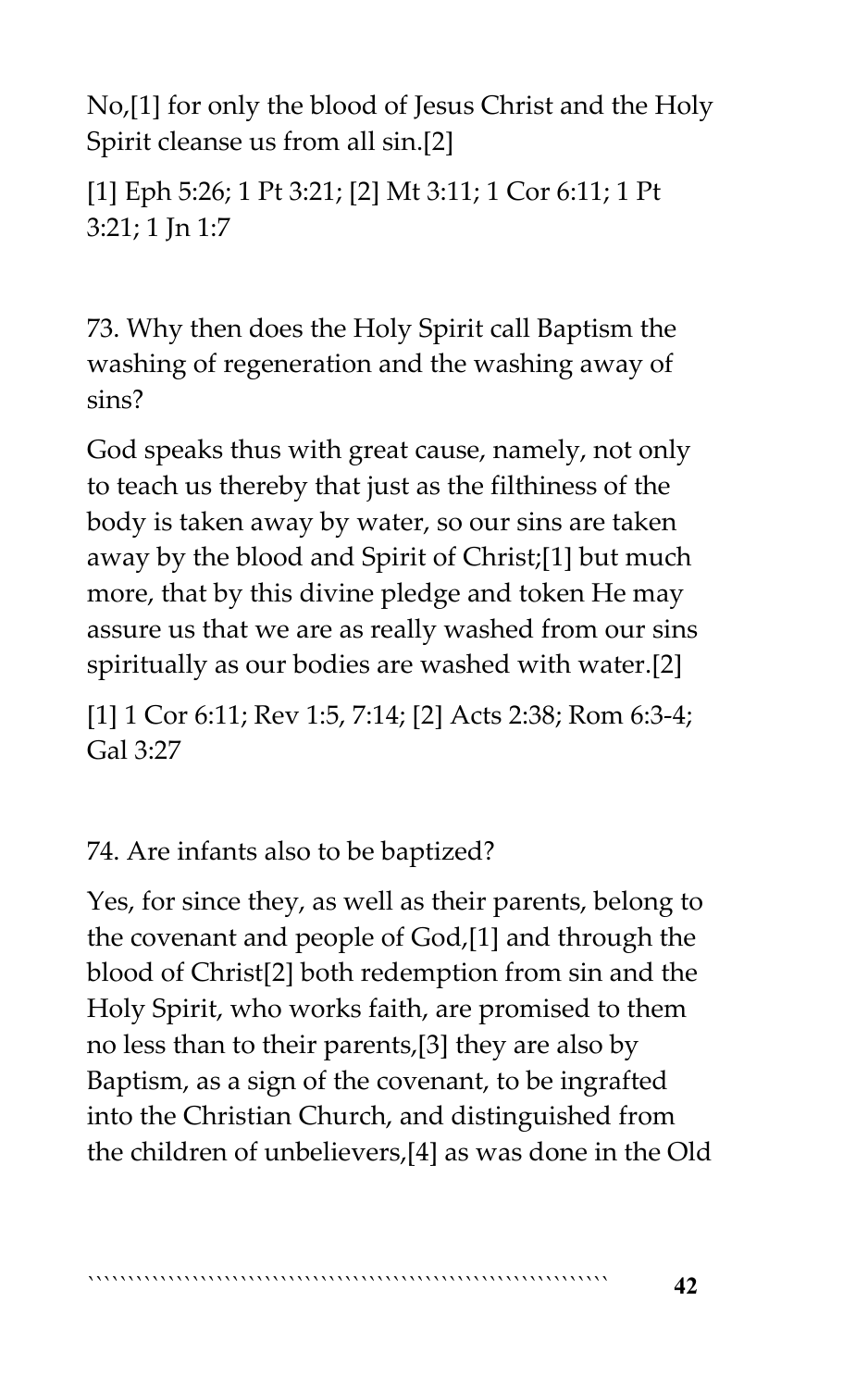Testament by circumcision,[5] in place of which in the New Testament Baptism is appointed.[6]

[1] Gen 17:7; [2] Mt 19:14; [3] Ps 22:10; Isa 44:1-3; Lk 1:14-15; Acts 2:38-39, 16:31; [4] Acts 10:47; 1 Cor 7:14; [5] Gen 17:9-14; [6] Col 2:11-13

#### **~~The Holy Supper**

#### **Lord's Day 28**

75. How is it signified and sealed to you in the Holy Supper that you partake of the one sacrifice of Christ on the cross and all His benefits?

Thus: that Christ has commanded me and all believers to eat of this broken bread and to drink of this cup in remembrance of Him, and has joined therewith these promises:[1] first, that His body was offered and broken on the cross for me and His blood shed for me, as certainly as I see with my eyes the bread of the Lord broken for me and the cup communicated to me; and further, that with His crucified body and shed blood He Himself feeds and nourishes my soul to everlasting life, as certainly as I receive from the hand of the minister and taste with my mouth the bread and cup of the Lord, which are given me as certain tokens of the body and blood of Christ.

[1] Mt 26:26-28; Mk 14:22-24; Lk 22:19-20; 1 Cor 10:16- 17, 11:23-25, 12:13

 $\cdots$   $\cdots$   $\cdots$   $\cdots$   $\cdots$   $\cdots$   $\cdots$   $\cdots$   $\cdots$   $\cdots$   $\cdots$   $\cdots$   $\cdots$   $\cdots$   $\cdots$   $\cdots$   $\cdots$   $\cdots$   $\cdots$   $\cdots$   $\cdots$   $\cdots$   $\cdots$   $\cdots$   $\cdots$   $\cdots$   $\cdots$   $\cdots$   $\cdots$   $\cdots$   $\cdots$   $\cdots$   $\cdots$   $\cdots$   $\cdots$   $\cdots$   $\cdots$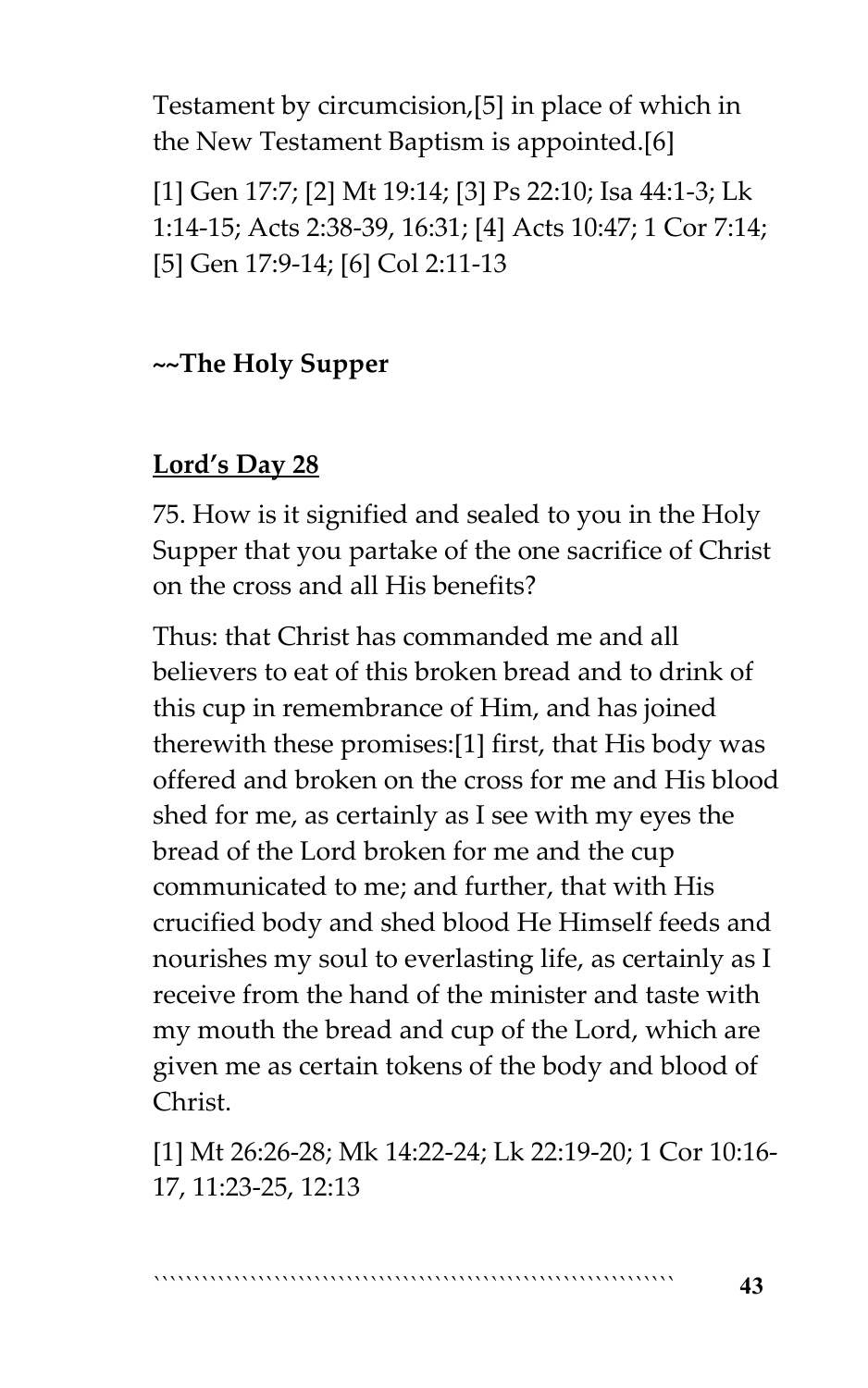76. What does it mean to eat the crucified body and drink the shed blood of Christ? It means not only to embrace with a believing heart all the sufferings and death of Christ, and thereby to obtain the forgiveness of sins and life eternal;[1] but moreover, also, to be so united more and more to His sacred body by the Holy Spirit,[2] who dwells both in Christ and in us, that, although He is in heaven[3] and we on earth, we are nevertheless flesh of His flesh and bone of His bone,[4] and live and are governed forever by one Spirit, as members of the same body are governed by one soul.[5]

[1] Jn 6:35, 40, 47-48, 50-54; [2] Jn 6:55-56; 1 Cor 12:13; [3] Acts 1:9-11, 3:21; 1 Cor 11:26; Col 3:1; [4] 1 Cor 6:15, 17, 19; Eph 3:16-19, 5:29-30, 32; 1 Jn 4:13; [5] Jn 6:56-58, 63, 14:23, 15:1-6; Eph 4:15-16; 1 Jn 3:24

77. Where has Christ promised that He will thus feed and nourish believers with His body and blood as certainly as they eat of this broken bread and drink of this cup?

In the institution of the Supper, which says: "The Lord Jesus the same night in which He was betrayed took bread: and when He had given thanks, He broke it, and said, Take, eat: this is my body, which is broken for you: this do in remembrance of me. After the same manner also He took the cup, when He had eaten, saying, This cup is the new covenant in my blood: this do, as often as you drink it, in remembrance of me. For as often as you eat this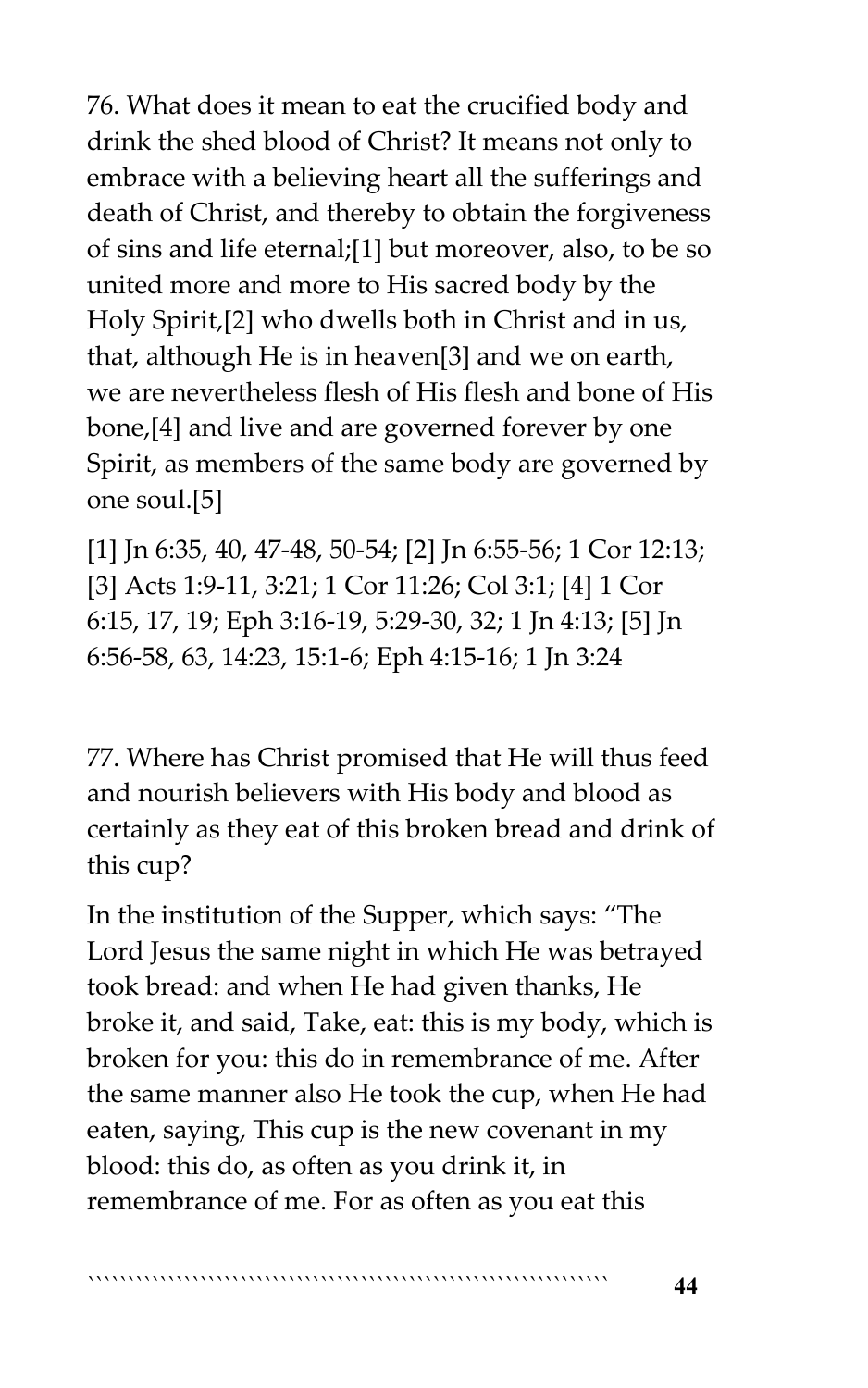bread, and drink this cup, you proclaim the Lord's death till He come."[1] And this promise is also repeated by the Apostle Paul, where he says: "The cup of blessing which we bless, is it not the communion of the blood of Christ? The bread which we break, is it not the communion of the body of Christ? Because there is one bread, so we being many are one body, for we are all partakers of that one bread."[2]

[1] 1 Cor 11:23-25; [2] 1 Cor 10:16-17

#### **Lord's Day 29**

78. Do, then, the bread and the wine become the real body and blood of Christ?

No, but as the water in Baptism is not changed into the blood of Christ, nor becomes the washing away of sins itself, being only the divine token and assurance thereof,[1] so also in the Lord's Supper the sacred bread[2] does not become the body of Christ itself, though agreeably to the nature and usage of sacraments it is called the body of Christ.[3]

[1] Mt 26:29; Eph 5:26; Tit 3:5; [2] Mt 26:26-29; 1 Cor 11:26-28; [3] Gen 17:10-11; Ex 12:11, 13, 26-27, 43, 48; 1 Cor 10:1-4, 16-17, 26-28

79. Why then does Christ call the bread His body, and the cup His blood, or the new covenant in His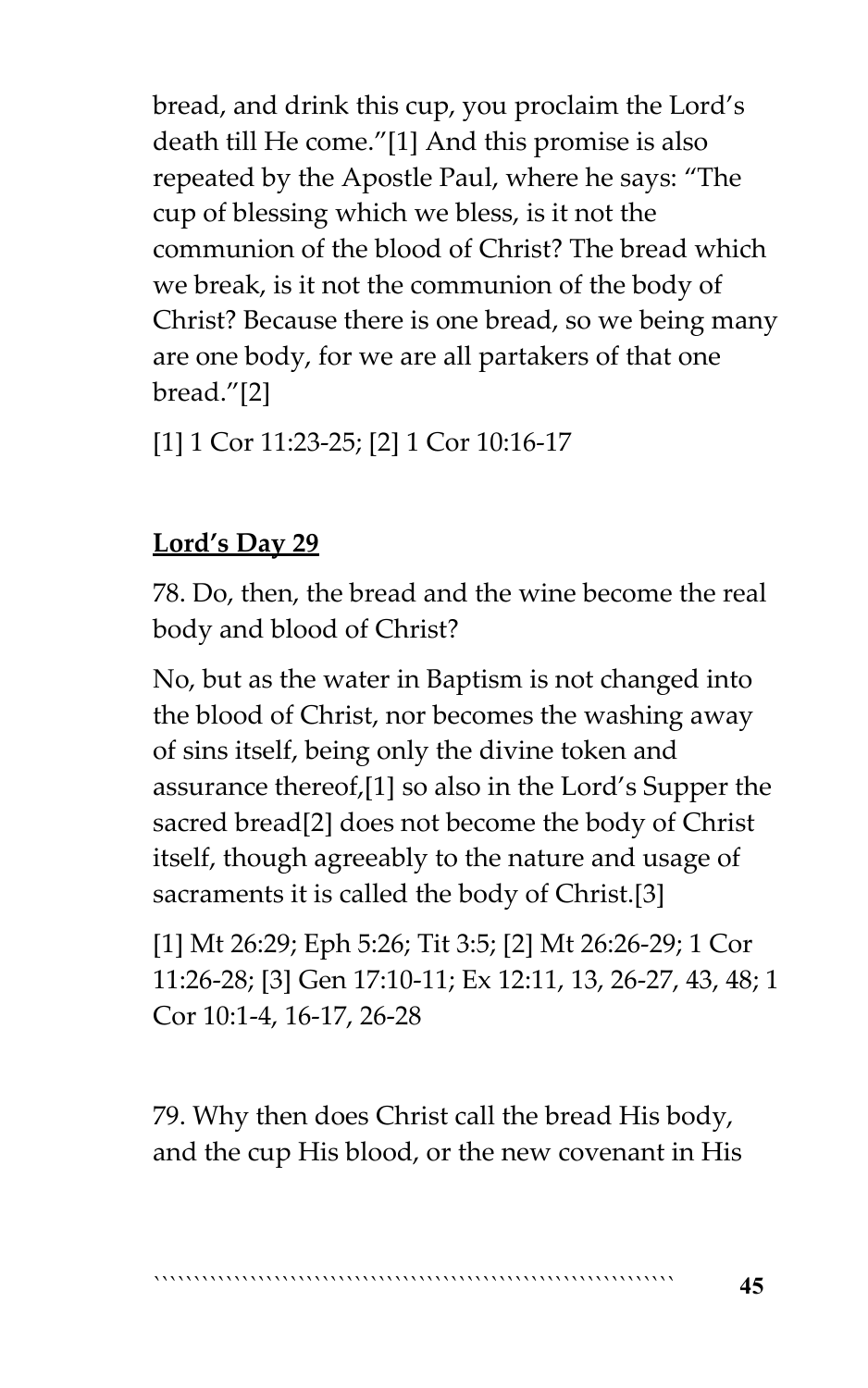blood; and the apostle Paul, the communion of the body and the blood of Christ?

Christ speaks thus with great cause, namely, not only to teach us thereby, that like as the bread and wine sustain this temporal life, so also His crucified body and shed blood are the true meat and drink of our souls unto life eternal;[1] but much more, by this visible sign and pledge to assure us that we are as really partakers of His true body and blood by the working of the Holy Spirit, as we receive by the mouth of the body these holy tokens in remembrance of Him;[2] and that all His sufferings and obedience are as certainly our own, as if we ourselves had suffered and done all in our own person.[3]

[1] Jn 6:51-55; [2] 1 Cor 5:16-17, 10:16-17, 11:26; [3] Rom 6:5-11

### **Lord's Day 30**

80. What difference is there between the Lord's Supper and the Pope's Mass?

The Lord's Supper testifies to us that we have full forgiveness of all our sins by the one sacrifice of Jesus Christ, which He Himself once accomplished on the cross;[1] and that by the Holy Spirit we are ingrafted into Christ,[2] who, with His true body, is now in heaven at the right hand of the Father,[3] and is there to be worshipped.[4] But the Mass teaches that the living and the dead do not have forgiveness of sins through the sufferings of Christ, unless Christ is still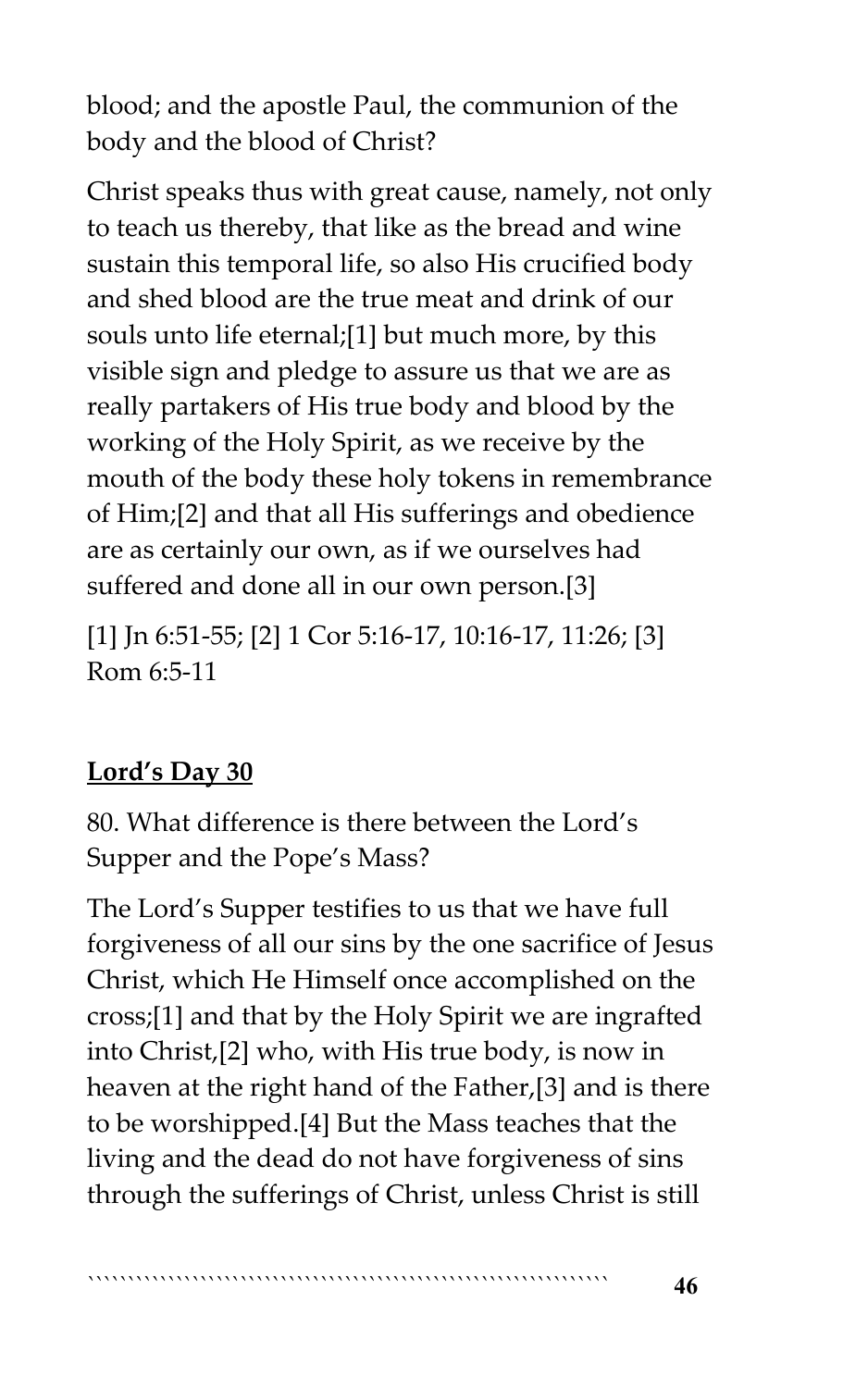daily offered for them by the priests, and that Christ is bodily under the form of bread and wine, and is therefore to be worshipped in them. And thus the Mass at bottom is nothing else than a denial of the one sacrifice and suffering of Jesus Christ,[5] and an accursed idolatry.

[1] Mt 26:28; Jn 19:30; Heb 7:27, 9:12, 25-28, 10:10-12, 14; [2] 1 Cor 6:17, 10:16-17; [3] Jn 20:17; Acts 7:55-56; Heb 1:3, 8:1; [4] Lk 24:52; Jn 4:21-24, 20:17; Acts 7:55; Php 3:20-21; Col 3:1; 1 Thes 1:9-10; [5] Mt 4:10; Heb 9, 10

81. Who are to come to the table of the Lord?

Those who are displeased with themselves for their sins, yet trust that these are forgiven them, and that their remaining infirmity is covered by the suffering and death of Christ; who also desire more and more to strengthen their faith and to amend their life. But the impenitent and hypocrites eat and drink judgment to themselves.[1]

[1] Ps 51:3, 103:1-4; Mt 5:6; Jn 7:37-38; 1 Cor 10:19-22, 11:26-32

82. Are they, then, also to be admitted to this Supper who show themselves by their confession and life to be unbelieving and ungodly?

No, for thereby the covenant of God is profaned and His wrath provoked against the whole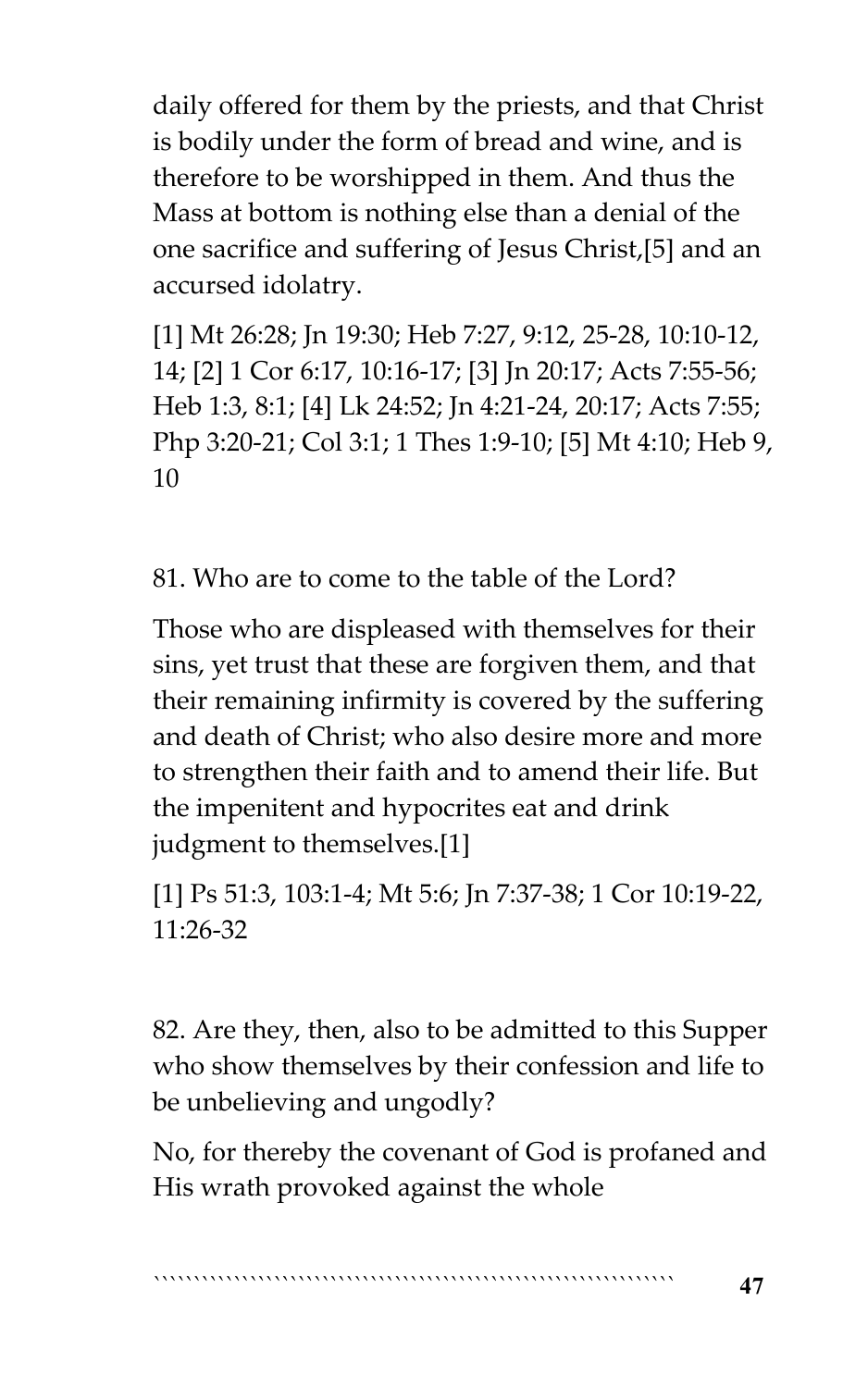congregation;[1] therefore, the Christian Church is bound, according to the order of Christ and His Apostles, to exclude such persons by the Office of the Keys until they amend their lives.

[1] Ps 50:16-17; Isa 1:11-17, 66:3; Jer 7:21-23; Mt 7:6; 1 Cor 11:17-34; 2 Thes 3:6; Tit 3:10-11

### **~~Preaching & Discipline**

### **Lord's Day 31**

83. What is the Office of the Keys?

The preaching of the Holy Gospel and Christian discipline; by these two the kingdom of heaven is opened to believers and shut against unbelievers.[1]

[1] Mt 16:18-19, 18:18; Lk 24:46-47; Jn 20:21-23; 1 Cor  $1:23-24$ 

84. How is the kingdom of heaven opened and shut by the preaching of the Holy Gospel?

In this way: that, according to the command of Christ, it is proclaimed and openly witnessed to believers, one and all, that as often as they accept with true faith the promise of the Gospel, all their sins are really forgiven them of God for the sake of Christ's merits; and on the contrary, to all unbelievers and hypocrites, that the wrath of God and eternal condemnation abide on them so long as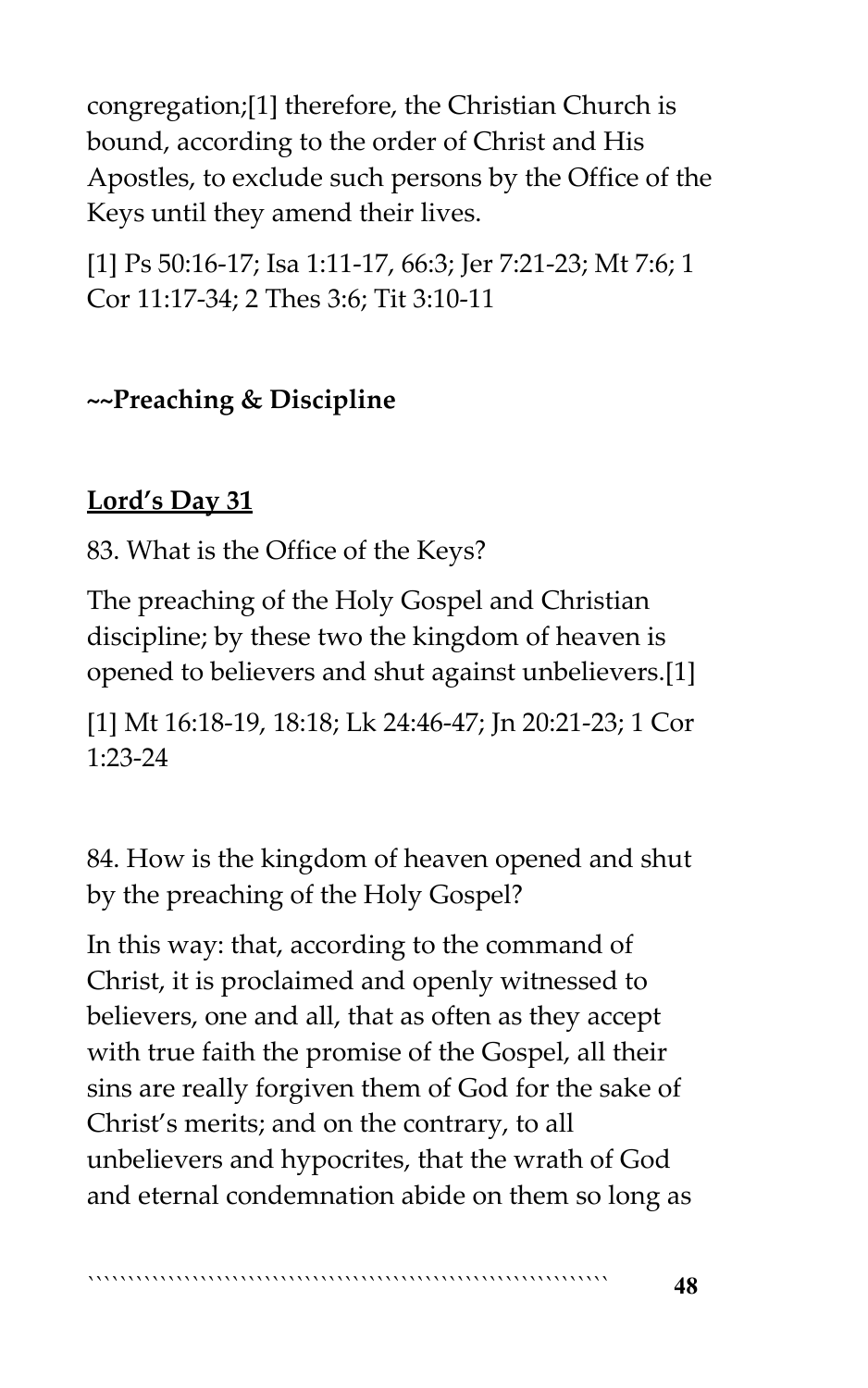they are not converted.[1] According to this testimony of the Gospel, God will judge men both in this life and in that which is to come.

[1] Isa 58:1; Mt 16:19; Jn 3:31-36, 8:24, 20:21-23; Acts 10:43; 2 Cor 2:15-16

85. How is the kingdom of heaven shut and opened by Christian discipline?

In this way: that, according to the command of Christ, if any under the Christian name show themselves unsound either in doctrine or in life, and after several brotherly admonitions do not turn from their errors or evil ways, they are complained of to the Church or to its proper officers; and, if they neglect to hear them also, are by them denied the holy sacraments and thereby excluded from the Christian communion, and by God Himself from the kingdom of Christ; and if they promise and show real amendment, they are again received as members of Christ and His Church.[1]

[1] Mt 18:15-20; Lk 15:20-24; 1 Cor 5:3-5, 11-13; 2 Cor 2:6-11; 2 Thes 3:14-15; 2 Jn 10-11

*~~Third Part: Gratitude*

**~~Sanctification**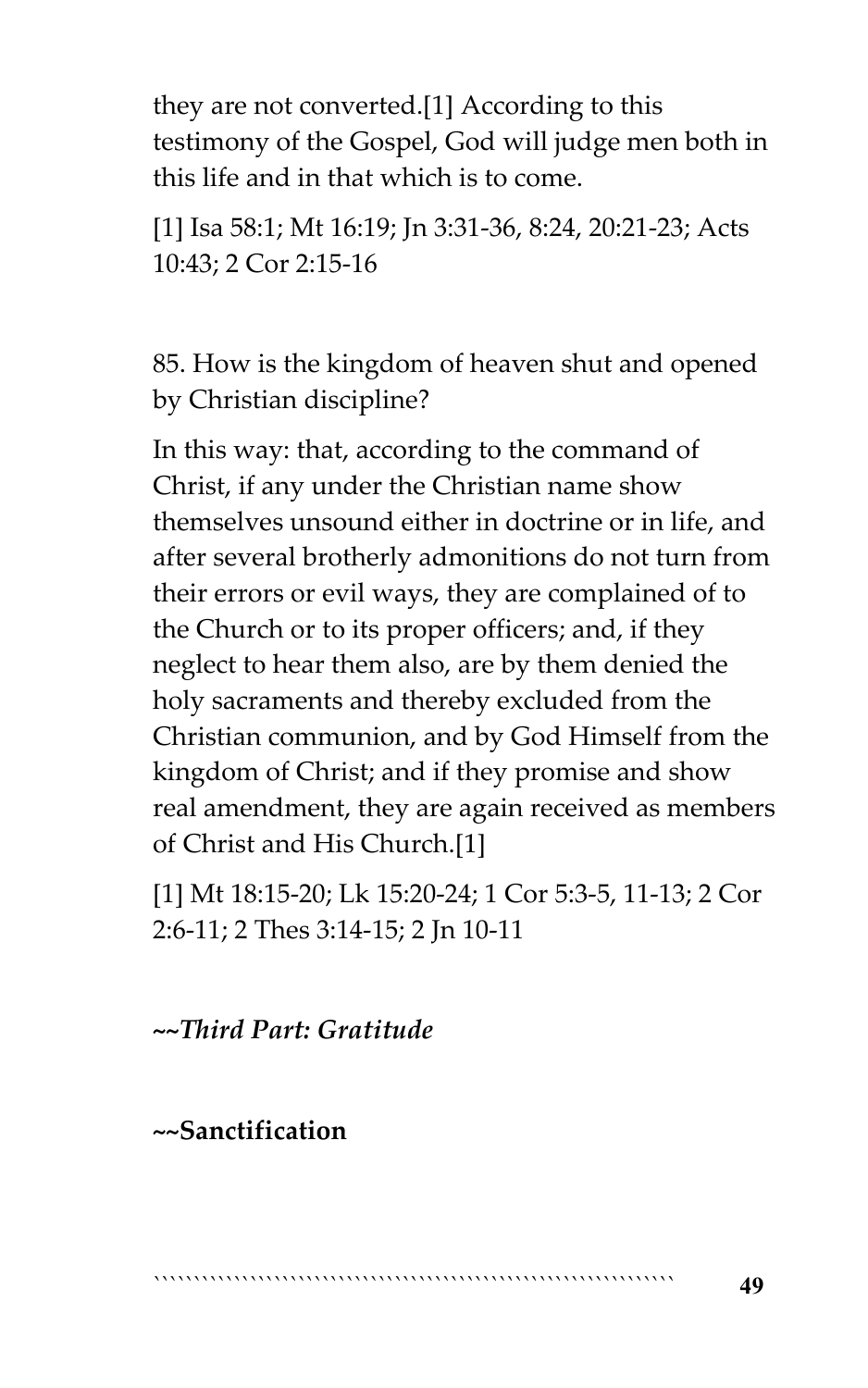### **Lord's Day 32**

86. Since, then, we are redeemed from our misery by grace through Christ, without any merit of ours, why must we do good works?

Because Christ, having redeemed us by His blood, also renews us by His Holy Spirit after His own image, that with our whole life we show ourselves thankful to God for His blessing,[1] and that He be glorified through us;[2] then also, that we ourselves may be assured by our faith by the fruits thereof;[3] and by our godly walk win also others to Christ.[4]

[1] Rom 6:13, 12:1-2; 1 Cor 6:20; 1 Pt 2:5-10; [2] Mt 5:16; 1 Cor 6:19-20; 1 Pt 2:12; [3] Mt 7:17-18; Gal 5:6, 22-24; 2 Pt 1:10-11; [4] Mt 5:14-16; Rom 14:17-19; 1 Pt 2:12, 3:1-2; 2 Pt 1:10

87. Can they, then, not be saved who do not turn to God from their unthankful, impenitent life? By no means, for, as Scripture says, no unchaste person, idolater, adulterer, thief, covetous man, drunkard, slanderer, robber, or the like shall inherit the kingdom of God.[1]

[1] 1 Cor 6:9-10; Gal 5:19-21; Eph 5:5-6; 1 Jn 3:14-15

### **Lord's Day 33**

88. In how many things does true repentance or conversion consist?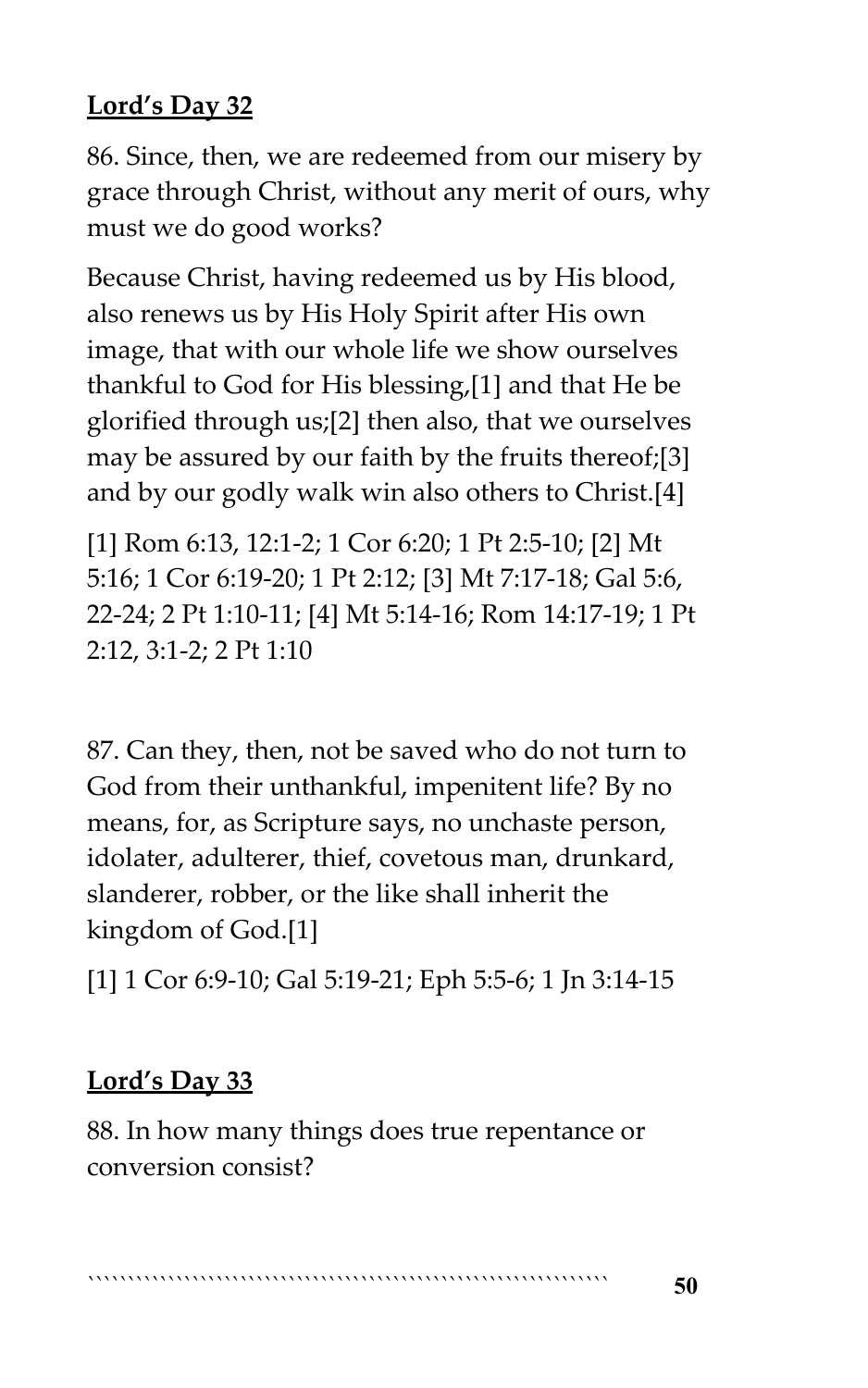In two things: the dying of the old man, and the making alive of the new.[1]

[1] Rom 6:4-6; 1 Cor 5:7; 2 Cor 5:17; Eph 4:22-24; Col 3:5-10

89. What is the dying of the old man?

Heartfelt sorrow for sin, causing us to hate and turn from it always more and more.[1]

[1] Ps 51:3-4, 17; Joel 2:12-13; Rom 8:12-13; 2 Cor 7:10

90. What is the making alive of the new man?

Heartfelt joy in God through Christ,[1] causing us to take delight in living according to the will of God in all good works.[2]

[1] Ps 51:8, 12; Isa 57:15; Rom 5:1, 14:17; [2] Rom 6:10- 11, 7:22, 8:10-11; Gal 2:20

91. What are good works?

Those only which proceed from true faith,[1] and are done according to the Law of God,[2] unto His glory,[3] and not such as rest on our own opinion[4] or the commandments of men.[5]

[1] Jn 15:5; Rom 14:23; Heb 11:6; [2] Lev 18:4; 1 Sam 15:22; Eph 2:10; [3] 1 Cor 10:31; [4] Deut 12:32; Isa 29:13; Ezek 20:18, 20; [5] Num 15:39; Mt 15:7-9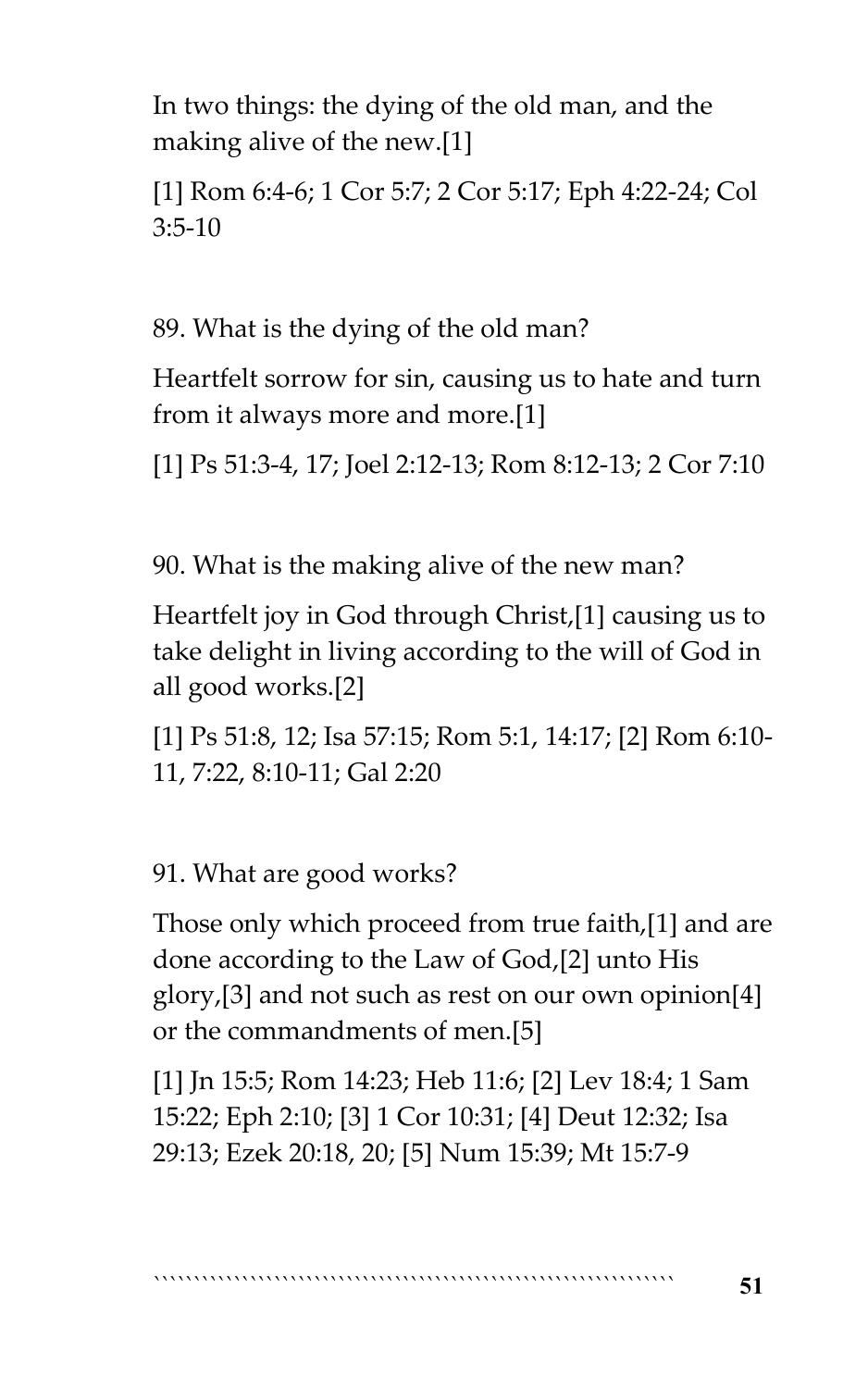#### **The Ten Commandments**

92. What is the Law of God?

God spoke all these words, saying:

### First Commandment

"I am the LORD your God, who brought you out of the land of Egypt, out of the house of bondage. You shall have no other gods before Me.

# Second Commandment

You shall not make for yourself a carved image - any likeness of anything that is in heaven above, or that is in the earth beneath, or that is in the water under the earth; you shall not bow down to them nor serve them. For I, the LORD your God, am a jealous God, visiting the iniquity of the fathers upon the children to the third and fourth generations of those who hate Me, but showing covenant faithfulness to thousands, to those who love Me and keep My commandments.

# Third Commandment

You shall not take the name of the LORD your God in vain, for the LORD will not hold him guiltless who takes His name in vain.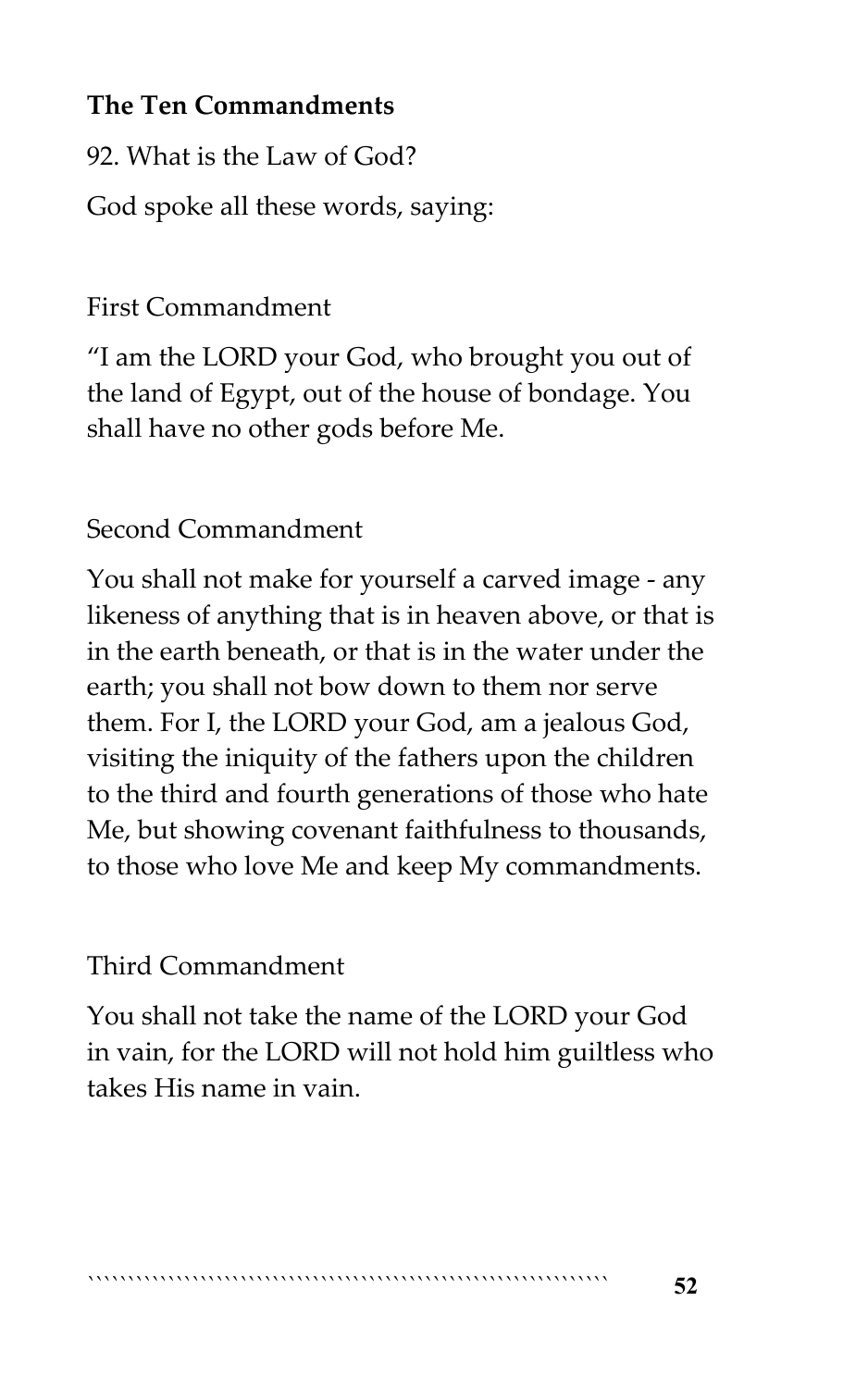#### Fourth Commandment

Remember the Sabbath day, to keep it holy. Six days you shall labor and do all your work, but the seventh day is the Sabbath of the LORD your God. In it you shall do no work: you, nor your son, nor your daughter, nor your male servant, nor your female servant, nor your cattle, nor your stranger who is within your gates. For in six days the LORD made the heavens and the earth, the sea, and all that is in them, and rested the seventh day. Therefore the LORD blessed the Sabbath day and hallowed it.

Fifth Commandment

Honor your father and your mother, that your days may be long upon the land which the LORD your God is giving you.

Sixth Commandment

You shall not murder.

Seventh Commandment

You shall not commit adultery.

Eighth Commandment

You shall not steal.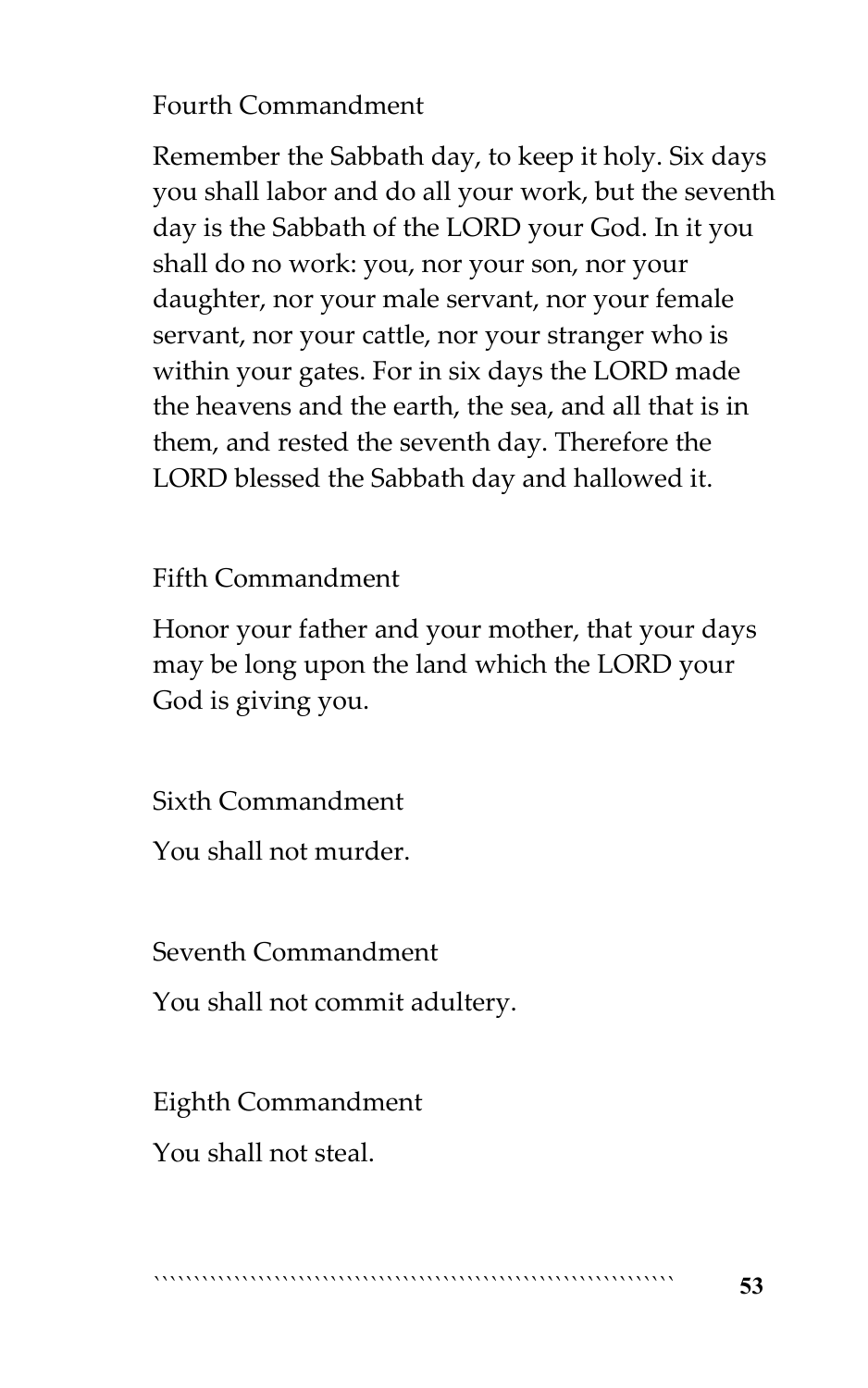Ninth Commandment

You shall not bear false witness against your neighbor.

### Tenth Commandment

You shall not covet your neighbor's house; you shall not covet your neighbor's wife, nor his male servant, nor his female servant, nor his ox, nor his donkey, nor anything that is your neighbors."[1]

[1] Ex 20; Deut 5; Ps 119:9; Mt 5:17-19; Rom 3:31, 10:5

# **Lord's Day 34**

93. How are these Commandments divided?

Into two tables:[1] the first of which teaches, in four commandments, what duties we owe to God; the second, in six, what duties we owe to our neighbor.[2]

[1] Ex 34:28; Deut 4:13; [2] Mt 22:37-40

# **~~First Commandment**

94. What does God require in the first Commandment?

That, on peril of my soul's salvation, I avoid and flee all idolatry,[1] sorcery, enchantments,[2] invocation of saints or of other creatures;[3] and that I rightly acknowledge the only true God,[4] trust in Him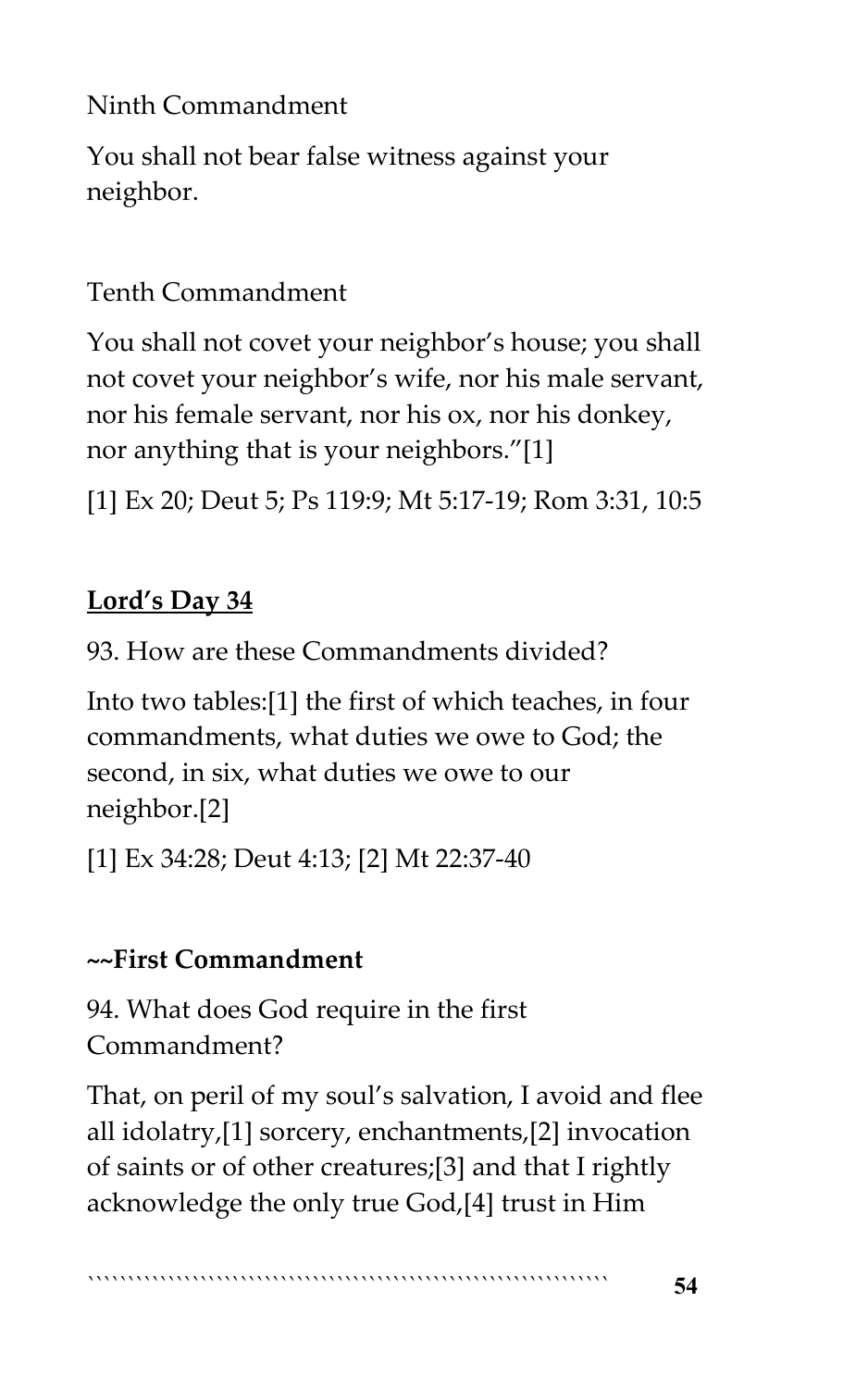alone,[5] with all humility[6] and patience[7] expect all good from Him only,[8] and love,[9] fear,[10] and honor [11] Him with my whole heart; so as rather to renounce all creatures than to do the least thing against His will.[12]

[1] 1 Cor 6:9-10, 10:5-14; 1 In 5:21; [2] Lev 19:31; Deut 18:9-12; [3] Mt 4:10; Rev 19:10, 22:8-9; [4] Jn 17:3; [5] Jer 17:5, 7; [6] 1 Pt 5:5-6; [7] Rom 5:3-4; 1 Cor 10:10; Php 2:14; Col 1:10-11; Heb 10:36; [8] Ps 104:27-30; Isa 45:6-7; Jas 1:17; [9] Deut 6:5 [Mt 22:37]; [10] Deut 6:2; Ps 111:10; Prov 1:7, 9:10; Mt 10:28; 1Pt 1:7; [11] Deut 6:13 [Mt 4:10], 10:20; [12] Mt 5:29-30, 10:37-39; Acts 5:29

95. What is idolatry?

Idolatry is to conceive or have something else in which to place our trust instead of, or besides, the one true God who has revealed Himself in His Word.[1]

[1] 1 Chron 16:26; Ps 62:5-7, 73:25-26, 81:8-9; Mt 6:24; Jn 2:23, 5:23; Gal 4:8-9; Eph 2:12, 5:5; Php 3:19; 2 Jn 9

#### **~~Second Commandment**

#### **Lord's Day 35**

96. What does God require in the second Commandment?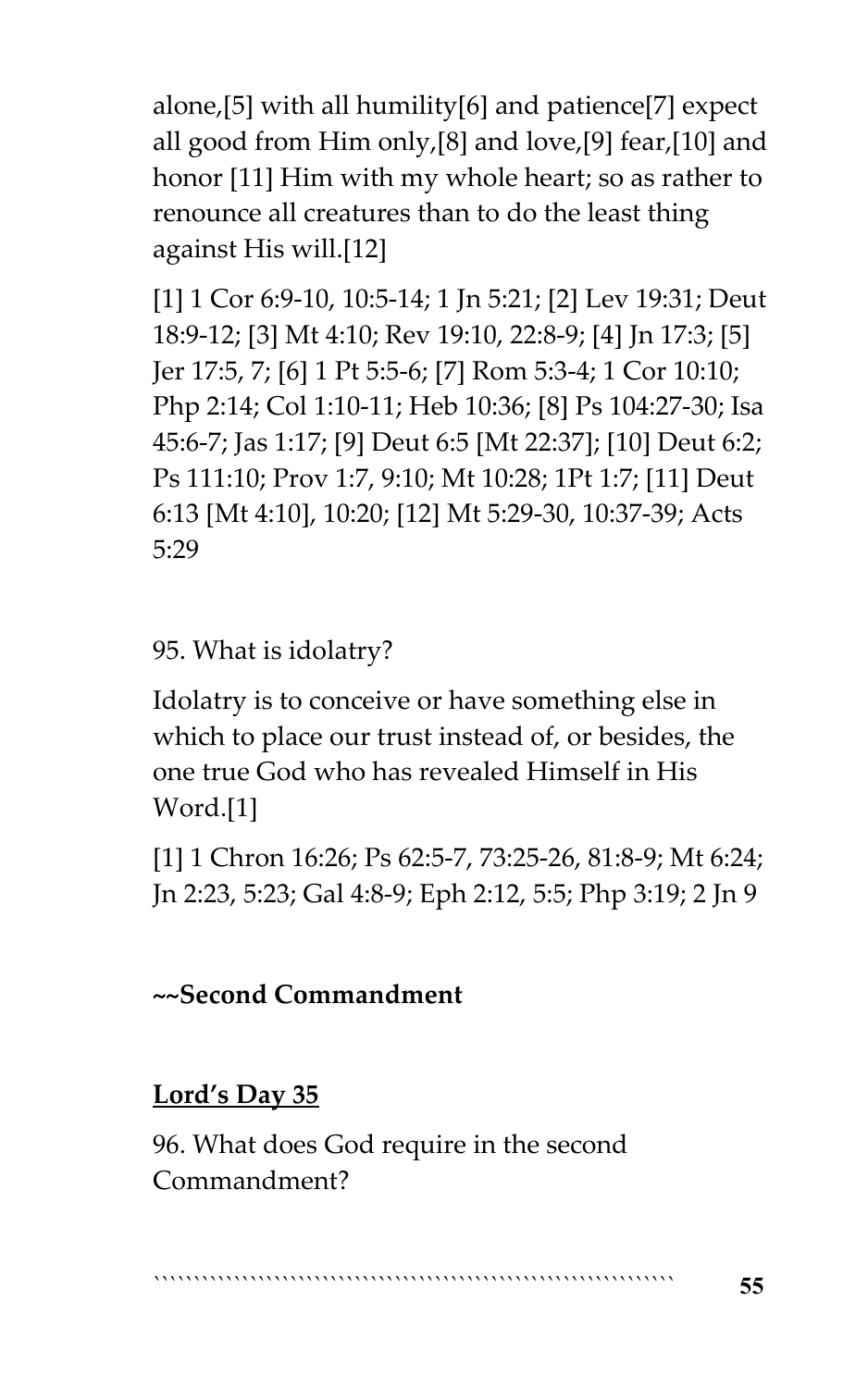That we in no way make any image of God,[1] nor worship Him in any other way than He has commanded us in His Word.[2]

[1] Deut 4:15-19; Isa 40:18-25; Acts 17:29; Rom 1:22-24; [2] Lev 10:1-7; Deut 4:23-24, 12:30-32; 1 Sam 15:22-23; Mt 15:9; Jn 4:23-24

97. May we not make any image at all?

God may not and cannot be imaged in any way; as for creatures, though they may indeed be imaged, yet God forbids the making or keeping of any likeness of them, either to worship them or to serve God by them.[1]

[1] Ex 23:24-25, 34:13-14, 17; Num 33:52; Deut 7:5, 12:3, 16:22; 2 Kgs 18:4-5; Isa 40:25; Jn 1:18

98. But may not pictures be tolerated in churches as books for the people?

No, for we should not be wiser than God, who will not have His people taught by dumb idols,[1] but by the lively preaching of His Word.[2]

[1] Ps 135:15-18; Jer 10:8; Hab 2:18-20; [2] Rom 10:14-17; 2 Tim 3:16-17; 2 Pt 1:19

**~~Third Commandment**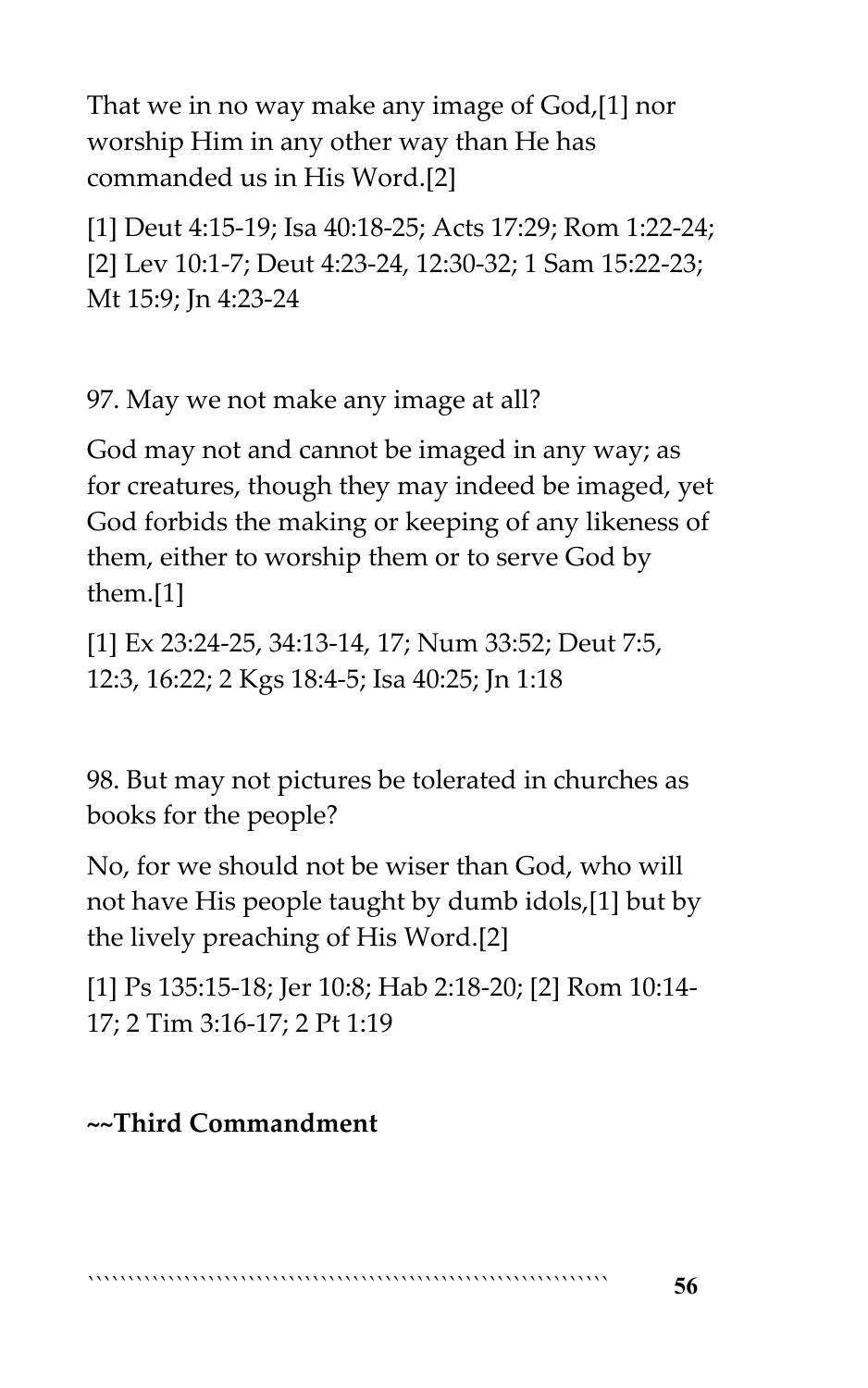### **Lord's Day 36**

99. What is required in the third Commandment?

That we must not by cursing,[1] or by false swearing,[2] nor yet by unnecessary oaths,[3] profane or abuse the name of God; nor even by our silence[4] and connivance be partakers of these horrible sins in others; and in summary, that we use the holy name of God in no other way than with fear and reverence,[5] so that He may be rightly confessed[6] and worshiped[7] by us, and be glorified in all our words and works.[8]

[1] Lev 24:10-17; [2] Lev 19:12; [3] Mt 5:37; Jas 5:12; [4] Lev 5:1; Prov 29:24; [5] Ps 99:1-5; Isa 45:23; Jer 4:2; [6] Mt 10:32-33; Rom 10:9-10; [7] Ps 50:14-15; 1 Tim 2:8; [8] Rom 2:24; Col 3:16-17; 1 Tim 6:1; 1 Pt 3:15

100. Is the profaning of God's name, by swearing and cursing, so grievous a sin that His wrath is kindled against those also who do not help as much as they can to hinder and forbid it?

Yes, truly,[1] for no sin is greater and more provoking to God than the profaning of His name; wherefore He even commanded it to be punished with death.[2]

[1] Lev 5:1; [2] Lev 19:12, 24:15-16; Prov 29:24-25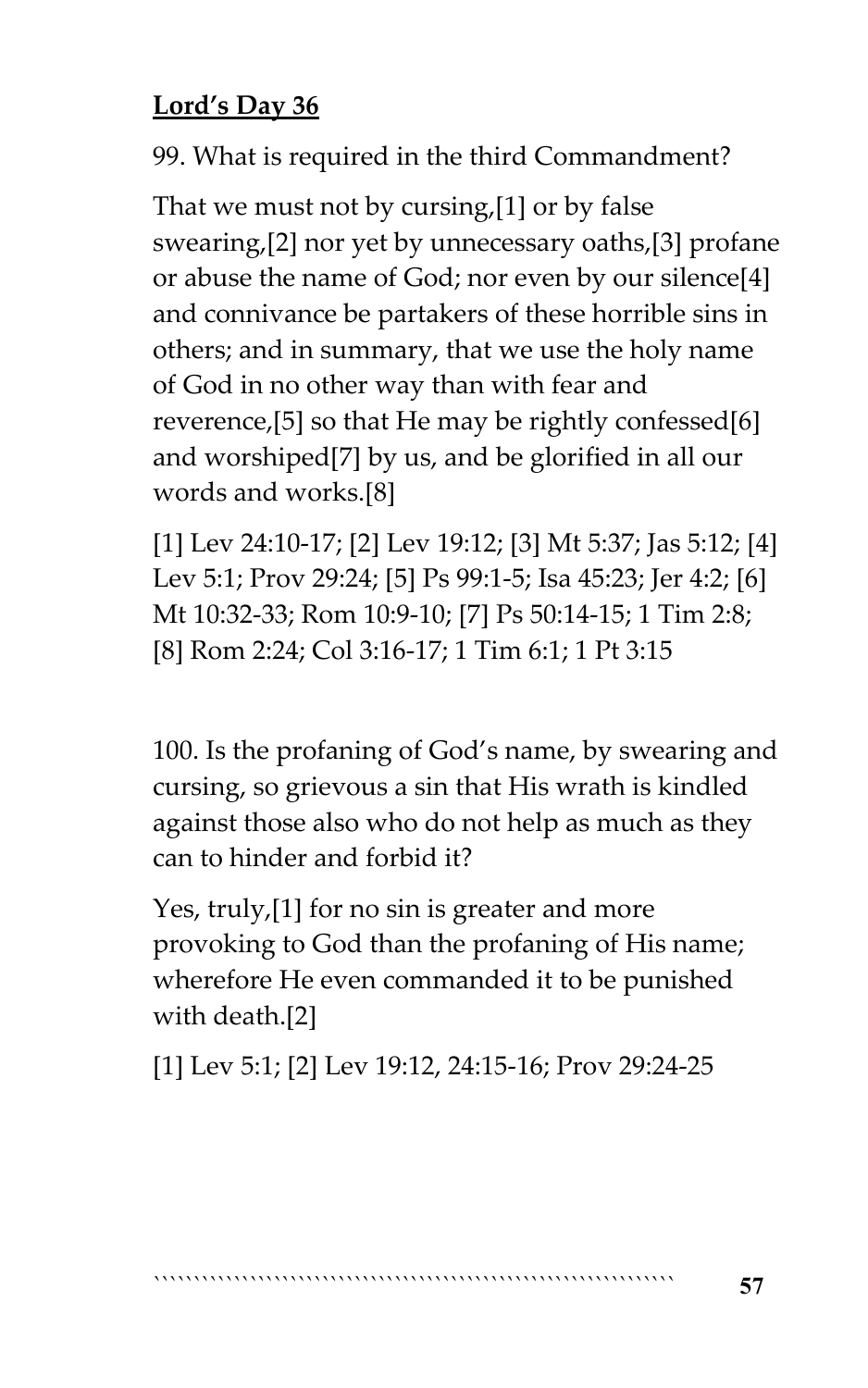### **Lord's Day 37**

101. But may we swear reverently by the name of God?

Yes, when the magistrate requires it, or when it may be needful otherwise, to maintain and promote fidelity and truth to the glory of God and our neighbor's good; for such an oath is grounded in God's Word,[1] and therefore was rightly used by the saints in the Old and New Testaments.[2]

[1] Deut 6:13, 10:20; Isa 48:1; Jer 4:1-2; Heb 6:16; [2] Gen 21:24, 31:53-54; Josh 9:15, 19; 1 Sam 24:22; 1 Kgs 1:29-30; Rom 1:9; 2 Cor 1:23

102. May we swear by "the saints" or by any other creatures?

No, for a lawful oath is a calling upon God, that He, as the only searcher of hearts, may bear witness to the truth, and punish me if I swear falsely;[1] which honor is due to no creature.[2]

[1] Rom 9:1; 2 Cor 1:23; [2] Jer 5:7; Isa 65:16; Mt 5:34- 37, 23:16-22; Jas 5:12

### **~~Fourth Commandment**

### **Lord's Day 38**

103. What does God require in the fourth Commandment?

````````````````````````````````````````````````````````````````` **58**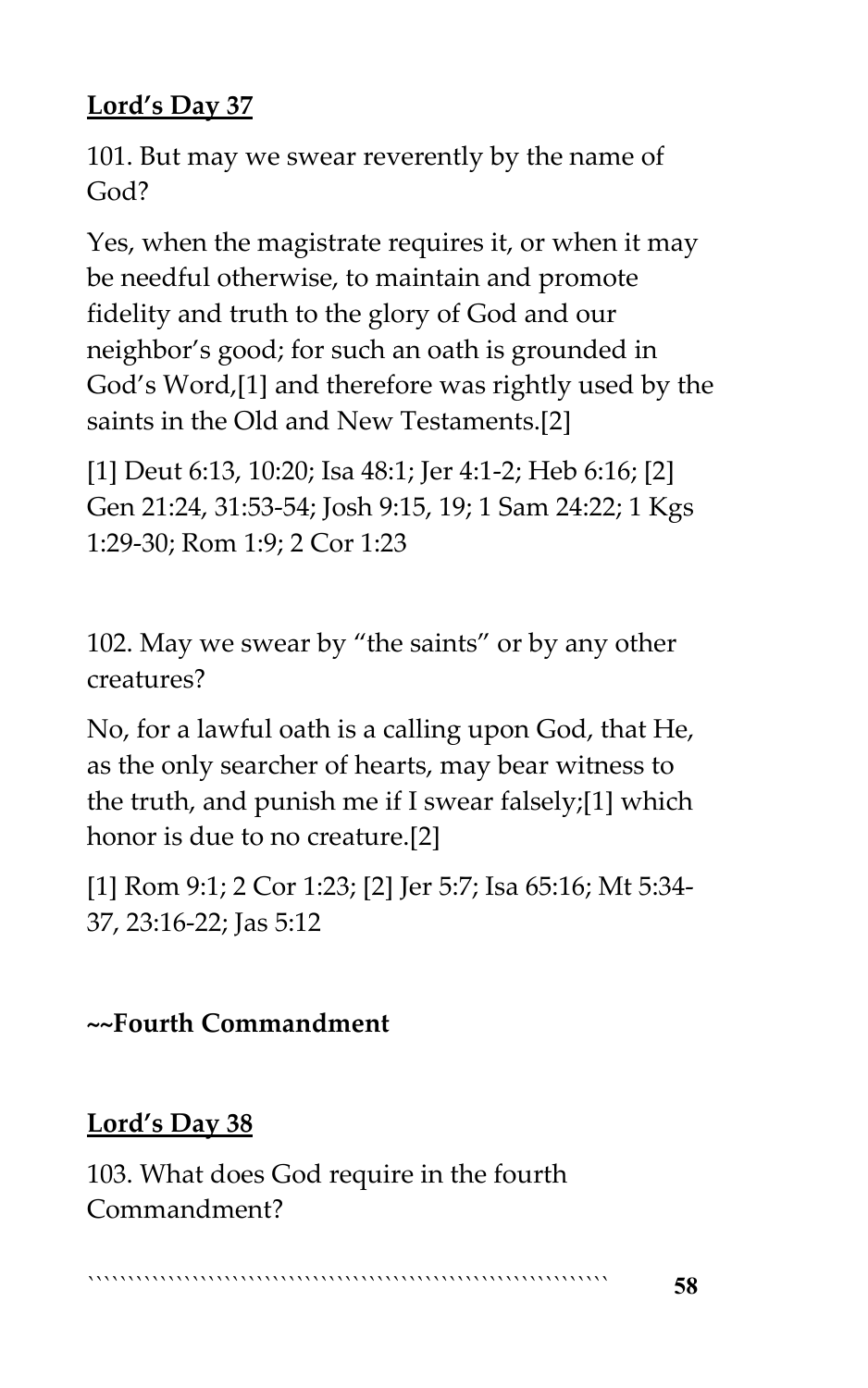In the first place, God wills that the ministry of the Gospel and schools be maintained,[1] and that I, especially on the day of rest, diligently attend church[2] to learn the Word of God,[3] to use the Holy Sacraments,[4] to call publicly upon the Lord,[5] and to give Christian alms.[6] In the second place, that all the days of my life I rest from my evil works, allow the Lord to work in me by His Spirit, and thus begin in this life the everlasting Sabbath.[7]

[1] Dt 6:4-9, 20-25; 1 Cor 9:13-14; 1 Tim 2:2, 3:13-17, 4:13-14, 5:17; Tit 1:5; [2] Dt 12:5-12; Ps 40:9-11, 68:26; Acts 2:42-47; 2 Tim 2:2, 15; Heb 10:23-25; [3] Rom 10:14-17; 1 Cor 14:19-33; 1 Tim 4:13; [4] 1 Cor 11:23- 24, 33; [5] 1 Cor 14:16; Col 3:16; 1 Tim 2:1-2, 8-10; [6] Ps 50:14; 1 Cor 16:2; 2 Cor 8-9; [7] Isa 66:23; Acts 20:7; Gal 6:6; Heb 4:9-11

#### **~~Fifth Commandment**

#### **Lord's Day 39**

104. What does God require in the fifth Commandment?

That I show all honor, love, and faithfulness to my father and mother,[1] and to all in authority over me,[2] submit myself with due obedience to all their good instruction and correction, and also bear patiently with their infirmities, since it is God's will to govern us by their hand.[3]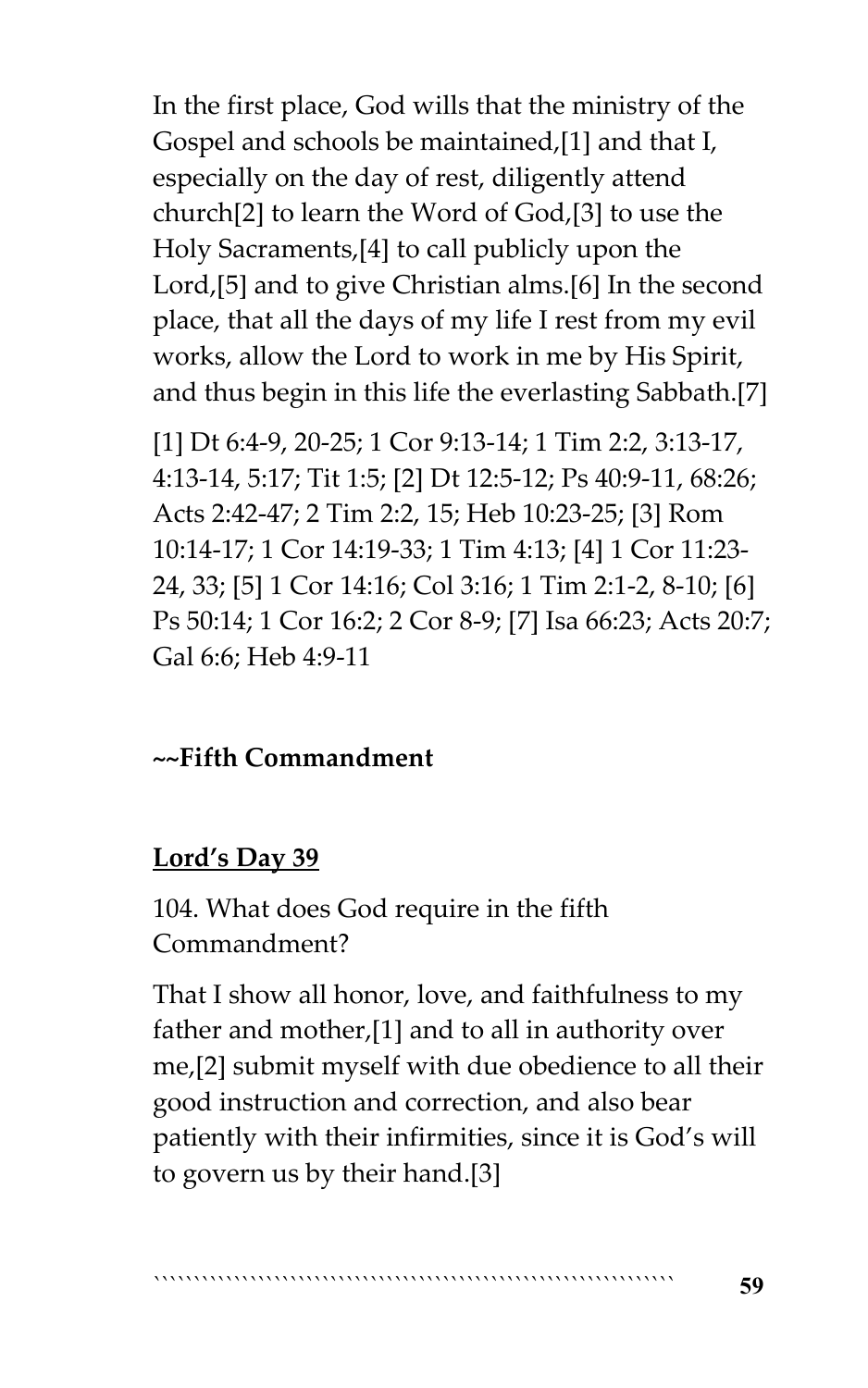[1] Gen 9:24-25; Ex 21:17; Prov 1:8-9, 4:1, 15:20, 20:20; Eph 6:1-6, 22; Col 3:18, 20-24; [2] Mt 22:21; Rom 13:1, 2-7; 1 Pt 2:18; [3] Deut 27:16, 32:24; Prov 13:24, 30:17; Eph 6:4, 9; Col 3:19, 21; 1 Tim 2:1-2, 5:17; Heb 13:17-18

#### **~~Sixth Commandment**

### **Lord's Day 40**

105. What does God require in the sixth Commandment?

That I do not revile, hate, insult, or kill my neighbor either in thought, word, or gesture, much less in deed, whether by myself or by another,[1] but lay aside all desire of revenge;[2] moreover, that I do not harm myself, nor willfully run into any danger.[3] Wherefore also to restrain murder the magistrate is armed with the sword.[4]

[1] Gen 9:6; Lev 19:17-18; Mt 5:21-22, 26:52; [2] Prov 25:21-22; Mt 5:25, 18:35; Rom 1:19, 12:19; Eph 4:26; [3] Mt 4:7, 26:52; Rom 13:11-14; Col 2:23; [4] Gen 9:6; Ex 21:14; Mt 18:6-7; Rom 13:4

106. Does this Commandment speak only of killing?

No, but in forbidding murder God teaches us that He abhors its very root, namely, envy,[1] hatred,[2] anger,[3] and desire of revenge; and that in His sight all these are hidden murder.[4]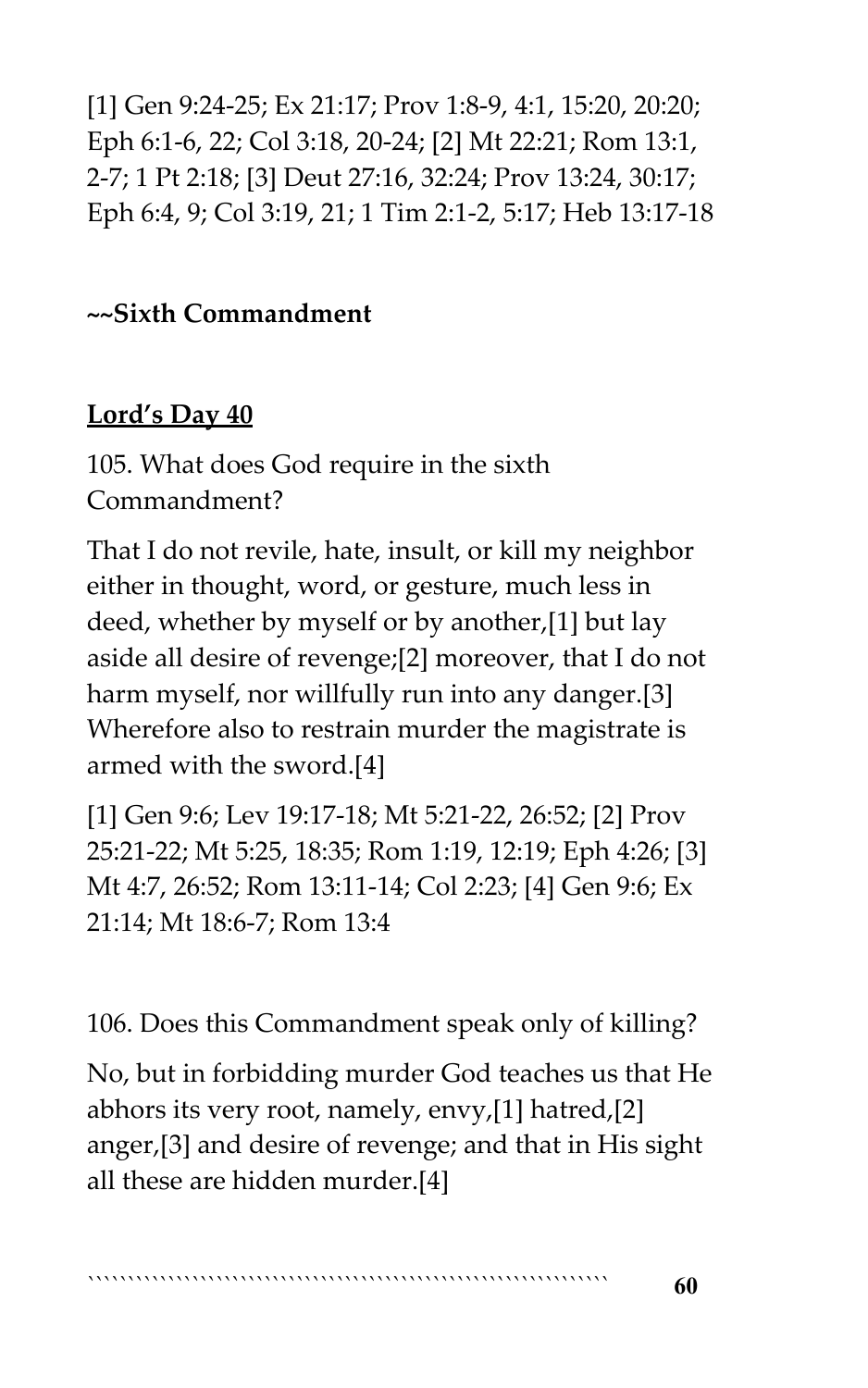[1] Rom 1:28-32; [2] 1 Jn 2:9-11; [3] Gal 5:19-21; Jas 2:13; [4] 1 Jn 3:15; Jas 1:19, 3:16

107. But is this all that is required: that we do not kill our neighbor? No, for in condemning envy, hatred, and anger, God requires us to love our neighbor as ourselves,[1] to show patience, peace, meekness,[2] mercy,[3] and kindness[4] toward him, and to prevent his hurt as much as possible;[5] also, to do good even unto our enemies.[6]

[1] Mt 7:12, 22:39; Rom 12:10; [2] Rom 12:18; Gal 6:1-2; Eph 4:2; [3] Mt 5:7; Lk 6:36; [4] Rom 12:10; [5] Ex 23:5; [6] Mt Mt. 5:9, 44-45; Rom 12:20-21; Col 3:12-14.

#### **~~Seventh Commandment**

### **Lord's Day 41**

108. What does the seventh Commandment teach us?

That all unchastity is accursed of God,[1] and that we should therefore loathe it with our whole heart,[2] and live chastely and modestly,[3] whether in holy wedlock or single life.[4] [1] Lev 18:27-30; Eph 5:3-5; [2] Jude 22-23; [3] 1 Thes 4:3-8; [4] 1 Cor 7:1-9; Heb 13:4 109. Does God forbid nothing more in this Commandment than adultery and such gross sins? Since both our body and soul are temples of the Holy Spirit, it is His will that we keep both pure and holy; therefore, He forbids all unchaste actions, gestures,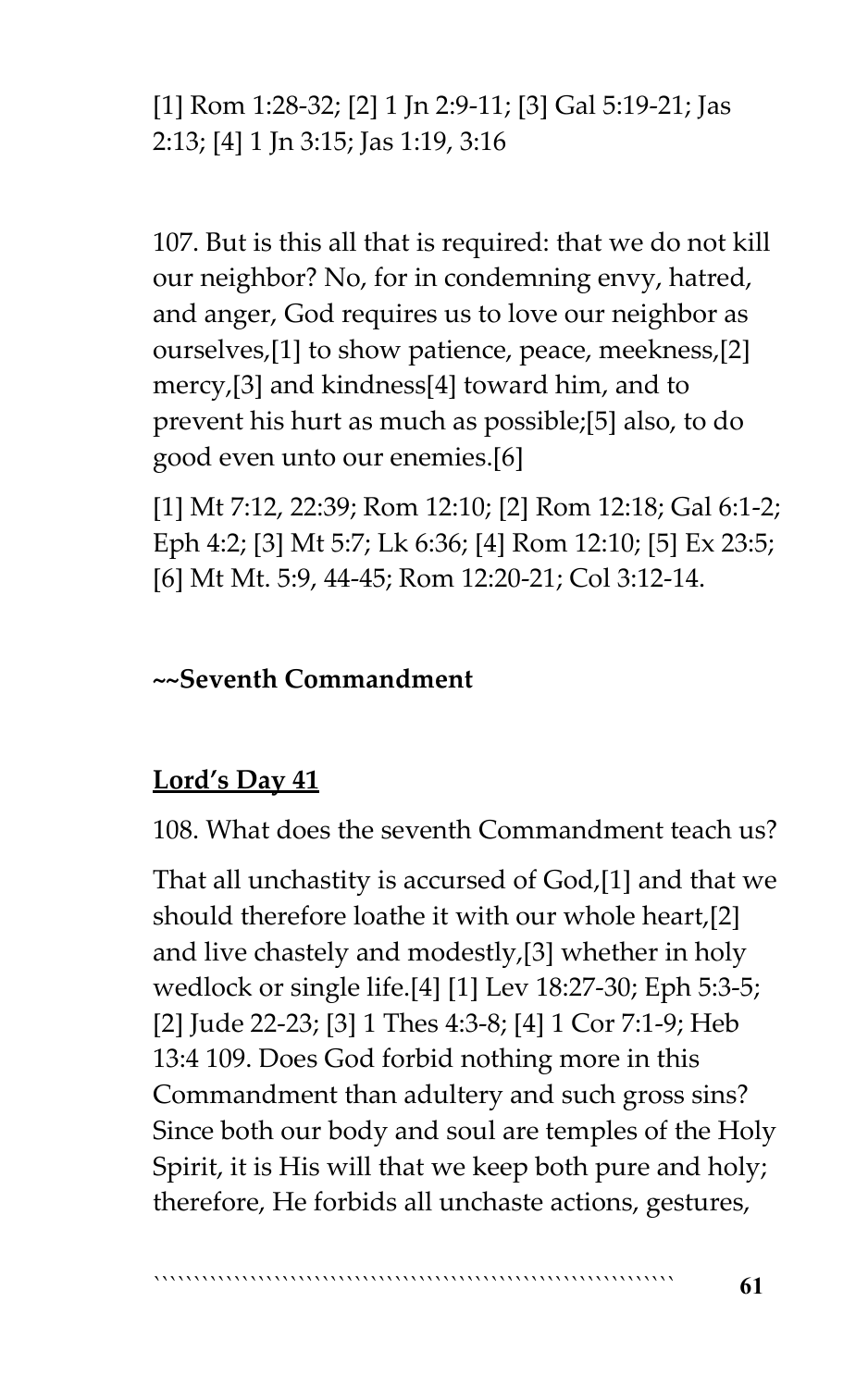words,[1] thoughts, desires,[2] and whatever may entice thereto.[3]

[1] 1 Cor 6:18-20; Eph 5:3-4; [2] Mt 5:27-30; [3] 1 Cor 15:33; Eph 5:18-19

### **~~Eight Commandment**

# **Lord's Day 42**

110. What does God forbid in the eighth Commandment?

God forbids not only such theft[1] and robbery[2] as are punished by the government, but God views as theft also all wicked tricks and devices, whereby we seek to get our neighbor's goods, whether by force or by deceit,[3] such as unjust weights,[4] lengths, measures,[5] goods, coins, usury,[6] or by any means forbidden of God; also all covetousness[7] and the misuse and waste of His gifts.[8]

[1] 1 Cor 6:10; [2] Ex 22:1; 1 Cor 5:9-10, 6:9-10; [3] Mic 6:9-11; Mk 3:14; Lk 3:14; Jas 1:5-6; 1 Thes 4:6; [4] Prov 11:1, 16:11; [5] Deut 25:13-15; Ezek 45:9-10; [6] Ps 15:5; Lk 6:35; [7] Lk 12:15; 1 Cor 6:10; Eph 5:5; [8] Prov 5:10, 21:20, 23:20-21; Lk 16:10-13; Jn 6:12; 1 Tim 6:10

111. But what does God require of you in this Commandment?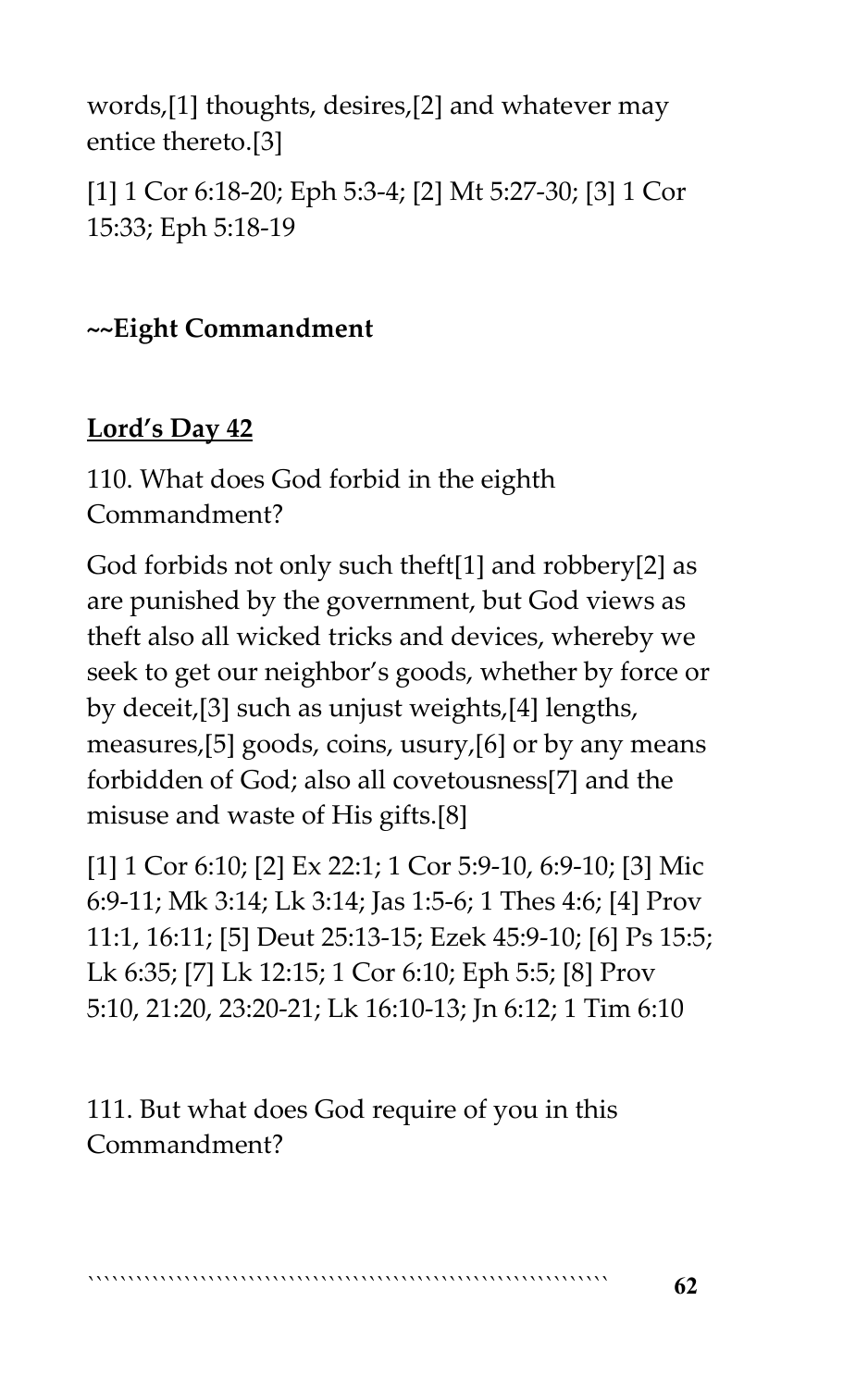That I further my neighbor's good where I can and may, deal with him as I would have others deal with me,[1] and labor faithfully, so that I may be able to help the poor in their need.[2]

[1] Mt 7:12; [2] Gen 3:19; Isa 58:5-10; Gal 6:9-10; Eph 4:28; Php 2:4; 1 Tim 6:6-7

#### **~~Ninth Commandment**

### **Lord's Day 43**

112. What does the ninth Commandment require?

That I bear false witness against no one,[1] twist no one's words,[2] be no backbiter or slanderer,[3] join in condemning no one unheard or rashly;[4] but that on pain of God's heavy wrath, I avoid all lying and deceit[5] as the very works of the devil;[6] and that in matters of judgment and justice and in all other affairs, I love, speak honestly, and confess the truth;[7] also, insofar as I can, defend and promote my neighbor's good name.[8]

[1] Prov 19:5, 9; [2] Ps 15:3; [3] Rom 1:28-30; [4] Mt 7:1-2; Lk 6:37; [5] Jn 8:44; [6] Prov 12:22, 13:5; [7] 1 Cor 13:6; Eph 4:25; [8] Jn 7:24, 51; Col 4:6; 1 Pt 2:21, 23, 3:9, 4:8

#### **~~Tenth Commandment**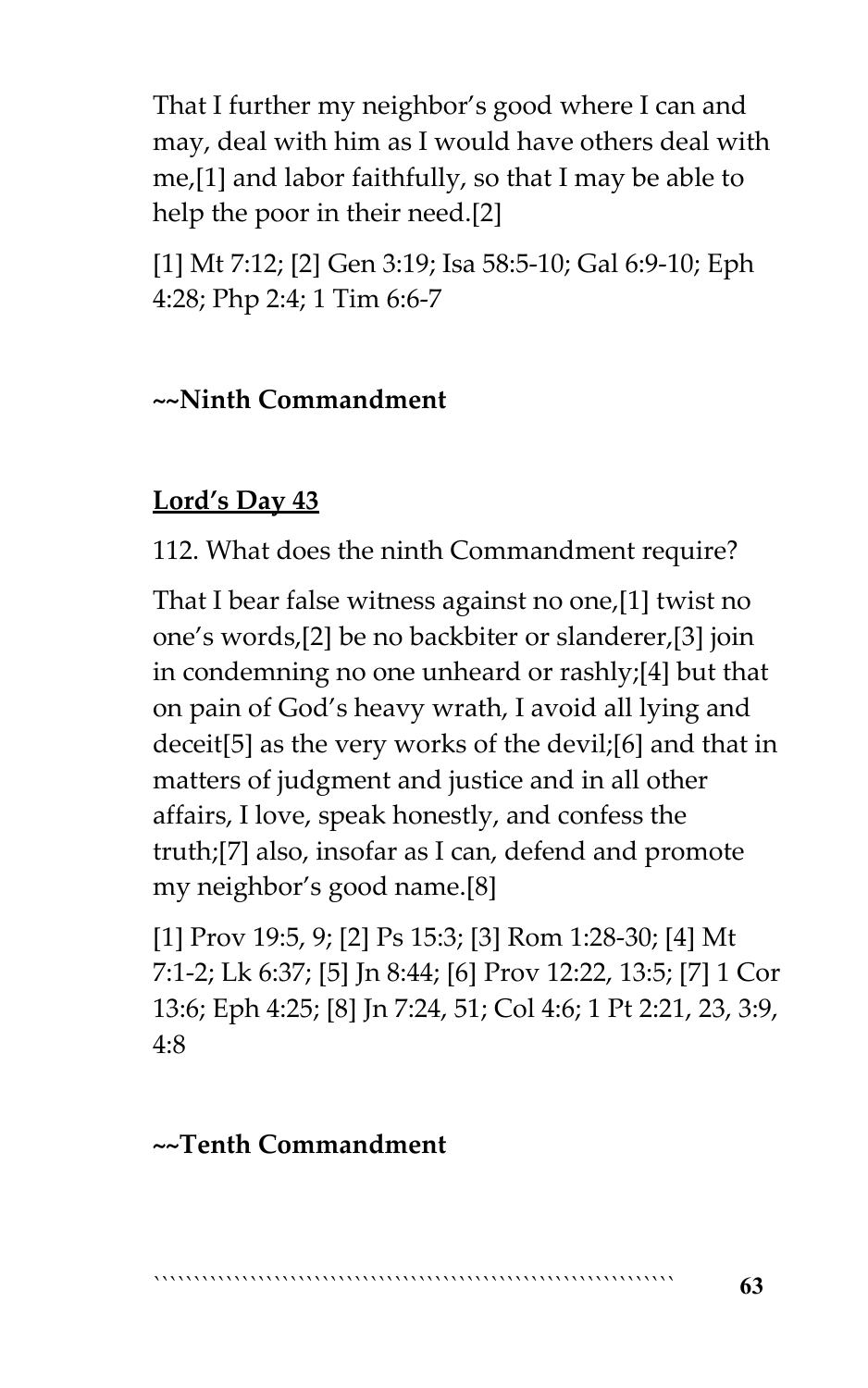### **Lord's Day 44**

113. What does the tenth Commandment require?

That not even the least inclination or thought against any commandment of God ever enter our heart, but that with our whole heart we continually hate all sin and take pleasure in all righteousness.[1]

[1] Ps 19:7-14, 139:23-24; Prov 4:23; Mt 15:11, 19-20; Rom 7:7-8; Jas 1:14-15

114. Can those who are converted to God keep these Commandments perfectly?

No, but even the holiest men, while in this life, have only a small beginning of such obedience,[1] yet so that with earnest purpose they begin to live not only according to some, but according to all the Commandments of God.[2]

[1] Ecc 7:20; Rom 7:14-15; 1 Cor 13:9; 1 Jn 1:8-10; [2] Job 9:2-3; Ps 1:1-2, 19:13; Rom 7:22-25; Php 3:12-16; Jas 2:10-11

115. Why then does God so strictly enjoin the Ten Commandments upon us, since in this life no one can keep them?

First, that as long as we live we may learn more and more to know our sinful nature,[1] and so the more earnestly seek forgiveness of sins and righteousness in Christ;[2] second, that without ceasing we diligently ask God for the grace of the Holy Spirit,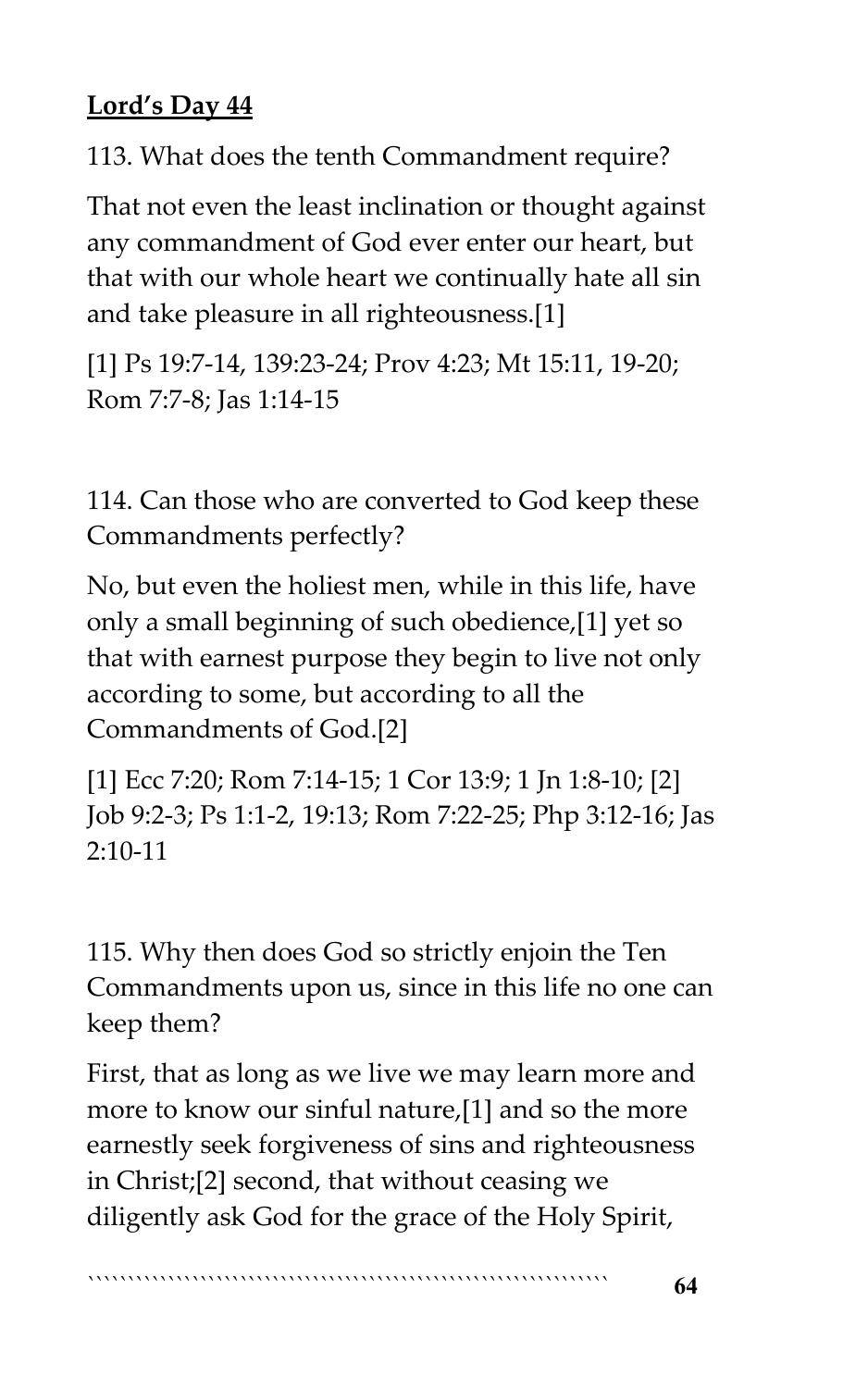that we be renewed more and more after the image of God, until we attain the goal of perfection after this life.[3]

[1] Ps 32:5; 1 Jn 1:9; [2] Rom 3:19-26, 7:7, 24-25; [3] Ps 51:12; Mt 5:6; 1 Cor 9:24-25; Php 3:12-14; 1 Jn 3:1-3

**~~The Lord's Prayer**

### **Lord's Day 45**

116. Why is prayer necessary for Christians?

Because it is the chief part of thankfulness which God requires of us,[1] and because God will give His grace and Holy Spirit only to those who earnestly and without ceasing ask them of Him, and render thanks unto Him for them.[2]

[1] Ps 50:14-15, 116:12-19; 1 Thes 5:16-18; [2] Mt 7:7-8, 13:12; Lk 11:9-13; Eph 6:18

117. What belongs to such prayer which is acceptable to God and which He will hear? First, that with our whole heart[1] we call only upon the one true God, who has revealed Himself to us in His Word,[2] for all that He has commanded us to ask of Him;[3] second, that we thoroughly know our need and misery,[4] so as to humble ourselves in the presence of His divine majesty;[5] third, that we be firmly assured[6] that notwithstanding our unworthiness He will, for the sake of Christ our Lord, certainly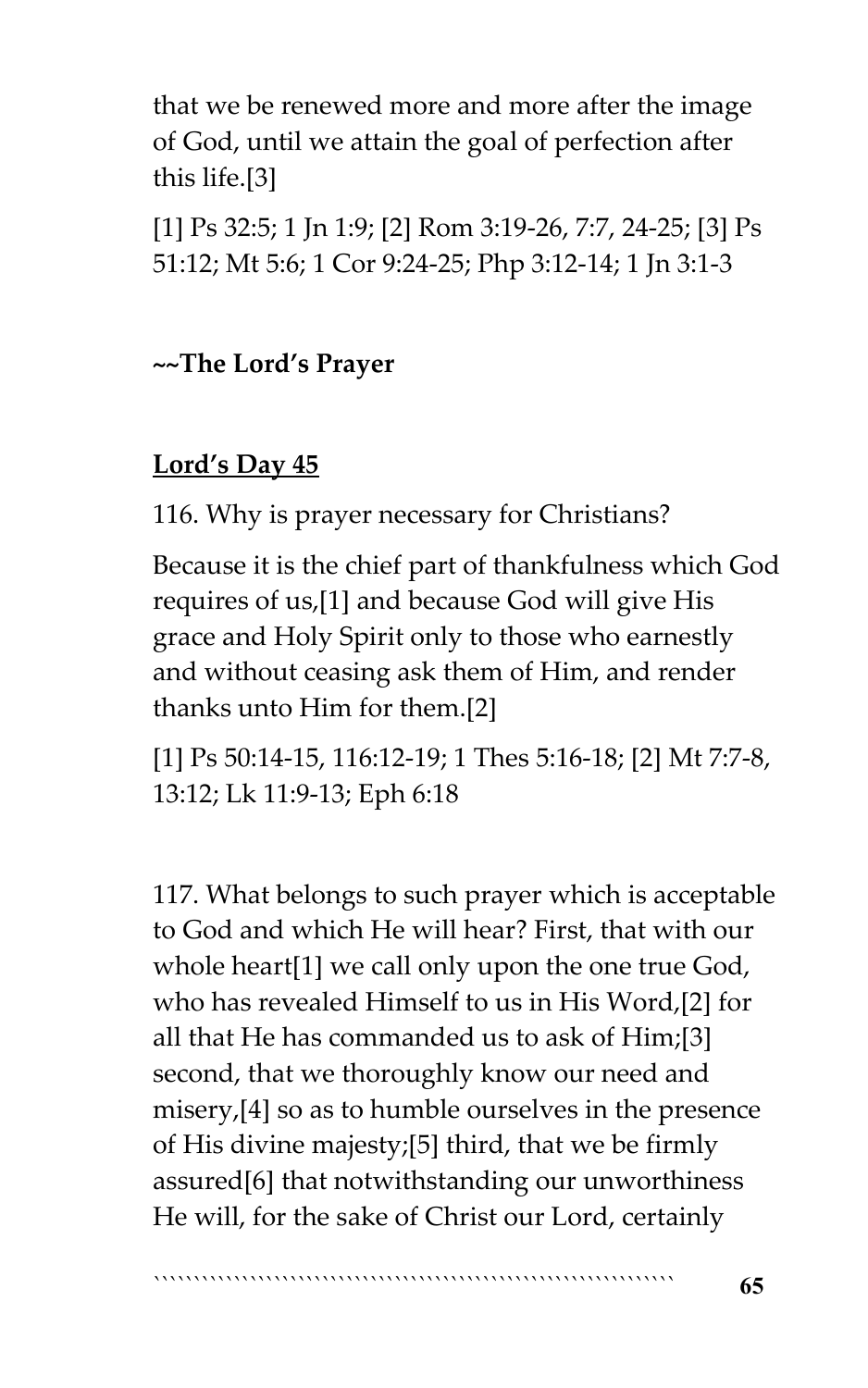hear our prayer,[7] as He has promised us in His Word.[8]

[1] Jn 4:22-24; [2] Rom 8:26; 1 Jn 5:14; [3] Ps 27:8; [4] 2 Chron 20:12; [5] Ps 2:10, 34:18; Isa 66:2; [6] Rom 10:14; Jas 1:6; [7] Dan 9:17-18; Jn 14:13-16; [8] Ps 143:1; Mt 7:8; Lk 18:13

118. What has God commanded us to ask of Him?

All things necessary for soul and body,[1] which Christ our Lord comprised in the prayer which He Himself taught us.

[1] Mt 6:33; Php 4:6; Jas 1:17; 1 Pt 5:7

119. What is the Lord's Prayer?

Our Father who art in heaven, Hallowed be Thy name. Thy kingdom come. Thy will be done on earth, as it is in heaven. Give us this day our daily bread. And forgive us our debts, as we forgive our debtors. And lead us not into temptation, but deliver us from evil: for Thine is the kingdom, and the power, and the glory, forever. Amen.[1]

[1] Mt 6:9-13; Lk 11:2-4

### **Lord's Day 46**

120. Why did Christ command us to address God thus: "Our Father?"

 $\overline{66}$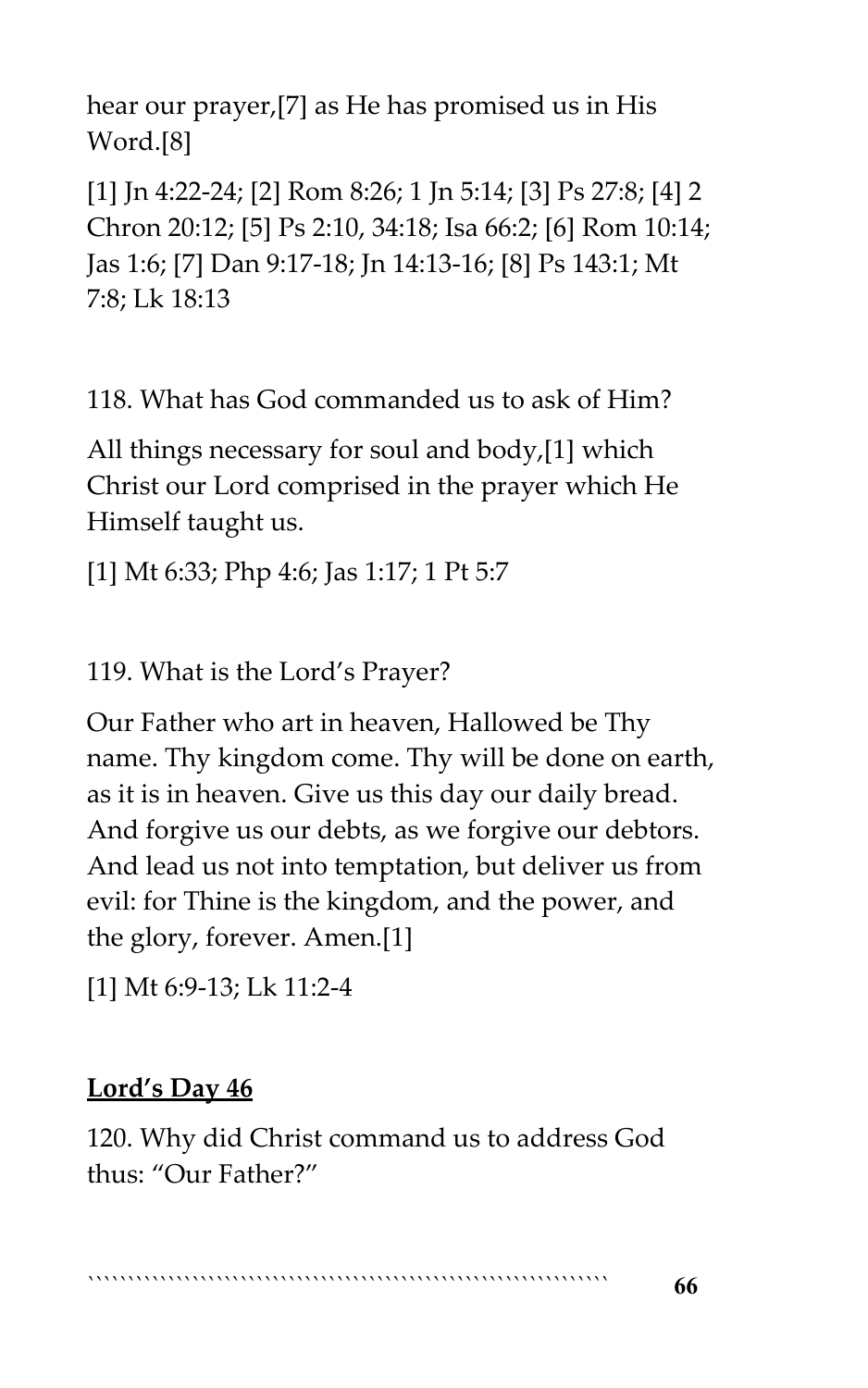To awaken in us at the very beginning of our prayer that childlike reverence for and trust in God, which are to be the ground of our prayer, namely, that God has become our Father through Christ, and will much less deny us what we ask of Him in faith than our parents refuse us earthly things.[1]

[1] Isa 63:16; Mt 7:9-11; Lk 11:11-13; 1 Pt 1:17

121. Why is it added: "Who art in heaven?"

That we might have no earthly thought of the heavenly majesty of God,[1] and from His almighty power expect all things necessary for body and soul.[2]

[1] Jer 23:23-24; Acts 17:24-27; [2] 1 Kgs 8:28; Ps 115:3; Mt 6:25-34; Rom 8:10:12, 31-32

### **Lord's Day 47**

122. What is the first petition?

"Hallowed be Thy name;" that is, grant us, first, rightly to know You, [1] and to hallow, magnify, and praise You in all Your works, in which Your power, goodness, justice, mercy, and truth shine forth;[2] and further, that we so order our whole life, our thoughts, words, and deeds, that Your name may not be blasphemed, but honored and praised on our account.[3]

[1] Ps 119:105; Jer 9:23-24, 31:33-34; Mt 16:17; Jn 17:3; Jas 1:5; [2] Ex 34:5-8; Ps 119:137, Ps 145; Jer 32:16-20;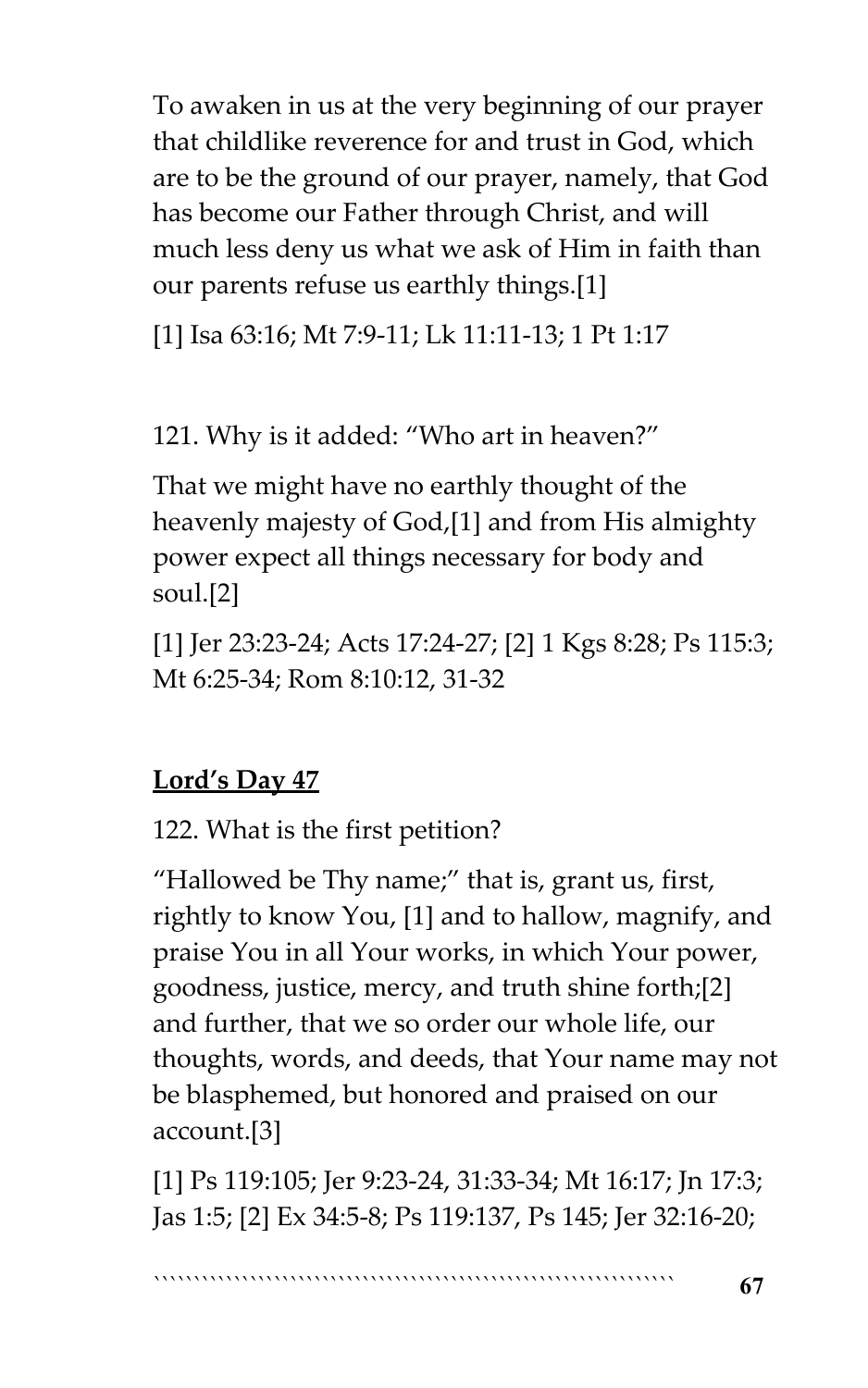Lk 1:46-55, 68-75; Rom 11:33-36; [3] Ps 71:8, 16, 92:1-2, 100:3-4, 115:1; Mt 5:16; Eph 1:16-17

### **Lord's Day 48**

123. What is the second petition?

"Thy kingdom come;" that is, so govern us by Your Word and Spirit, that we submit ourselves to You always more and more;[1] preserve and increase Your Church;[2] destroy the works of the devil, every power that exalts itself against You, and all wicked devices formed against Your Holy Word,[3] until the fullness of Your kingdom come,[4] wherein You shall be all in all.[5]

[1] Ps 119:5, 105, 143:10; Mt 6:33; [2] Ps 51:18, 122:6-7; Mt 16:18; Acts 2:42-47; [3] Rom 16:20; 1 Jn 3:8; [4] Rom 8:22-23; Rev 22:17, 20; [5] Ps 102:12-13; 1 Cor 15:24, 28; Heb 12:28; Rev 11:15

#### **Lord's Day 49**

124. What is the third petition?

"Thy will be done in earth, as it is in heaven;" that is, grant that we and all men renounce our own will,[1] and without gainsaying obey Your will, which alone is good;[2] so that every one may fulfill his office and calling as willingly and faithfully [3] as the angels do in heaven.[4]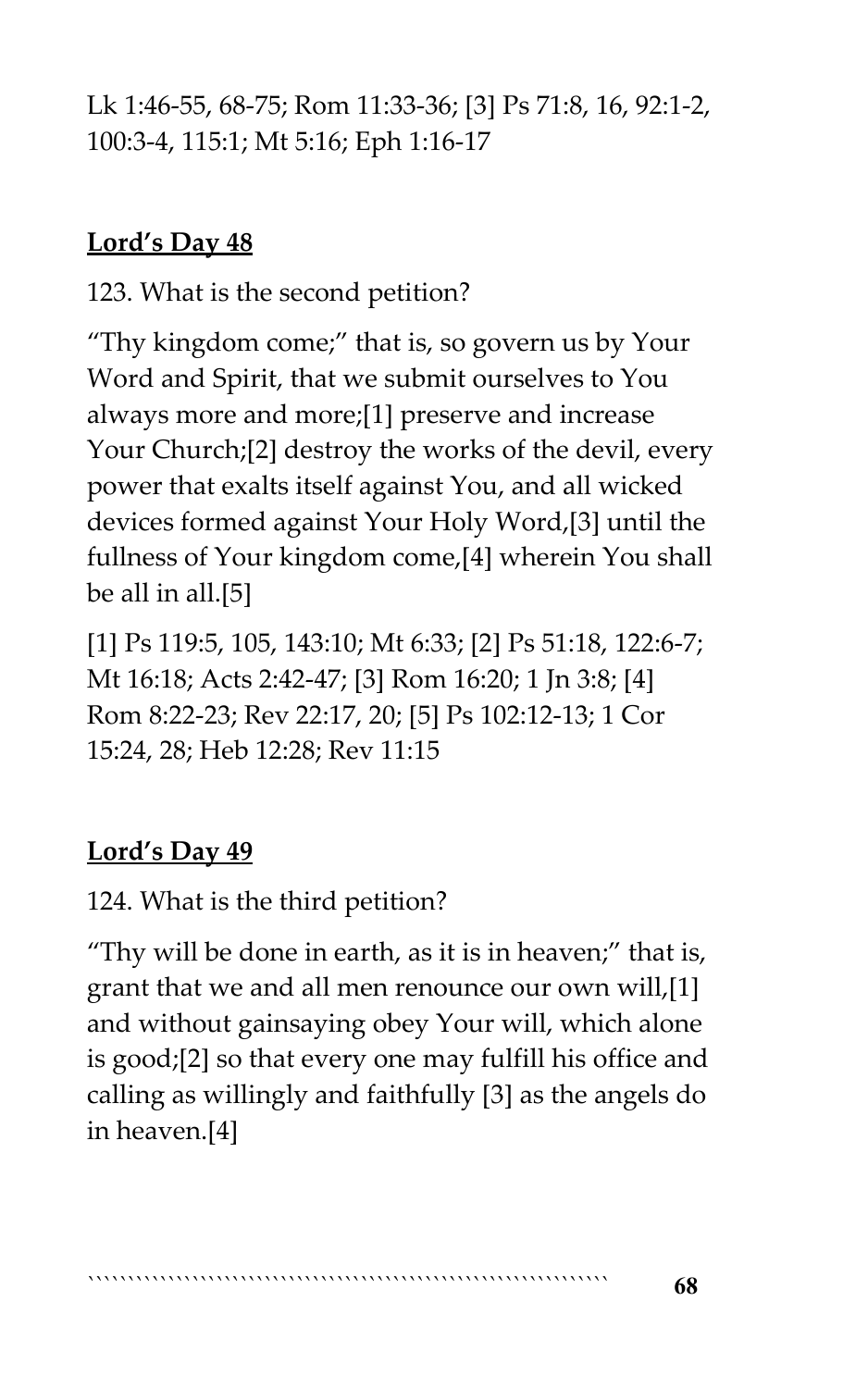[1] Mt 16:24; [2] Mt 7:21, 16:24-26; Lk 22:42; Rom 12:1- 2; Tit 2:11-12; [3] 1 Cor 7:17-24; Eph 6:5-9; [4] Ps 103:20-21; Rom 12:2; Heb 13:21

#### **Lord's Day 50**

125. What is the fourth petition?

"Give us this day our daily bread;" that is, be pleased to provide for all our bodily need,[1] so that we may thereby acknowledge that You are the only fountain of all good,[2] and that without Your blessing neither our care and labor, nor You gifts, can profit us;[3] that we may therefore withdraw our trust from all creatures and place it alone in You.[4]

[1] Ps 104:27-30, 145:15-16; Mt 6:25-34; [2] Acts 14:17, 17:25-28; Jas 1:17; [3] Deut 8:3; Ps 37:3-7, 16-17, 127:1- 2; 1 Cor 15:58; [4] Ps 55:22, Ps 62, Ps 146; Jer 17:1-8; Heb 13:5-6

# **Lord's Day 51**

126. What is the fifth petition?

"And forgive us our debts, as we forgive our debtors;" that is, be pleased, for the sake of Christ's blood, not to impute to us miserable sinners our manifold transgressions, nor the evil which always cleaves to us;[1] as we also find this witness of Your grace in us, that it is our full purpose heartily to forgive our neighbor.[2]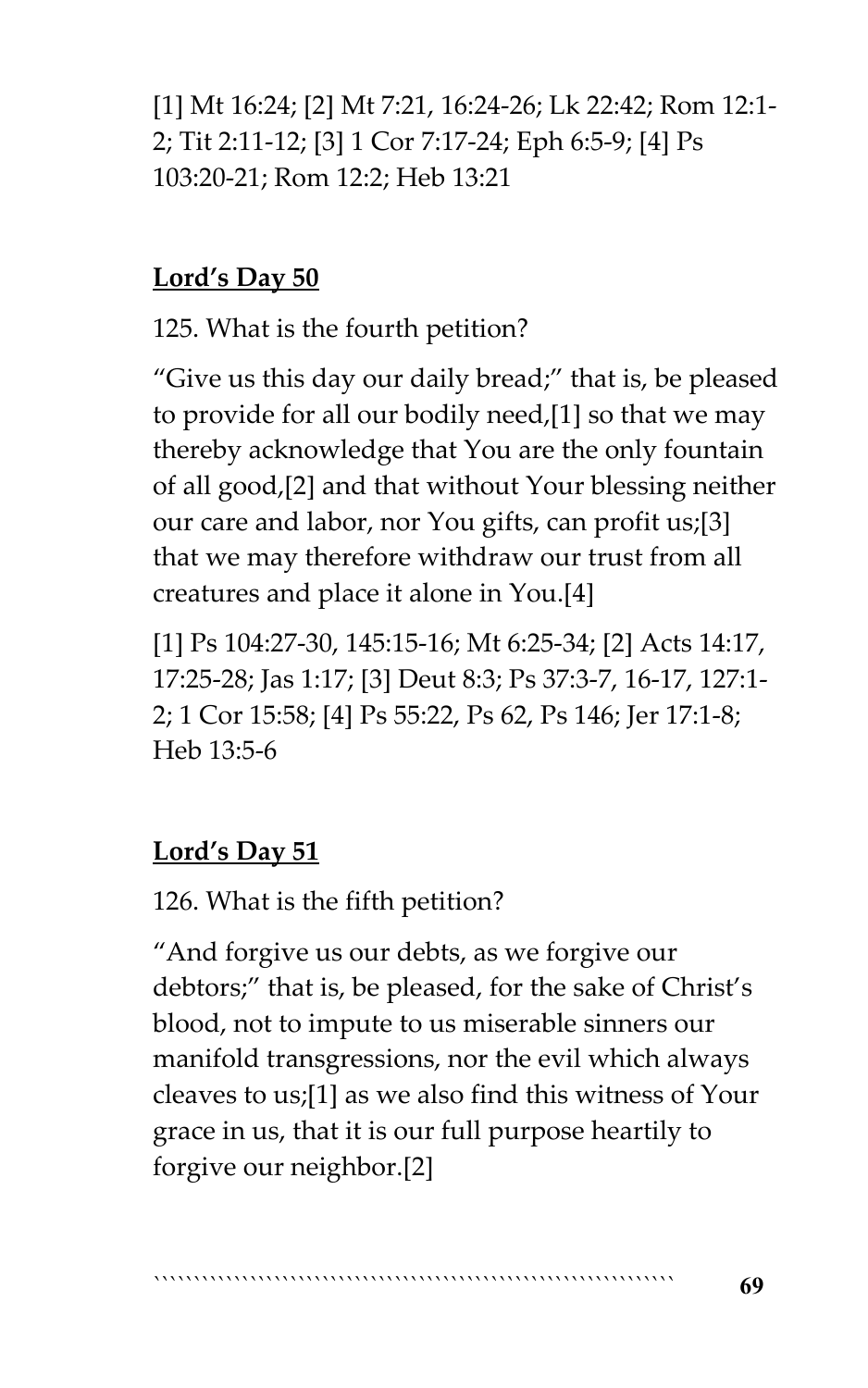[1] Ps 51:1-7, 143:2; Rom 8:1; 1 Jn 2:1-2; [2] Ps 51:5-7; Mt 6:14-15, 18:21-35; Eph 1:7

# **Lord's Day 52**

127. What is the sixth petition?

"And lead us not into temptation, but deliver us from evil;" that is, since we are so weak in ourselves that we cannot stand a moment,[1] and besides, our deadly enemies, the devil,[2] the world,[3] and our own flesh,[4] assail us without ceasing, be pleased to preserve and strengthen us by the power of Your Holy Spirit, that we may make firm stand against them and not be overcome in this spiritual warfare,[5] until finally complete victory is ours.[6]

[1] Ps 103:14-16; Jn 15:1-5; [2] 2 Cor 11:14; Eph 6:10- 13; 1 Pt 5:8-9; [3] Jn 15:18-21; [4] Rom 7:23; Gal 5:17; [5] Mt 10:19-20, 26:41; Mk 13:33; Rom 5:3-5; [6] 1 Cor 10:13; 2 Cor 12:7; 1 Thes 3:13, 5:23-24

128. How do you close this prayer?

"For Thine is the kingdom, and the power, and the glory, for ever;" that is, all this we ask of You, because as our King, having power over all things, You are willing and able to give us all good;[1] and that thereby not we, but Your holy name may be glorified for ever.[2]

[1] Rom 10:11-13; 2 Pt 2:9; [2] Ps 115:1; Jer 33:8-9; Jn 14:13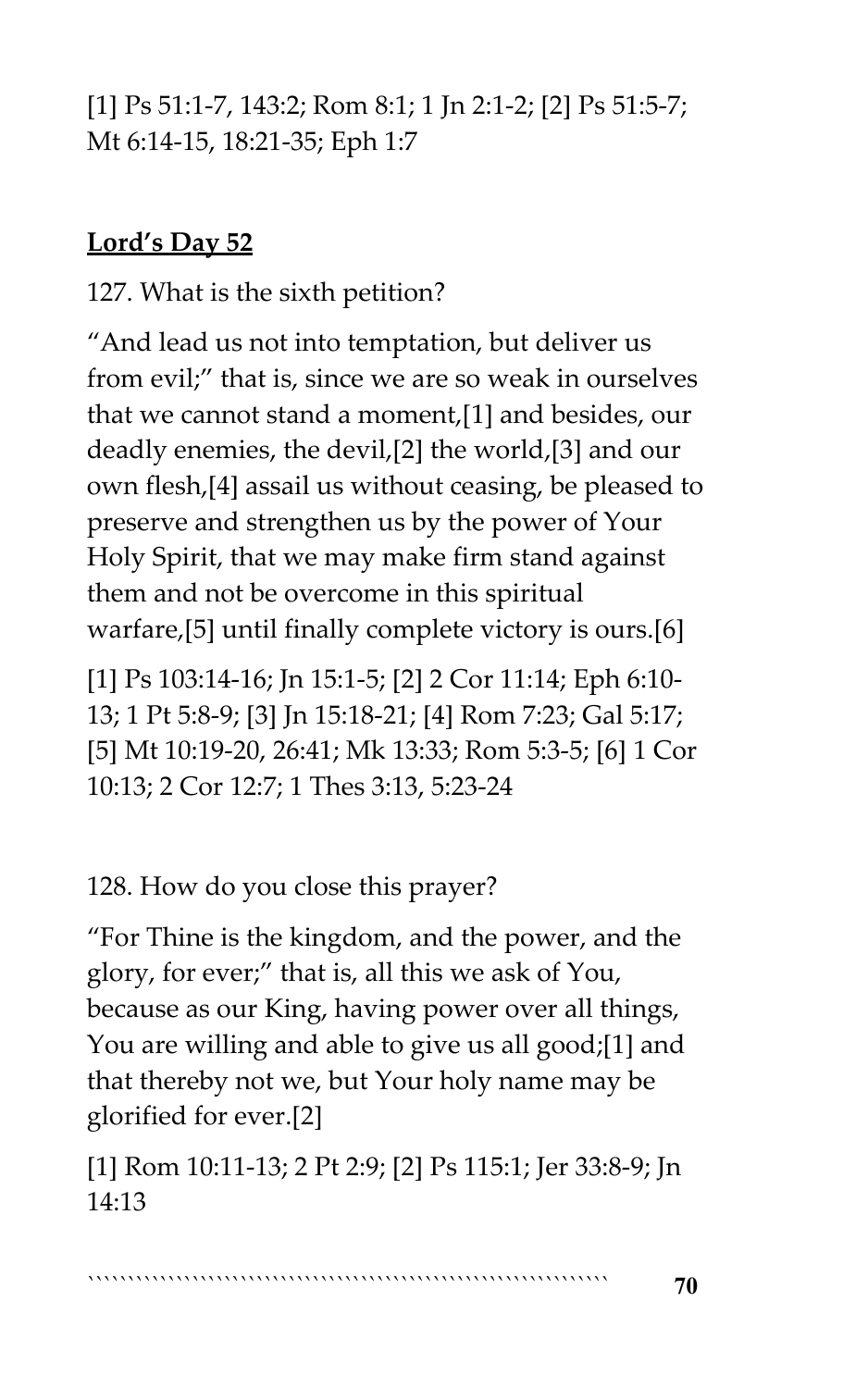129. What is the meaning of the word "Amen?"

"Amen" means: so shall it truly and surely be. For my prayer is much more certainly heard of God than I feel in my heart that I desire these things of Him.[1]

[1] Ps 145:18-19; Isa 65:24; 2 Cor 1:20; 2 Tim 2:13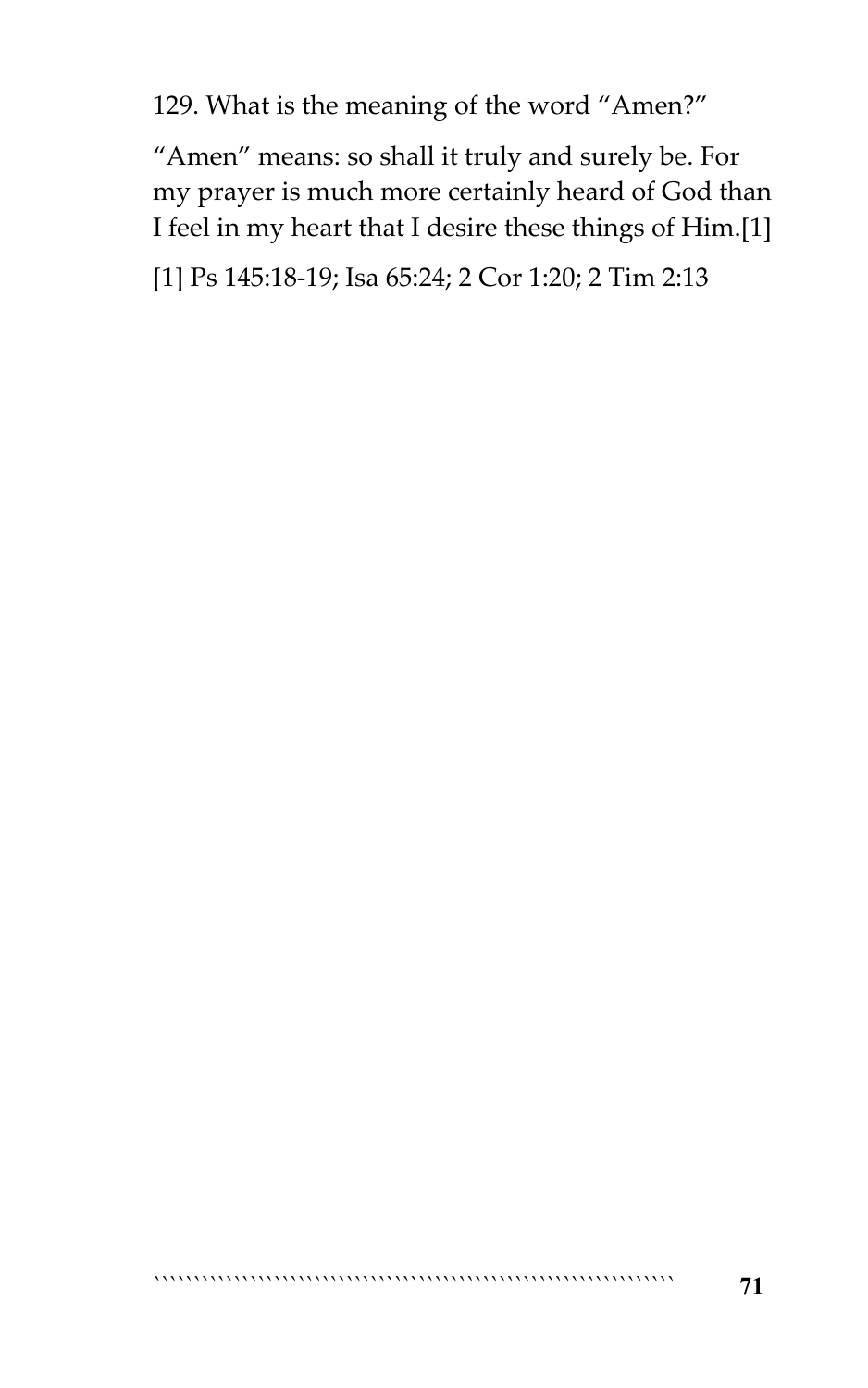#### **The Belgic Confession**

Truly the Christian Confession of the Belgic Reformed Churches, containing the Summary of Doctrine about God and about the Eternal Salvation of Souls

#### **Article 1: About the Nature of God**

We believe in the heart and confess with the mouth that there is a unique and simple spiritual Being, Who we call God, eternal, incomprehensible, invisible, unchangeable, and infinite, Who is wise and the overflowing source of all good things. Eph. 4:8; 2 Deuter. 6:4; 1 Tim 2:5; 2 Cor. 8:6; John 4:24; Isa. 40:28, 44:6.

#### **Article 2: About the Knowledge of God**

Moreover, we know God by two means, first, by the creation, preservation, and government of this whole world. For it is before our eyes as a most beautiful Book in which all creatures, from the least to the greatest, are as certain letters and marks through which the invisible things of God can be examined and understood, certainly His eternal power and His divinity as the Apostle Paul says in Romans 1:20. This knowledge is sufficient for convicting any given people and rendering them inexcusable. But He also bears His very self to us, much more clearly and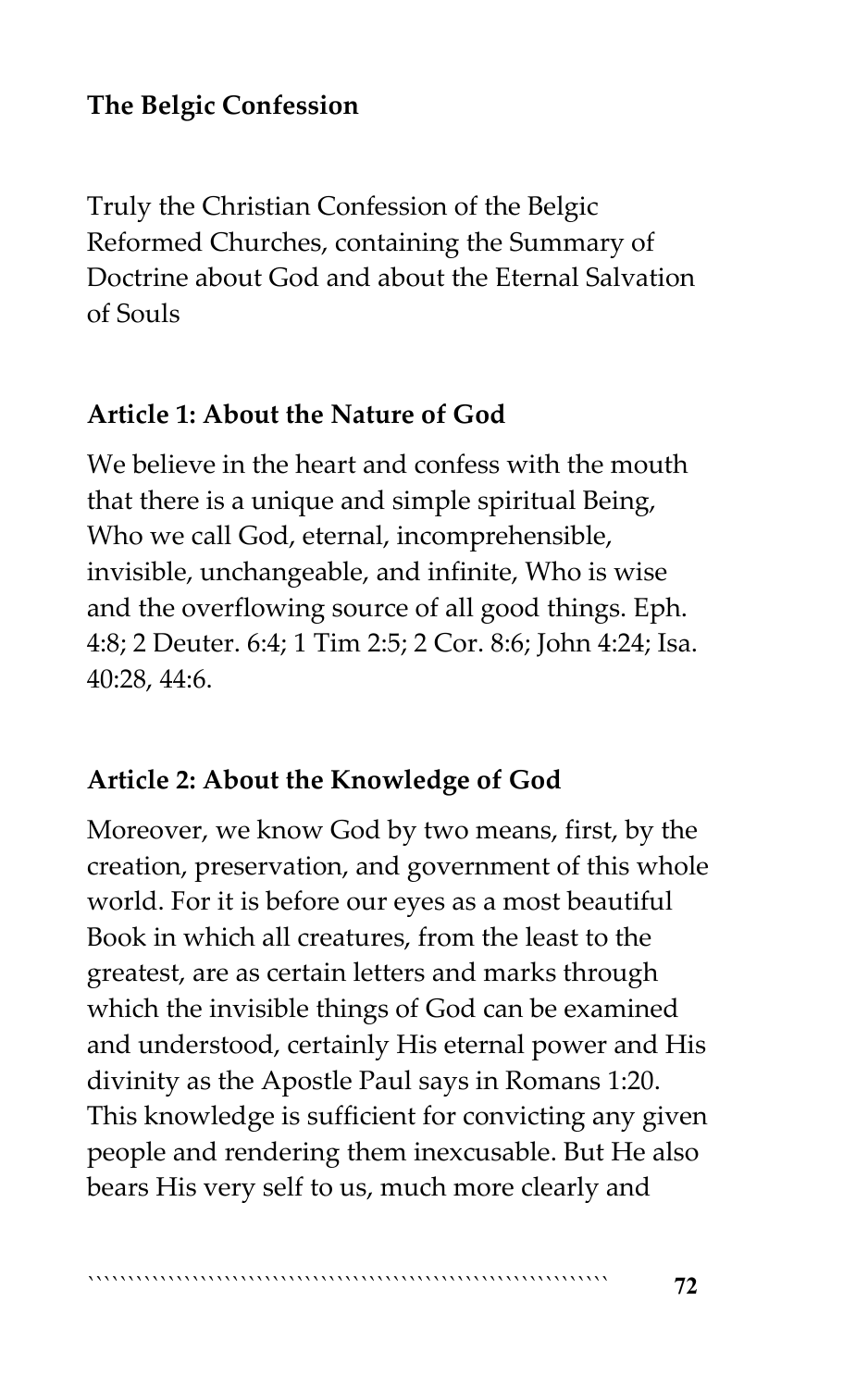openly, in His holy and divine Word; indeed, as much as is expedient in this life for His glory and for the salvation of His own people. Psalm 19; Ephes. 4:6; 2 Cor. 2:6.

### **Article 3: About Holy Scripture**

We confess that this Word of God has neither been sent or delivered by any human will, but that holy men of God, having been filled up by the Spirit, have spoken it forth, as blessed Peter witnesses. 2 Pet. 1:21. Afterwards, however, God Himself, according to that great care and concern that He bears for His own people and their salvation, commanded His servants, the Apostles and Prophets, to commit His oracles to writings, to the point that He Himself scratched out the two tables of the Law with His own finger, which is the reason why we call writings of this sort holy and divine Writings.

# **Article 4: About the Canonical Books of the Old and New Testaments**

Moreover, we hold that Sacred Scripture is encompassed in these two volumes of the Old and New Testaments, the books of which are called canonical; about these there was never a controversy. And this is not only their number but also their order, having been received in the Church of God: The Five Books of Moses, the book of Joshua, Judges, Ruth, the two books of Samuel, two of Kings the two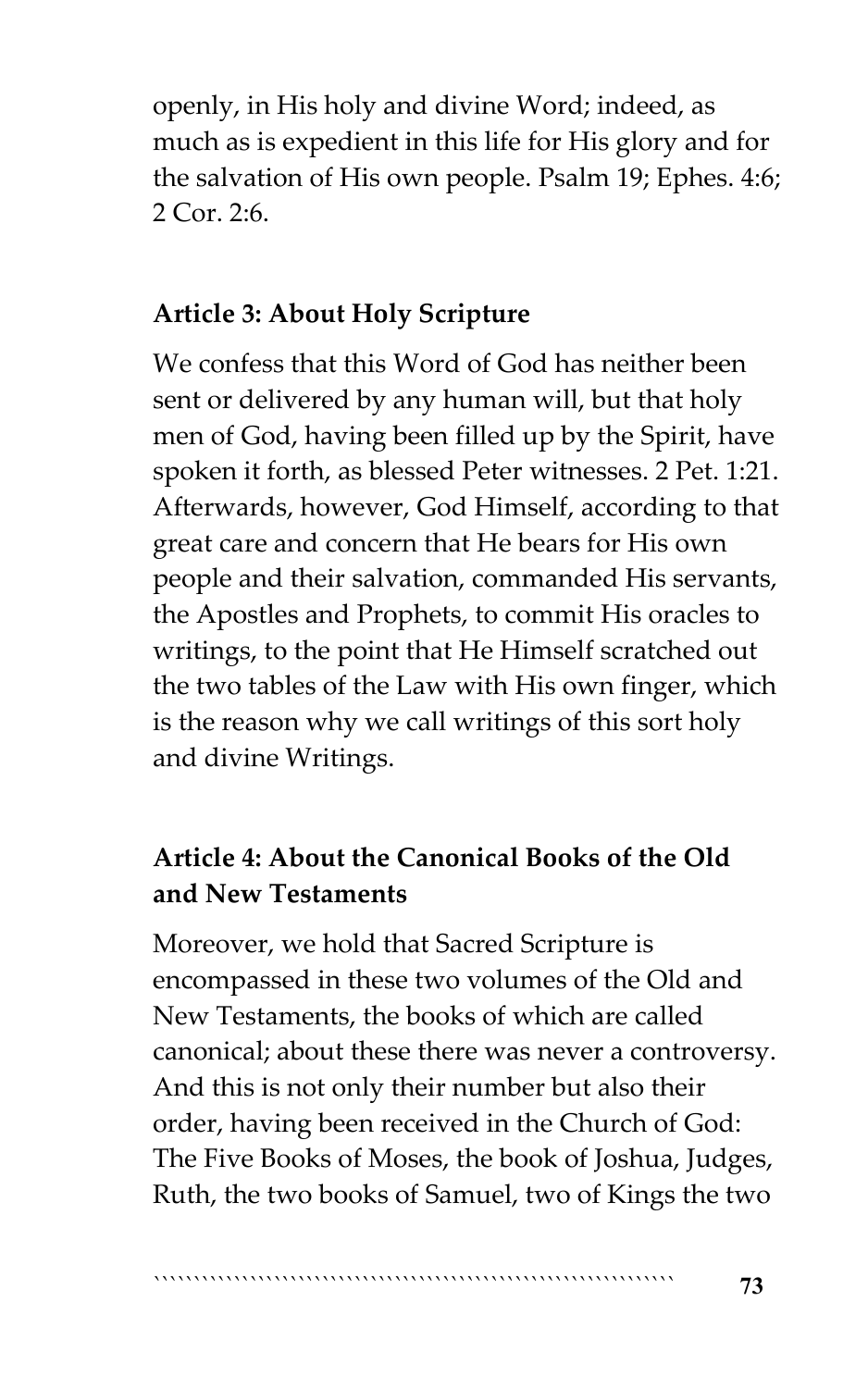books of Chronicles, which is called Paralipomenon, the first of Ezra, Nehemiah, Esther, Job, likewise the Psalms of David, the three books of Solomon, certainly Proverbs, Ecclesiastes, and the Song of Songs, the Four Major Prophets, Isaiah, Jeremiah, Ezekiel, and Daniel, and to these twelve other Minor Prophets. Again, there are canonical books of the New Testament: the Four Gospels, obviously blessed Matthew, Mark, Luke, and John, the Acts of the Apostles, the Fourteen Letters of Blessed Paul, and the Seven Letters of the Remaining Apostles, the Apocalypse of the Blessed Apostle John.

#### **Article 5: About the Authority of Holy Scripture**

We receive all these books, alone, as holy and canonical, by which our faith can be supported, confirmed, and established. And so, without any doubt, we believe all these things that are contained in them, and not so much because the Church receives and endorses them as Canon as because the Holy Spirit testifies to our consciences that they have arisen from God, and, about this, mostly because they also witness and prove themselves by this sacred authority and holiness of theirs, since even the blind themselves can clearly observe, just as if they could perceive with their senses, the fulfillment and occurrence of the things that had been predicted.

# **Article 6: About the Difference Between Canonical and Apocryphal Books**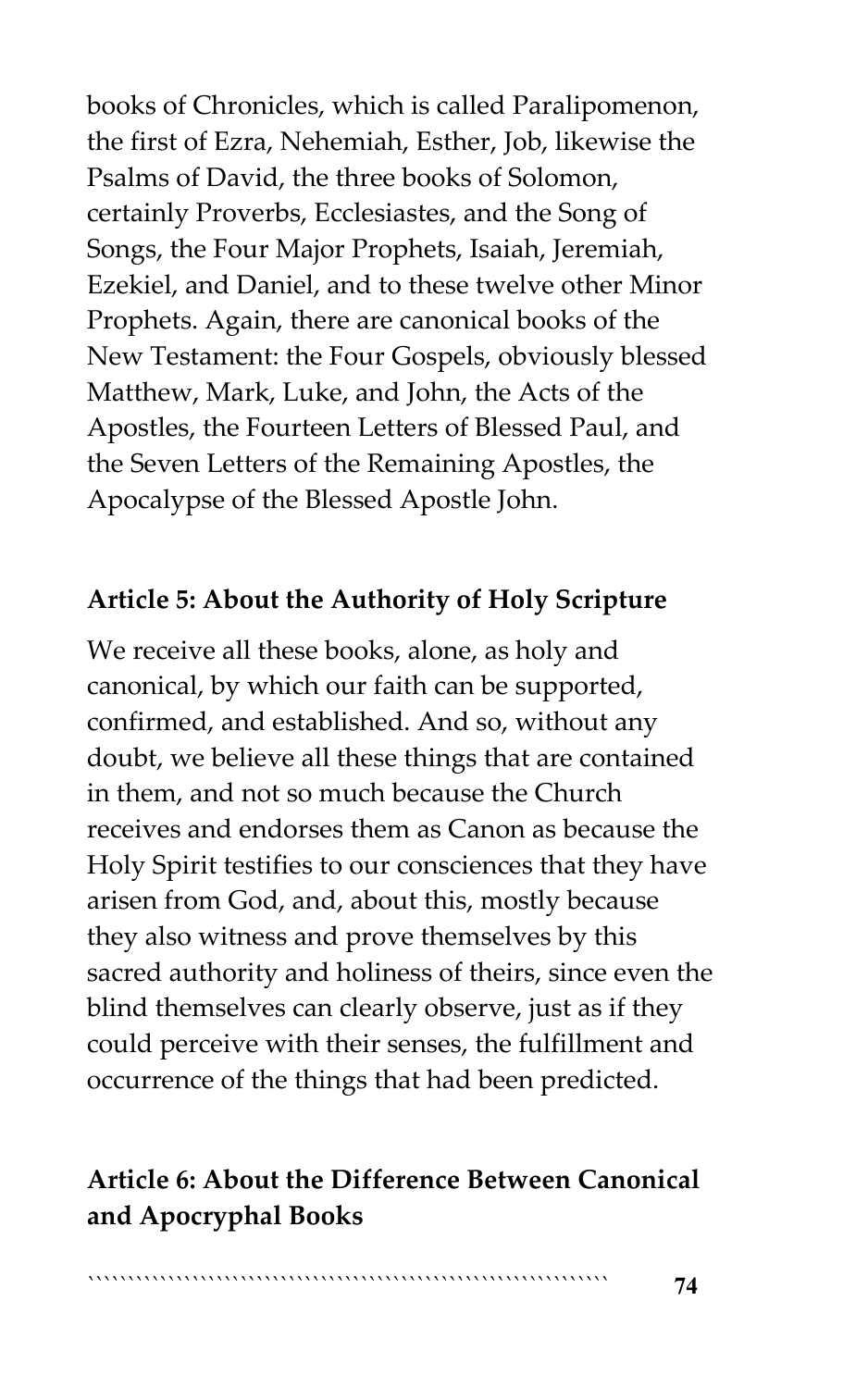We then establish a distinction between these Holy Books and those that are called Apocrypha, namely that the Apocrypha certainly can be in the Church, and it is also lawful even to select lessons from them, insofar as they echo the Canonical books. But, by no means is their authority or stability such that any dogma concerning the Faith and the Christian Religion could be definitely established from their testimony. Far from that, they cannot infringe upon, or lessen, the authority of the others.

#### **Article 7: About the Perfection of Scripture**

Moreover, we believe that this Holy Scripture most perfectly contains the whole will of God and that all things are taught in it abundantly, whatsoever is necessary to be believed by people in order to grasp salvation. And so, since the entire account of divine worship is there exactly and profusely established, no one, however much gifted with apostolic dignity, nor likewise any Angel cast down from heaven, as blessed Paul says, is lawfully allowed to teach otherwise than what we have already thoroughly learned long ago in the Holy Scriptures. For since it is forbidden, lest anyone either add to or subtract from the Word of God, it is sufficiently made known that this holy doctrine is perfect and absolute in all its numbers and parts. Therefore, no other Writings of humans, however much gifted with sanctity, nor custom, nor any majority, nor antiquities, neither rules of the times nor succession of persons, nor any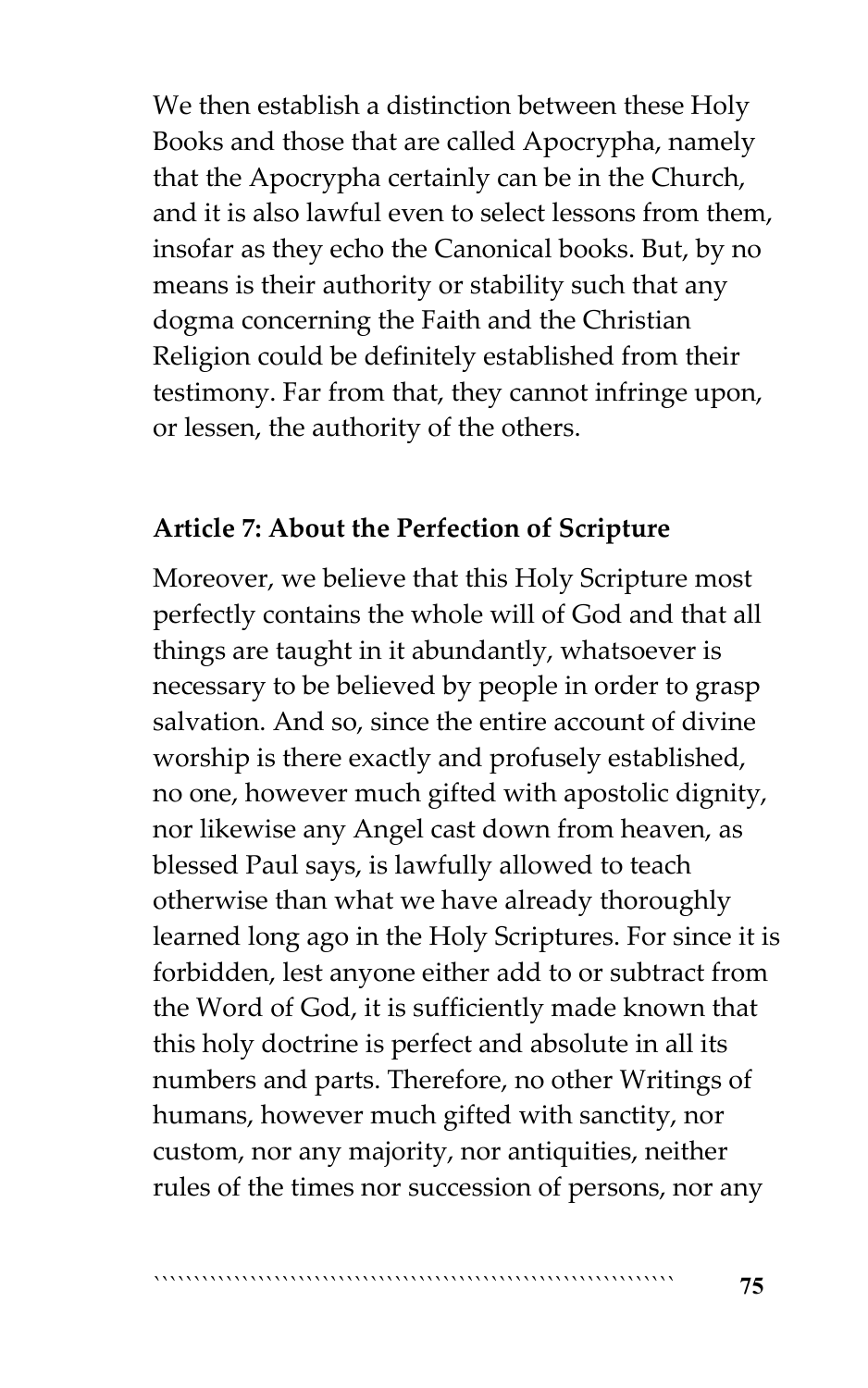councils, nor finally any human decrees or statutes ought to be pitted against or held on par with these divine Scriptures and this naked truth of God, because the truth of God surpasses all things. For all human beings are liars, themselves vainer than vanity. For this reason, we reject, with our whole soul, whatsoever does not agree with this most certain rule, as we have been taught by the Apostles when they say, "Test the spirits whether they are from God," and also, "If anyone comes to you, and does not bring this doctrine, do not receive him into your house," etc. 2 Tim. 3:14, 17; 1 Pet. 1:1; Prov. 30:5; Gal. 3:15; Apoc. 22:18; John 15:15; Act 20:27; 1 Tim 1:3; 2 John 1:10; Gal. 1:8; 1 Cor. 15:2; Act. 26:22; Rom. 15:4; 1 Pet. 4:11; John 4:25; Es. 1:12; 1 Cor. 2:4; Rom. 3:4; 1 Cor. 3:11; Deut 12:32; Matth. 15:3, 17:5; Mark. 7:7; 1 Thess. 2:2; 1 John 4:1.

### **Article 8: About the Holy Trinity of Persons in a Single Divine Essence**

Joined to this truth and the Word of God, we believe in one God alone (Who is one essence, with incommunicable properties in three persons, having had a real distinction of affairs from eternity), certainly in accordance with the Father, Son, and Holy Spirit. 1 John 2:10; Esa. 43:11; John 1:12, 1; 1 John 1:1; Apoc. 19:13; Prov. 8: 22; John 1:14. For the Father is the cause, origin, and beginning of all visible and invisible things. The Son is the Word, the Wisdom, and the Image of the Father. The Holy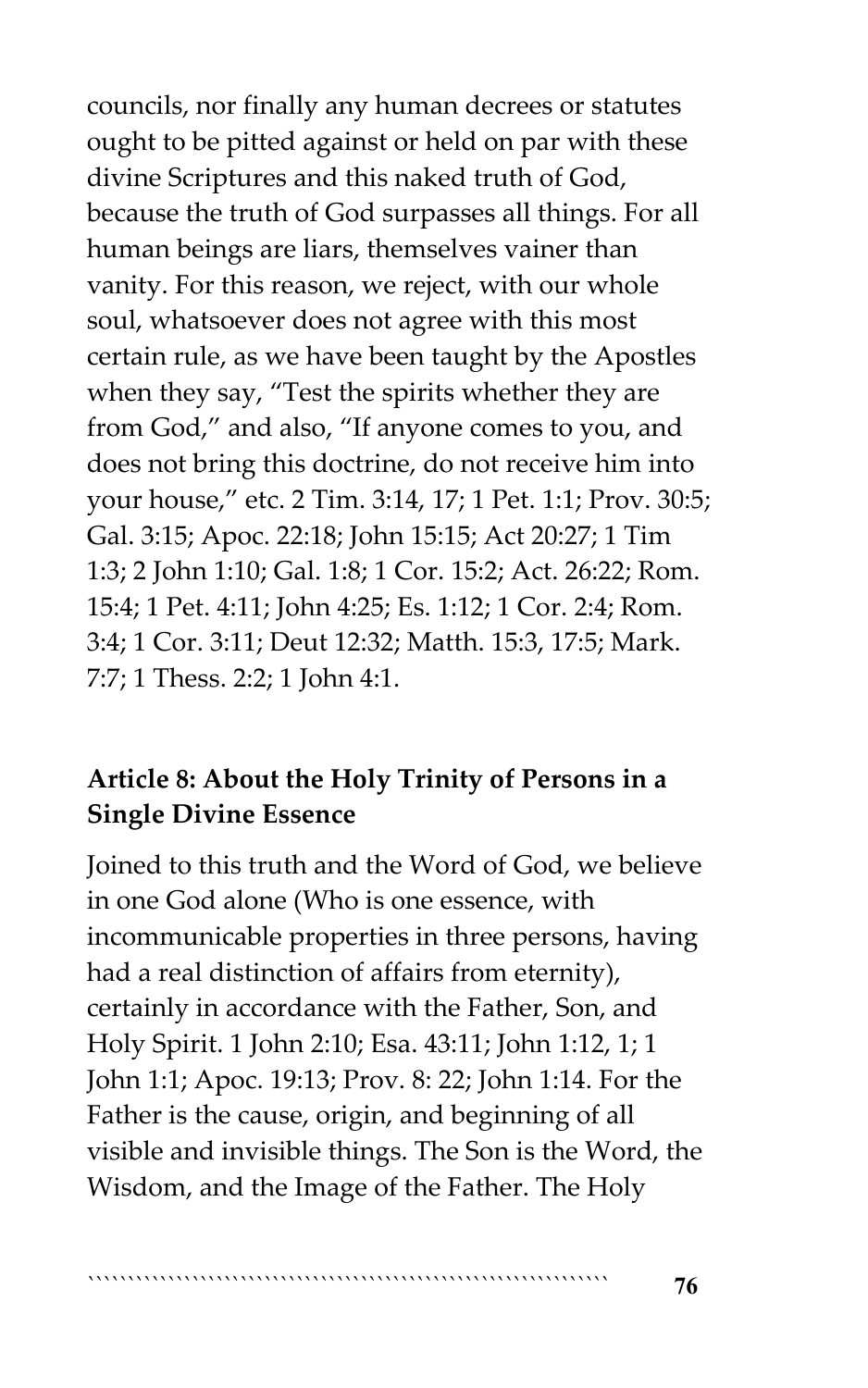Spirit is the true power and strength that emanates from the Father and the Son. Nevertheless, this distinction does not make it that God is divided, as if into three parts, seeing that Scripture teaches us that the Father, the Son, and the Holy Spirit each has a hypostasis, or a subsistence, distinguished by their properties. Thus these three persons are nevertheless one God alone. Therefore, it is certain then that the Father is not the Son, nor is the Son the Father, nor is the Holy Spirit either the Father or the Son. At the same time, however, these persons, so distinct, are neither divided, nor confused, nor mingled together. For the Father did not take on human flesh, nor the Holy Spirit, but only the Son. The Father never was without His Son, nor without His Holy Spirit, since these same persons are of the same eternal essence. Far from these, there is neither a first nor a last, for all three are one, in truth and power, in goodness and mercy.

#### **Article 9: About the Holy Trinity**

We certainly know all these things to such an extent according to the testimonies of Holy Scripture as much from their own effects, especially from those we feel within our very selves. And indeed, the testimonies of the Holy Scriptures that teach us to believe in this sacred Trinity run throughout in the Old Testament need not be enumerated so much as selected with reliable judgment. These are of such a sort: God first says in Genesis, "Let Us make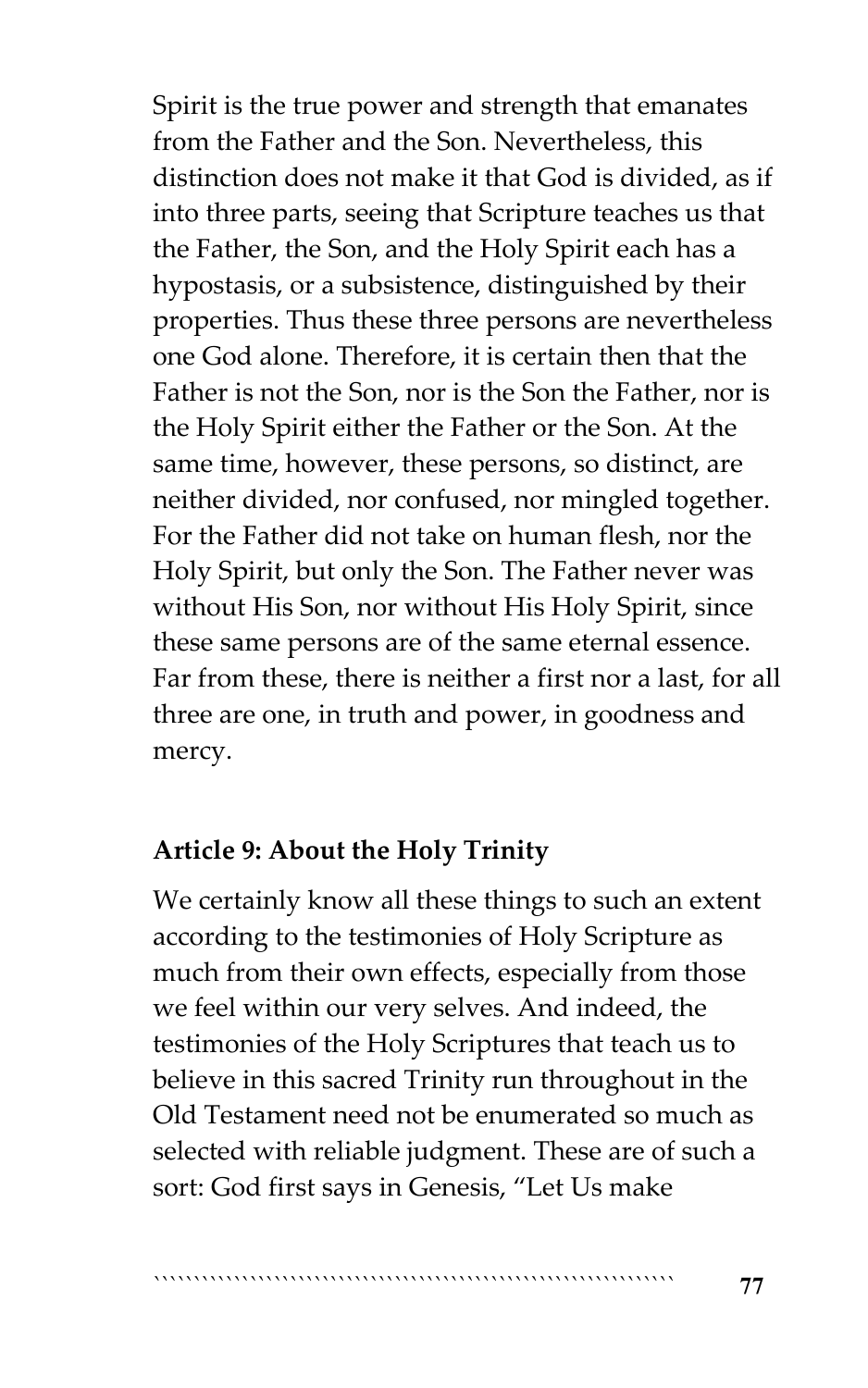humanity according to Our image and likeness." And then, "He created them male and female." Likewise, "Behold, Adam has been made, as it were, one of Us." Gen. 3:5. From this, namely because it is said, "Let Us make humanity according to Our image," it appears that there is a plurality of Persons in the Deity. But since "God created, etc." is said, a unity of Divinity is indicated. How many persons there are, although it is obscurely delivered in the Old Testament, is placed before us in the New with bright light. For when our Lord Jesus Christ was baptized in the Jordan, Matth. 3:16, the voice of the Father was heard proclaiming, "This is my dear Son;" the Son Himself was seen in the water; and, truly, the Holy Spirit appeared under the form of a dove. In the common baptism of all believers we are commanded to use this formula: "Baptize all peoples in the name of the Father, and of the Son, and of the Holy Spirit." So also, in the Gospel of Luke 1:35 the Angel Gabriel addresses Mary, the mother of our Lord: "The Holy Spirit come upon you and the power of the Most High will overshadow you, and for this reason the One who will be born from you, He will be called the Son of God." Again, "May the grace of our Lord Jesus Christ, and the love of God, and the communion of the Holy Spirit be with you." Again, "There are three who testify in heaven: the Father, the Word, and the Holy Spirit, which three are one" 1 John 5:7. In all of these, we are most amply taught that there are three Persons in one God. Moreover, although this doctrine surpasses the whole comprehension of human nature, we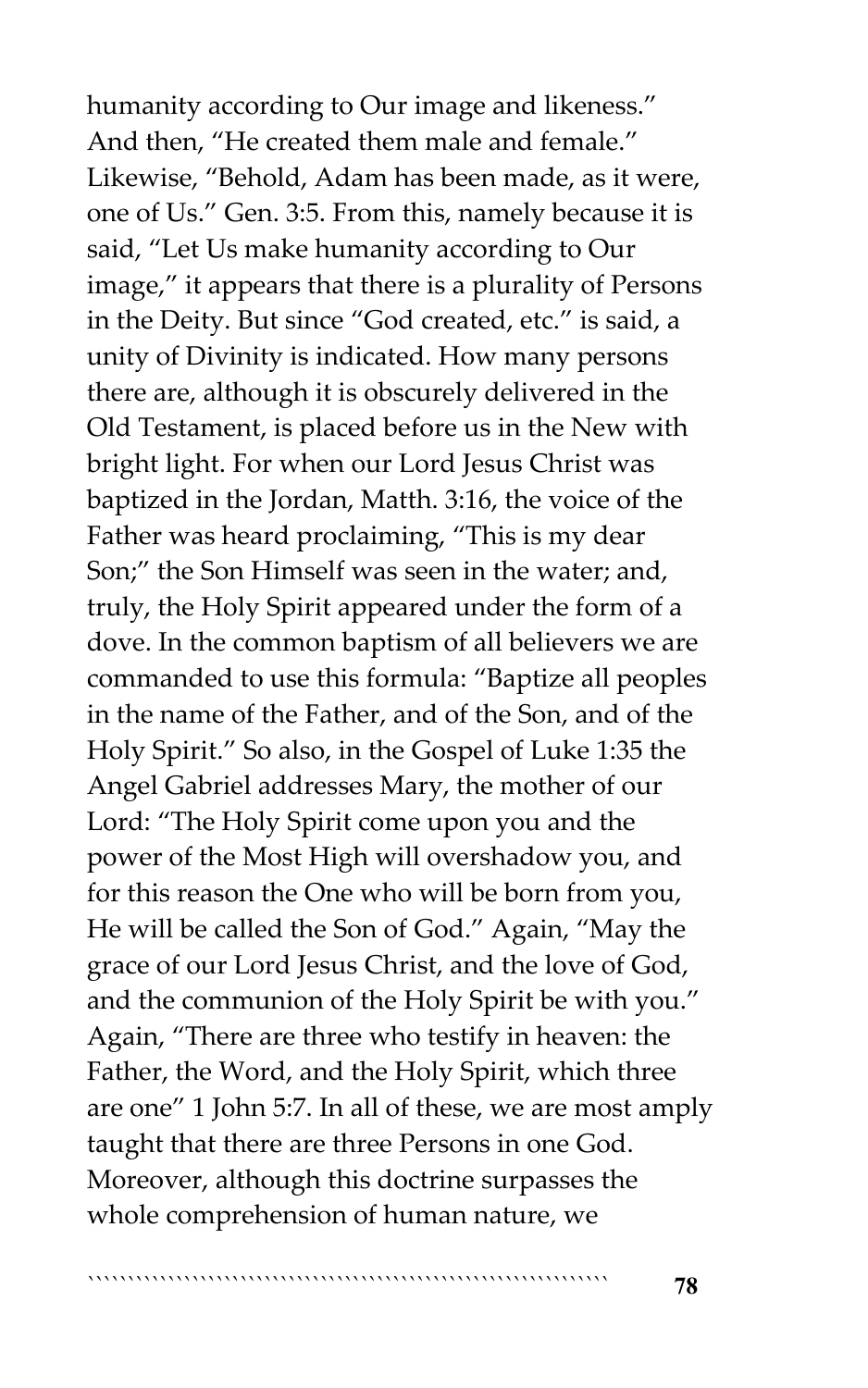nevertheless firmly believe it now according to the Word of God, anticipating, until we may fully enjoy the knowledge of this in heaven. Furthermore, we must note the office and effect of these three Persons Who stretch out towards us. For the Father is called our Creator on account of His power. The Son is called our true Savior and Redeemer because He has redeemed us by his blood. The Holy Spirit is our Sanctifier because He dwells in our hearts. Mal. 2:10; 1 Pet. 1:2; 1 John 4:14; Gal. 4:6; Tit. 3:5; Rom. 8:9; Rom. 14:16. Moreover, the Church has always held this doctrine of the Holy Trinity from the age of the Apostles all the way up to this time now and has defended it against Jews, Muslims, and other psuedo-Christians and heretics, such as Marcion, Mani, Praxeas, Sabellius, Paul of Samosata, and the like, who have been deservingly condemned by the blessed fathers. And so, in this matter, we willingly here receive the Three Symbols, the Apostles', Nicene, and the Athanasian, and whatever judgment, along with their Symbols, they established concerning this dogma.

### **Article 10: About the Eternal Deity of the Son of God, Our Lord Jesus Christ**

We believe that Jesus Christ, with respect to His divine nature, is the only Son of God begotten from eternity not made or created John 1:18, 49, for He would be a creature but for the exact same essence of the Father and coeternal to Him, and Who is the true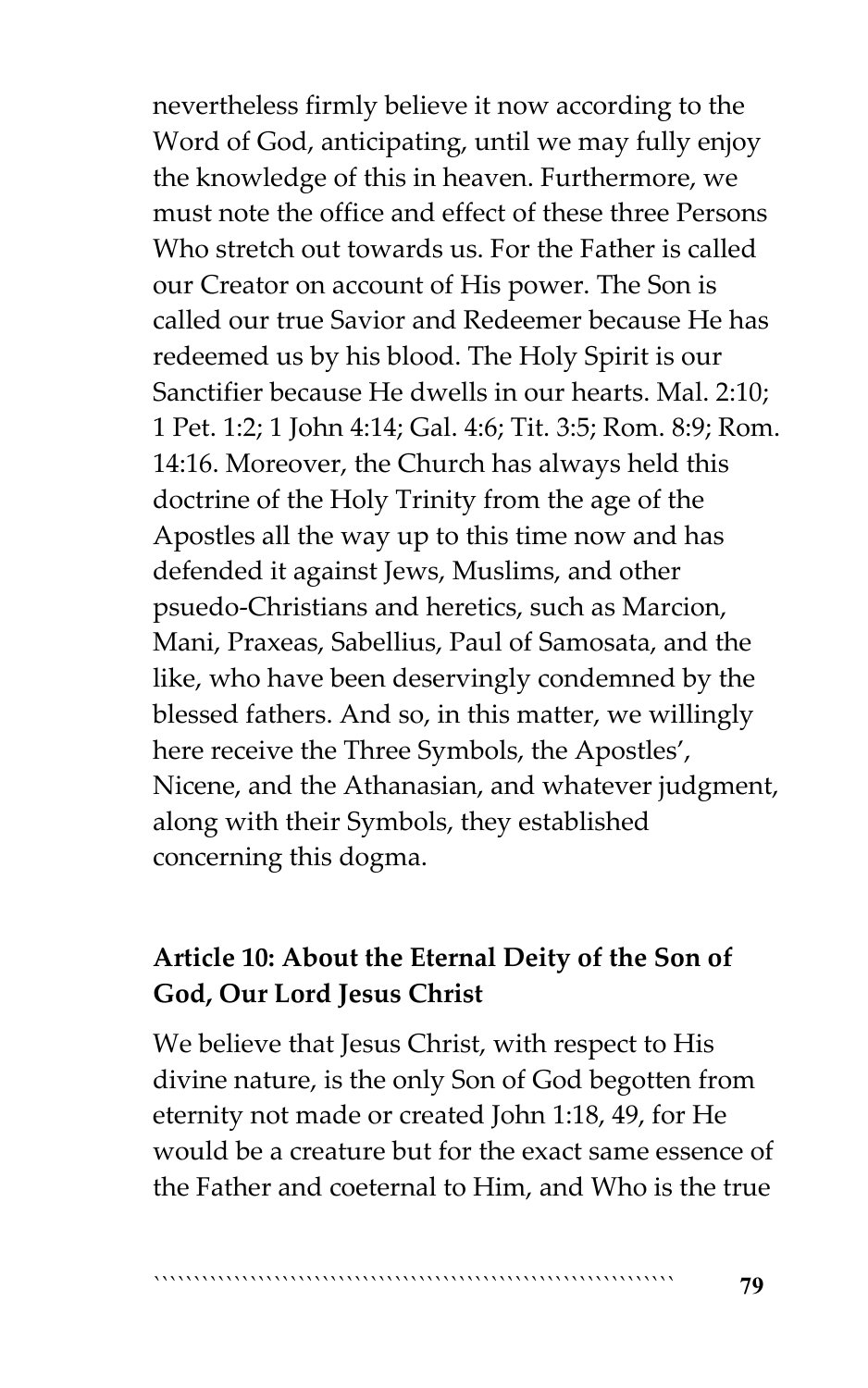image of the substance of the Father and the splendor of His glory, equal to Him in all things Col. 1:15; John 10:30; Phil. 2:6; Hebr. 1:3; John 8:23, 9:36: Act. 8:37; Rom. 9:5. Moreover, He is the Son of God, not only from the time He took on our human nature but from all eternity, as this collective testimony teaches us: Moses says "God created the world," and blessed John says, "All things had been made through the Word, Who is called God." Thus the Apostle asserts to the Hebrews that God created all things through the Son, Jesus Christ Colos. 1:16. And so it follows that He Who is called God, the Word, the Son, and Jesus Christ already then existed when He created all things. For this reason the prophet Micah says, in the fifth chapter, verse two, "His origin is without beginning, from eternal times." Again, "He is without beginning of days, and without end of life." He is therefore true God, eternal, omnipotent, Whom we honor and worship.

### **Article 11: About the Person and Eternal Deity of the Holy Spirit**

We believe and confess that the Holy Spirit proceeds from the Father and the Son, from eternity, and so, neither made, nor created, nor begotten, but only from the Two proceeding, Who is the third of the Trinity of Persons in regards to order, of the same essence, glory, and majesty with the Father and the Son. And therefore He is true and eternal God, as the Holy Scriptures teach us. Heb. 7:3; John 14:6, 15:26.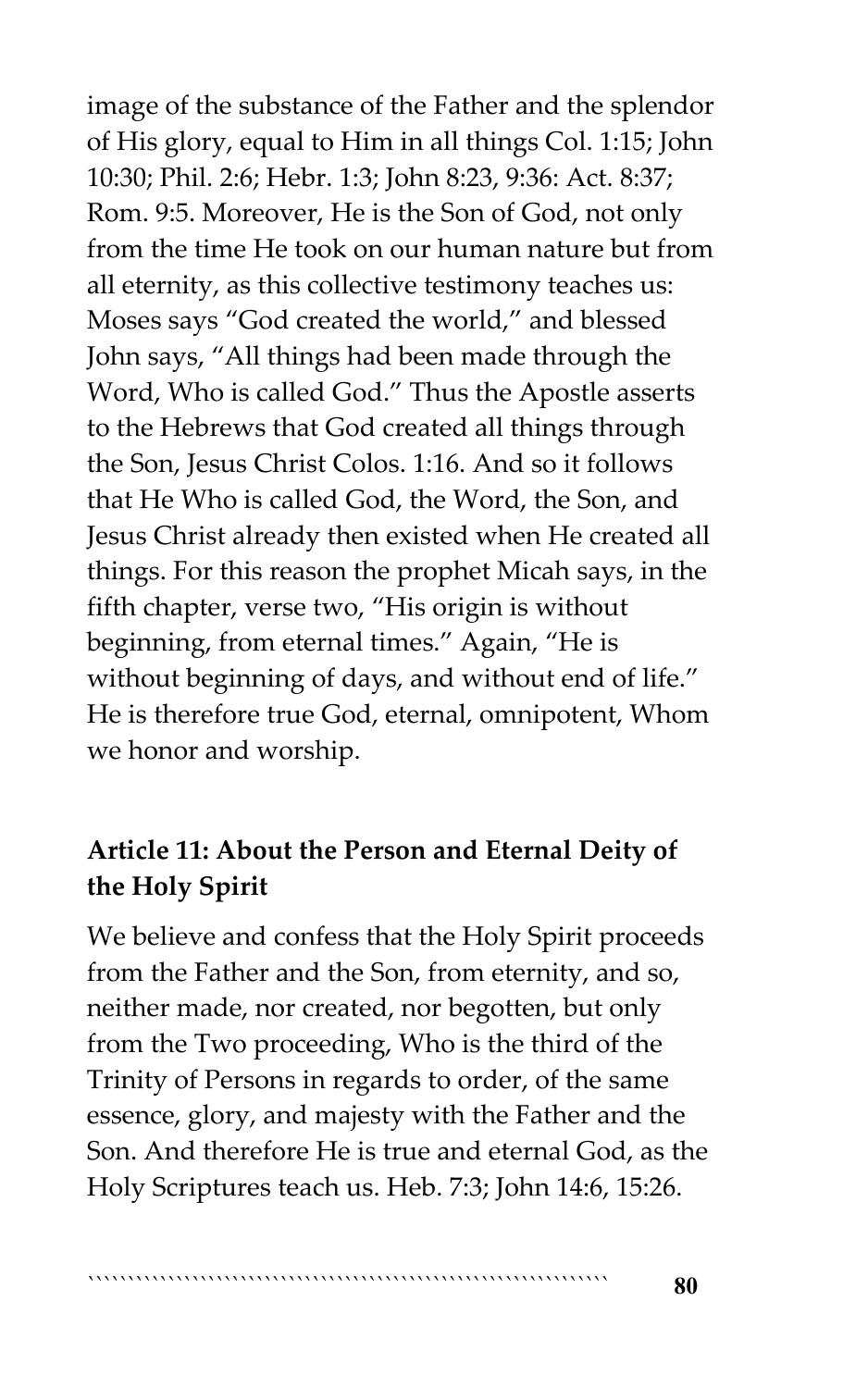# **Article 12: About the Creation of the World and about Angels**

We believe that the Father, through His Word, that is through the Son, created heaven, earth, and all remaining nature from nothing when it seemed opportune to Him, and, that there is a form for each of them in turn, and that He has assigned various duties so that they might serve the interests of their Creator. Even now He maintains, sustains, and rules them by His eternal providence and immeasurable power. And this is so that they may also serve humanity, as humanity may serve the interests of its true God. Furthermore, He created the angels good in nature so that they might be His messengers and serve the interests of His elect. Nevertheless, several of them have fallen down from the excellent nature in which God created them into eternal perdition, and others, certainly by the grace of God alone, have stood firm in their original state. Indeed, the devils and the excrement-ridden demons are so corrupt and depraved that they conspire as enemies-of-the-State against both God and all good people. As thieves from a look out, they lie in ambush with all their strength for the Church and each of its members in order to ruin and destroy them all by their deceptions. For this reason, having been sentenced to eternal condemnation on account of their own evil, they daily await the dreadful punishment of their deeds. And therefore we reject the error of the Sadducees in this place, who deny that there are any Spirits or Angels. Likewise, the error of the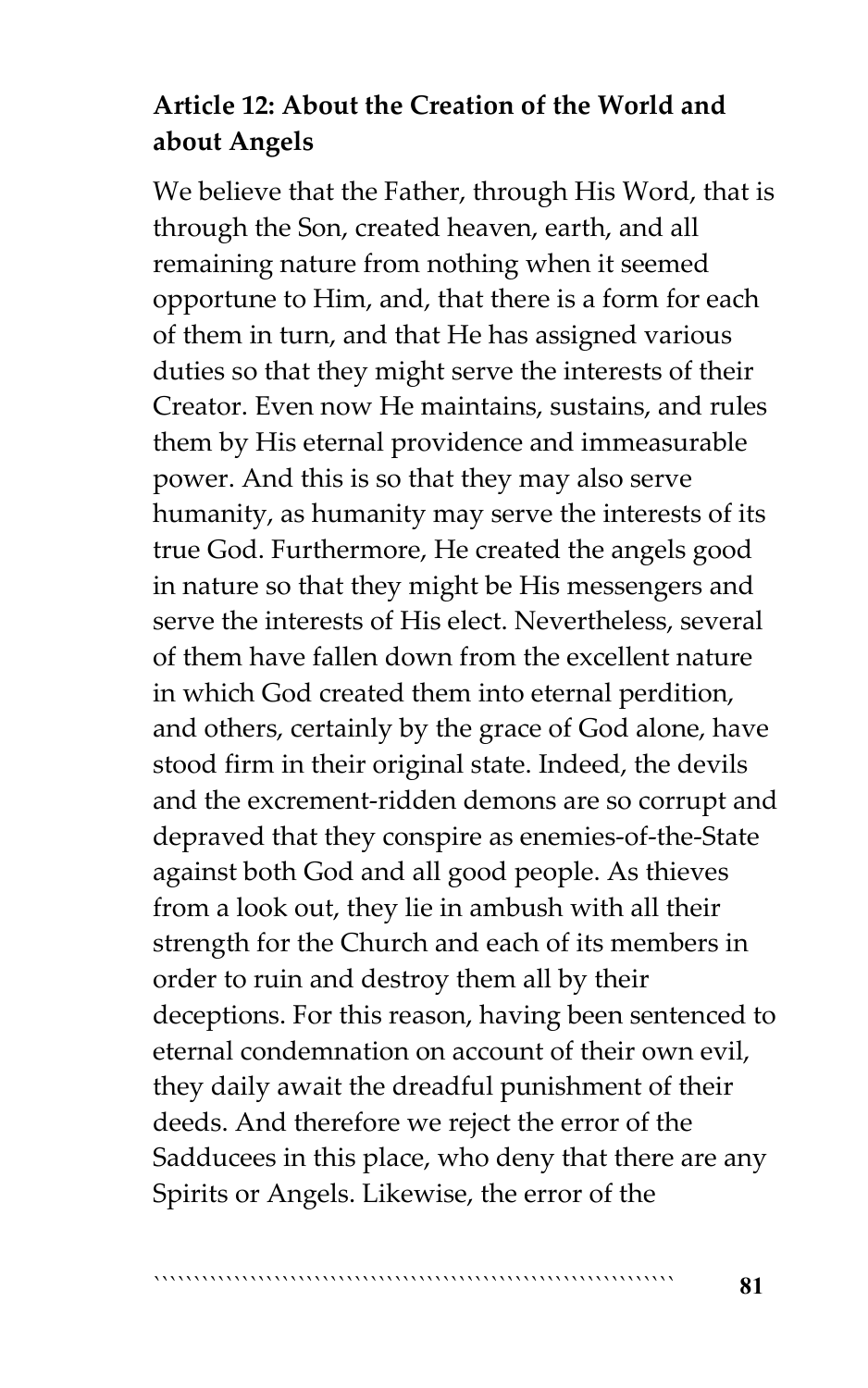Manicheans, who assert that the Devils hold an origin from themselves and are evil on account of their nature, but not corrupted by willful disobedience. John 15:26; Gen. 1:1; Isai. 40:26; Heb. 3:4; Apo. 4:11; 1 Tim 4:3,1; Col. 1:16; Heb 3:14, 1:3; Psal. 103:21, 4:3,8; John 8:44; 2 Pet. 2:4; Luc. 8:31; 1 Pet. 5:8; Matt. 25:40; Act. 23:8.

#### **Article 13: About the Providence of God**

We believe that this Most High God, after He created all things, did not in the least hand them over to fate or the rule of fortune, but continually rules and governs them according to the precept of His sacrosanct will so that nothing may happen in this world apart from His decree and ordination. Neither is it possible to say that God is the author of or the guilty party in the evils that occur in this world. For both His power and goodness lie widely open as immeasurable and incomprehensible, and His work and proceedings are sacredly and justly determined and executed, although both the Devil and the wicked unjustly act. Truly, whatsoever He does, having exceeded human constraints, we do not wish to inquire about these things pryingly and beyond our constraints. In fact, on the contrary, we nevertheless humbly and reverently adore the hidden and just judgments of God. For it is enough for us, as disciples of Christ, to learn no more than that which He Himself teaches us in His Word, without transgressing the limits that we regard as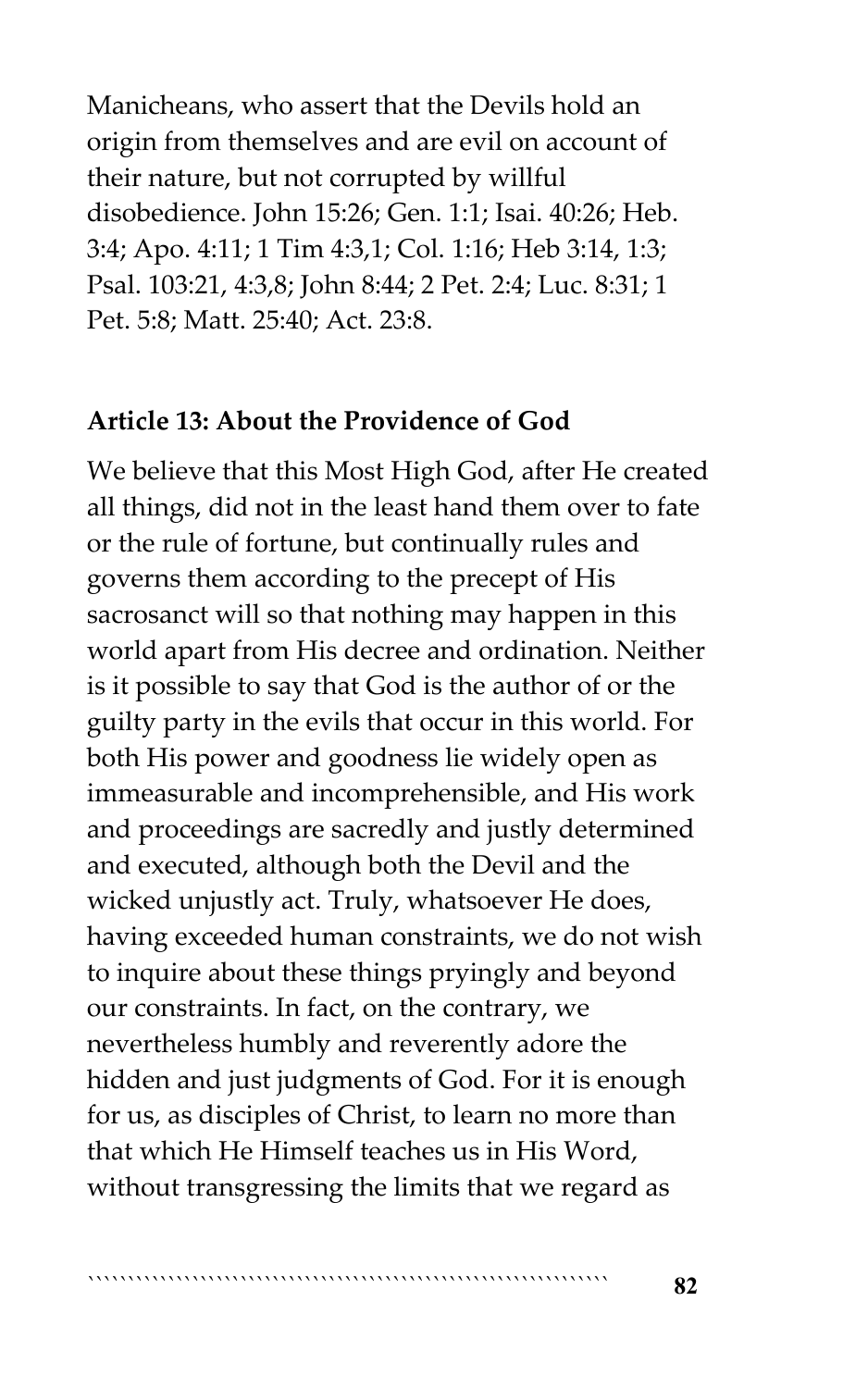lawful. Truly, this doctrine brings immeasurable comfort to us. For from it we know that nothing happens to us by fortune, but only all things by the will of our heavenly Father, Who truly keeps watch for us with fatherly care, having subjugated all things unto Himself so that not even a hair our head (which have all been numbered down to the individual one) can be plucked out, nor can the smallest chick fall to the ground, apart from the will of our Father. And so we thoroughly rest in this, acknowledging that God restrains the devils and all our enemies, just as curbed with whips, so that no one is strong enough to hurt us apart from His will and good permission. And therefore in this place we reject the detestable opinion of the Epicureans, who create an idle god, doing nothing and forfeiting all things. Act. 23:8; John 5:17; Heb. 1:3; Prover. 16:4; Iacob. 4:15; Jacob. 4:15; Job 1:21; 2 Kings 22:20; Act. 4:28; 1 Sam. 8:25; Psal. 115:3; Isa. 45:7; Amos 3:6; Deut. 19:5; Prover. 21:1; Ps. 105:25; Isa. 10:5; 2 Thess. 2:11; Ezech. 41:9; Rom 1:28; 1 Kings 11:23; Gen. 45:8, 50:20; 2 Sam. 16:10; Matt. 8:31; 1 John 3:8.

### **Article 14: About the Creation, the Fall and Corruption of Humanity**

We believe that God certainly created humanity from the mud of the earth and created them in His image, good, certainly just and also holy, who could by their own choice arrange their will and conform it to the will of God. In truth, when they were in honor they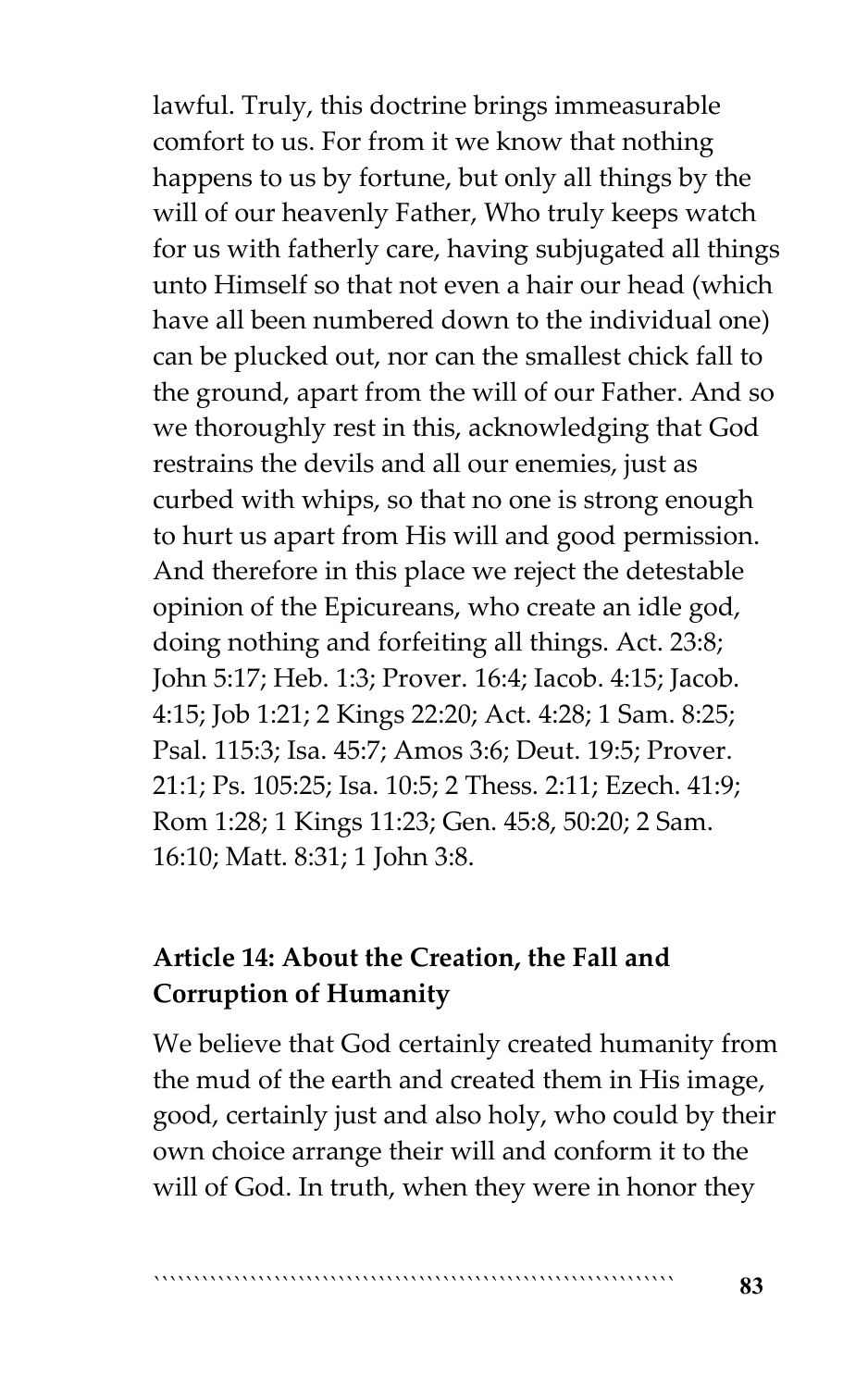were unaware and did not understand their excellence. But knowing and desiring, they subjected their very selves to sin and to the consequence of death and the curse. By bending the ear towards the words and allurements of the devil, they transgressed the commandment of life, which they had received from the LORD, and through this penalty they carried themselves away and alienated themselves from God (their true life), having wholly damaged and corrupted their own nature by sin. By this, it was accomplished that they handed themselves over as liable to the death of both the body and the soul. And so accomplished as wicked and perverse in all their ways and pursuits, they cast off all those splendid gifts with which God had adorned them, to the point that nothing remains except small sparks and tiny vestiges, which are sufficient for rendering people inexcusable, because whatever light in us has turned into blind shadows, so that Scripture itself teaches, saying: "The light shines in the darkness, and the darkness did not grasp it." For here John clearly calls people "darkness." Therefore whatever is drudged up concerning the free will of humanity, we deservedly reject it, since humanity is the "slave of sin, " and no good can come out of humanity, "unless it was given to it from heaven." For who dares to boast that he can perform anything that he desires, since Christ Himself says, "No one can come to me, unless my Father, Who sent me, draws him"? May he who hears "all flesh has been afflicted with hostility against God" glorify his own will? May he who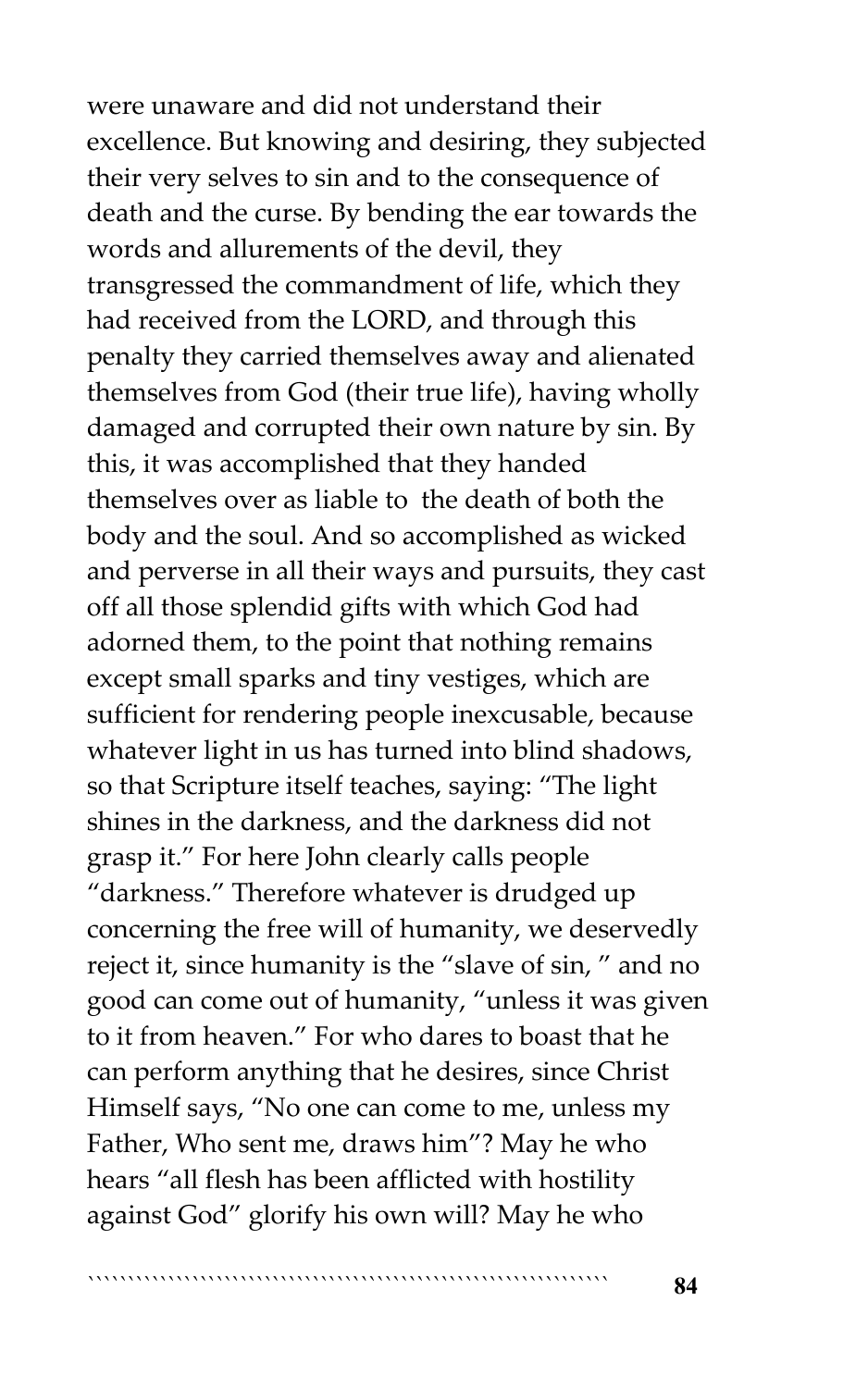knows "the human soul is not capable of the things that of the Spirit of God," pride himself about his own knowledge? In short, may he who understands that we are not sufficient for any thought according to our very selves but that what we are sufficient for is entirely from God, even drag out any thought of his into the public gaze? Therefore, what the Apostle said ought to remain firm and fixed: "God is He Who works in us so that we both desire and work according to His gratuitous good will." For no mind, no desire, in which Christ Himself has not first worked acquiesces to the will of God, which He Himself teaches us, saying, "Without me you are can do nothing." Matt. 20:29, 30; Gen 1:26; Eccle. 7:30; Eph. 4:24; Psal. 49; Isa. 59:2; Gen. 8:17; Rom. 5:12; Rom. 3:10; Act. 4:16; 1 Kings 1:20, 21; Act. 17:27; Eph. 5:8; John 1:5; Isa. 26:12; Psal. 94:11; John 3:27; John 6:44; Rom 8:7; 1 Cor. 2:14; 2 Cor. 3:5; Philip. 2:13; John 15:5.

#### **Article 15: About Original Sin**

We believe that sin, which is called Original, has been sown into and poured throughout the whole human race by the disobedience of Adam. Moreover, original sin is a corruption of the entire nature and a hereditary crime, with which even infants themselves are polluted in the womb of their mother. And just as a toxic root, it sprouts forth every type of sin in humanity, and, in the presence of God, it is so filthy and detestable, that it is sufficient for the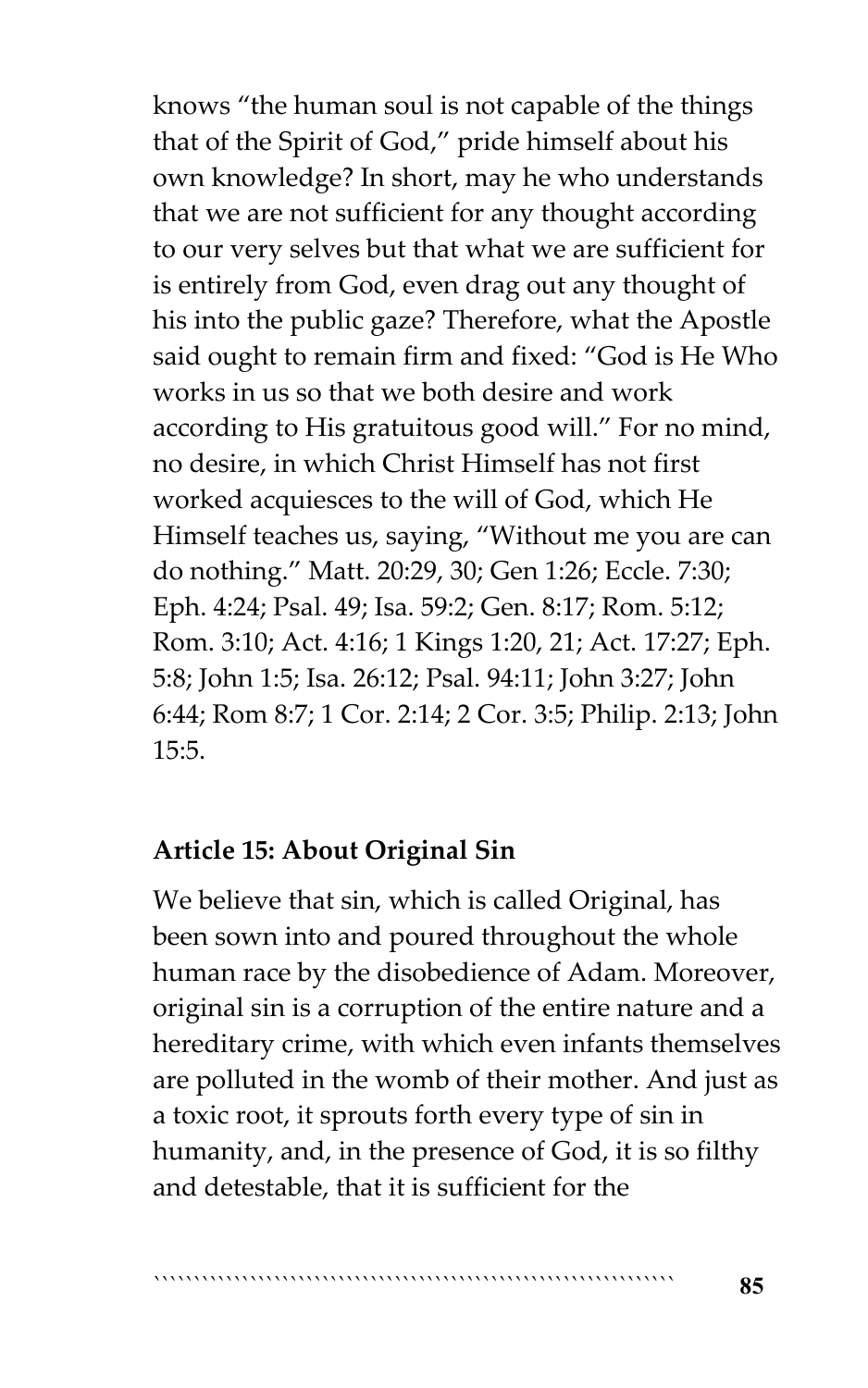condemnation of the entire human race. Truly, it is not thoroughly extinguished nor plucked out by the roots through Baptism, seeing that just as waves of a stream continually rise up and pour forth from a corrupt bubbling spring, so too from it. Although, to the children of God it is not handed over or imputed to condemnation, but for them it is remitted according to the pure grace and mercy of God, not so that they may fall asleep confident in this remission, but so that with the sense of this corruption it wakes up more frequent groans in the faithful, and so that by it they more passionately desire themselves to be free from this body of death. From this, we therefore damn the error of the Pelagians, who assert that this original sin is nothing other than imitation. Phil. 2:13; John 15:5; Psal. 51:7; Rom. 3:10; Gen. 6:3; John 3:6; Rom. 5:14; Eph. 1:5; Rom. 7:18, 24.

#### **Article 16: About Divine Predestination**

We believe that God, after all the offspring of Adam thus fell head over heels into perdition and destruction by the guilt of the first man, demonstrated and put forth His very self as such a kind as He is: both merciful and also just. Indeed, merciful in freeing and saving from damnation and ruin those whom in His eternal council He elected, out of gratuity apart from any work, according to His goodness through our Lord Jesus Christ. Truly just, in leaving behind others in their fall and ruin into which they threw their very selves head over heals.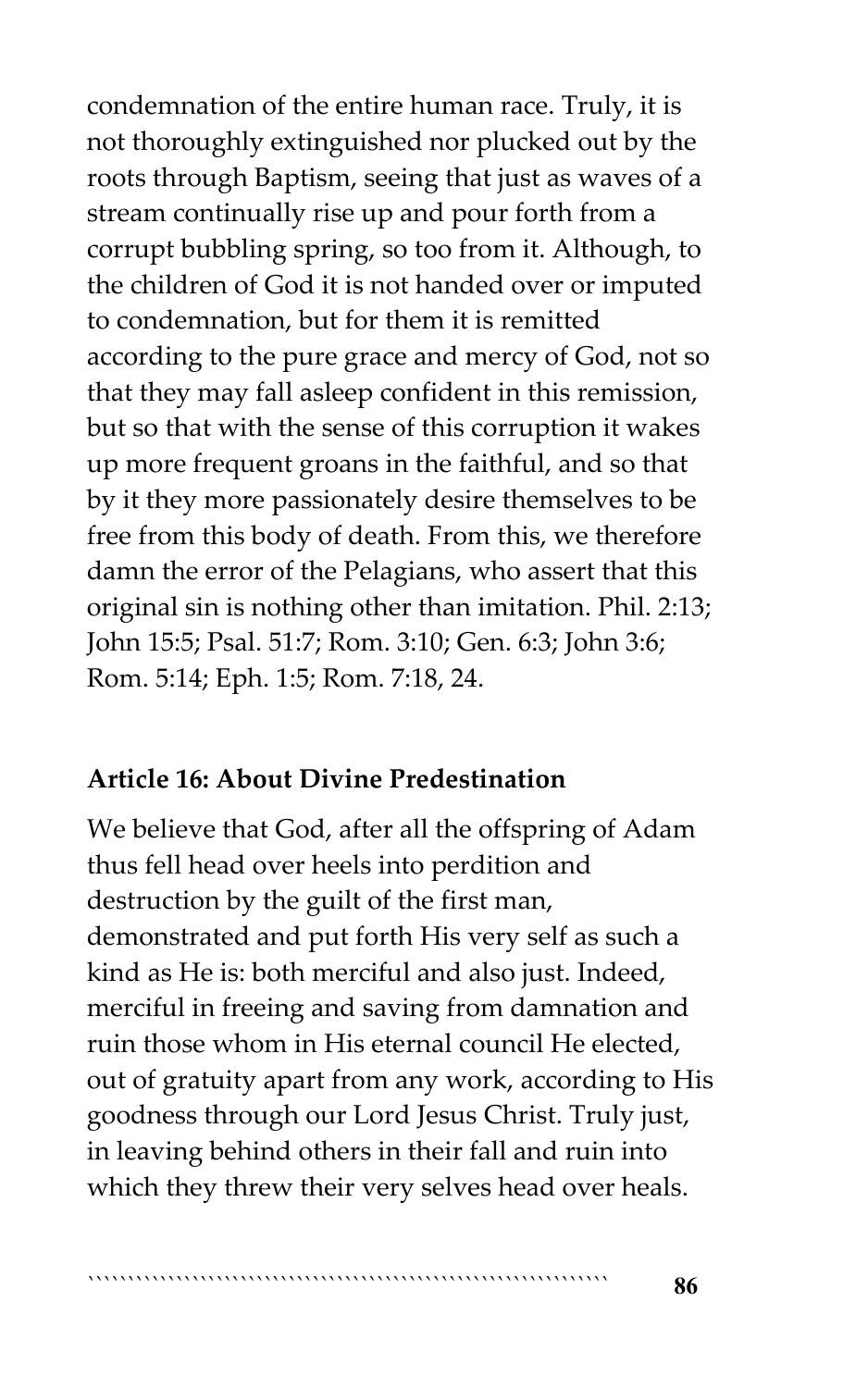# **Article 17: About the Restoration of the Human Race by the Son of God**

We believe that our God Most High, (since He saw that humanity had thus cast itself into the damnation of death of both body and soul, and had made themselves utterly miserable and also cursed), having drawn together both His miraculous wisdom and goodness in order that He might both seek after and also kindly console them who had fled from Him on account of fear, with the promise that His Son shall born from a woman, Who would crush the head of the serpent and render them blessed and happy.

### **Article 18: About the Incarnation of the Son of God**

Truly we confess that God then finally fulfilled the promise (that He made to the Fathers, by the mouth of his holy Prophets), when, at the time He Himself established, He sent into this world this only and eternal Son of His, "Who received the form of a servant," "made similar to humanity," truly assuming a real human nature with all its weaknesses, except sin, when He was conceived in the womb of the Virgin Mary by the power of the Holy Spirit, without the work of any man. Again, He not only assumed a human nature as far as the body but also unto the soul. For He had been endowed with a true human soul so that he would be a real human. Indeed, since the soul no less than the body itself is guilt of damnation, it was necessary that he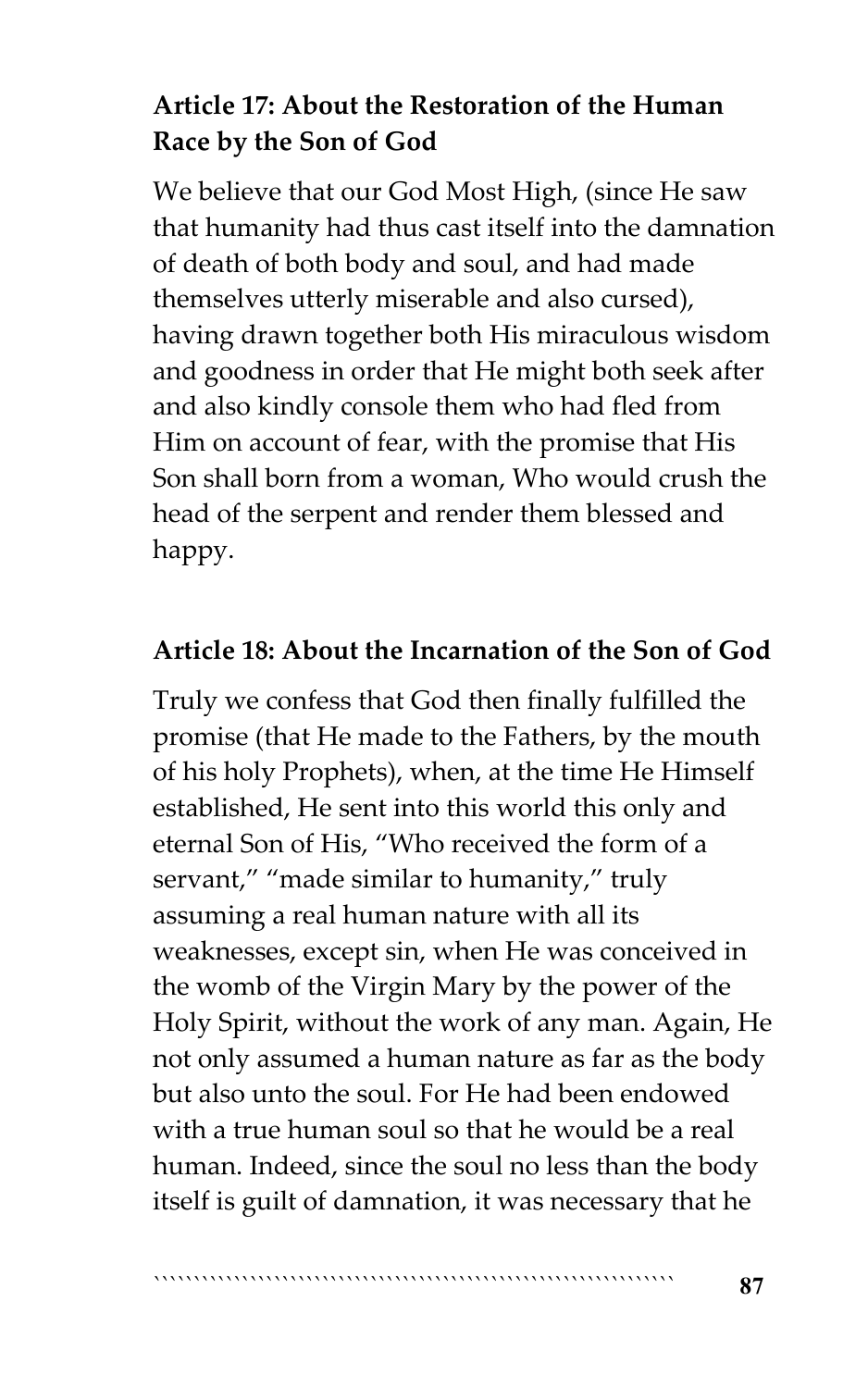assume both body and soul in order that he might save them both together. For this reason, against the heresy of the Anabaptists who deny that Christ assumed human flesh from his mother, we confess that Christ "partook of the same flesh and blood just as His own brethren," made "flesh from the loins of David," "the same flesh from the seed of David," "and fruit from the womb of the virgin Mary," "born from a woman," "seed of David," "a flower from the root of Jesse," "from the tribe of Judah," "and having descended from the Jews themselves according to the flesh," and, in short, "True seed of Abraham and of David" because "He had assumed the seed of Abraham, except for sin," as it is said, "He was made similar to His brothers in all things, to a degree that He is truly Emmanuel, that is, God with us."

### **Article 19: About the Hypostatic, or Personal, Union of the Two Natures in Christ**

We believe that, through this conception, the Person of the Son has been inseparably joined and united with human nature, not so that there are two Sons of God or two Persons, but two natures joined in a single person, each of which retains its own properties to the point that just as the Divine nature has always remained uncreated without beginning of days or end of life, filling heaven and earth, so too the Human nature has not lost its properties but has remained as a creature, having a beginning of days and a finite nature. Although He gave immortality to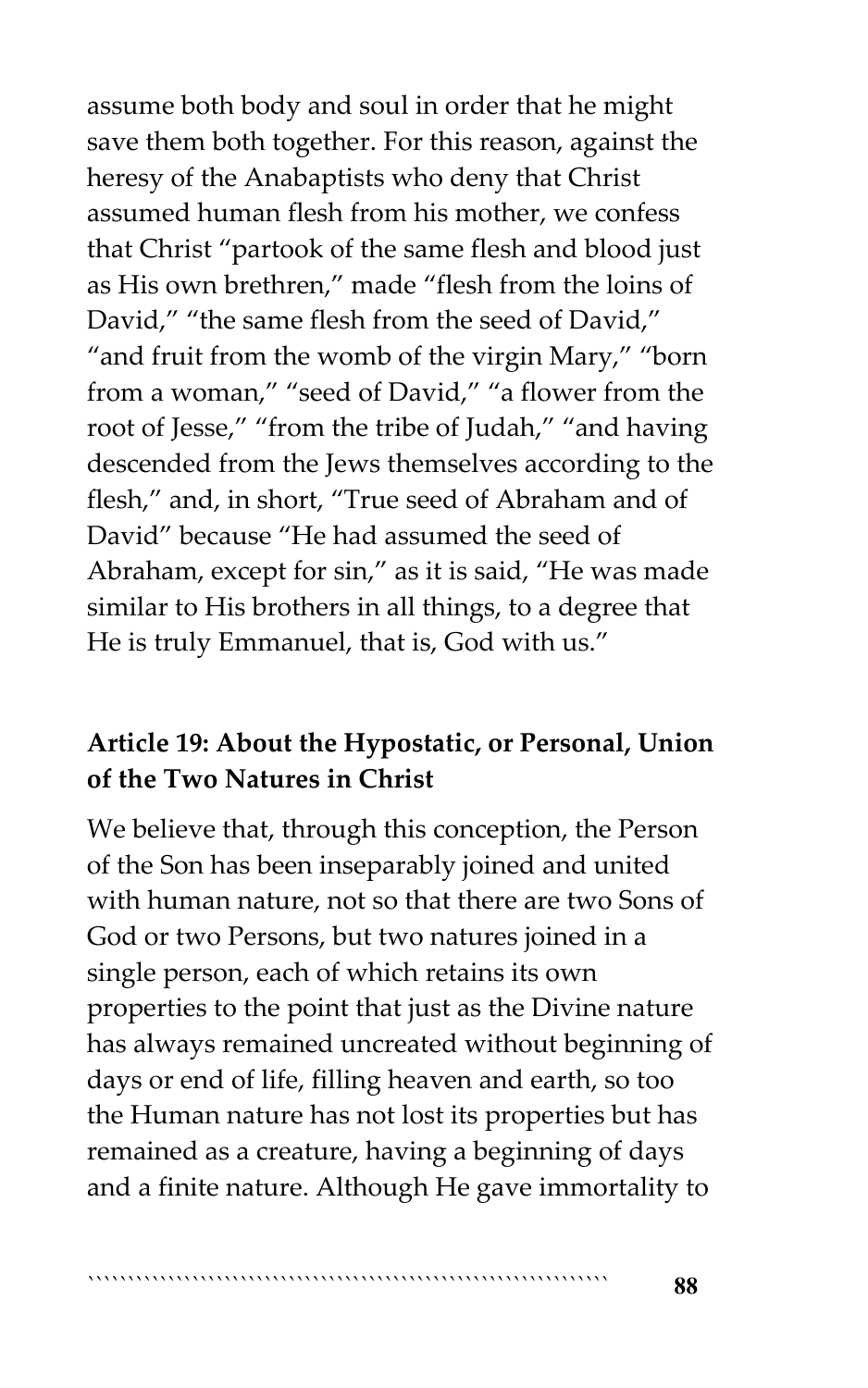it through His resurrection, that nevertheless did not steal or change the truth of human nature for Him. For our salvation and resurrection hang upon the truth of His body. Moreover, these two natures are so united and joined together in one person that they cannot be separated even by His death. Therefore, what he commended to the Father at His dying was a real human spirit, going out from His own body. But meanwhile, the Divine nature always (even while lying in the grave) remained united to the Human, to the point that Deity itself was no less in Himself when He was still an infant, although it did not show itself for a little while. On account of this, we confess His self to be true God and true man: indeed, true God in order that He would conquer death, and true man in order that He would fall to death in the weakness of His flesh in our place.

### **Article 20: About the Manner of Redemption, through the Declaration of the Justice and Mercy of God in Christ**

We believe that God, Who is consummately and perfectly both merciful and just, has sent His Son so that He would assume that nature in order that He should make satisfaction in that very nature that sinned through disobedience, and in order that concerning sin, He should endure the just penalties by His bitter suffering and death. Therefore, God displayed and stretched forth His justice upon His own Son, laden with our sins. He liberally poured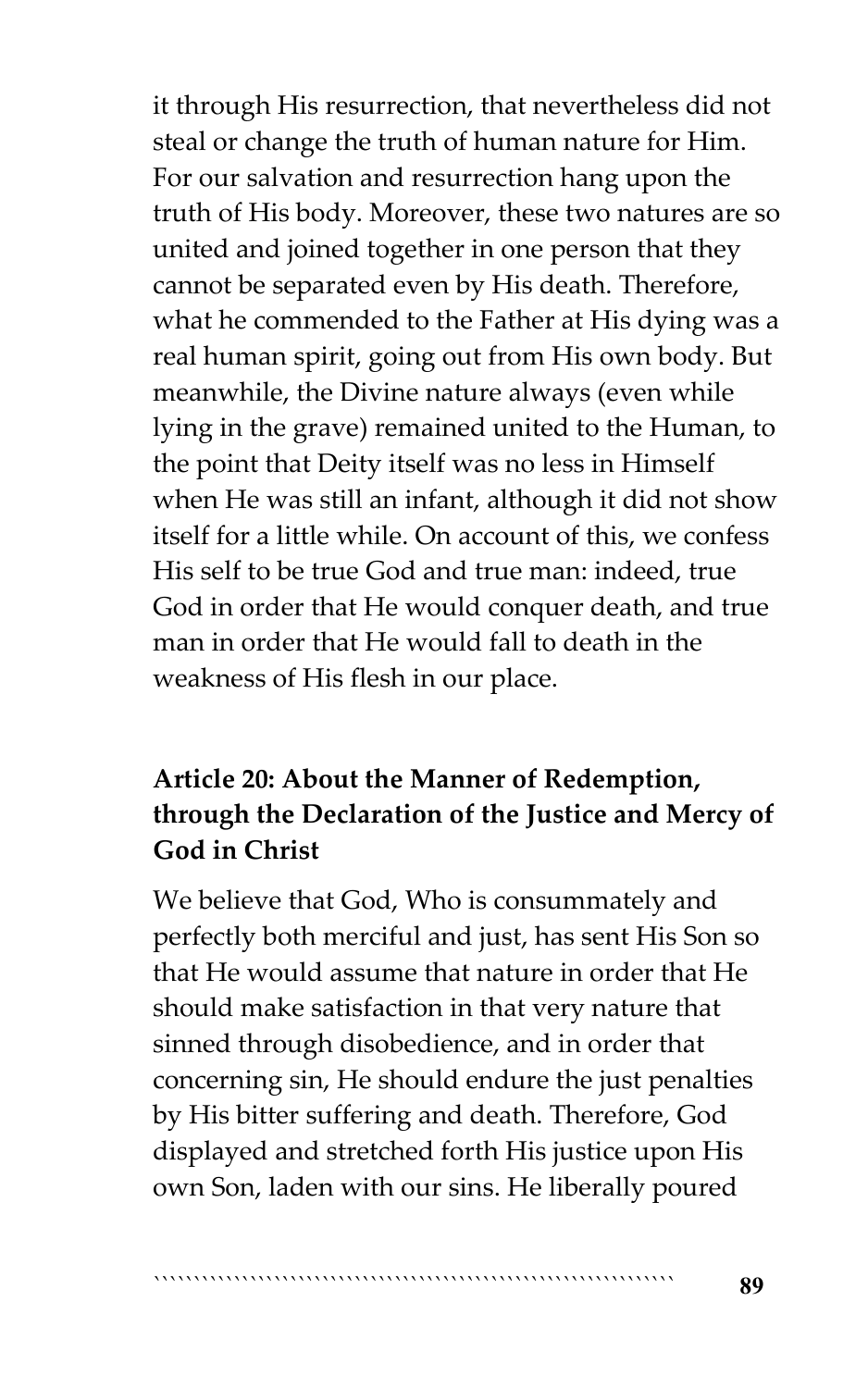out and stretched forth His goodness and mercy upon us, worthily deserving condemnation, when He handed His Son over to death on account of our offenses, out of his immeasurable love for us, and in turn raised Him from death on account of our justification, so that we would obtain immortality and eternal life through Him.

### **Article 21: About the Satisfaction of Christ for Our Sins**

We believe that Jesus Christ is that consummate High Priest, established in eternity with an oath according to the Melchizedekian order, and that He presented His very self in our name in the presence of the Father for the placation of His wrath with full satisfaction, placing His very self upon the altar of the cross and pouring out His blood for the purgation of our sins, just as the Prophets had predicted it would happen. For it is written, "the castigation of our peace was placed on the Son of God," and "we are healed by his wounds." Again, "He Himself was led to death as a lamb," and He was "numbered among sinners" and condemned as a criminal by Pontius Pilate, even though he had previously declared Him innocent. Therefore, He paid, "for what He had not stolen," and the just suffered for the unjust, both in His soul and body, so while sensing the awe-striking debt for our sins, He sweated blood and water and He even finally cried out, "My God, my God, why have You forsaken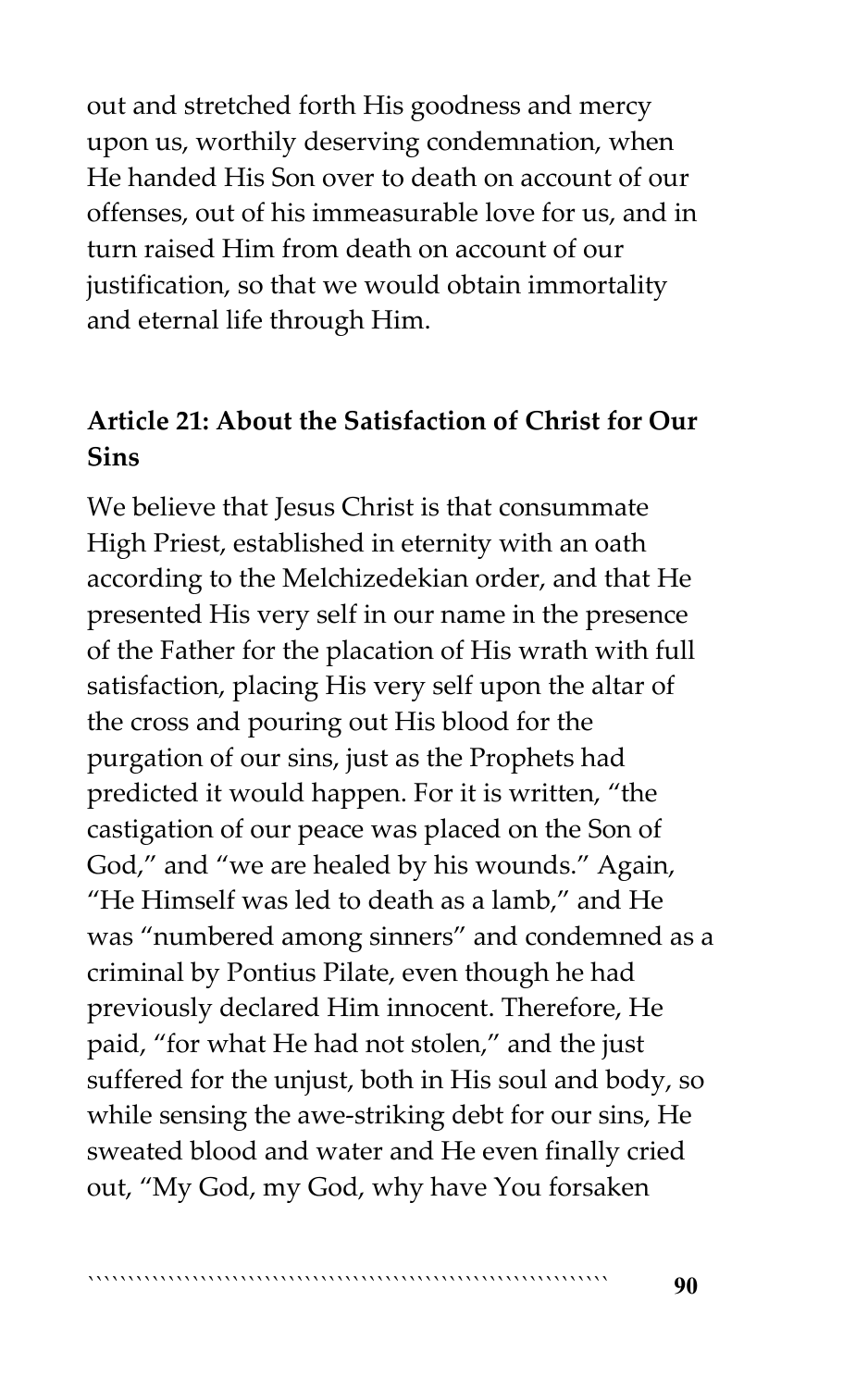me?" And He endured all these things for the remission of our sins. For this reason, we rightly say with blessed Paul "we know nothing whatsoever, except Jesus Christ and Him crucified," in fact, "we consider all things as excrement on account of the excellence of the knowledge of our Lord Jesus Christ, " so that he who is in His wounds finds every kind of consolation. And so nothing is necessary lest we would hope for or think up for ourselves any other reckonings with which we can be reconciled to God besides this one and only complete oblation, by which all believers, who are sanctified, are consecrated and perfected unto eternity. And moreover this is the reason why He Himself was called by the Angel, "Jesus," that is, "Savior, because He is going to save His people from their sins."

# **Article 22: About Justifying Faith and about Justification in Faith**

We believe that the Holy Spirit imparts true faith indwelling within our hearts so that we arrive at a true knowledge of such a great mystery; a faith that embraces Jesus Christ with all His merits and claims Him as made our own. For it is necessary that either all the things that are required for our salvation are not in Christ, or, that if all things are in Him, then he who possesses Christ by faith also has perfect salvation at the same time. And therefore it is a wholly horrendous blasphemy against God to assert that Christ is less than sufficient, but also that other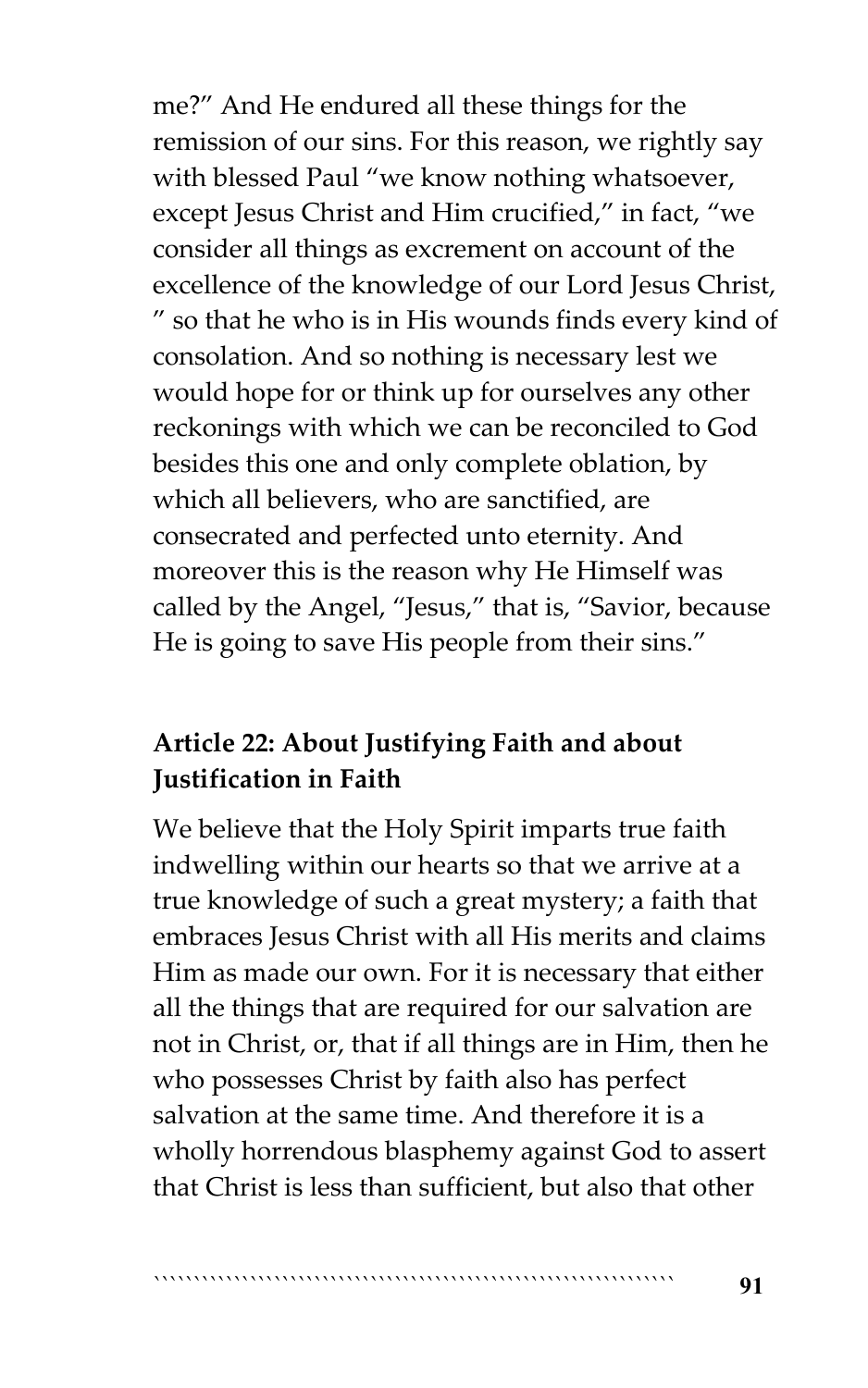things likewise are needed. For it would follow from here, that Jesus Christ is only Savior in part. And therefore we deservedly say with blessed Paul, "We are justified by faith alone, or by faith apart from works of the Law." Otherwise, properly speaking, we by no means understand faith itself, through itself, or from itself, to justify us; it is as if it were no more than an instrument by which we lay hold of Christ our righteousness. Therefore our righteousness is Christ Himself, Who imputes all His own merits to us. Truly faith is the instrument by which we are bound to Him in fellowship and the communion of all His good works, and also preserved in the same, to the point that all those, having been made ours, are more than enough for the absolution from our sins.

### **Article 23: About Our Justification, by Which We Stand Fast in God's Presence**

We believe that all our happiness is situated in the remission of our sins, which is in Jesus Christ, and that our whole justification before God is contained in it alone, as blessed Paul teaches us according to David, proclaiming Blessed, "those to whom God imputes righteousness apart from works." But also the same Apostle says, "We are justified through the redemption made in Jesus Christ." On account of this, as supported by solid ground, we present all glory to God, perceiving ourselves in extreme humility so that we may properly know of what sort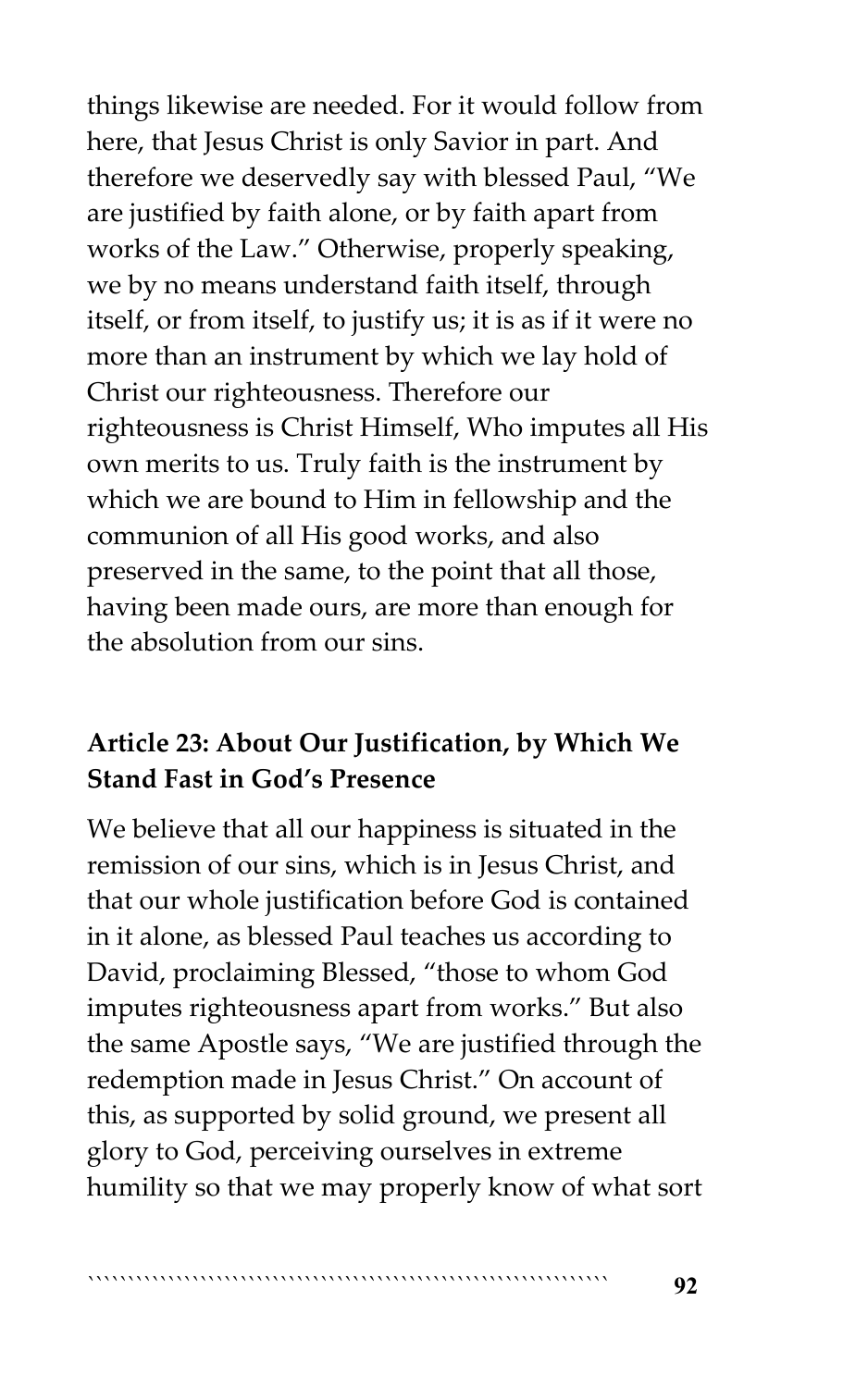our selves really are. And so, we presume nothing whatsoever on account of ourselves or any of our merits, but having been supported only by the obedience of Christ crucified, we thoroughly acquiesce to it, so that when we believe in Him it becomes ours. Again, this alone is abundantly sufficient both for covering over all our iniquities and also for rendering us safe and secure against all temptation at the same time. And indeed this drives all fear, all trembling, and finally all dread far away from the conscience, where we approach near to God and we do not imitate the example of the first of our parents, who, fleeing because of fear, attempted to hide and cover themselves with fig leaves. Certainly it is proper that if we were to stand in the presence of God, relying ever so little upon ourselves or any other creature, it is certain that we would be instantly engulfed in wrath. For this reason, it is preferable for each of us, in turn, to call out with David: "Lord, do not enter into judgment with your servant, because any living thing will not be justified in your gaze."

# **Article 24: About Sanctification and about Good Works**

We believe that this true faith, through the hearing of the Word of God and the work of the Holy Spirit, on account of God, acts and works so that it enlivens us unto living a new life and renders us free from the slavery of sin. Therefore, this justifying faith is far from such a sort that it would call people away from,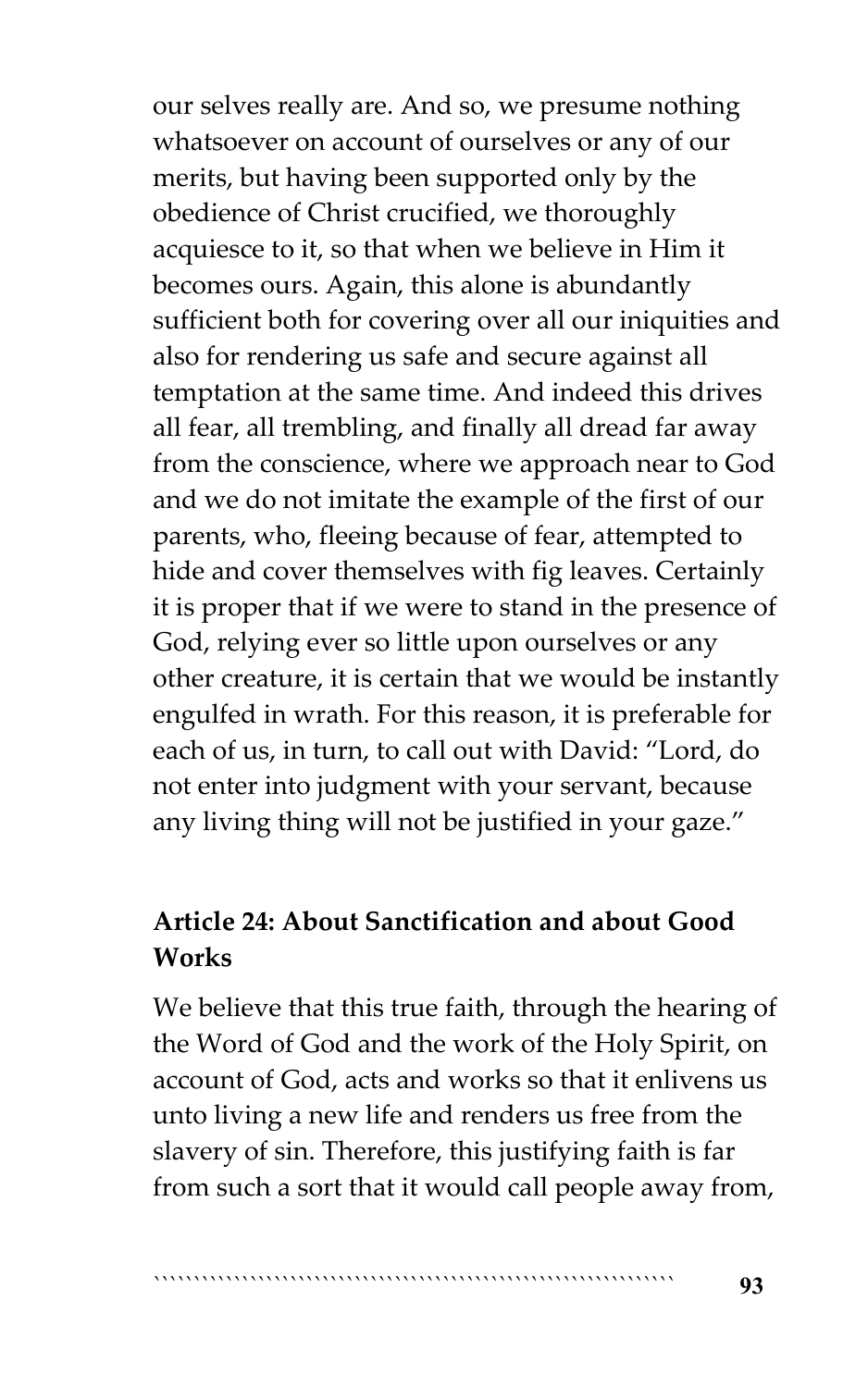or make them tepid towards, an upright and holy rule of living, but on the contrary, apart from it no one can ever act or work anything good on account of God (but all things either on account of Him or on account of fear of just condemnation). Therefore, it is not possible that this holy faith is idle in a person. For we do not speak of an vain faith or dead faith, but only of that which in Scripture is said "to be worked through charity," and which drives a person so that he practices these works themselves that God Himself prescribes in His own Word. Truly these good works, having sprouted forth from the sincere root of this faith, are therefore finally good and accepted by God because they are sanctified by His grace. Neverthless, they are entirely of no importance for our justification. For we are justified in Christ, even before we had put forth any good works. For before faith, our works no more can be good than fruit of a tree can be good before the tree itself was good. Therefore, we certainly do good works, but not so that we merit anything by them. For what could we merit? But rather we are more and more bound to God for good works (if we do them), not God to us. For God is He Who "works in us both so that we desire, and also so that we work, according to His gratuitous goodness." According to which, it is necessary for us always to look back upon that which is written, "When you have done all the things that are commanded to you, say, 'We are useless servants, for we have done what we owed'." Again, we would not deny that God rewards good works in His own people, but we say that it occurs out of His own pure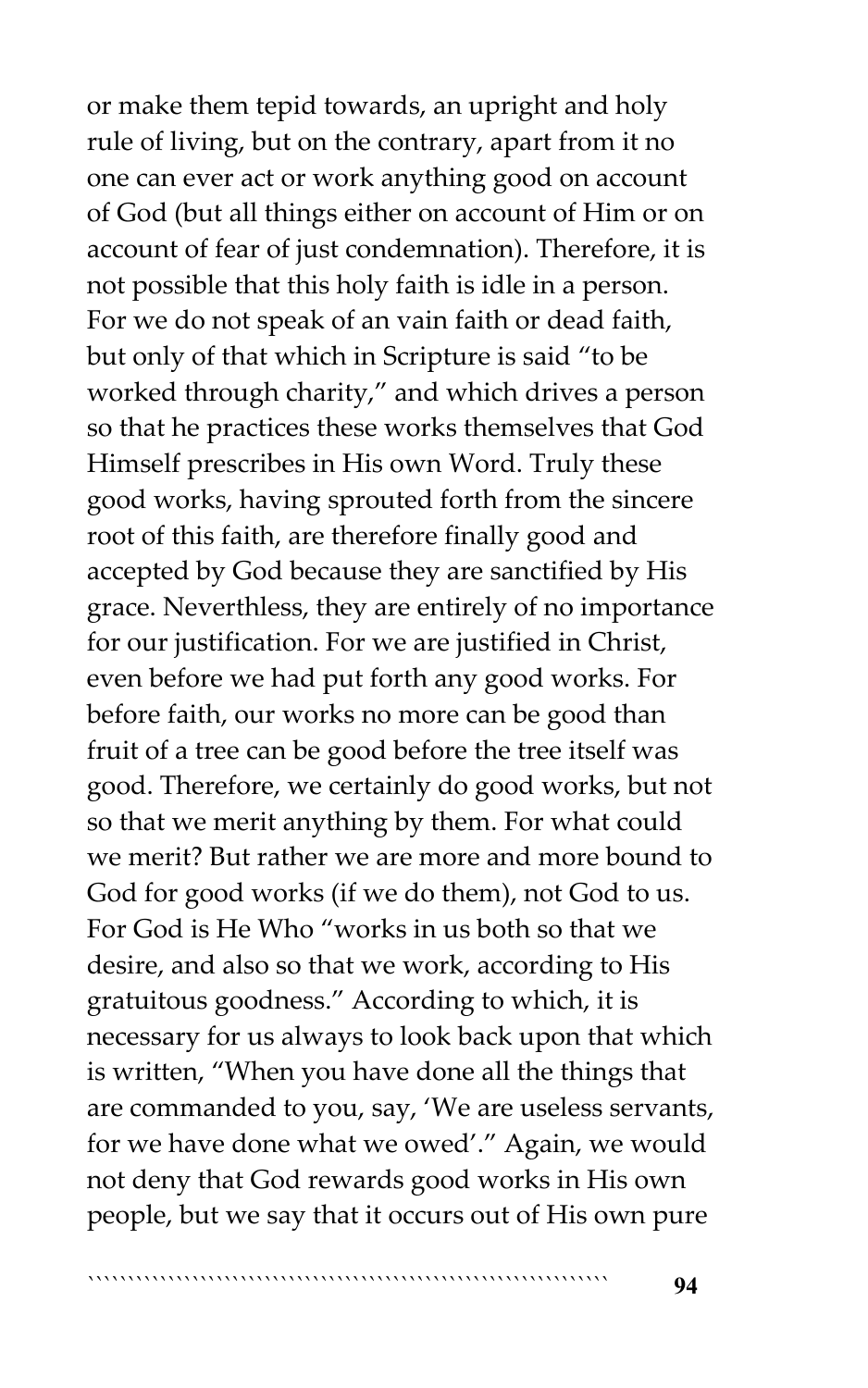grace so that He crowns His own gifts in us. Moreover, although we do good works, we nevertheless do not all place any hope of salvation in them, for we can do no work that is not polluted by the sin of the flesh and also worthy of punishment and penalty. But even if we could bring forth any work of ours, a single recollection of a sin is nevertheless sufficient for removing it from the gaze of God. And so, we would always be in doubt, wavering here and there, and our miserable consciences would always be disturbed unless they would lean upon the unique merit of the death and suffering of our Savior and, in that, repose.

# **Article 25: About the Abrogation of Ceremonies of the Law and about the Agreement between the Old and New Testaments**

We believe that all the ceremonies and forms of the Law and all the shadows finally have ceased with the advent of Christ, to the point that, likewise, their uses among Christians ought also now be lifted and abolished. Meanwhile, their truth and substance remain with us, in Christ, in Whom they all have been fulfilled. And so, we continue to use the witnesses of the Law and Prophets, in order that they themselves would build us up in the doctrine of the Gospel and that we would place our whole life honorably unto the glory of God together next to His will.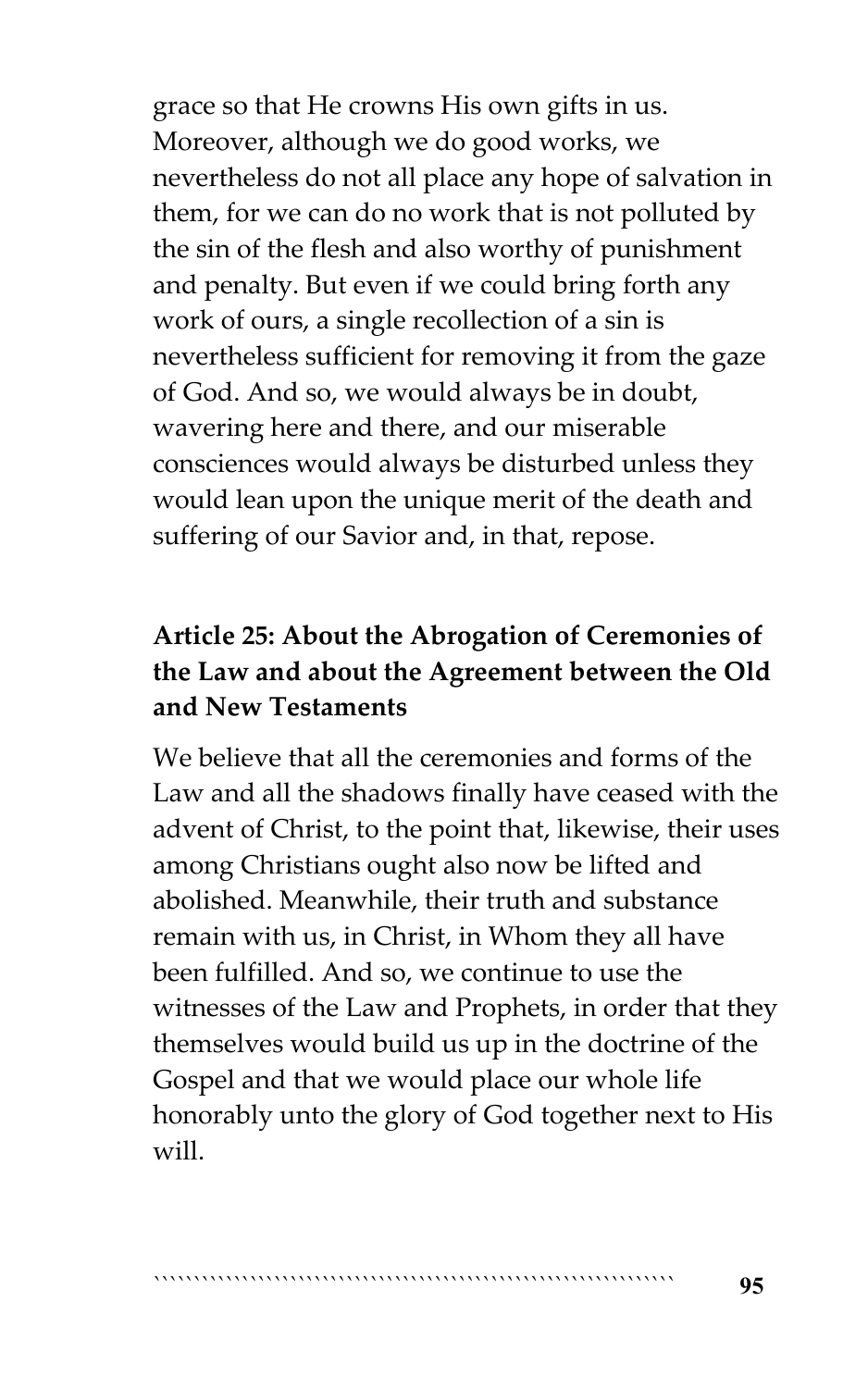#### **Article 26: About the Intercession of Christ**

Furthermore, we believe that we have no access to God except through this only Mediator and Advocate, Jesus Christ the Righteous, Who therefore was made man (uniting divine and human natures) in order that He would open up an entrance to the majesty of God for us miserable humans, which had otherwise been shut eternally to us. Nevertheless, the Majesty and power of this Mediator (Whom the Father had established between Himself and us) ought not terrify us in the least, lest for that reason we would think that we ought to seek after another for ourselves, according to our own judgment. For there is, neither among heaven nor among the terrestrial creatures, one who more lovingly embraces us than Christ Himself, Who, "although He was in the form of God, emptied His very self," and, on account of us, "was made like His brethren in all things." But if we had to contrive another Mediator for ourselves through seeking, who would deem us of some worth, who would love us more zealously than He Himself Who willingly abandoned His own life on our behalf when we were up to that point enemies? Again, if another had to be sought out by us, who excels in consummate authority and power, who has ever obtained so much as He Who is seated "at the right hand of the Father," and to Whom "all power on heaven and earth has been given"? And finally, who shall have been heard by God more clearly than That Only-Begotten, the Elect Son of God? Therefore, unbelief alone has led to this custom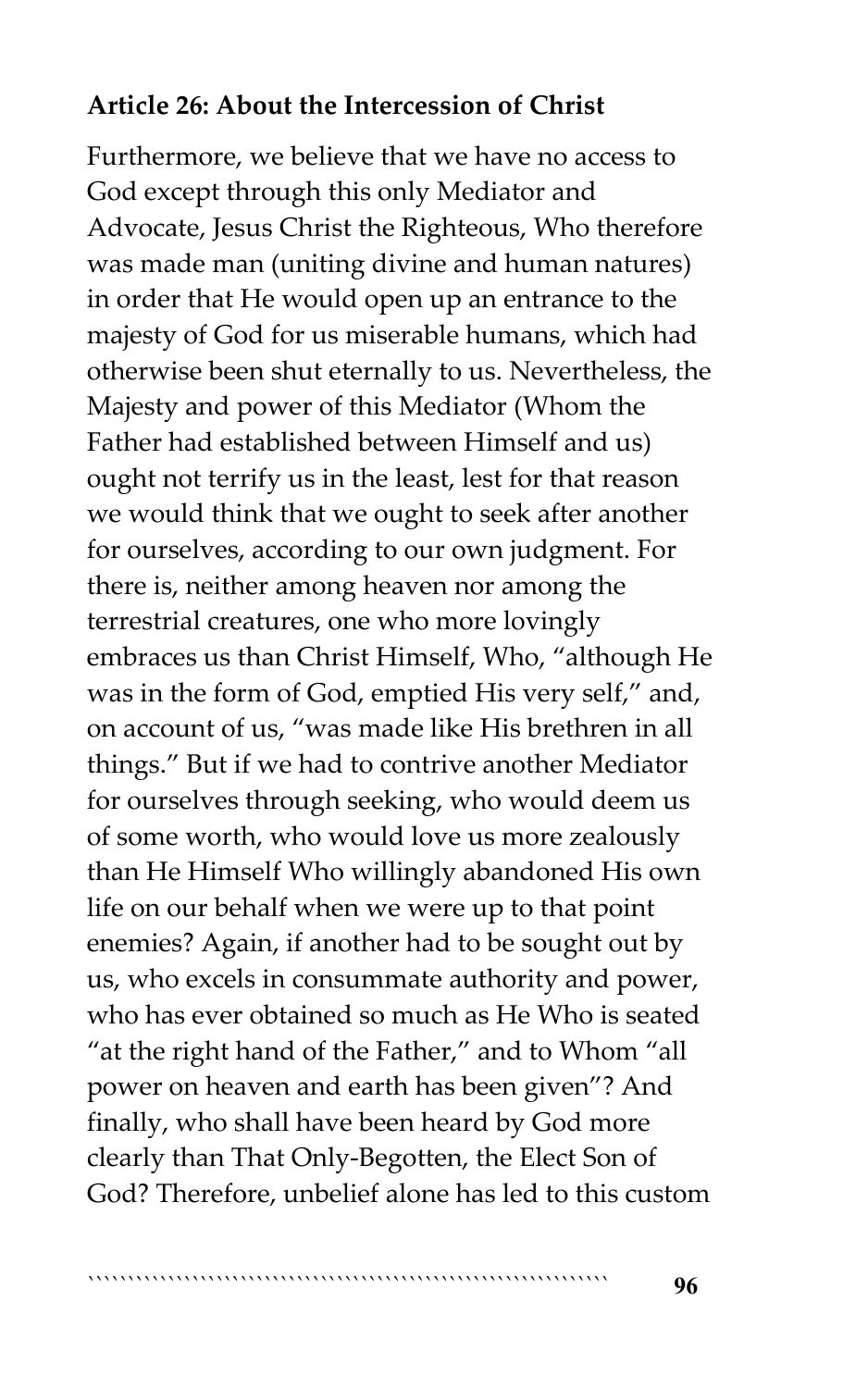by which we afflict the Saints (those we think in heaven) with dishonor, when we accomplish that which is so far removed from those things they ever did while living, but rather they constantly repelled this, in accordance with their duty, just as their writings testify. And our vileness here is not to be dragged out as an excuse for such sacrilege. For we do not in the least offer prayers propped up with our dignity, but with the dignity and excellence only of our Lord Jesus Christ, Whose righteousness is ours by faith, according to which place the Apostle justly, since he would shake off this inane fear (or rather unbelief) from us, says, "Christ was made like His brethren in all things," so that he would be a merciful and faithful High Priest, in these things which were in accordance with the ritual for the expiation of the sins of the people in the presence of God. For according to this, He can aid those who are tested, because he had fully endured when He was tested. In addition, so that he would increase our spirits in which we may come near to this High Priest more confidentially, the same Apostle adds, "Therefore, having a great High Priest, Who has entered into heaven, Jesus Christ the Son of God, let us hold on to our profession. For we do not have a High Priest who is unable to be moved with a sense of our weaknesses, but One tested in all things, similar to us, except for sin. Therefore, let us proceed with faith up to the throne of grace so that we may pursue mercy and come upon grace unto favorable aid." The same apostle says, "We have freedom for entering into the sacristy through the blood of Jesus. Let us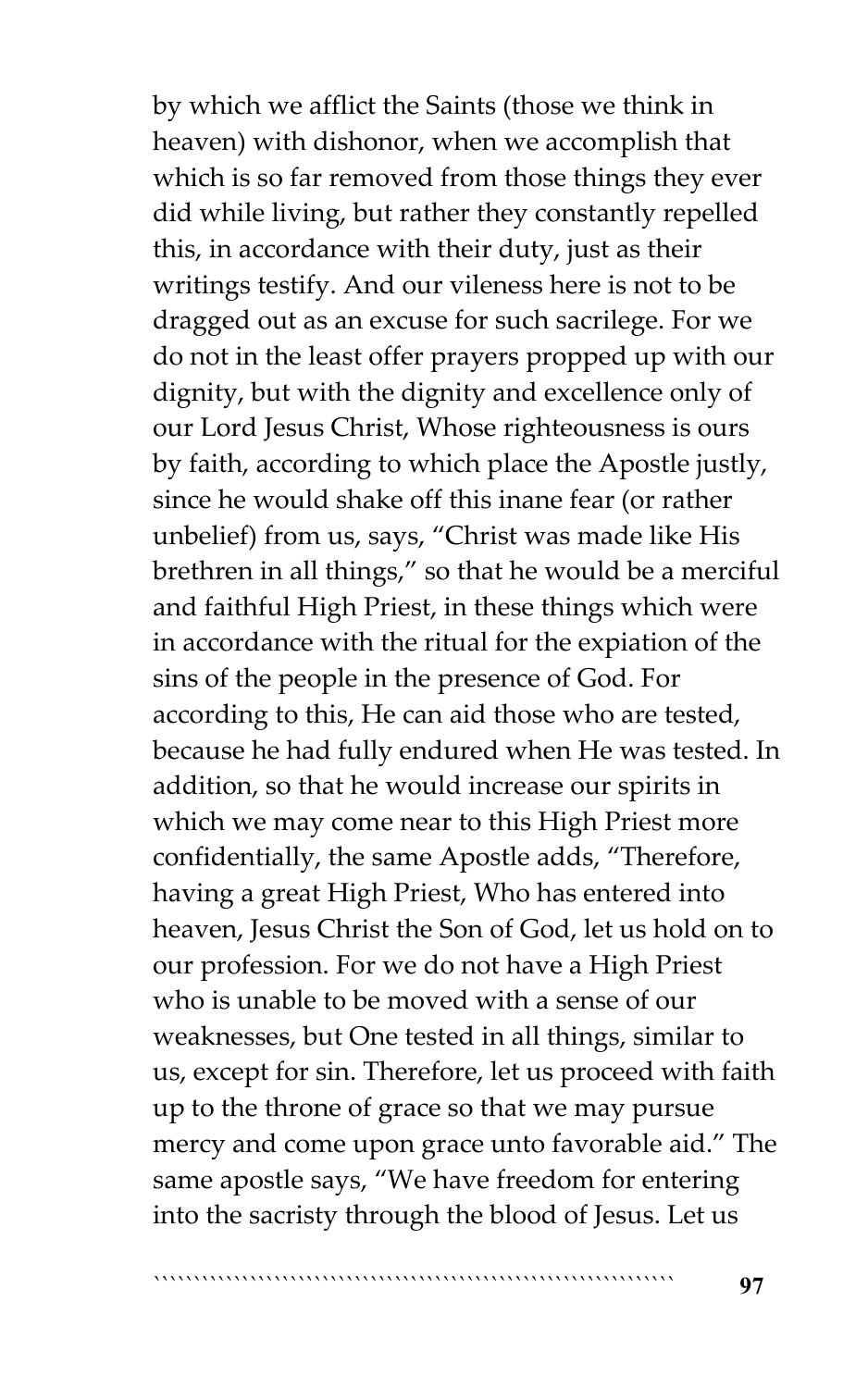therefore approach with a firm persuasion of faith, etc." Likewise, "Christ has an eternal priesthood, from which He can also save those who approach through His blood unto God, always living, so that He may always intercede on their behalf." What need is there for other things? Since Christ Himself says, "I am the way, the truth, and the life. No one comes to my Father except through Me," why should we seek another advocate for ourselves? Most certainly, since it has pleased God Himself to give His Son to us as an advocate, let us not having abandoned Him, seek another, lest in always having to follow fate we may never come across any other. For when God gave That One to us, He knew, without a doubt, that we were miserable sinners. According to which, it happens that in remaining close to the commandment of Christ Himself, we only call upon the heavenly Father through Jesus Christ our only mediator Himself, as He Himself also taught us in the Lord's Prayer. For we are certain that we are going to receive all the things for which we ask in His name, from the Father.

#### **Article 27: About the Catholic Church**

We believe and confess a single Catholic or universal Church, which is the true congregation or assembly of all the faithful who await their entire salvation from Jesus Christ alone, obviously in so far as they have been absolved with His blood and sanctified and sealed through His Spirit. Furthermore, this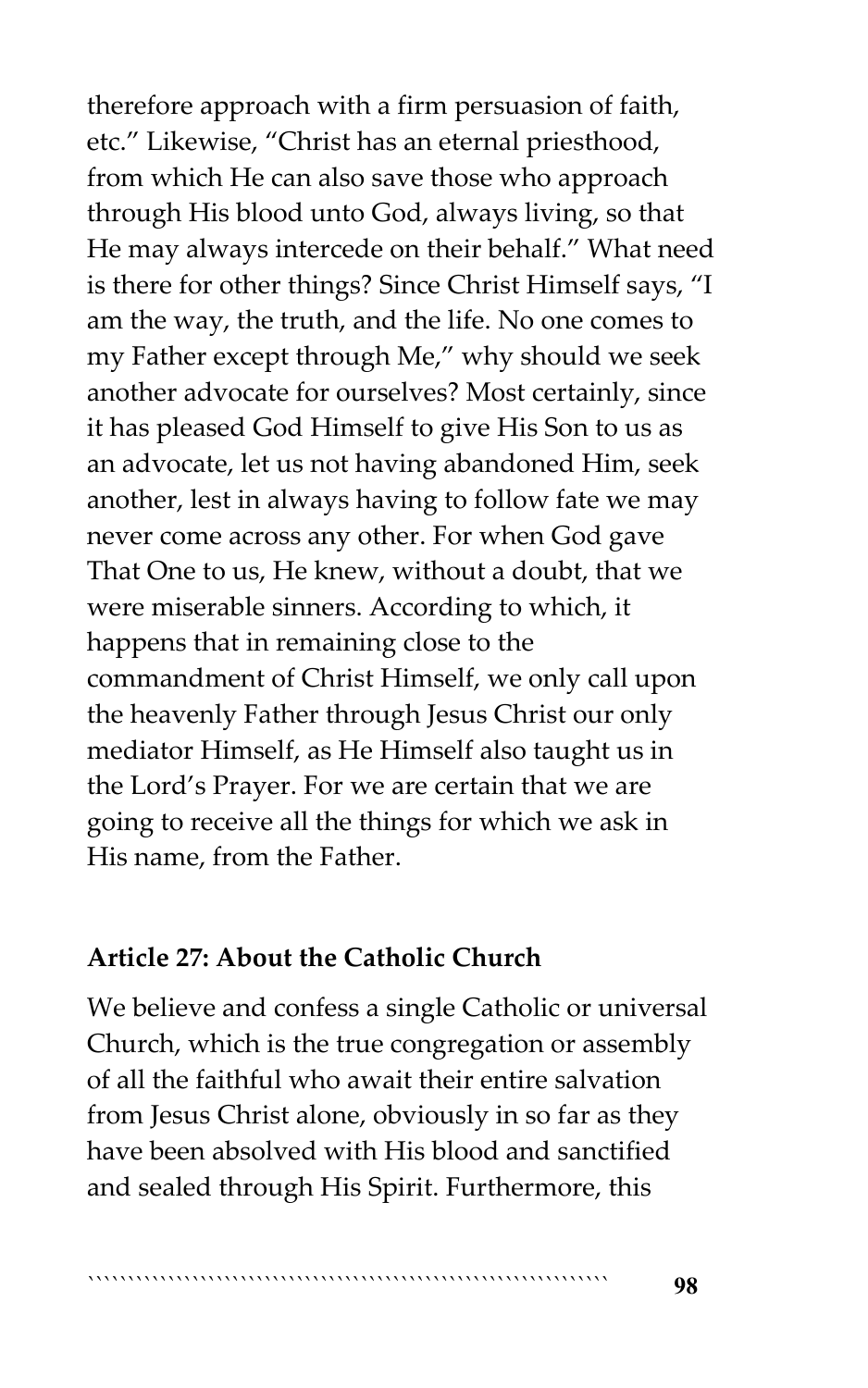Church has existed from the beginning of the world and is going to endure until its end, even as it appears from this: the fact that Christ is an eternal King, Who cannot be without subjects. Moreover, God protects this Church from all the furor and assault of the world, although, from a human perspective, it may appear very small, as if it were extinguished, just as in that most dangerous time of Ahab, it was said that God reserved for Himself seven thousand men who had not bent the knee before Baal. And finally, this holy Church is neither situated in or circumscribed by a particular place, nor bound or tied down to any particular individual, but sown and poured forth throughout the whole world, although at the same time it is thoroughly bound together and also united in soul and will and a single same spirit and power of faith.

# **Article 28: About the Communion of the Saints with the True Church**

We believe that since this holy assembly and congregation is of those who ought to be saved and that there is no salvation outside of it, no one (regardless of whatever status or name he may be) ought to withdraw or separate his very self from it, so that being content with such a habit, he would live alone and apart. But on the contrary, each and every one ought to attach and hold themselves to this assembly, and anxiously preserve the unity of the Church, and they ought to subjugate their very selves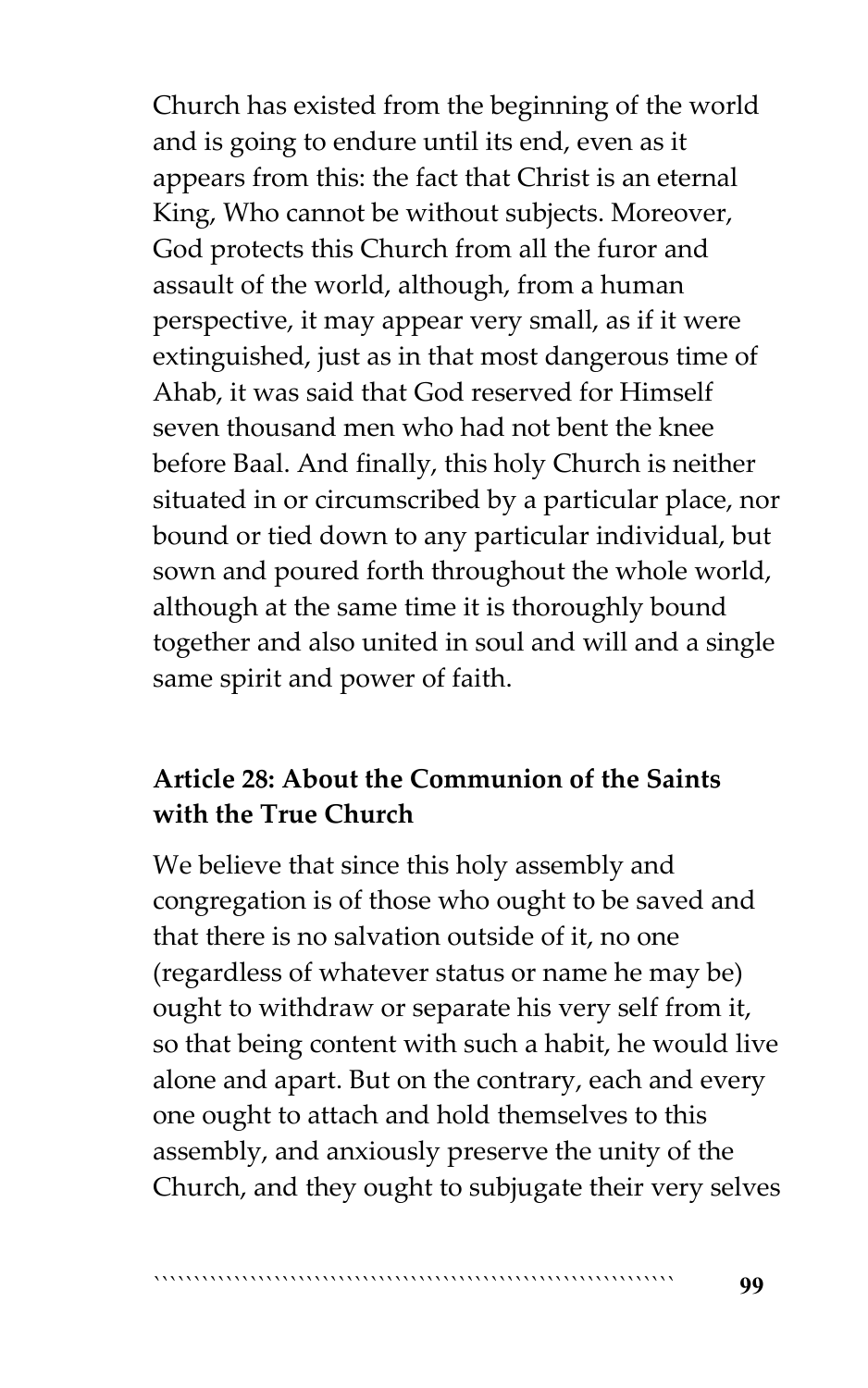to both its doctrine and its discipline, and finally, they ought to willingly place the neck under the yoke of Christ and serve the interests of the edification of the brethren, as communal members of a single body, just as God has lavishly given to each one his own gifts. Furthermore, so that this may be better observed, it is the duty of all believers, according to the word of God, to separate their very selves from those who are established outside the Church and to join their very selves to this assembly and congregation of the faithful, wherever God has established it, regardless of whether hostile decrees of princes and magistrates forbid it, even those who would do so indicting with a punishment of beheading and death of the body. And so, whosoever withdraws from this true Church, or refuses to join their selves to it, openly fights against the command of God.

#### **Article 29: About the Marks of the True Church**

We believe that we ought to seek and discern according to the word of God, with consummate diligence and prudence, what then this true Church may be, since all of the sects, however many flourish in the world today, seize upon and cloak themselves with the title of "Church." We are certainly not now speaking of the assembly of hypocrites, who are mixed among the good in the Church although they do not rightly extend into the Church in which they are bodily present, but of having to distinguish the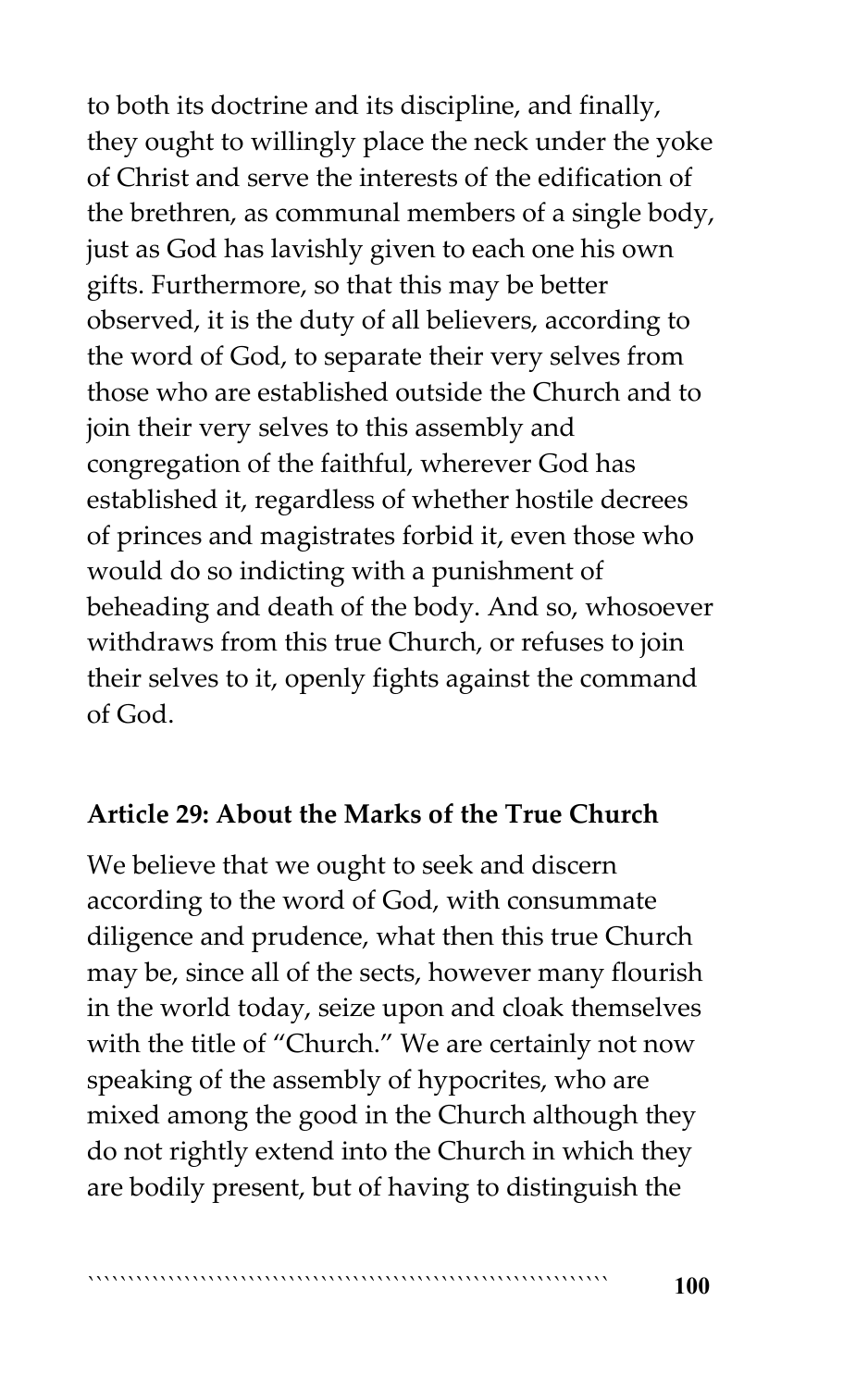congregation of the true Church from all sects, which falsely glorify themselves as members of the Church. Therefore the true Church will be distinguished from the false by these marks; if the pure preaching of the Gospel and the legitimate administration of the sacraments, according to the prescription of Christ, flourishes, likewise if the right ecclesiastical discipline is used for the restraint of sin. And finally, (so that we embrace the whole Word alone), it measures all things according to the standard of the Word of God and repudiates whatever things are hostile to it and acknowledges Christ as the only head. It is certain that by these marks it is possible to distinguish the true Church, from which it is not lawful for anyone to be separated. Moreover, those who are true members of this Church can be judged by marks according to the communion of all Christians, of such a sort is Faith, by which, once apprehending Christ as their Savior, they flee from sin and seek after righteousness; likewise, they love their neighbors, and, not turning to the left or right, they crucify their flesh with its works, even though it is too little, as if a greater weakness is in them, but regarding that, they fight against it by the power of the Spirit throughout the whole course of life, and, constantly fleeing to the blood, death, suffering, and obedience of our Lord Christ, as to the most safe protection, since they know that in Him alone they have forgiveness of sins, through faith in Him. Truly the False Church, on the contrary, always assigns more authority to its very self, and its institutions and traditions, than to the word of God. It does not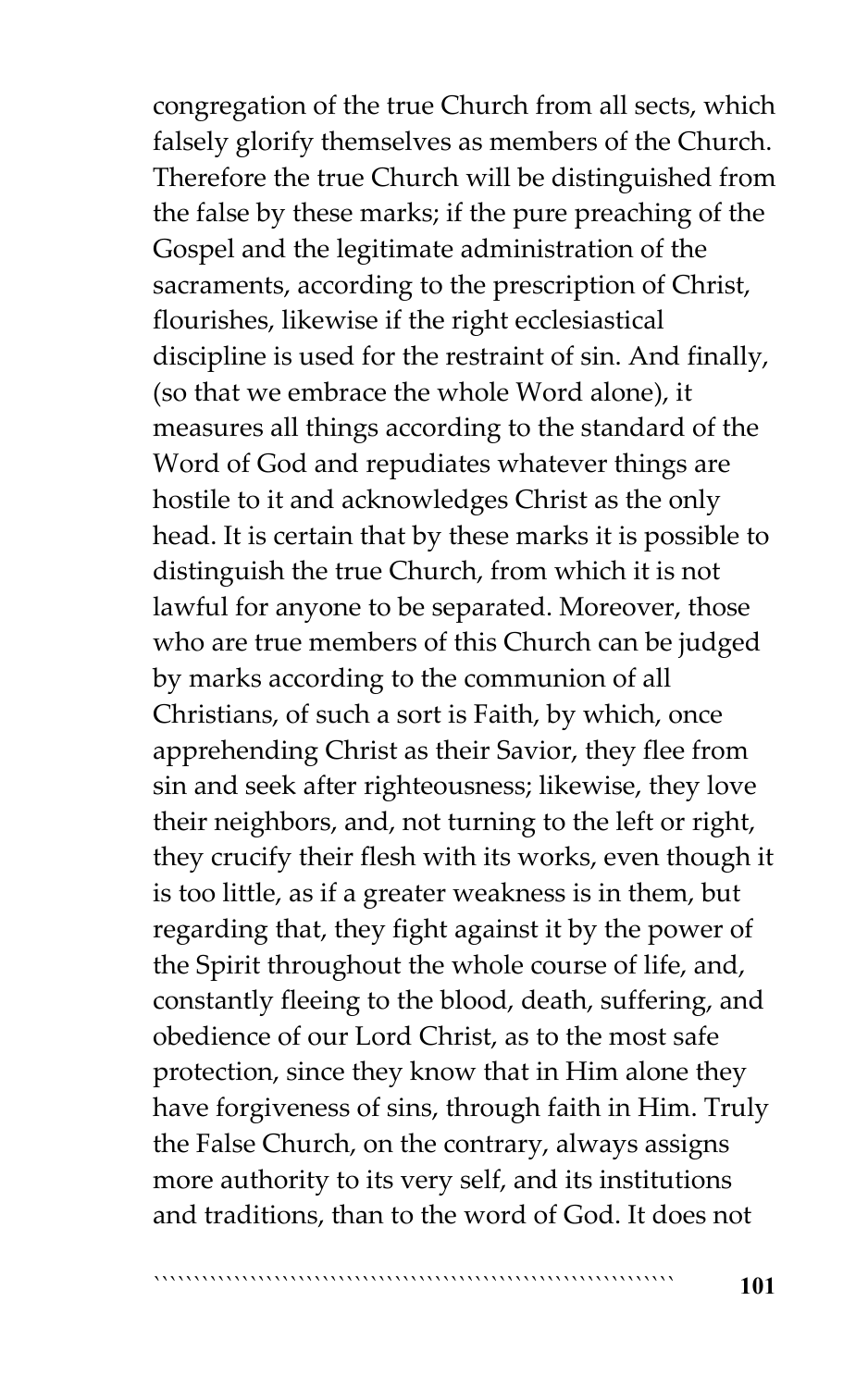suffer to subject itself to the yoke of Christ, nor does it administer the sacraments according to the prescription of Christ, but it adds something to them in this way, and subtracts from them in that way, according to it's judgment. Furthermore, it always relies more upon humans than on Christ, and, in a hostile manner, it persecutes those who piously desire to conform their lives according to the prescription of the word of God or who indict and repudiate its sins as greed and idolatry. Therefore, from this, in turn, it is easy to discern and recognize either Church from one another.

#### **Article 30: About Control of the Church**

We believe that this true Church ought to be ruled and governed according to the spiritual order that God has instructed us His Word, so that there would be Pastors and Ministers in it who purely preach and administer the Sacraments. Likewise, there should be Elders and Deacons who compose the Senate of the Church, so that just as by these means true Religion can be preserved, true doctrine retained and propagated, and people given over to sin censored and corrected, and also, just as they can be restrained with the same bridle of discipline, so also are the poor and afflicted can be assisted with help and comfort according to their particular need. For then all things will be done duly and in good order, when faithful and pious men are elected to its government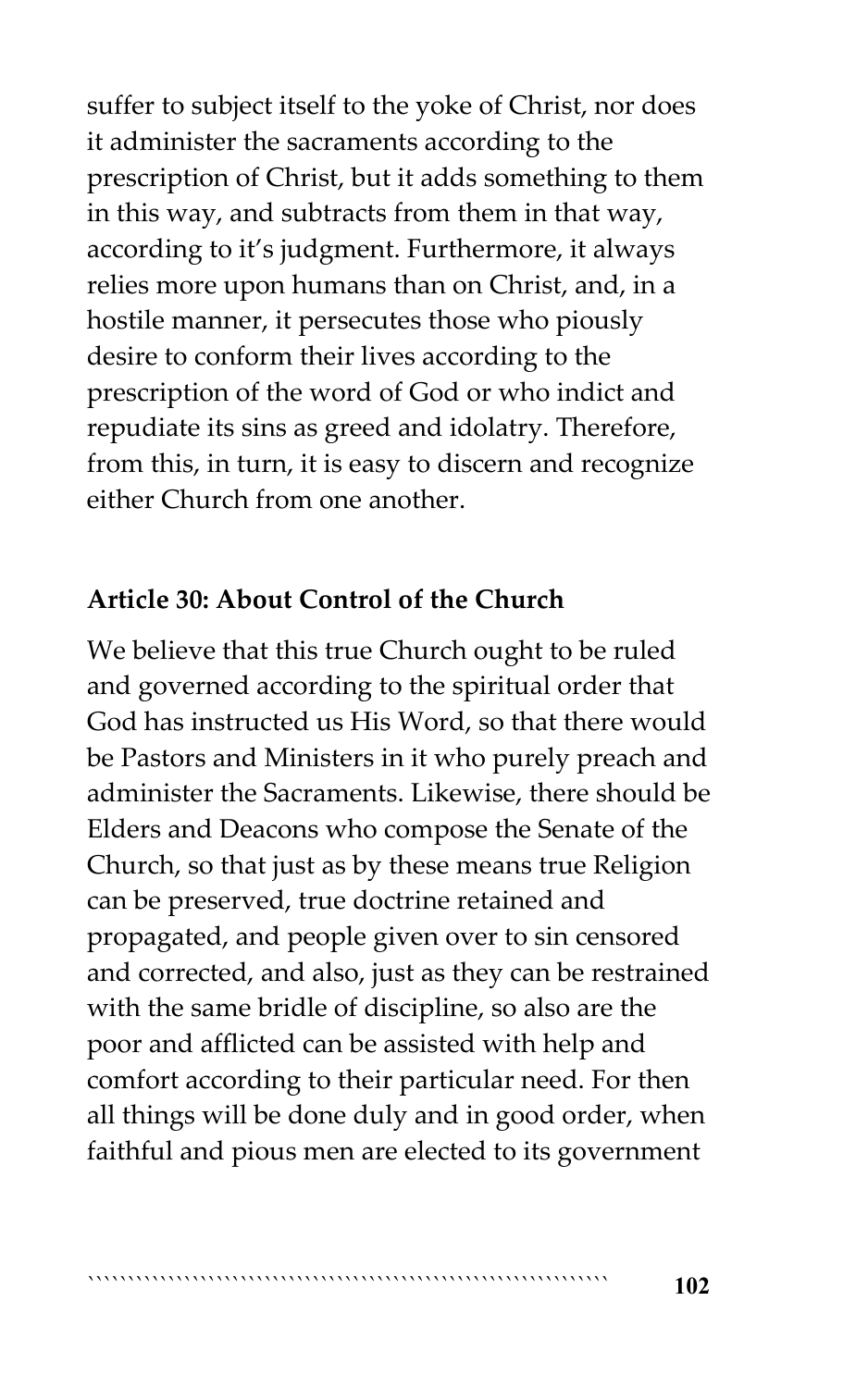according to the prescription of blessed Paul, which is held in Tim. 3 and Tit. 1.

# **Article 31: About the Calling of Ministers of the Church**

We believe that Ministers, Elders, and Deacons ought to be called and put forward to their offices by a legitimate election of the Church, having been invited to it by the grave invocation of God, in the order and manner that is prescribed to us in the word of God.

Moreover, above all else, each person ought to take care lest he carry his very self into these duties by forbidden means. For everyone must wait until they are called by God Himself, so that they may have sure testimony about their calling, and so that they may know it to be from the Lord. Moreover, all of the Ministers of the word of God, in whatsoever place they may be, all have similar and equal power and also authority, so that they are all equally Ministers of Christ, of this only universal Bishop and head of the Church. Again, lest this holy order of God be either violated or departed from in contempt, all of the Ministers and Elders of the Church ought to be honorably esteemed on account of the work incumbent upon them and peace ought to be cultivated with them, and, in turn, quarrels and contentions ought to be refrained from as much as is possible.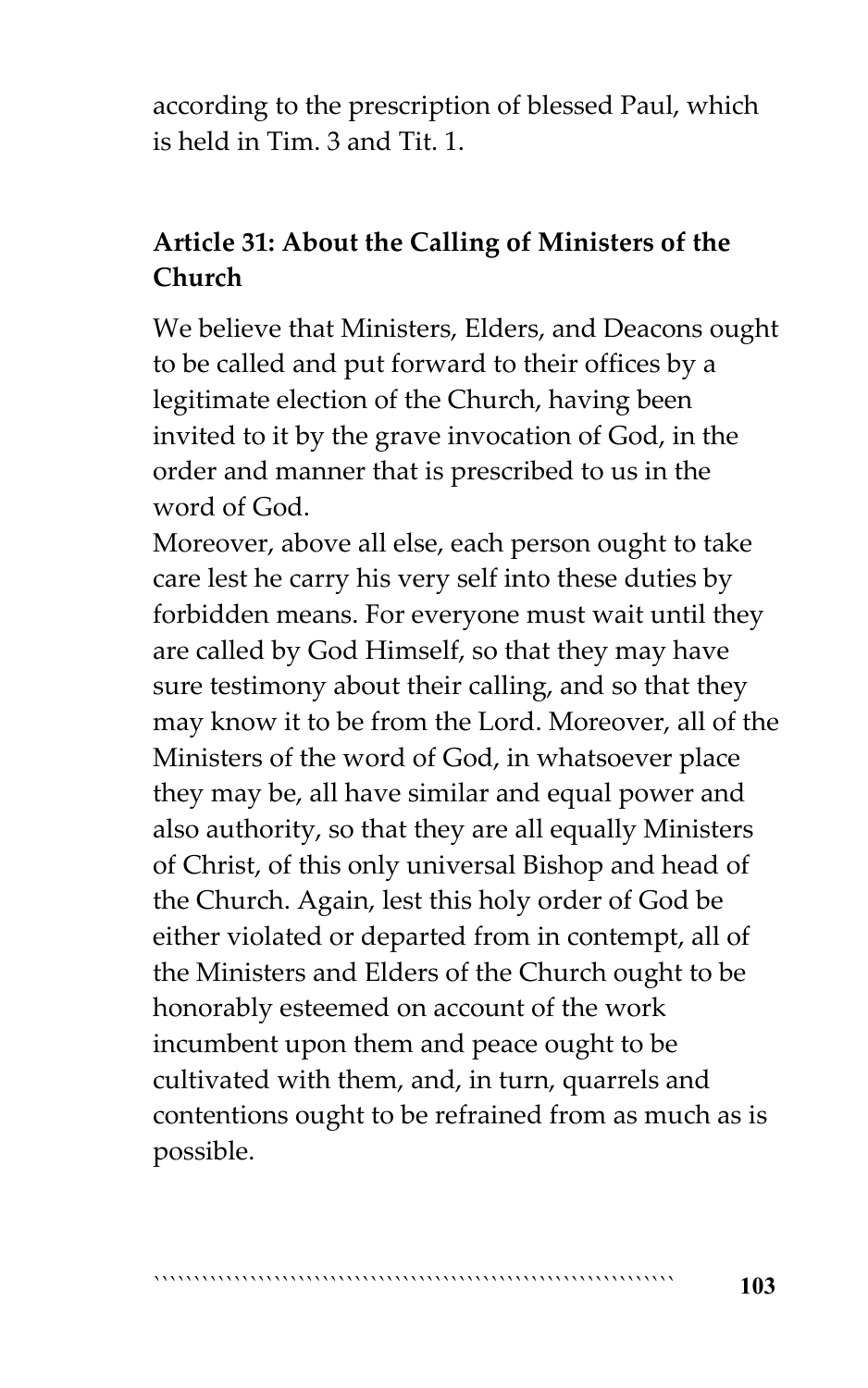# **Article 32: About the Power of the Church in Composing Ecclesiastical Laws and in Administering Discipline**

At the same time, we believe that it is certainly useful that Elders, who control the Church, set up an order among themselves for the conservation of the body of the Church. Let them earnestly take precautions in this way, lest by this arrangement they contort or turn aside from these that Christ Himself, our only Teacher, once established.

And so we reject all human inventions and laws that have been drug into the worship of God, lest our consciences are bound to or strung up by them in any way. And so, we receive those alone that are either for the fostering and nourishing of concord, or for keeping us in the obedience of God. And truly for this, excommunication is especially necessary, according to the command that seizes upon the word of God and those other supplements of attached ecclesiastical discipline.

### **Article 33: About the Sacraments**

We believe that God, mindful of our sluggishness and weakness in reason, established sacraments for us, so that He would imprint His promises upon us and thus be most certain pledges for us, of divine goodness and of His gifts, having been instituted for the fostering and sustaining of our faith. He truly attached these to the word of the Gospel so that He would put forth before our external senses both the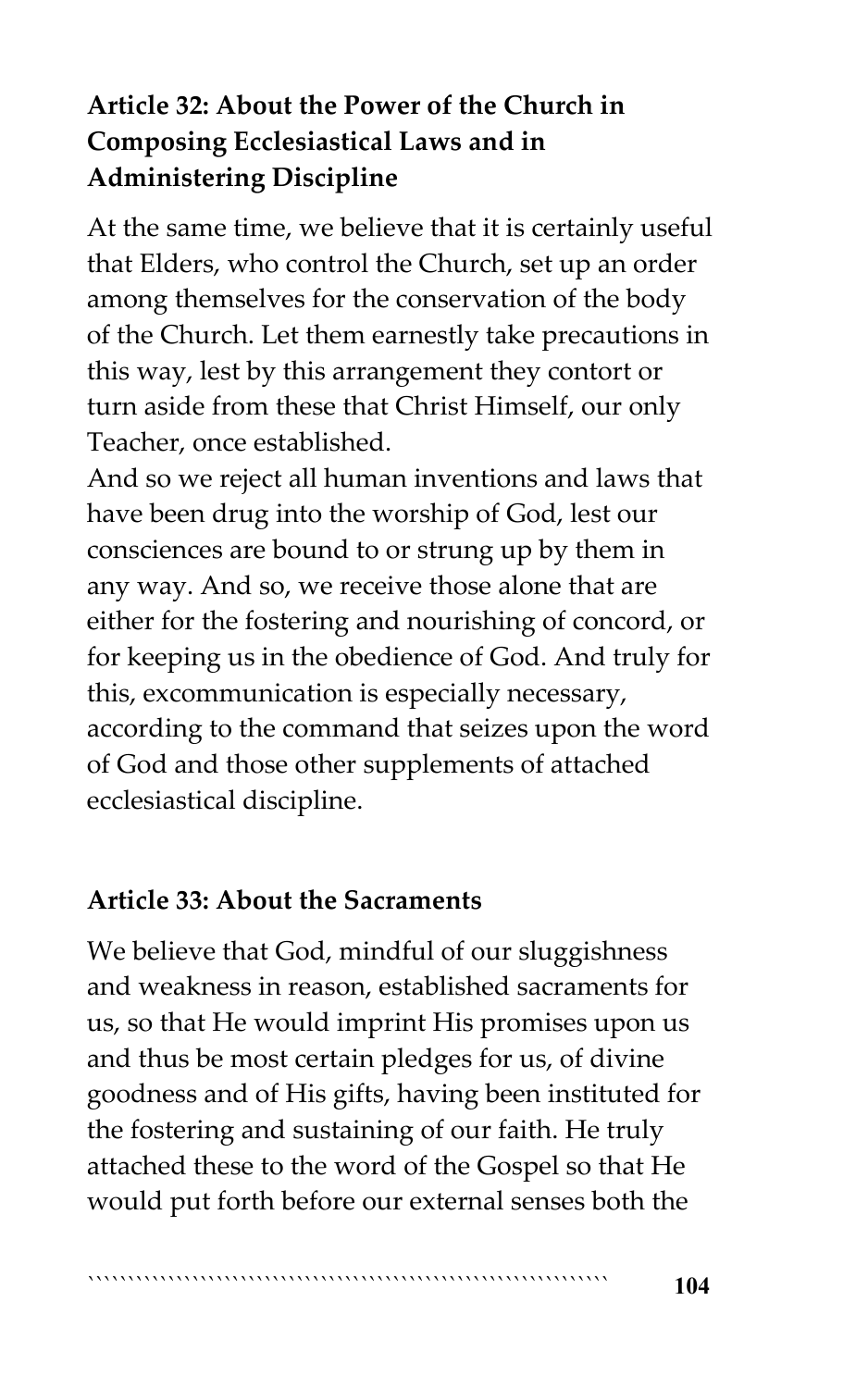very thing itself that He proclaims to us in His word and also even that which He Himself internally works in our hearts, and finally, so that He would confirm in us, more and more, the salvation that He deemed worthy to communicate to us. For the sacraments are signs and visible symbols of internal and invisible things, through which, as through means, God Himself works in us by the power of the Holy Spirit. And therefore these signs are not in the least empty, or vacuous, or established for our deception or frustration. For their truth is Jesus Christ Himself, without Whom they would certainly be nothing of importance. Moreover, the number of the remaining sacraments that Christ Himself, our true and only Teacher, has instituted is sufficient for us. Truly there are only two, obviously the sacrament of baptism and of the Supper of our Lord Jesus Christ.

### **Article 34: About Baptism**

We believe and confess that Jesus Christ, (Who is the end of the Law), has now, by the pouring out of His own blood, put in place the end of having to use the pouring out of all other bloods for the propitiation of sin. And, having abolished Circumcision, which was occurring in Blood, He instituted Baptism in its place, by which we are received into the Church of God and separated from all other peoples and foreign religions, since we have been consecrated to Him alone, Whose signet and insignia we bear. And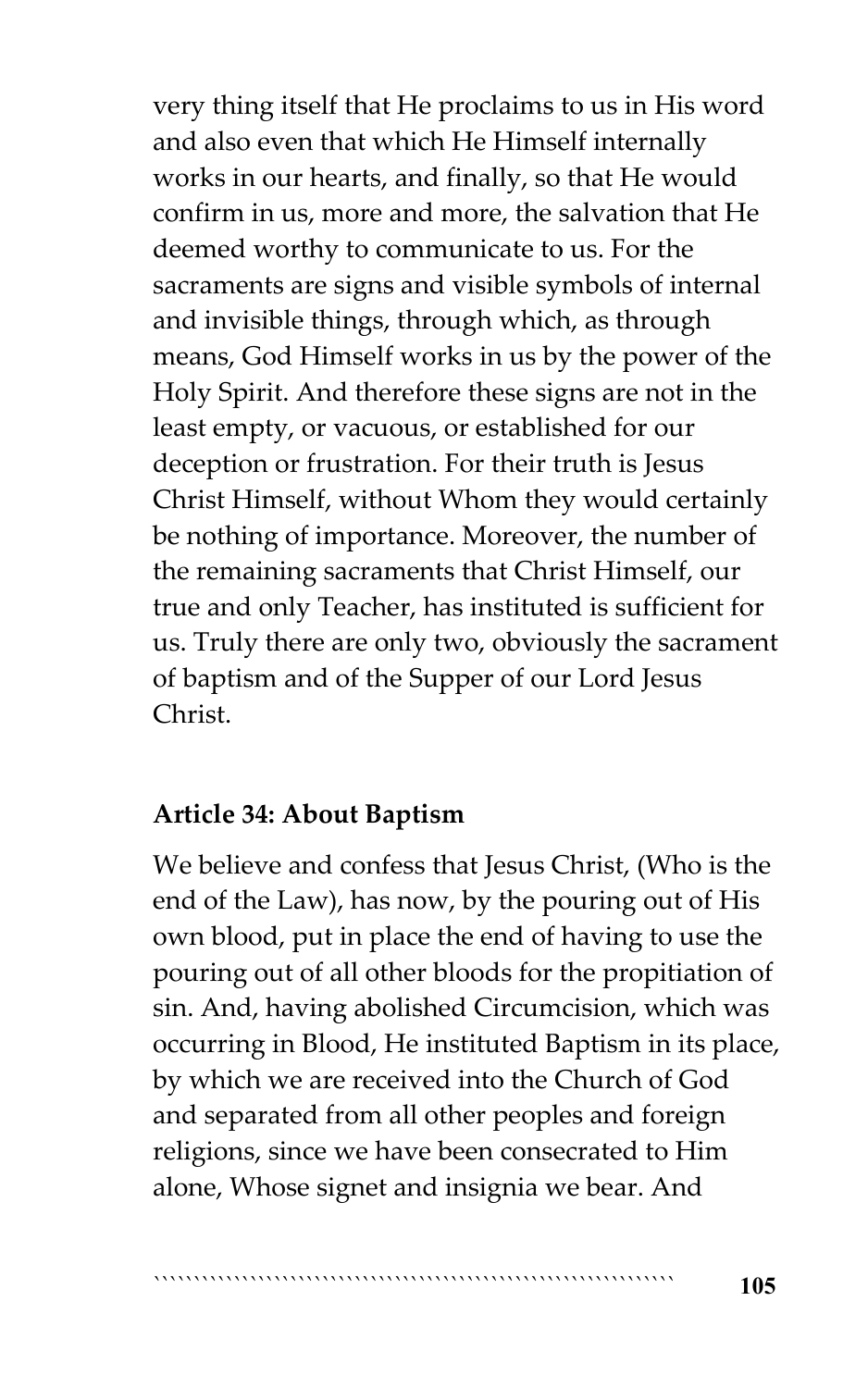finally, Baptism is a testimony to us that That One Himself, Who is the favorably inclined Father towards us, will be God to us throughout eternity. Therefore, the Lord commanded all His own to be baptized, by pure water, in the name of the Father, and of the Son, and of the Holy Spirit, in order that, through the same Holy Spirit, He would indicate the blood of Christ to work and act internally in the soul, in the same way that water operates externally upon bodies. For just as water, having been poured out upon us, and residing upon of the body to be baptized, and itself clearly seen, washes filth away from the body, so too the Blood of Christ also cleans that one from sins, washes the soul and thoroughly cleanses it from iniquities, and regenerates us children of wrath as children of God. But this does not happen because of this material of the water, but by the very sprinkling of the most precious Blood of the Son of God, Who is for us as the Red Sea through which it is necessary to cross, so that we can escape from the tyranny of the Pharaoh, that is, of the Devil, and to enter into the spiritual land Canaan. And so, Ministers certainly offer sacraments and the visible thing to us, but the Lord Himself produces what is signified in the Sacrament, certainly the invisible gifts and graces, washing, purifying, and cleansing our souls from all their filth and sins; likewise, renewing and filling up our hearts with all consolation, and finally, granting assurance of His fatherly goodness to us, and clothing us with the new man and stripping off the old with all of its deeds. On account of these reasons, we believe that every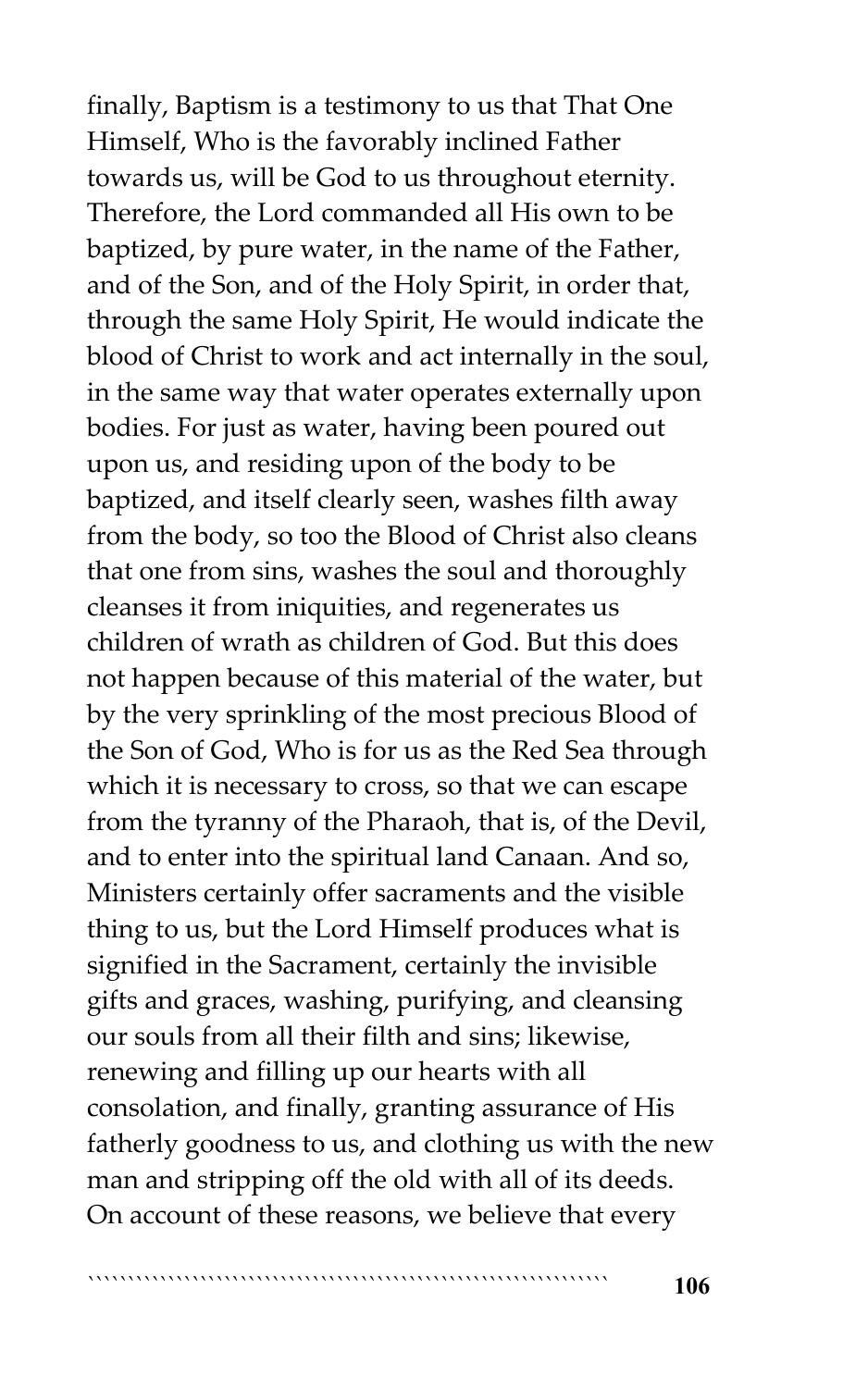person who seeks to obtain eternal life ought to be baptized with one (and once is enough) baptism, which it is never to be repeated afterwards, since we certainly cannot be born twice. Nevertheless, this baptism not only benefits us only in that moment at which water settles down upon us or at which we are moistened by it, but also throughout the whole span of our life. And so we call down a solemn curse upon this error of the Anabaptists, who not only have not been content in receiving Baptism once and for all, but who also damn the Baptism of the children from the faithful. We believe that, for the same reason, they ought to be baptized and sealed with the sign of the covenant in which little children were once circumcised in Israel, certainly because the same promises have been made to our infants. And in fact Christ has poured out His blood so that He would wash adults no less than infants. And therefore, it is fitting for them to receive the sign or the Sacrament of the thing that Christ has done for their sake, just as in the Law, the Lord commanded the Sacrament of the death and suffering of Christ to be communicated to recently born children by offering a lamb in their place, which was the future Sacrament of Christ. In addition, the things that Circumcision fulfilled for the Jewish people are the same things that Baptism fulfills for the children of the faithful. And this is the reason why Paul calls Baptism the Circumcision of Christ.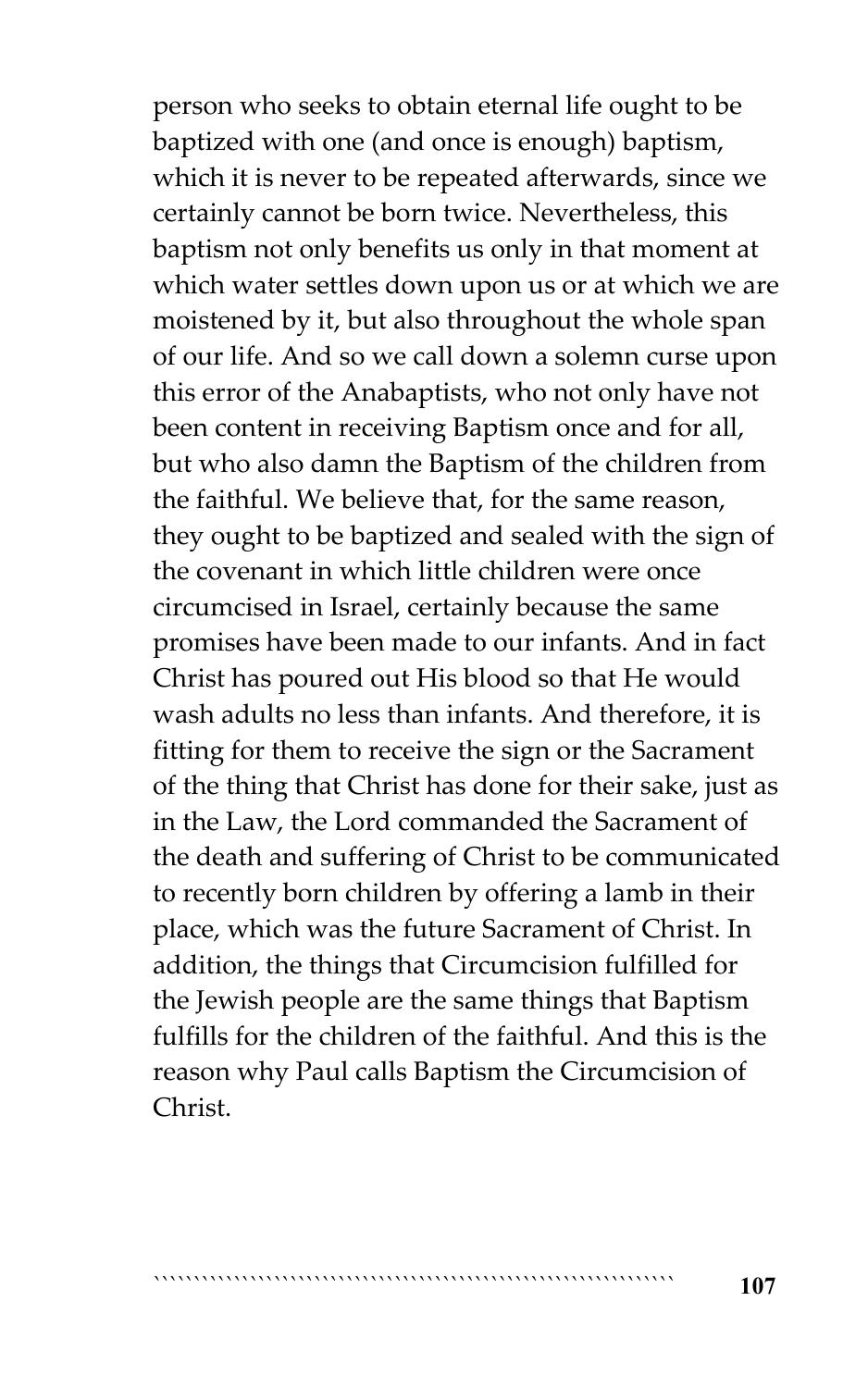### **Article 35: About the Supper of the Lord**

We believe and confess that our Blessed Savior Jesus Christ has established the sacred Sacrament of His Supper, so that He would nourish in it and sustain those whom He has already regenerated and planted into His family, namely, the Church. Truly those who have been regenerated have two lives inside themselves: one that is carnal and transitory that they have carried with them from their first birth, and this one is common to all people; the other is holy and heavenly, which is given to them in that second birth, which comes from the word of the Gospel in union with the body of Christ, and this life is particular to the elect of God alone. Just as God certainly instituted earthly and material bread, suitable for the preservation of this carnal and terrestrial life, which is as common to all as life itself, so too has God sent life-giving bread, which has descended from heaven, which is particular to the faithful, namely, Jesus Christ. He nourishes and sustains the spiritual life of the faithful when He is eaten, that is, applied and received by the Spirit through faith. Moreover, so that that Christ would form or depict this holy and celestial bread for us, He has established terrestrial and visible bread and wine in the Sacrament of His Body and Blood. He truly witnesses to us in these things. As we truly accept and hold of this Sacrament in our hands and eat it with our mouths (from where this life of ours is afterwards sustained), so also truly for the maintaining of spiritual life in us, we receive the true body and blood of Christ our only Savior in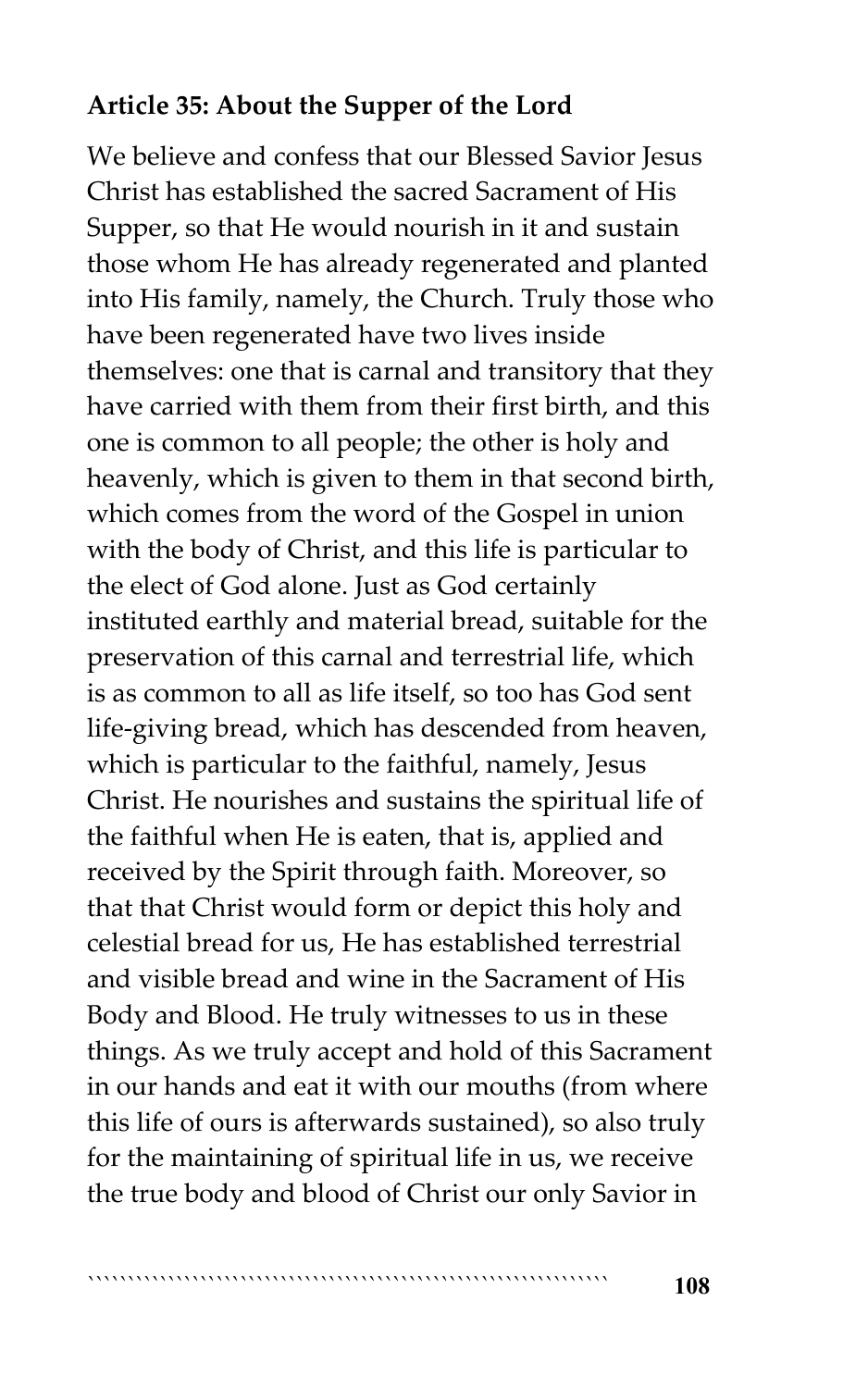our souls, by faith, which is the counterpart to the hand and mouth of our soul. Truly, it is most certain that Christ did not so anxiously entrust His Sacrament to us without reason, as He actually accomplishes in us whatever He Himself represents to us in His sacred signs, although the manner itself exceeds our natural capacity, nor can it be perceived in any of this, because clearly all the operations of the Holy Spirit are hidden and incomprehensible. Moreover, we certainly do not error in saying that that which is eaten is the very most natural body of Christ, and that that which is drunk is His true blood, but the instrument or medium through which we eat and drink these is not the mouth of the body but our Spirit Himself, and that through faith. And so Christ always resides at the right hand of the Father in heaven, but this does not therefore in the least keep Him from communicating Himself to us through faith. Again, this Supper is a meal of the Spirit, in the midst of Whom Christ brings His self forth to us for partaking with all of His works, and makes it so that, in this, just as which we enjoy His very self, so too do we enjoy the merits of His suffering and death. For He nourishes, reinforces, and consoles our miserable afflicted souls that are destitute of all consolation by the eating of His very own flesh; likewise He sustains and recreates them by the drinking of His blood. In addition, although the Sacraments are joined to the signified things themselves, both of those things, nevertheless, are not received by all. Indeed, the evil person certainly receives the Sacrament to his own damnation, but he does not receive the thing or truth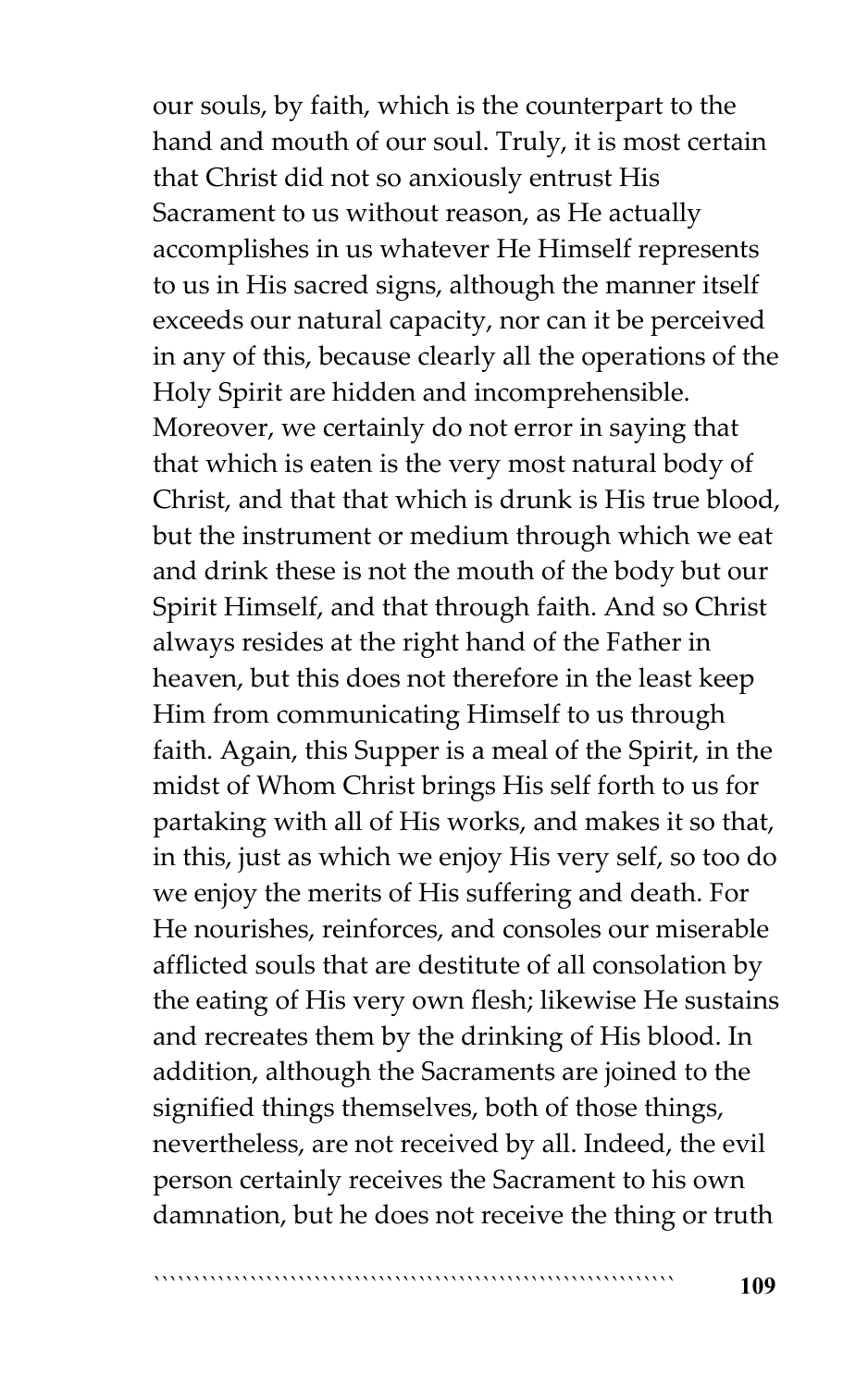of the Sacrament. For example, Judas and Simon Magus indeed both received the Sacrament, but truly not in the least Christ Himself Who was signified in it, for He is communicated to believers alone. Finally, we communicate with this sacred Sacrament in the meeting of the people of God, with consummate humility and reverence, piously celebrating the memory of the death of Christ our Savior with acts of gratitude, and there publicly declaring the confession of faith and of the Christian Religion. And so, no one who has not first examined his very self ought to bring himself to this table, lest eating from this bread or drinking from this cup, he eats and drinks judgment and damnation upon his very self. Again, by the use of this Sacrament, the most passionate love towards both God Himself and towards neighbor is inflamed in us. And so, indeed we rightly reject as true profanity all the mockery and damnable fabrications of people, (which they have added to and mixed among the Sacraments), and we affirm that we ought to be content only with that entire pious order and rite that Christ and the Apostles have handed over to us, and we ought to speak of the same mysteries in the way in which they have also spoken of them.

#### **Article 36: About the Magistracy**

We believe that the Most High God has established Kings, Princes, and Magistrates, because of the corruption and depravity of the human race, and that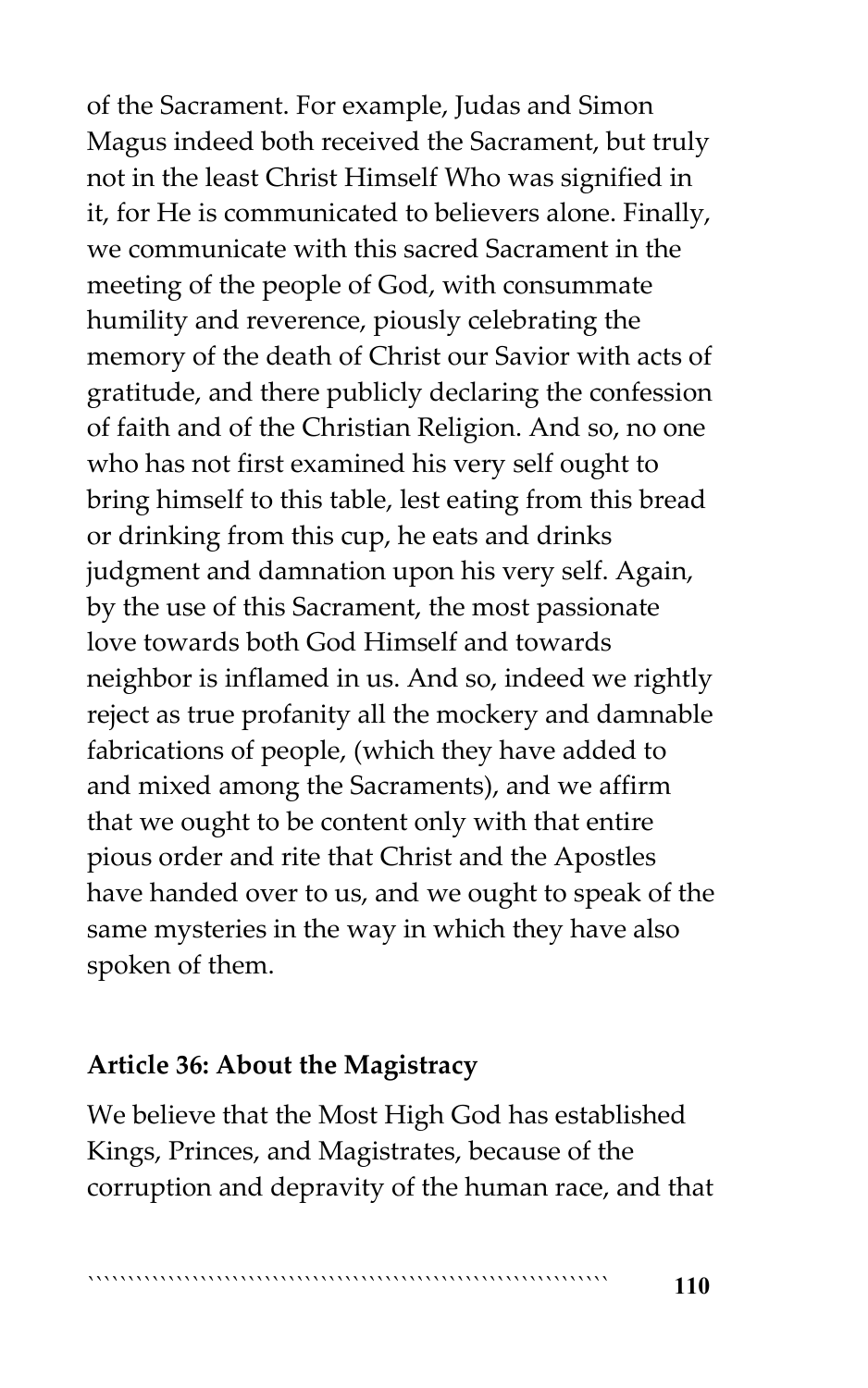He desires that this World be governed by these laws and firm polity for the punishment of human evils and that all things be conducted among people in a right order. For this reason He has armed the magistrates themselves with the sword, so that they would inflict evil people with punishment, and truly protect good people. Again, it is the duty of these, not only to anxiously preserve civil polity, but also to give true effort that the holy ministry would be preserved, and that all idolatry and adultery of the worship of God would be removed from the public square, that the Kingdom of Antichrist would be destroyed, that the Kingdom of Christ would be truly extended. Finally, it is of their duty to bring it about that the sacred word of the Gospel would be preached from everywhere so that everyone, in turn, can freely worship purely and venerate God according to the prescription of His word. Moreover, all people, of whatsoever status, or state, or respect they may be, ought to be subject to the lawful Magistrates, to pay tax and tribute to them, and to follow and obey them in all things that are not opposed to the word of God, and also to pour out prayers on their behalf so that God would deem it worthy to lead them in all of their actions, and so that we could truly lead, with all piety and honesty, a tranquil and quiet life under their very selves. For this reason we detest all Anabaptists and anarchists, who reject their Superiors and Magistrates and subvert right and law, who make all goods common, and finally, who efface and disfigure the honest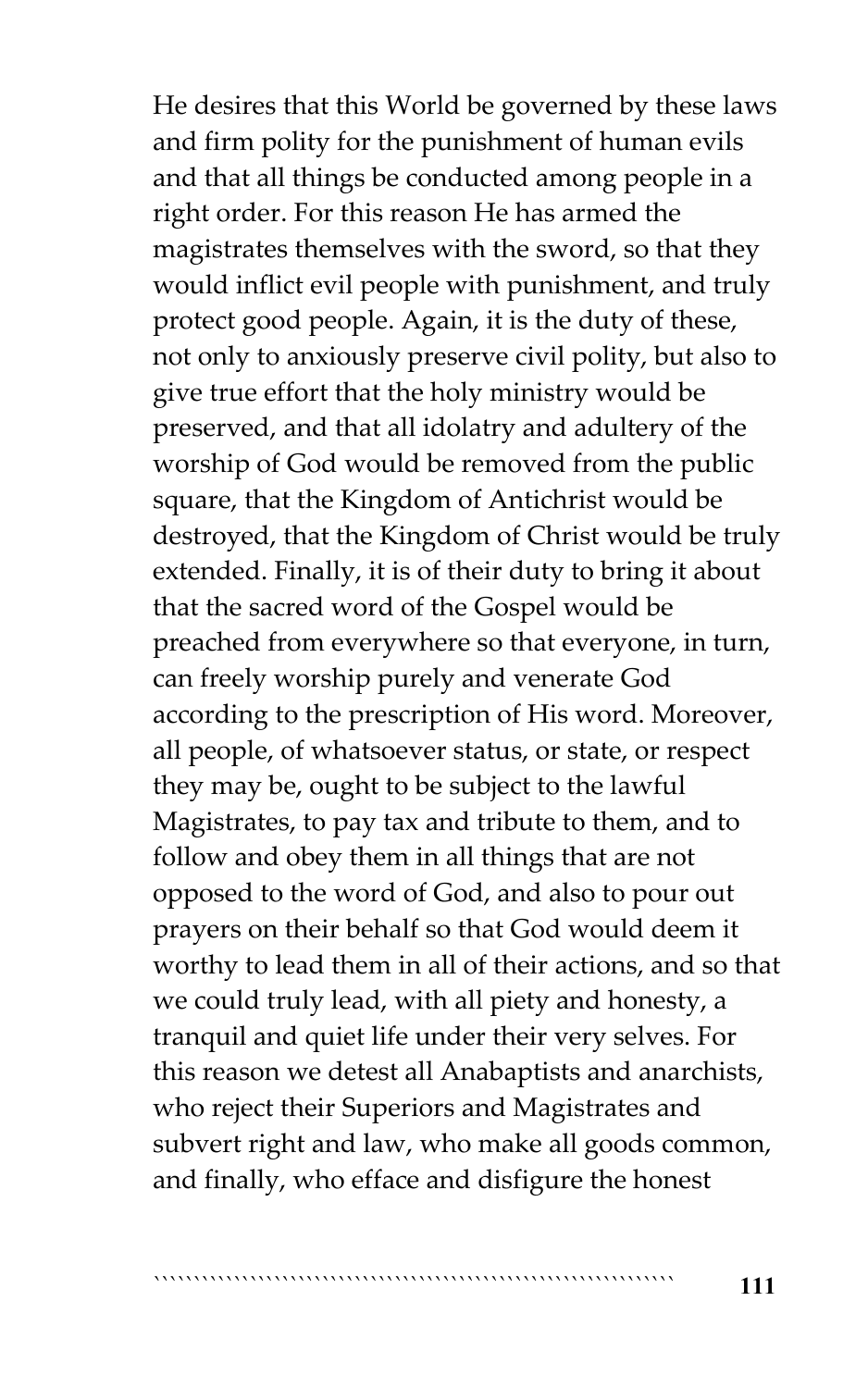order and hierarchy that God has established among people.

## **Article 37: About the Final Judgment, the Resurrection of the Flesh and Eternal Life**

Finally, we believe, according to the word of God, that when the time predestined by God and unknown to all creatures arrives, and the number of the Elect will be completed, our Lord Jesus Christ is going to return from heaven, bodily and visibly, just as He once ascended there, decorated with consummate Majesty, and He Himself will declare judgment upon the living and of the dead and in order, having set this old world ablaze with fire and flame so that He would purify it. Then truly all creatures, so as with men also with women and infants, as many as have thereupon lived, back from the beginning up unto the end of the world, will appear in the presence of this consummate Judge, certainly called forth by the sound of both the Archangel and by the trumpet of God. For all of the previously dead will then rise up from the ground and, by the Spirit, the soul of every one of them, in turn, will be united and joined together with their own body in which they had lived. Again, those who will be living up unto that ultimate day will be transformed in but a moment and a blink of the eye, clearly from corruption into an incorruptible nature. Then the books, certainly the consciences, will be opened up and the dead will be judged according to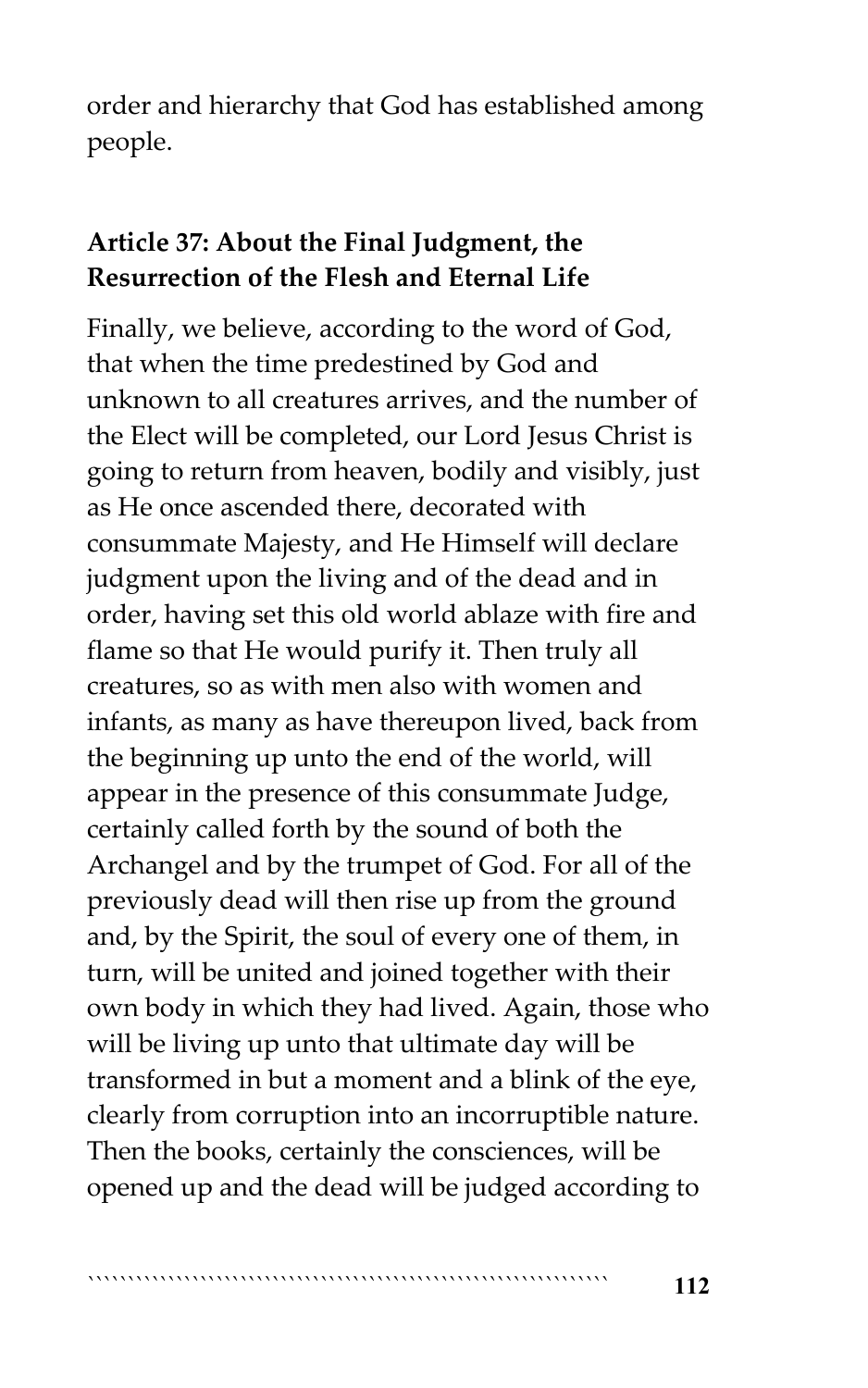the things that they did in this world, whether good or bad. In fact, people are then even going to render an account of every idle word that they have spoken, which the world now regards as sport and joke. In short, then all the hypocrisies, and secrets of people, and the things of their hearts, will be openly uncovered in presence of all people, so that, with singular merit, the thought of this is rightly horrible and terrifying to the wicked and reprobate, and truly both most greatly hoped for and also an enormous consolation for the elect. For then their redemption will be made thoroughly obvious, and they will obtain the most pleasant fruits of their labor and pain that have endured in this life; then their innocence will be openly acknowledged by everyone, and they themselves, in turn, will see the terrifying vengeance that the Lord will take upon those whom have tyrannically afflicted them with various torments and molestations in this world. Again, evil people will be convicted by the own testimony of their consciences, and indeed rendered immortal, but in that state so that they will always be tortured eternally in the never-ending fire that has been prepared for the Devil. But on the contrary, the faithful and Elect will truly be given crowns of honor and glory, and the Son of God will confess their name in the presence of God the Father and of the Angels, and every tear will be wiped from their eyes. And so, their cause, which is damned as heresy and wickedness by Magistrates and judges, will then be acknowledged to be the cause of the Son of God. And the Lord will freely reward them with such glory as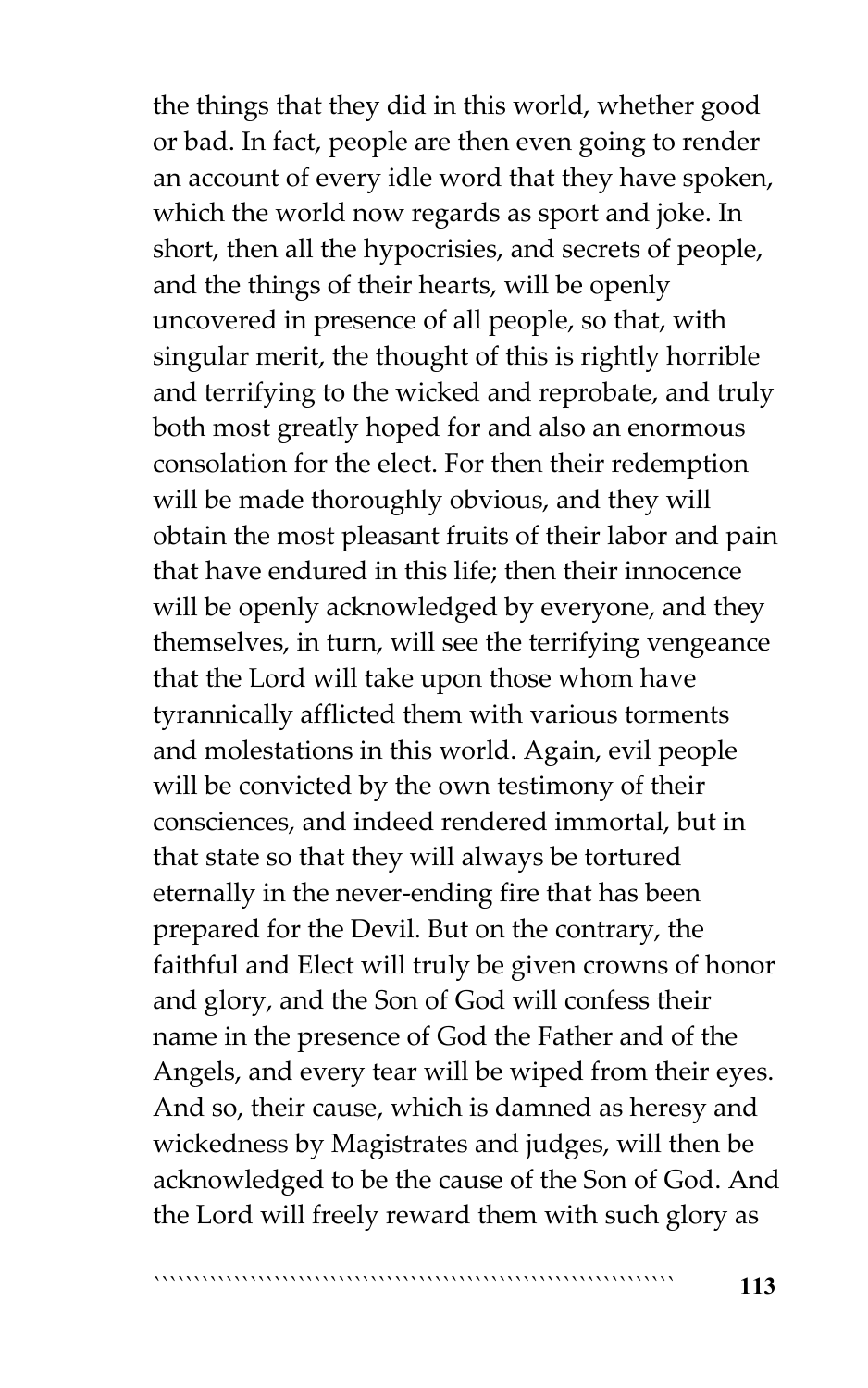no person ever can imagine with the mind. Therefore, we wait upon that great day of the Lord with consummate eagerness so that, as happy people, we will most fully acquire and will thoroughly enjoy throughout eternity all of those things promised by God in Jesus Christ the Lord. Apoc. 22:20. Come again Lord Jesus.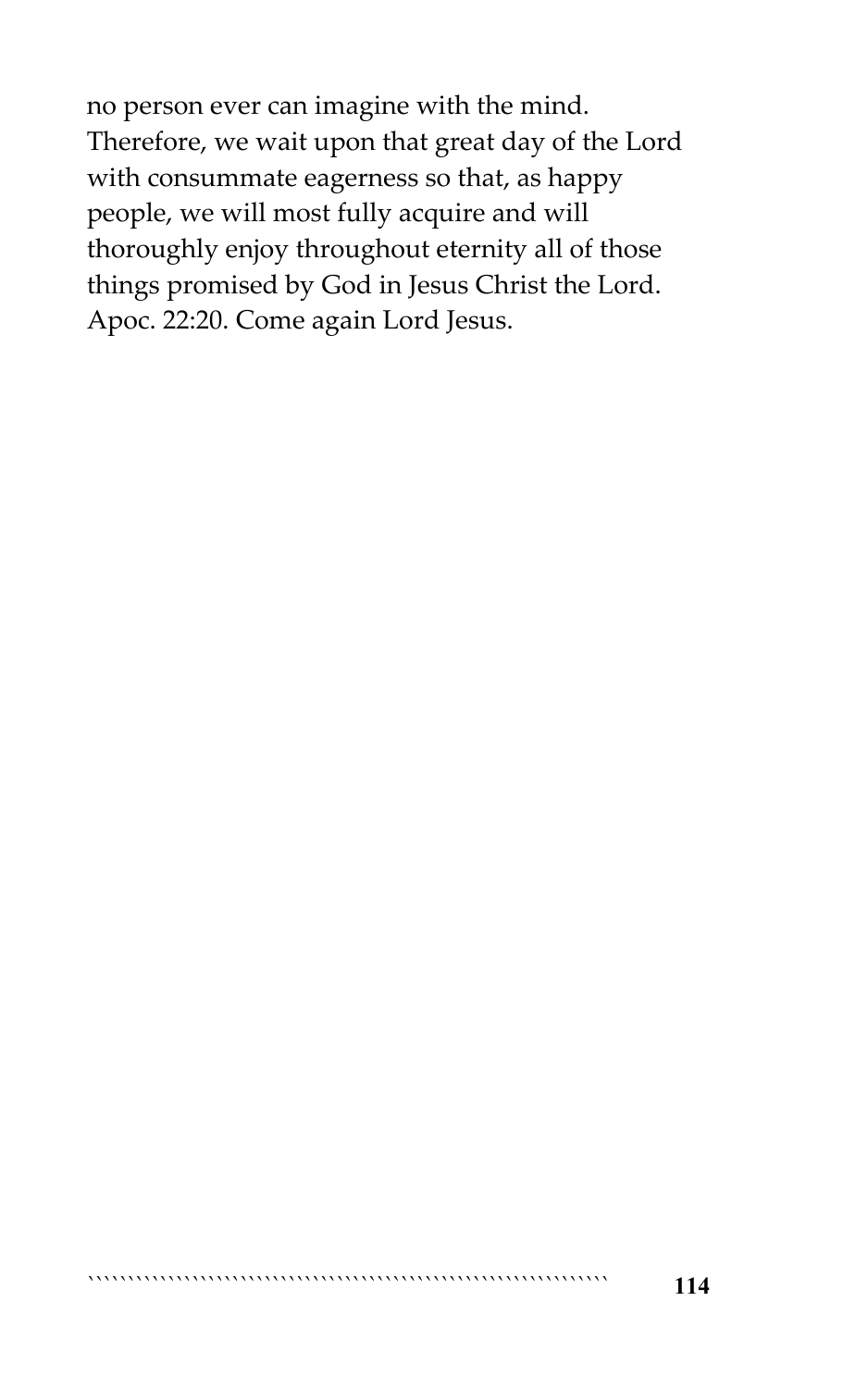## **The Canons of Dordrecht**

The Decision of the Synod of Dort on the Five Main Points of Doctrine in Dispute in the Netherlands

## *The First Main Point of Doctrine: Divine Election and Reprobation*

The Judgment Concerning Divine Predestination Which the Synod Declares to Be in Agreement with the Word of God and Accepted Till Now in the Reformed Churches, Set Forth in Several Articles

#### **Article 1: God's Right to Condemn All People**

Since all people have sinned in Adam and have come under the sentence of the curse and eternal death, God would have done no one an injustice if it had been his will to leave the entire human race in sin and under the curse, and to condemn them on account of their sin. As the apostle says: The whole world is liable to the condemnation of God (Rom. 3:19), All have sinned and are deprived of the glory of God (Rom. 3:23), and The wages of sin is death (Rom. 6:23).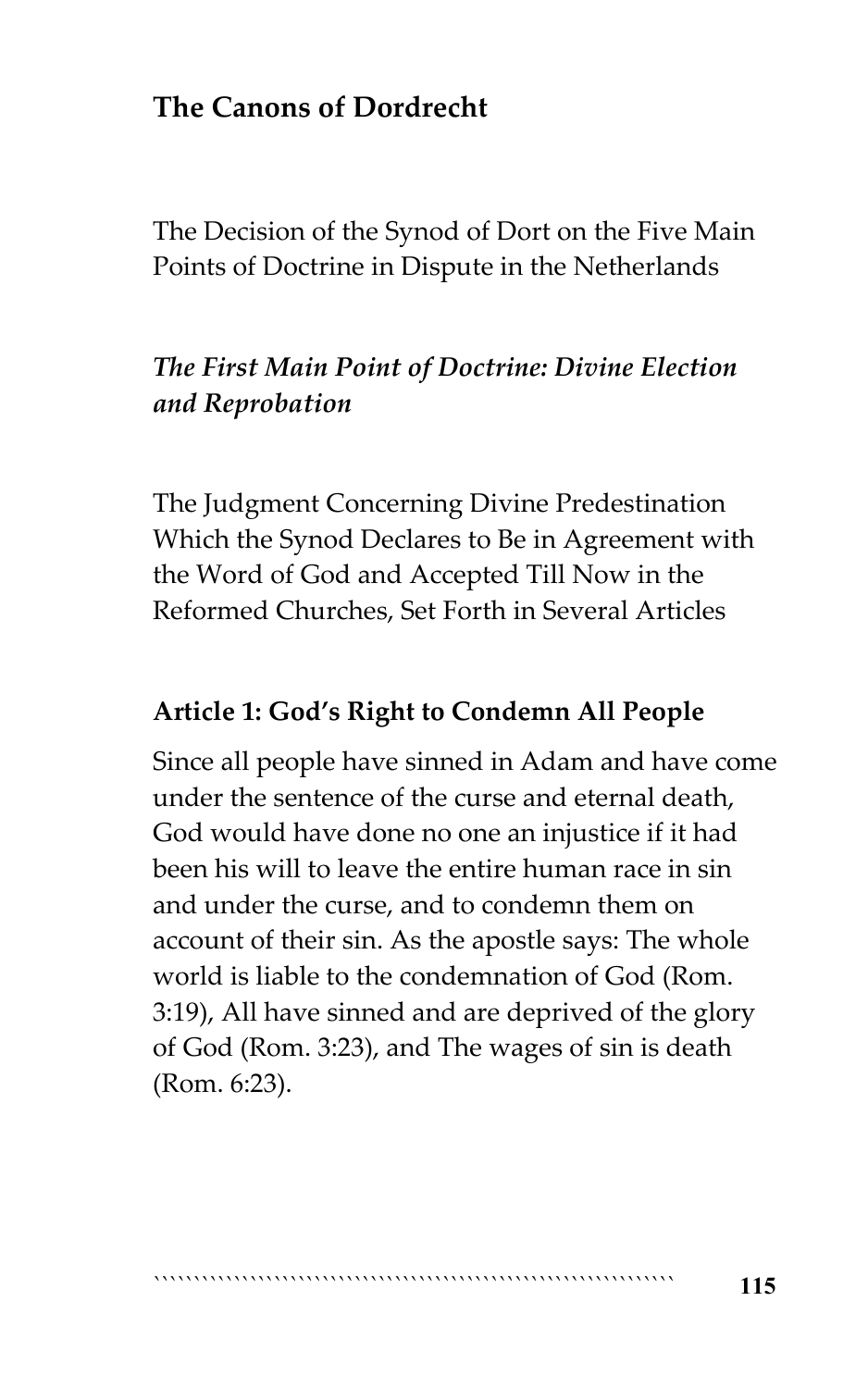# **Article 2: The Manifestation of God's Love**

But this is how God showed his love: he sent his only begotten Son into the world, so that whoever believes in him should not perish but have eternal life.

# **Article 3: The Preaching of the Gospel**

In order that people may be brought to faith, God mercifully sends proclaimers of this very joyful message to the people he wishes and at the time he wishes. By this ministry people are called to repentance and faith in Christ crucified. For how shall they believe in him of whom they have not heard? And how shall they hear without someone preaching? And how shall they preach unless they have been sent? (Rom. 10:14-15).

# **Article 4: A Twofold Response to the Gospel**

God's anger remains on those who do not believe this gospel. But those who do accept it and embrace Jesus the Savior with a true and living faith are delivered through him from God's anger and from destruction, and receive the gift of eternal life.

# **Article 5: The Sources of Unbelief and of Faith**

The cause or blame for this unbelief, as well as for all other sins, is not at all in God, but in man. Faith in Jesus Christ, however, and salvation through him is a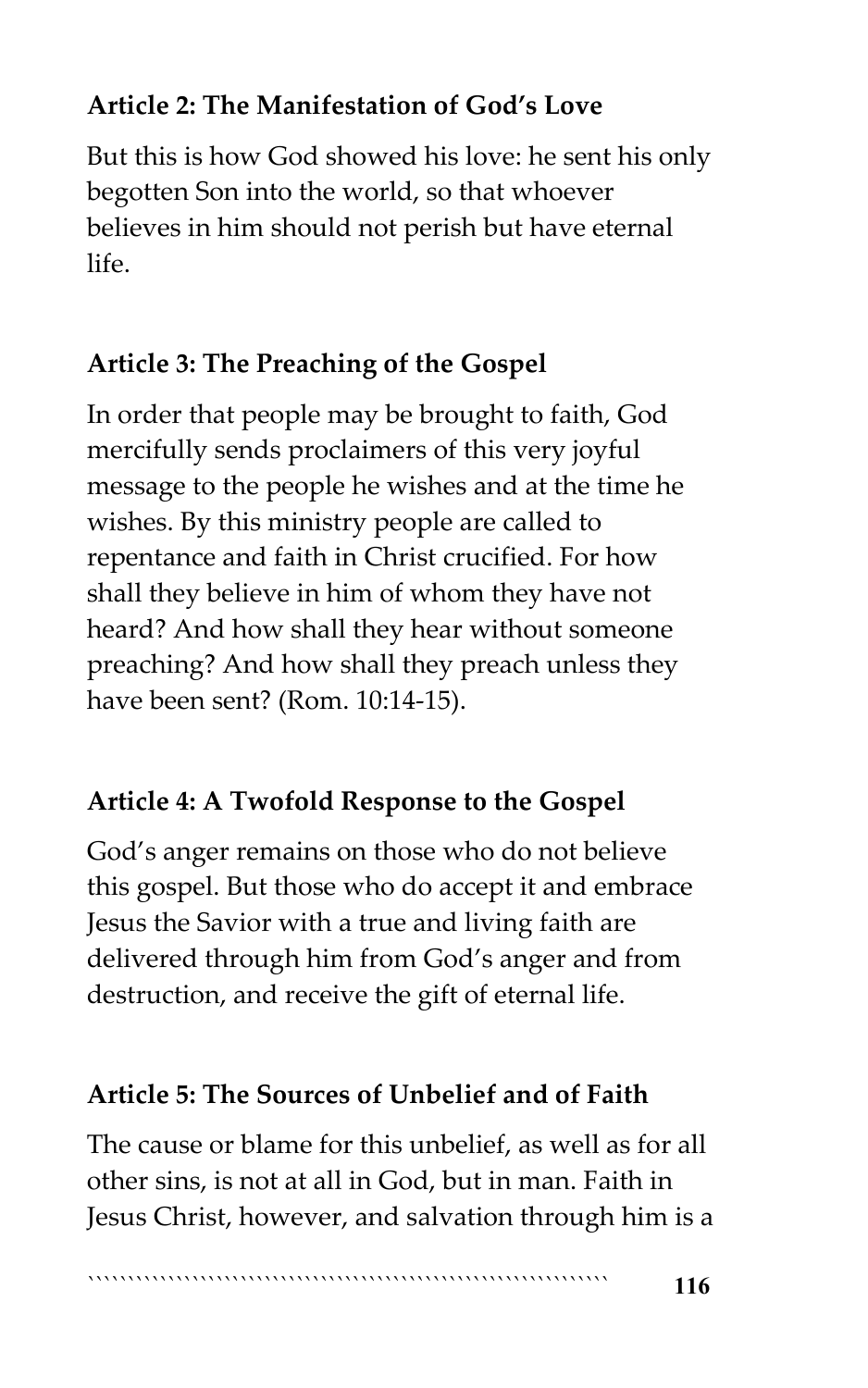free gift of God. As Scripture says, It is by grace you have been saved, through faith, and this not from yourselves; it is a gift of God (Eph. 2:8). Likewise: It has been freely given to you to believe in Christ (Phil. 1:29).

## **Article 6: God's Eternal Decision**

The fact that some receive from God the gift of faith within time, and that others do not, stems from his eternal decision. For all his works are known to God from eternity (Acts 15:18; Eph. 1:11). In accordance with this decision he graciously softens the hearts, however hard, of his chosen ones and inclines them to believe, but by his just judgment he leaves in their wickedness and hardness of heart those who have not been chosen. And in this especially is disclosed to us his act–unfathomable, and as merciful as it is just– of distinguishing between people equally lost. This is the well-known decision of election and reprobation revealed in God's Word. This decision the wicked, impure, and unstable distort to their own ruin, but it provides holy and godly souls with comfort beyond words.

## **Article 7: Election**

Election [or choosing] is God's unchangeable purpose by which he did the following:

Before the foundation of the world, by sheer grace, according to the free good pleasure of his will, he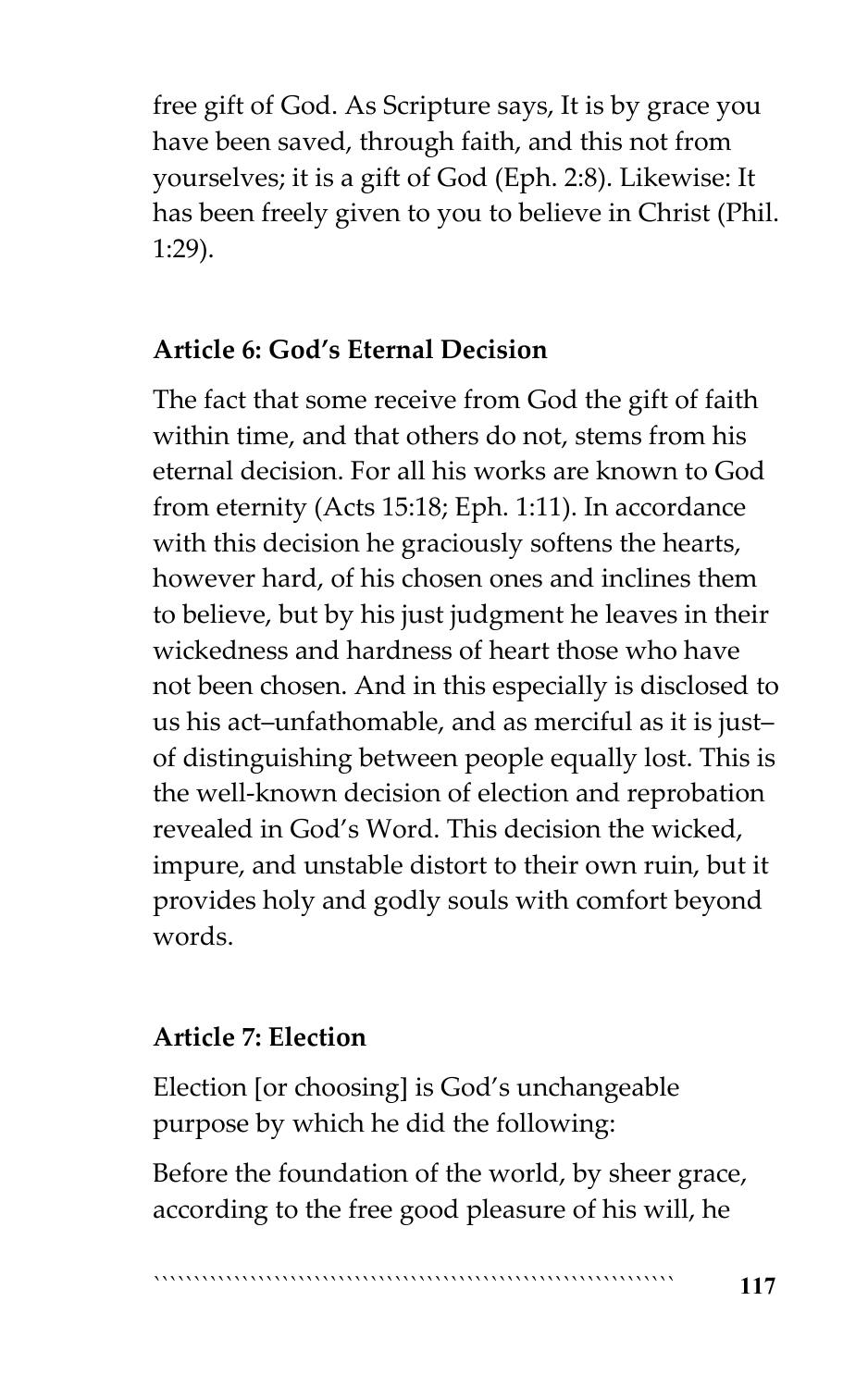chose in Christ to salvation a definite number of particular people out of the entire human race, which had fallen by its own fault from its original innocence into sin and ruin. Those chosen were neither better nor more deserving than the others, but lay with them in the common misery. He did this in Christ, whom he also appointed from eternity to be the mediator, the head of all those chosen, and the foundation of their salvation. And so he decided to give the chosen ones to Christ to be saved, and to call and draw them effectively into Christ's fellowship through his Word and Spirit. In other words, he decided to grant them true faith in Christ, to justify them, to sanctify them, and finally, after powerfully preserving them in the fellowship of his Son, to glorify them.

God did all this in order to demonstrate his mercy, to the praise of the riches of his glorious grace.

As Scripture says, God chose us in Christ, before the foundation of the world, so that we should be holy and blameless before him with love; he predestined us whom he adopted as his children through Jesus Christ, in himself, according to the good pleasure of his will, to the praise of his glorious grace, by which he freely made us pleasing to himself in his beloved (Eph. 1:4-6). And elsewhere, Those whom he predestined, he also called; and those whom he called, he also justified; and those whom he justified, he also glorified (Rom. 8:30).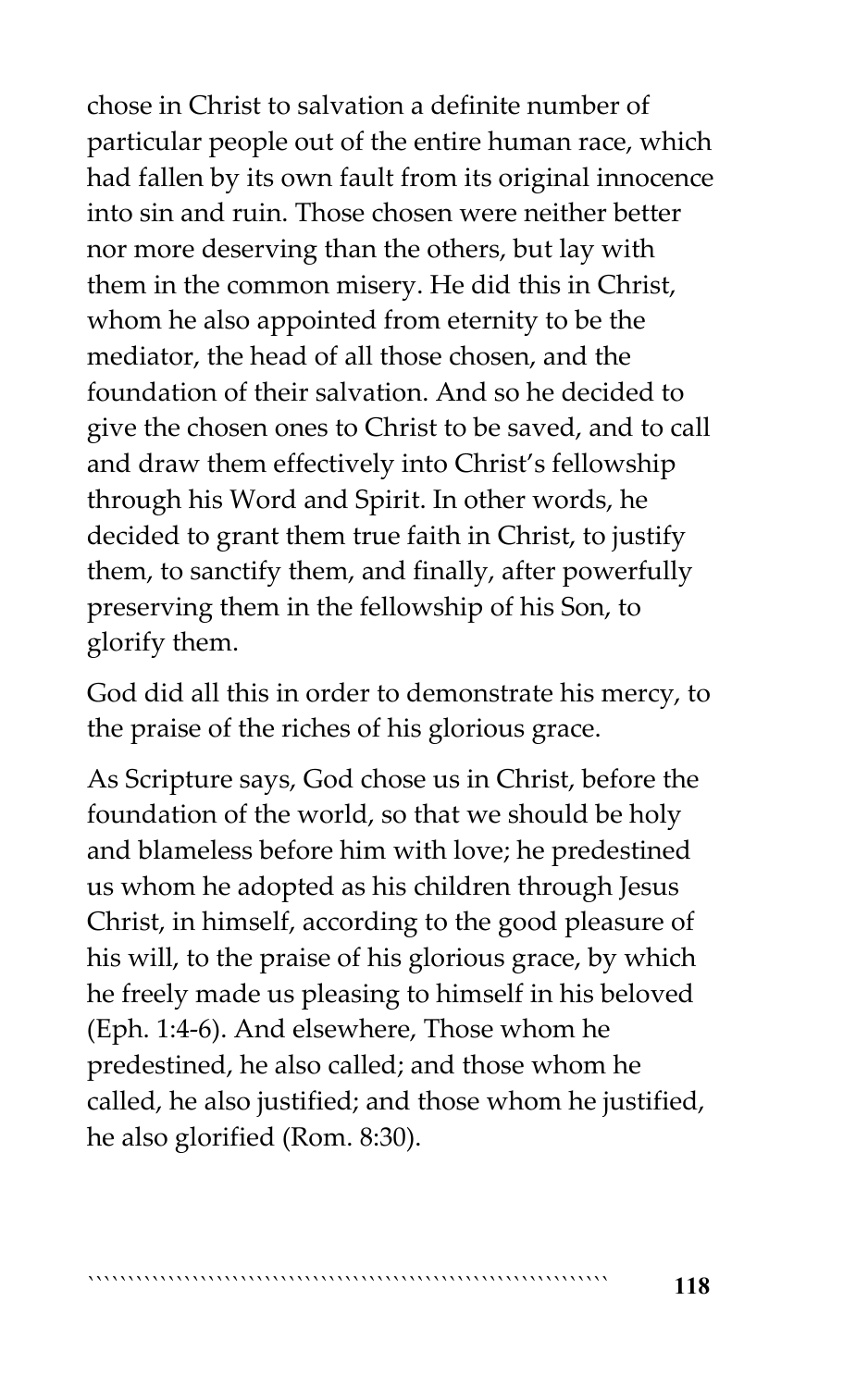## **Article 8: A Single Decision of Election**

This election is not of many kinds; it is one and the same election for all who were to be saved in the Old and the New Testament. For Scripture declares that there is a single good pleasure, purpose, and plan of God's will, by which he chose us from eternity both to grace and to glory, both to salvation and to the way of salvation, which he prepared in advance for us to walk in.

#### **Article 9: Election Not Based on Foreseen Faith**

This same election took place, not on the basis of foreseen faith, of the obedience of faith, of holiness, or of any other good quality and disposition, as though it were based on a prerequisite cause or condition in the person to be chosen, but rather for the purpose of faith, of the obedience of faith, of holiness, and so on. Accordingly, election is the source of each of the benefits of salvation. Faith, holiness, and the other saving gifts, and at last eternal life itself, flow forth from election as its fruits and effects. As the apostle says, He chose us (not because we were, but) so that we should be holy and blameless before him in love (Eph. 1:4).

#### **Article 10: Election Based on God's Good Pleasure**

But the cause of this undeserved election is exclusively the good pleasure of God. This does not involve his choosing certain human qualities or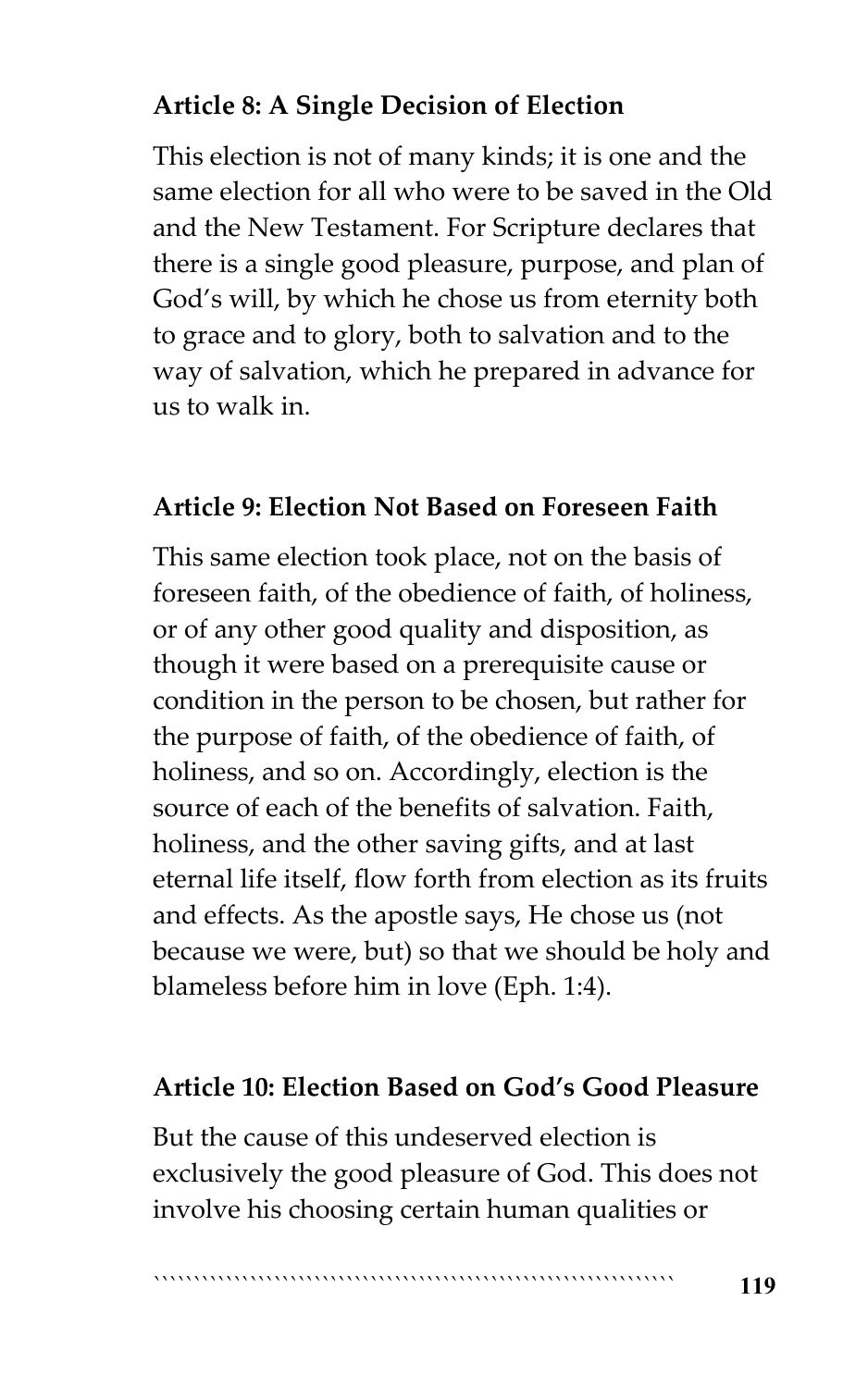actions from among all those possible as a condition of salvation, but rather involves his adopting certain particular persons from among the common mass of sinners as his own possession. As Scripture says, When the children were not yet born, and had done nothing either good or bad…, she (Rebecca) was told, "The older will serve the younger." As it is written, "Jacob I loved, but Esau I hated" (Rom. 9:11-13). Also, All who were appointed for eternal life believed (Acts 13:48).

#### **Article 11: Election Unchangeable**

Just as God himself is most wise, unchangeable, allknowing, and almighty, so the election made by him can neither be suspended nor altered, revoked, or annulled; neither can his chosen ones be cast off, nor their number reduced.

#### **Article 12: The Assurance of Election**

Assurance of this their eternal and unchangeable election to salvation is given to the chosen in due time, though by various stages and in differing measure. Such assurance comes not by inquisitive searching into the hidden and deep things of God, but by noticing within themselves, with spiritual joy and holy delight, the unmistakable fruits of election pointed out in God's Word– such as a true faith in Christ, a childlike fear of God, a godly sorrow for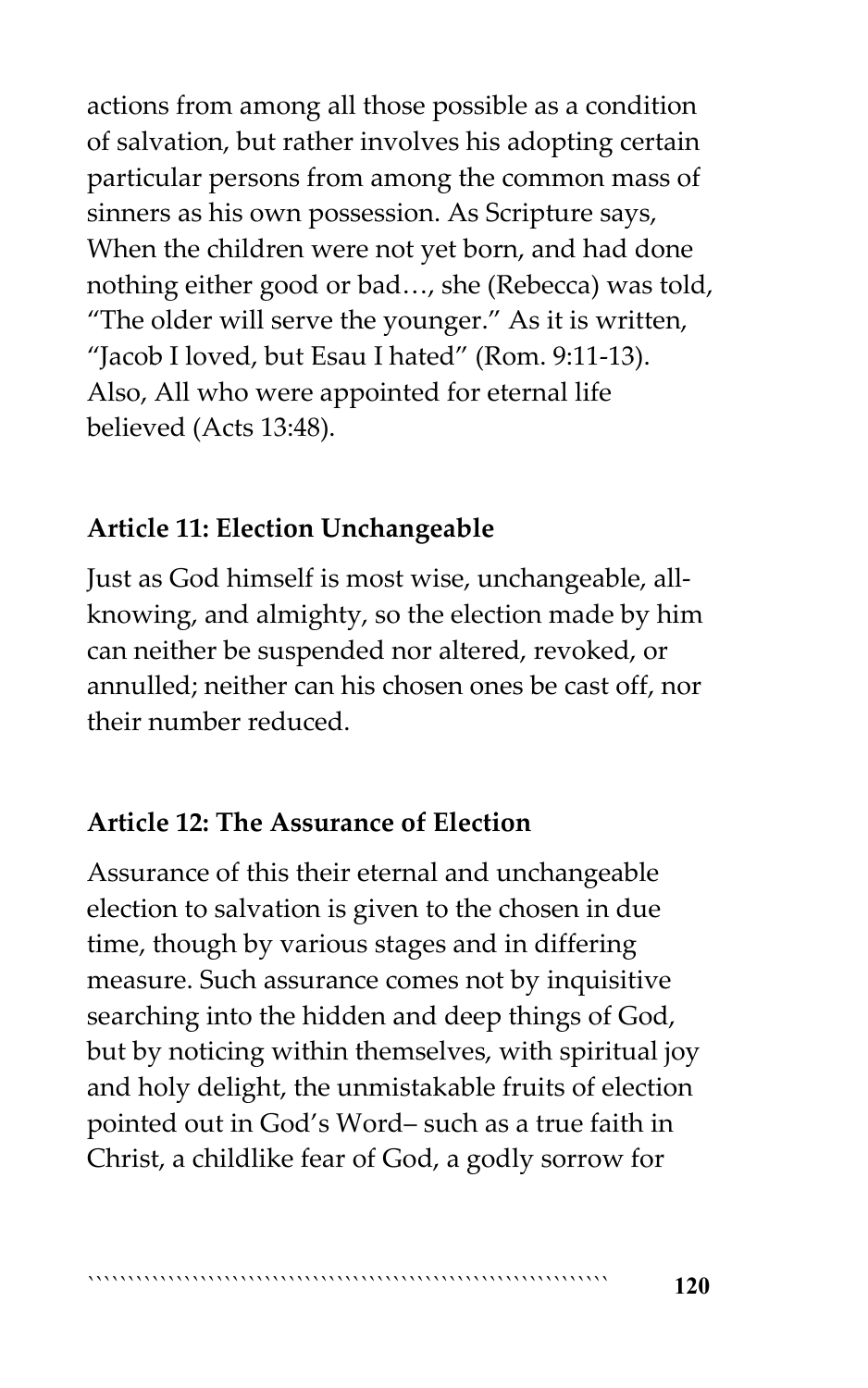their sins, a hunger and thirst for righteousness, and so on.

### **Article 13: The Fruit of This Assurance**

In their awareness and assurance of this election God's children daily find greater cause to humble themselves before God, to adore the fathomless depth of his mercies, to cleanse themselves, and to give fervent love in return to him who first so greatly loved them. This is far from saying that this teaching concerning election, and reflection upon it, make God's children lax in observing his commandments or carnally self-assured. By God's just judgment this does usually happen to those who casually take for granted the grace of election or engage in idle and brazen talk about it but are unwilling to walk in the ways of the chosen.

## **Article 14: Teaching Election Properly**

Just as, by God's wise plan, this teaching concerning divine election has been proclaimed through the prophets, Christ himself, and the apostles, in Old and New Testament times, and has subsequently been committed to writing in the Holy Scriptures, so also today in God's church, for which it was specifically intended, this teaching must be set forth–with a spirit of discretion, in a godly and holy manner, at the appropriate time and place, without inquisitive searching into the ways of the Most High. This must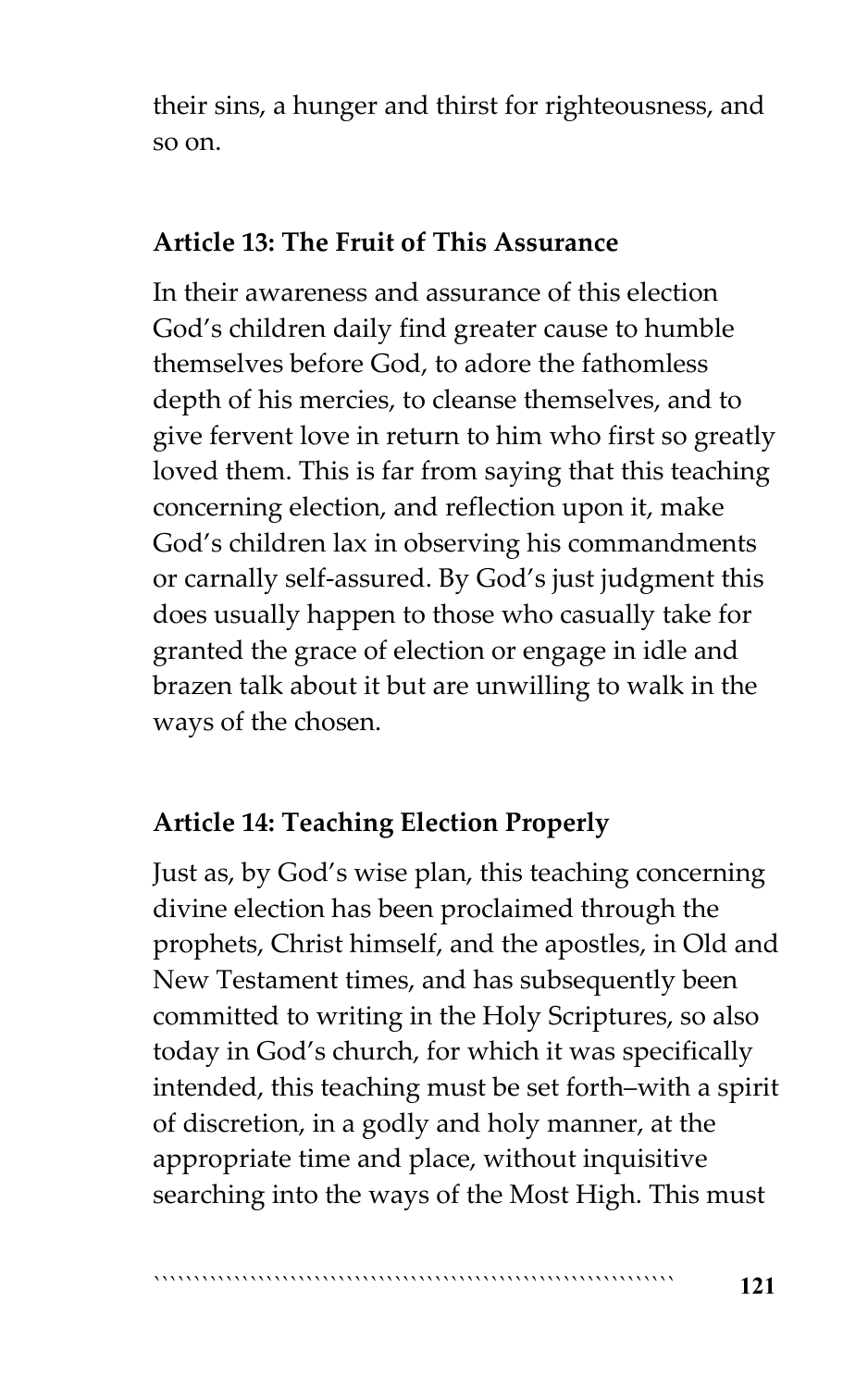be done for the glory of God's most holy name, and for the lively comfort of his people.

## **Article 15: Reprobation**

Moreover, Holy Scripture most especially highlights this eternal and undeserved grace of our election and brings it out more clearly for us, in that it further bears witness that not all people have been chosen but that some have not been chosen or have been passed by in God's eternal election– those, that is, concerning whom God, on the basis of his entirely free, most just, irreproachable, and unchangeable good pleasure, made the following decision: to leave them in the common misery into which, by their own fault, they have plunged themselves; not to grant them saving faith and the grace of conversion; but finally to condemn and eternally punish them (having been left in their own ways and under his just judgment), not only for their unbelief but also for all their other sins, in order to display his justice.

And this is the decision of reprobation, which does not at all make God the author of sin (a blasphemous thought!) but rather its fearful, irreproachable, just judge and avenger.

# **Article 16: Responses to the Teaching of Reprobation**

Those who do not yet actively experience within themselves a living faith in Christ or an assured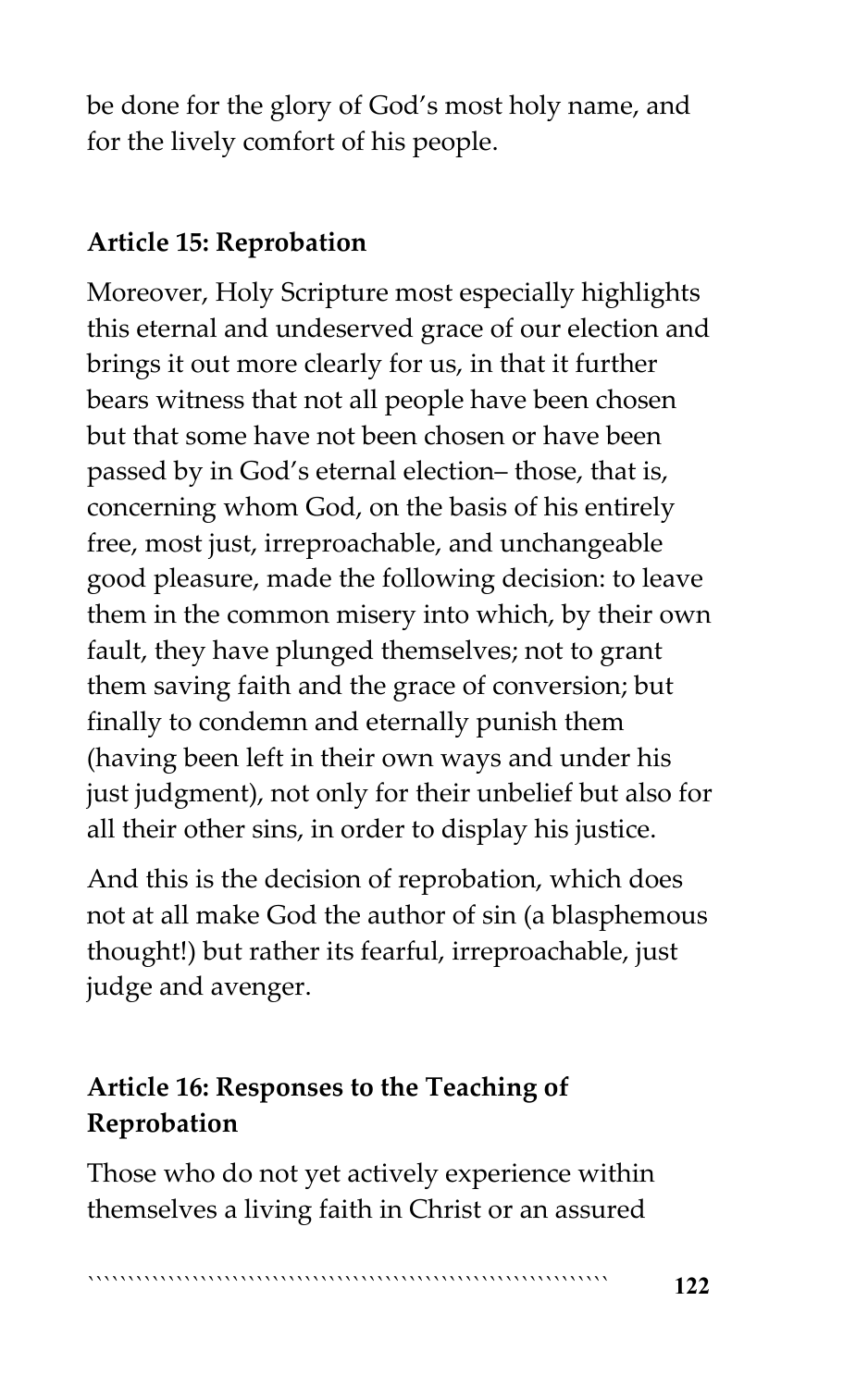confidence of heart, peace of conscience, a zeal for childlike obedience, and a glorying in God through Christ, but who nevertheless use the means by which God has promised to work these things in us–such people ought not to be alarmed at the mention of reprobation, nor to count themselves among the reprobate; rather they ought to continue diligently in the use of the means, to desire fervently a time of more abundant grace, and to wait for it in reverence and humility. On the other hand, those who seriously desire to turn to God, to be pleasing to him alone, and to be delivered from the body of death, but are not yet able to make such progress along the way of godliness and faith as they would like–such people ought much less to stand in fear of the teaching concerning reprobation, since our merciful God has promised that he will not snuff out a smoldering wick and that he will not break a bruised reed. However, those who have forgotten God and their Savior Jesus Christ and have abandoned themselves wholly to the cares of the world and the pleasures of the flesh–such people have every reason to stand in fear of this teaching, as long as they do not seriously turn to God.

#### **Article 17: The Salvation of the Infants of Believers**

Since we must make judgments about God's will from his Word, which testifies that the children of believers are holy, not by nature but by virtue of the gracious covenant in which they together with their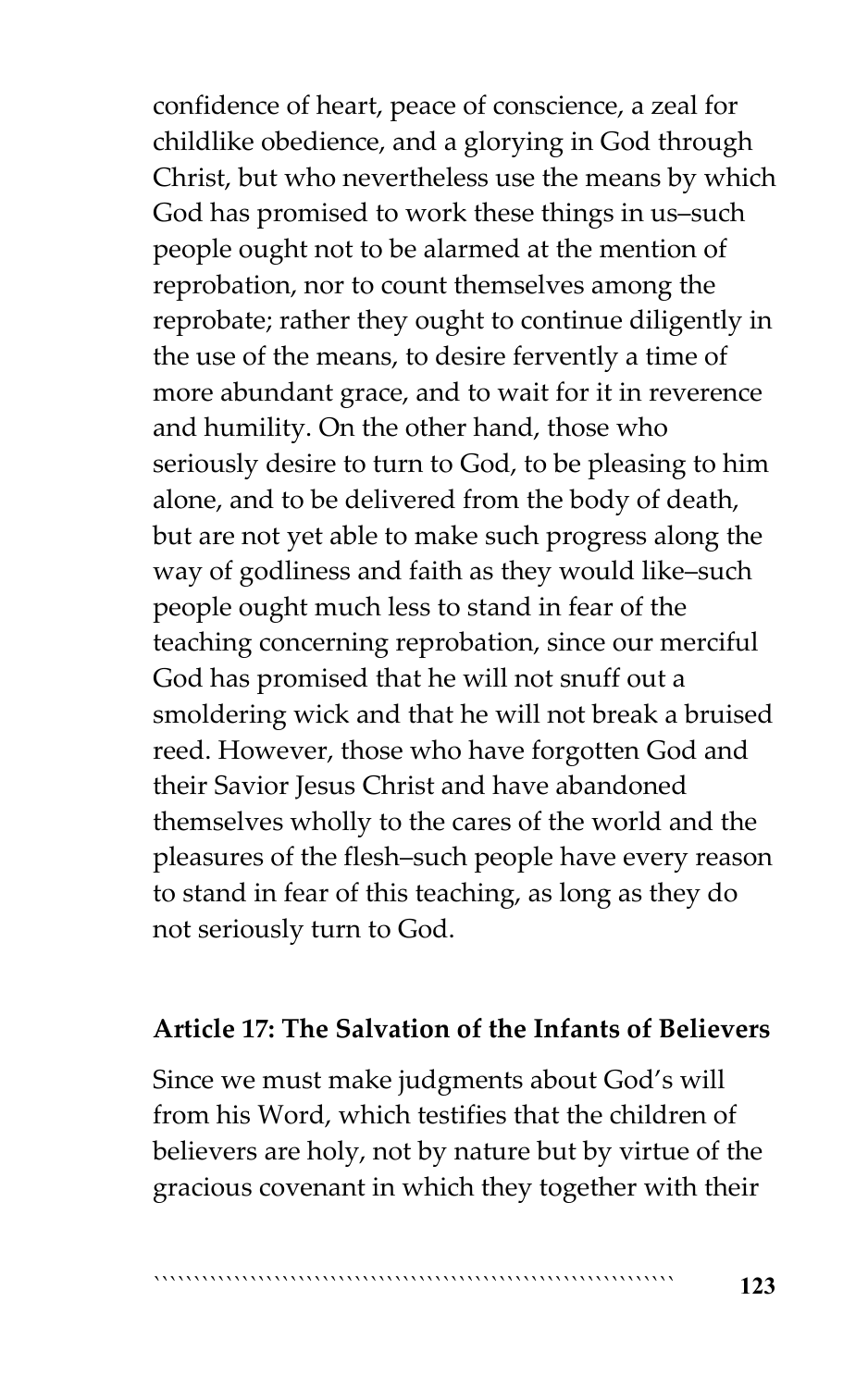parents are included, godly parents ought not to doubt the election and salvation of their children whom God calls out of this life in infancy.

## **Article 18: The Proper Attitude Toward Election and Reprobation**

To those who complain about this grace of an undeserved election and about the severity of a just reprobation, we reply with the words of the apostle, Who are you, O man, to talk back to God? (Rom. 9:20), and with the words of our Savior, Have I no right to do what I want with my own? (Matt. 20:15). We, however, with reverent adoration of these secret things, cry out with the apostle: Oh, the depths of the riches both of the wisdom and the knowledge of God! How unsearchable are his judgments, and his ways beyond tracing out! For who has known the mind of the Lord? Or who has been his counselor? Or who has first given to God, that God should repay him? For from him and through him and to him are all things. To him be the glory forever! Amen (Rom. 11:33-36).

## **Rejection of the Errors:**

by Which the Dutch Churches Have for Some Time Been Disturbed

Having set forth the orthodox teaching concerning election and reprobation, the Synod rejects the errors of those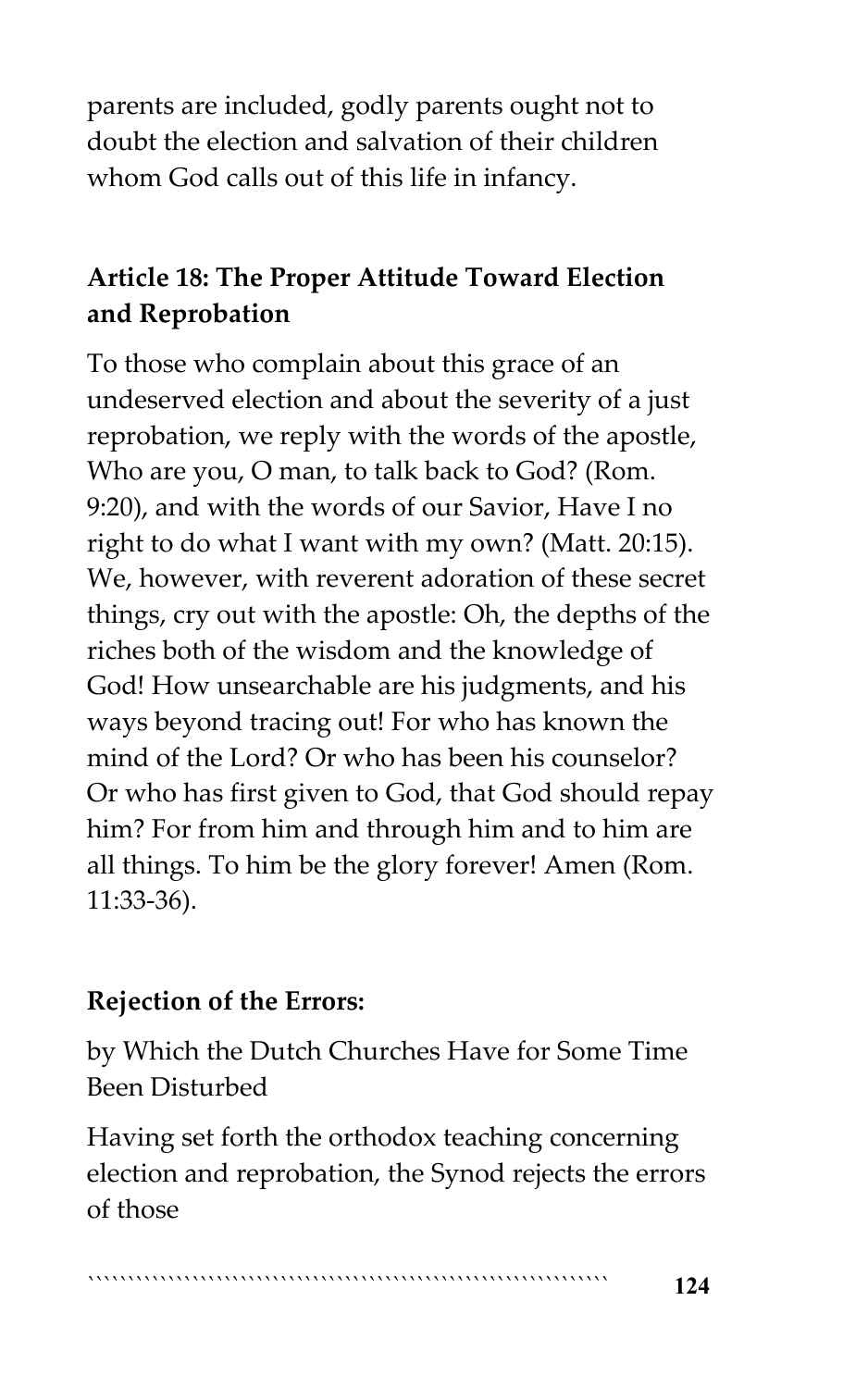**I**

Who teach that the will of God to save those who would believe and persevere in faith and in the obedience of faith is the whole and entire decision of election to salvation, and that nothing else concerning this decision has been revealed in God's Word.

For they deceive the simple and plainly contradict Holy Scripture in its testimony that God does not only wish to save those who would believe, but that he has also from eternity chosen certain particular people to whom, rather than to others, he would within time grant faith in Christ and perseverance. As Scripture says, I have revealed your name to those whom you gave me (John 17:6). Likewise, All who were appointed for eternal life believed (Acts 13:48), and He chose us before the foundation of the world so that we should be holy… (Eph. 1:4).

#### **II**

Who teach that God's election to eternal life is of many kinds: one general and indefinite, the other particular and definite; and the latter in turn either incomplete, revocable, nonperemptory (or conditional), or else complete, irrevocable, and peremptory (or absolute). Likewise, who teach that there is one election to faith and another to salvation, so that there can be an election to justifying faith apart from a peremptory election to salvation.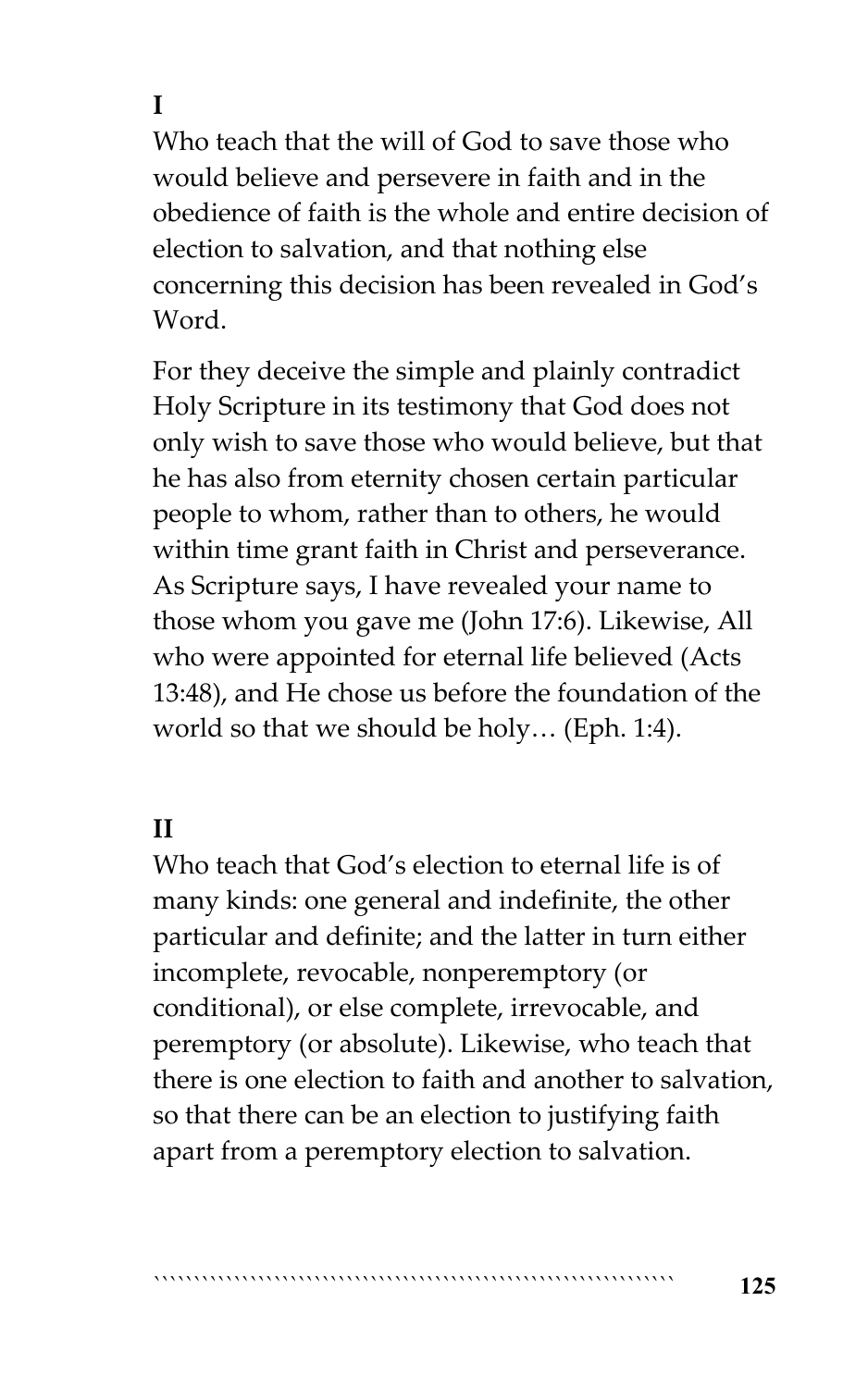For this is an invention of the human brain, devised apart from the Scriptures, which distorts the teaching concerning election and breaks up this golden chain of salvation: Those whom he predestined, he also called; and those whom he called, he also justified; and those whom he justified, he also glorified (Rom. 8:30).

#### **III**

Who teach that God's good pleasure and purpose, which Scripture mentions in its teaching of election, does not involve God's choosing certain particular people rather than others, but involves God's choosing, out of all possible conditions (including the works of the law) or out of the whole order of things, the intrinsically unworthy act of faith, as well as the imperfect obedience of faith, to be a condition of salvation; and it involves his graciously wishing to count this as perfect obedience and to look upon it as worthy of the reward of eternal life.

For by this pernicious error the good pleasure of God and the merit of Christ are robbed of their effectiveness and people are drawn away, by unprofitable inquiries, from the truth of undeserved justification and from the simplicity of the Scriptures. It also gives the lie to these words of the apostle: God called us with a holy calling, not in virtue of works, but in virtue of his own purpose and the grace which was given to us in Christ Jesus before the beginning of time (2 Tim. 1:9).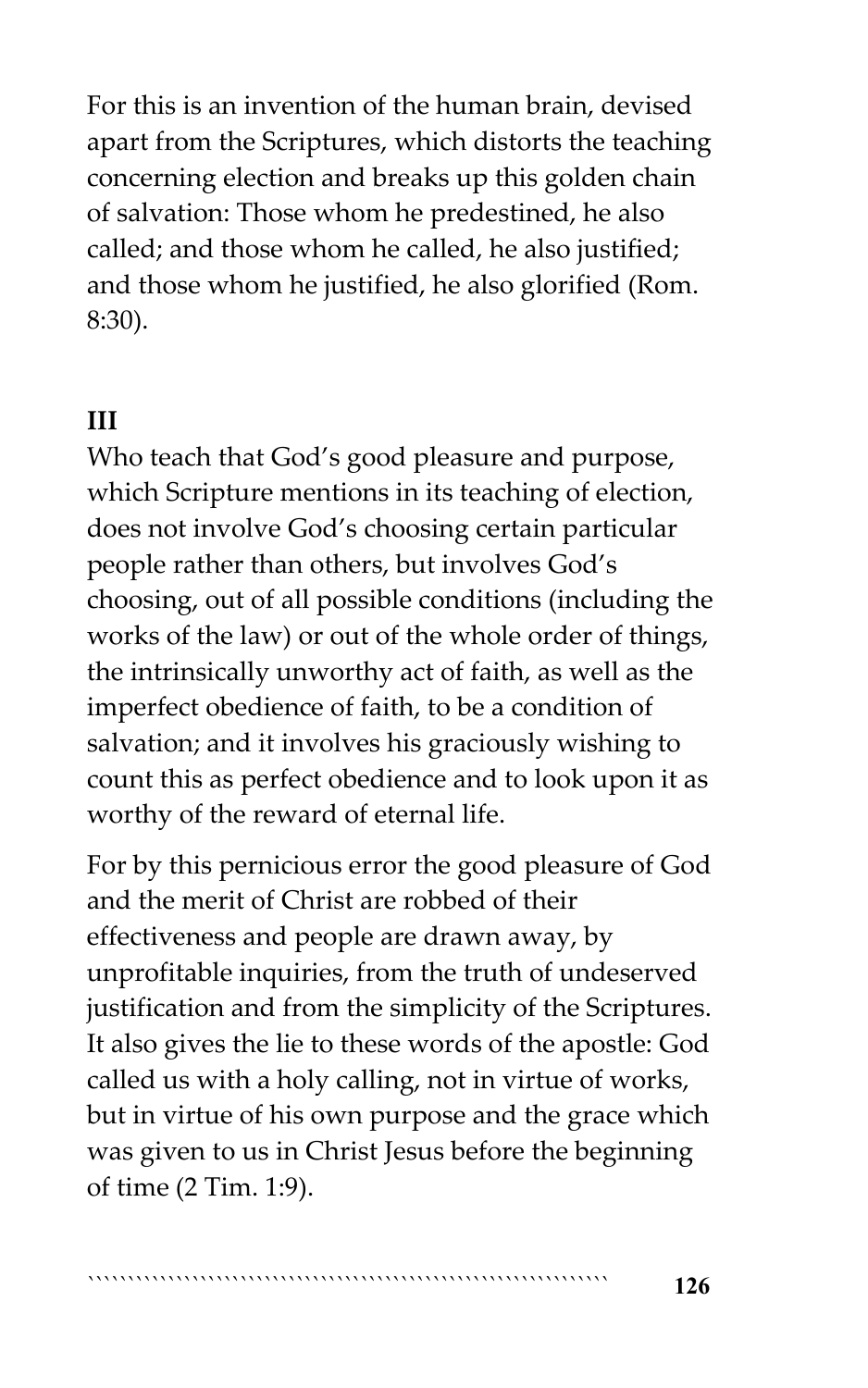Who teach that in election to faith a prerequisite condition is that man should rightly use the light of nature, be upright, unassuming, humble, and disposed to eternal life, as though election depended to some extent on these factors.

For this smacks of Pelagius, and it clearly calls into question the words of the apostle: We lived at one time in the passions of our flesh, following the will of our flesh and thoughts, and we were by nature children of wrath, like everyone else. But God, who is rich in mercy, out of the great love with which he loved us, even when we were dead in transgressions, made us alive with Christ, by whose grace you have been saved. And God raised us up with him and seated us with him in heaven in Christ Jesus, in order that in the coming ages we might show the surpassing riches of his grace, according to his kindness toward us in Christ Jesus. For it is by grace you have been saved, through faith (and this not from yourselves; it is the gift of God) not by works, so that no one can boast (Eph. 2:3-9).

#### **V**

Who teach that the incomplete and nonperemptory election of particular persons to salvation occurred on the basis of a foreseen faith, repentance, holiness, and godliness, which has just begun or continued for some time; but that complete and peremptory election occurred on the basis of a foreseen

#### **IV**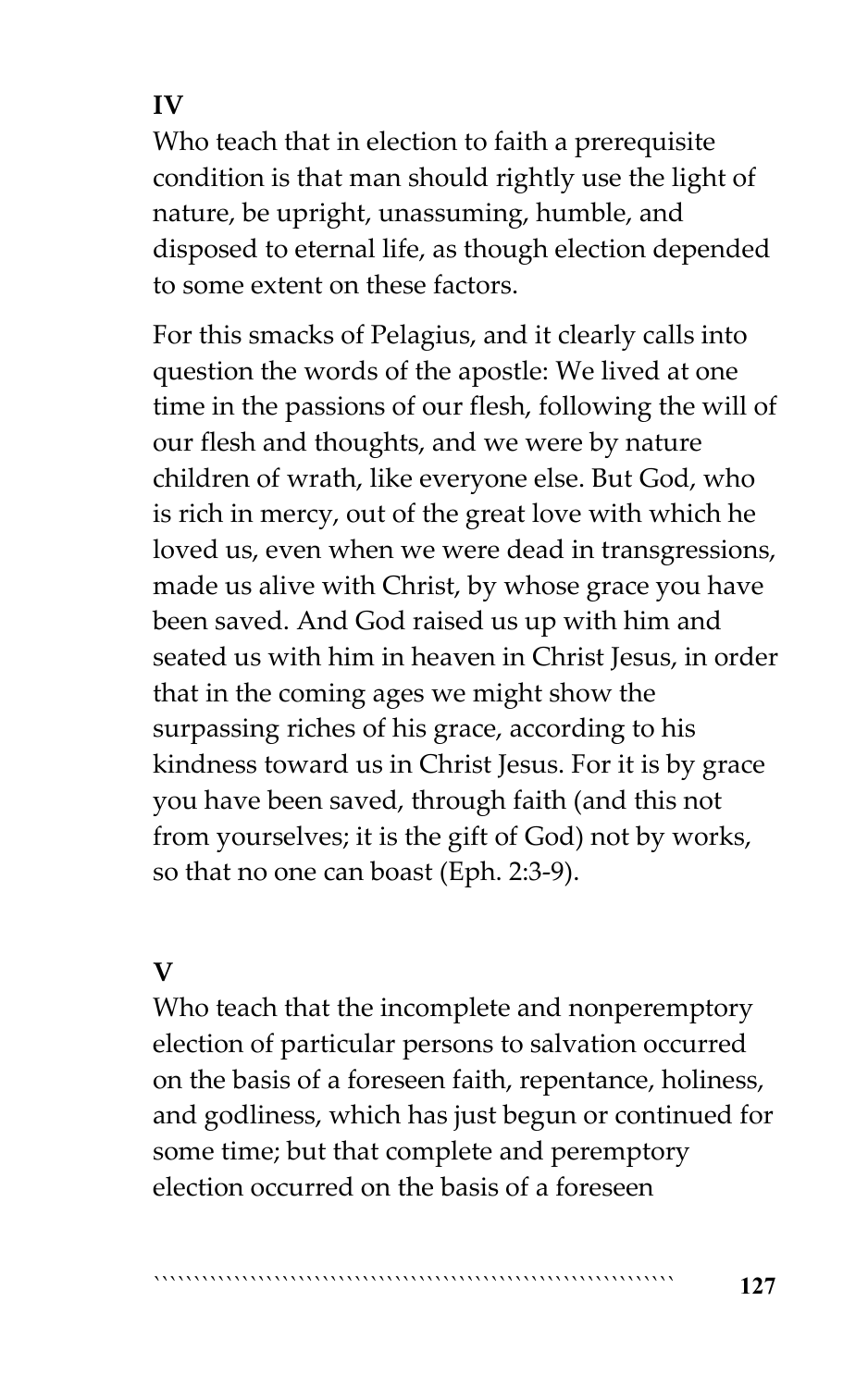perseverance to the end in faith, repentance, holiness, and godliness. And that this is the gracious and evangelical worthiness, on account of which the one who is chosen is more worthy than the one who is not chosen. And therefore that faith, the obedience of faith, holiness, godliness, and perseverance are not fruits or effects of an unchangeable election to glory, but indispensable conditions and causes, which are prerequisite in those who are to be chosen in the complete election, and which are foreseen as achieved in them.

This runs counter to the entire Scripture, which throughout impresses upon our ears and hearts these sayings among others: Election is not by works, but by him who calls (Rom. 9:11-12); All who were appointed for eternal life believed (Acts 13:48); He chose us in himself so that we should be holy (Eph. 1:4); You did not choose me, but I chose you (John 15:16); If by grace, not by works (Rom. 11:6); In this is love, not that we loved God, but that he loved us and sent his Son (1 John 4:10).

## **VI**

Who teach that not every election to salvation is unchangeable, but that some of the chosen can perish and do in fact perish eternally, with no decision of God to prevent it.

By this gross error they make God changeable, destroy the comfort of the godly concerning the steadfastness of their election, and contradict the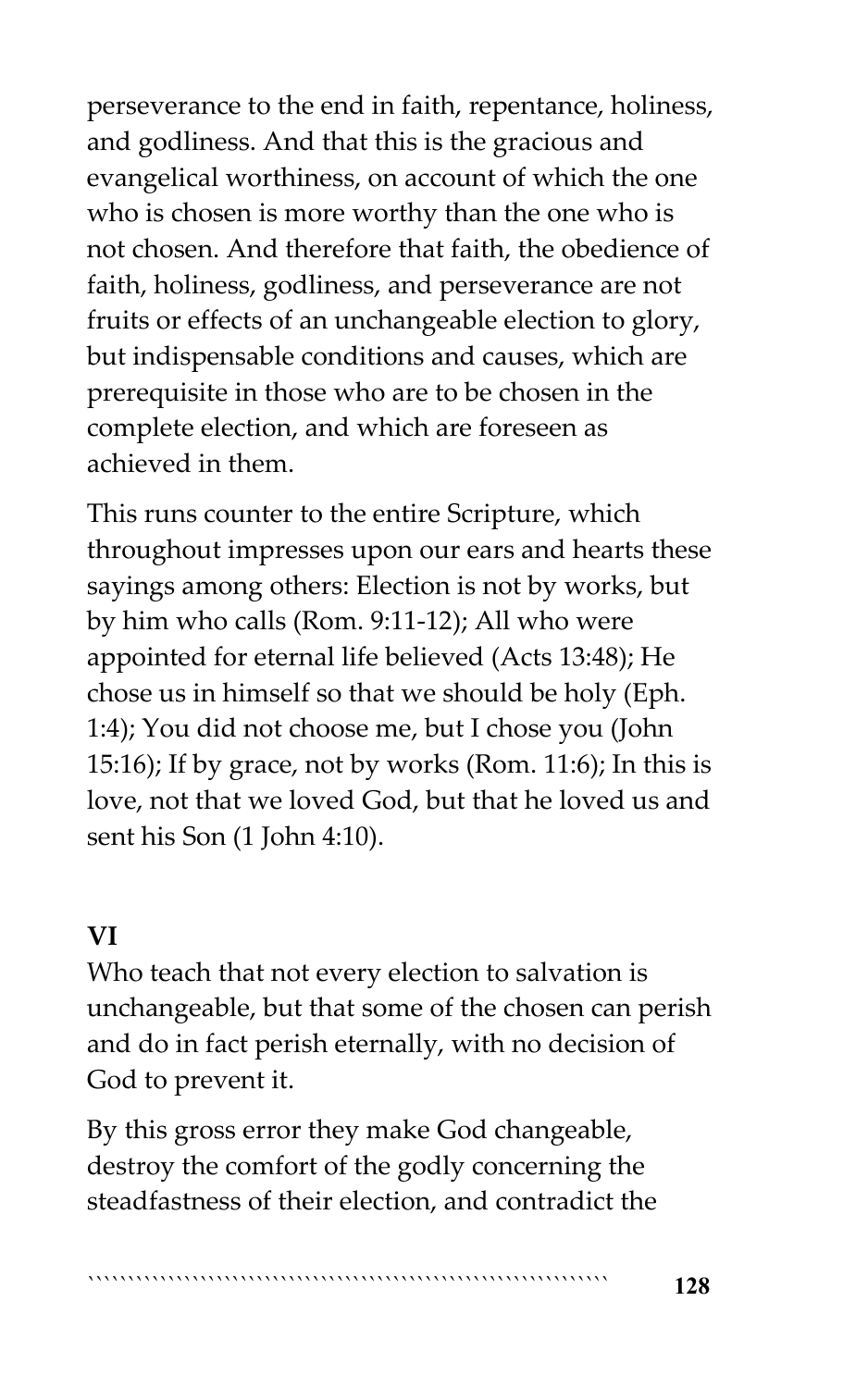Holy Scriptures, which teach that the elect cannot be led astray (Matt. 24:24), that Christ does not lose those given to him by the Father (John 6:39), and that those whom God predestined, called, and justified, he also glorifies (Rom. 8:30).

#### **VII**

Who teach that in this life there is no fruit, no awareness, and no assurance of one's unchangeable election to glory, except as conditional upon something changeable and contingent.

For not only is it absurd to speak of an uncertain assurance, but these things also militate against the experience of the saints, who with the apostle rejoice from an awareness of their election and sing the praises of this gift of God; who, as Christ urged, rejoice with his disciples that their names have been written in heaven (Luke 10:20); and finally who hold up against the flaming arrows of the devil's temptations the awareness of their election, with the question Who will bring any charge against those whom God has chosen? (Rom. 8:33).

#### **VIII**

Who teach that it was not on the basis of his just will alone that God decided to leave anyone in the fall of Adam and in the common state of sin and condemnation or to pass anyone by in the imparting of grace necessary for faith and conversion.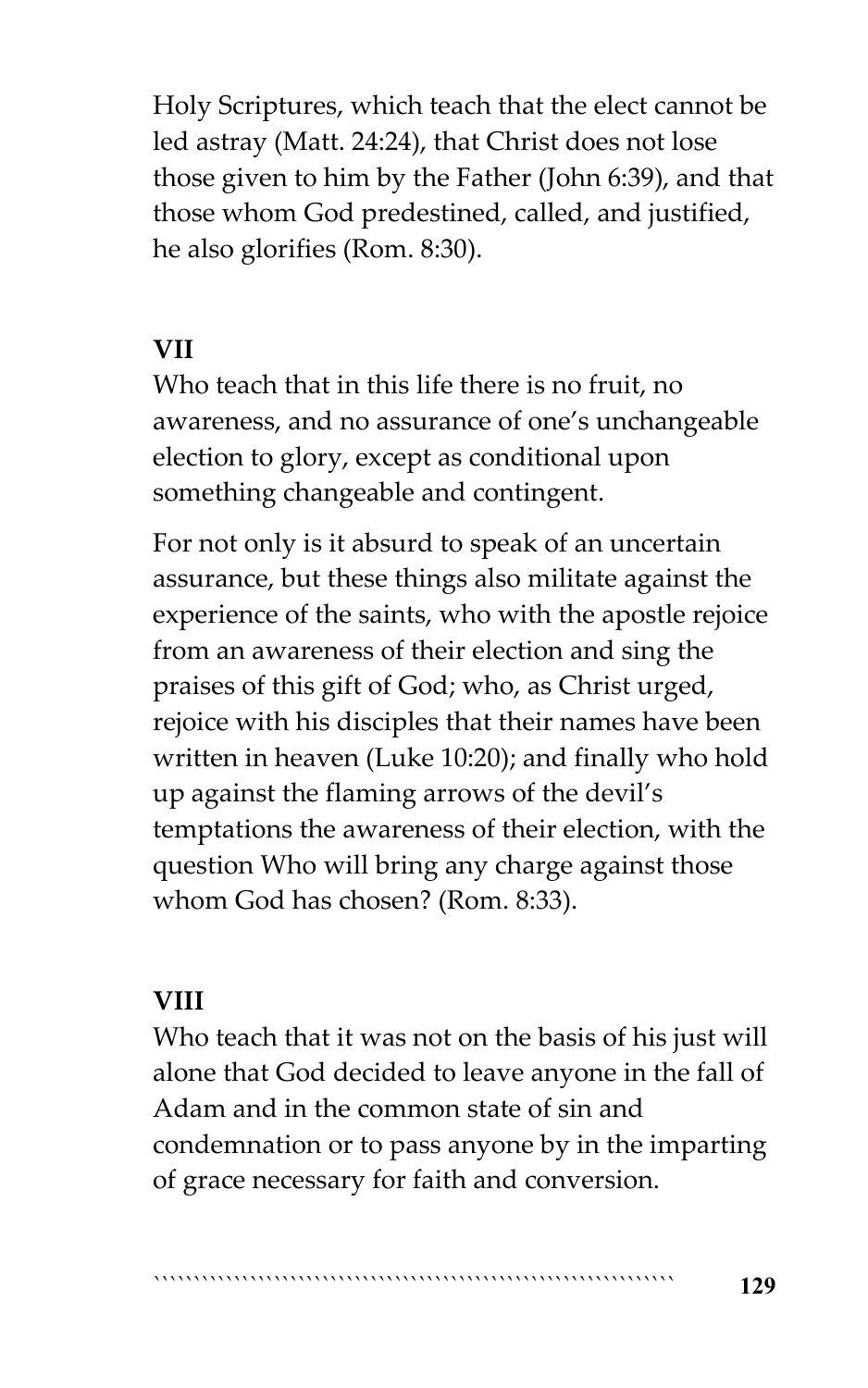For these words stand fast: He has mercy on whom he wishes, and he hardens whom he wishes (Rom. 9:18). And also: To you it has been given to know the secrets of the kingdom of heaven, but to them it has not been given (Matt. 13:11). Likewise: I give glory to you, Father, Lord of heaven and earth, that you have hidden these things from the wise and understanding, and have revealed them to little children; yes, Father, because that was your pleasure (Matt. 11:25-26).

#### **IX**

Who teach that the cause for God's sending the gospel to one people rather than to another is not merely and solely God's good pleasure, but rather that one people is better and worthier than the other to whom the gospel is not communicated.

For Moses contradicts this when he addresses the people of Israel as follows: Behold, to Jehovah your God belong the heavens and the highest heavens, the earth and whatever is in it. But Jehovah was inclined in his affection to love your ancestors alone, and chose out their descendants after them, you above all peoples, as at this day (Deut. 10:14-15). And also Christ: Woe to you, Korazin! Woe to you, Bethsaida! for if those mighty works done in you had been done in Tyre and Sidon, they would have repented long ago in sackcloth and ashes (Matt. 11:21).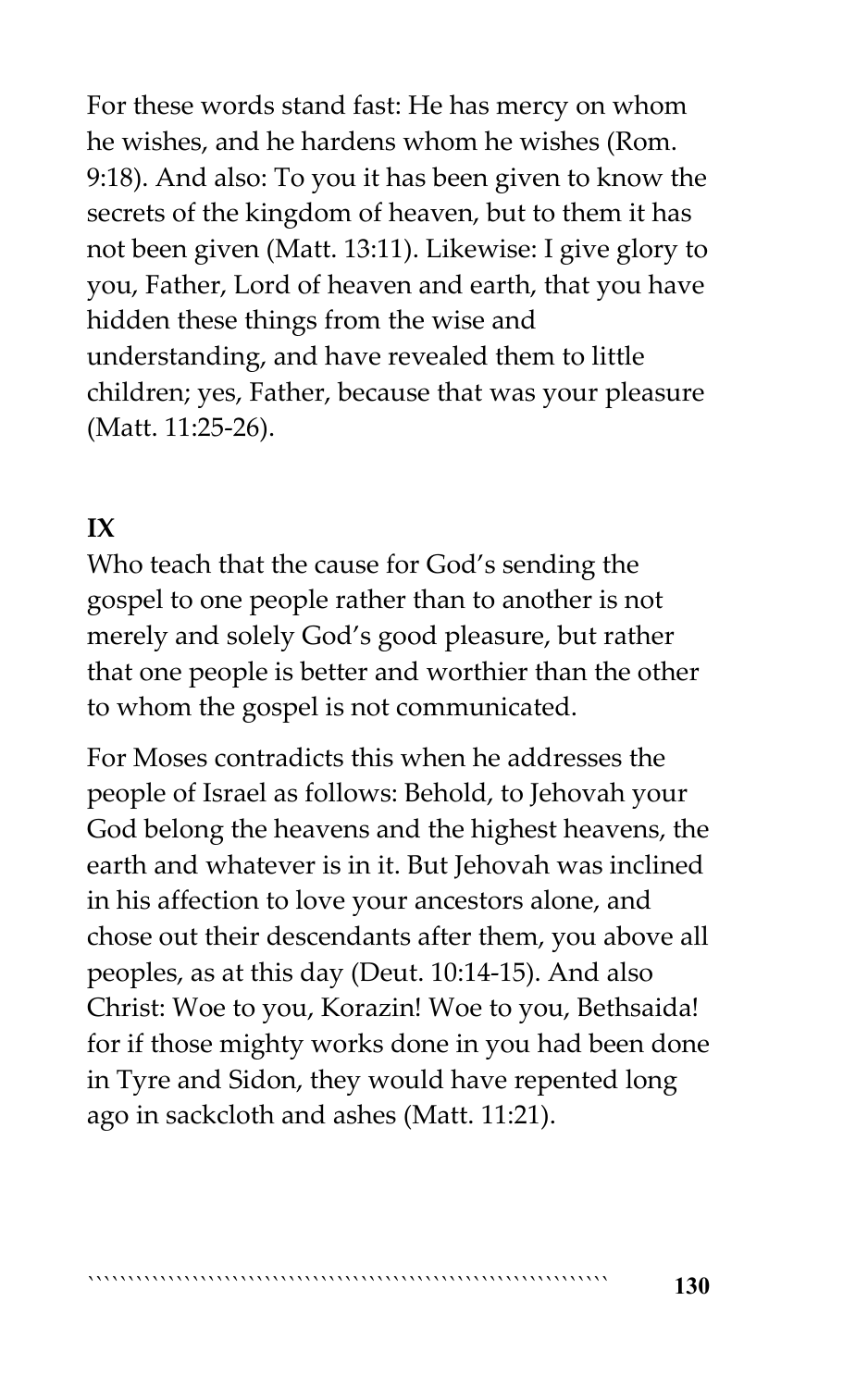## *The Second Main Point of Doctrine: Christ's Death and Human Redemption Through It*

# **Article 1: The Punishment Which God's Justice Requires**

God is not only supremely merciful, but also supremely just. His justice requires (as he has revealed himself in the Word) that the sins we have committed against his infinite majesty be punished with both temporal and eternal punishments, of soul as well as body. We cannot escape these punishments unless satisfaction is given to God's justice.

### **Article 2: The Satisfaction Made by Christ**

Since, however, we ourselves cannot give this satisfaction or deliver ourselves from God's anger, God in his boundless mercy has given us as a guarantee his only begotten Son, who was made to be sin and a curse for us, in our place, on the cross, in order that he might give satisfaction for us.

Article 3: The Infinite Value of Christ's Death

This death of God's Son is the only and entirely complete sacrifice and satisfaction for sins; it is of infinite value and worth, more than sufficient to atone for the sins of the whole world.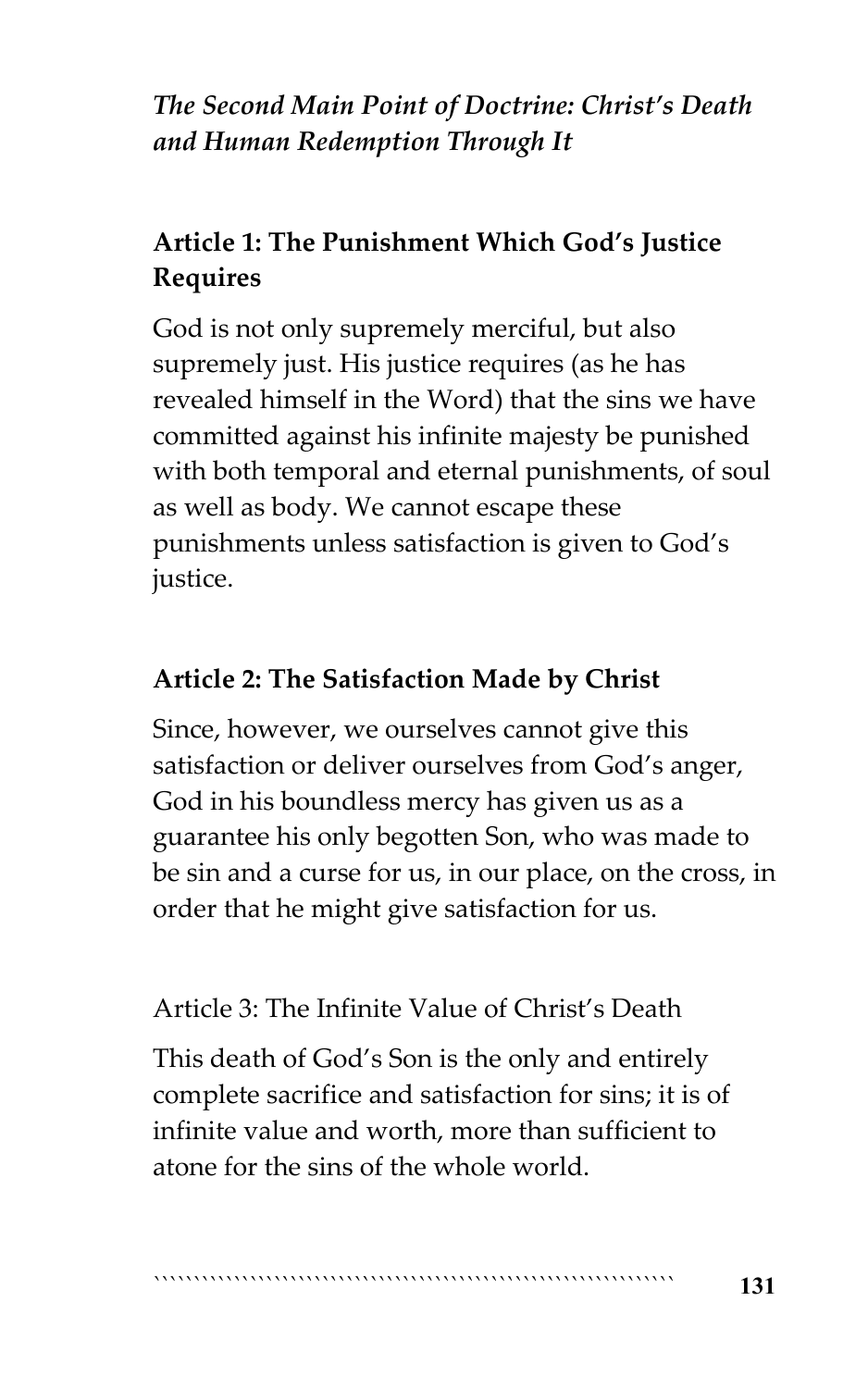## **Article 4: Reasons for This Infinite Value**

This death is of such great value and worth for the reason that the person who suffered it is–as was necessary to be our Savior–not only a true and perfectly holy man, but also the only begotten Son of God, of the same eternal and infinite essence with the Father and the Holy Spirit. Another reason is that this death was accompanied by the experience of God's anger and curse, which we by our sins had fully deserved.

# **Article 5: The Mandate to Proclaim the Gospel to All**

Moreover, it is the promise of the gospel that whoever believes in Christ crucified shall not perish but have eternal life. This promise, together with the command to repent and believe, ought to be announced and declared without differentiation or discrimination to all nations and people, to whom God in his good pleasure sends the gospel.

# **Article 6: Unbelief Man's Responsibility**

However, that many who have been called through the gospel do not repent or believe in Christ but perish in unbelief is not because the sacrifice of Christ offered on the cross is deficient or insufficient, but because they themselves are at fault.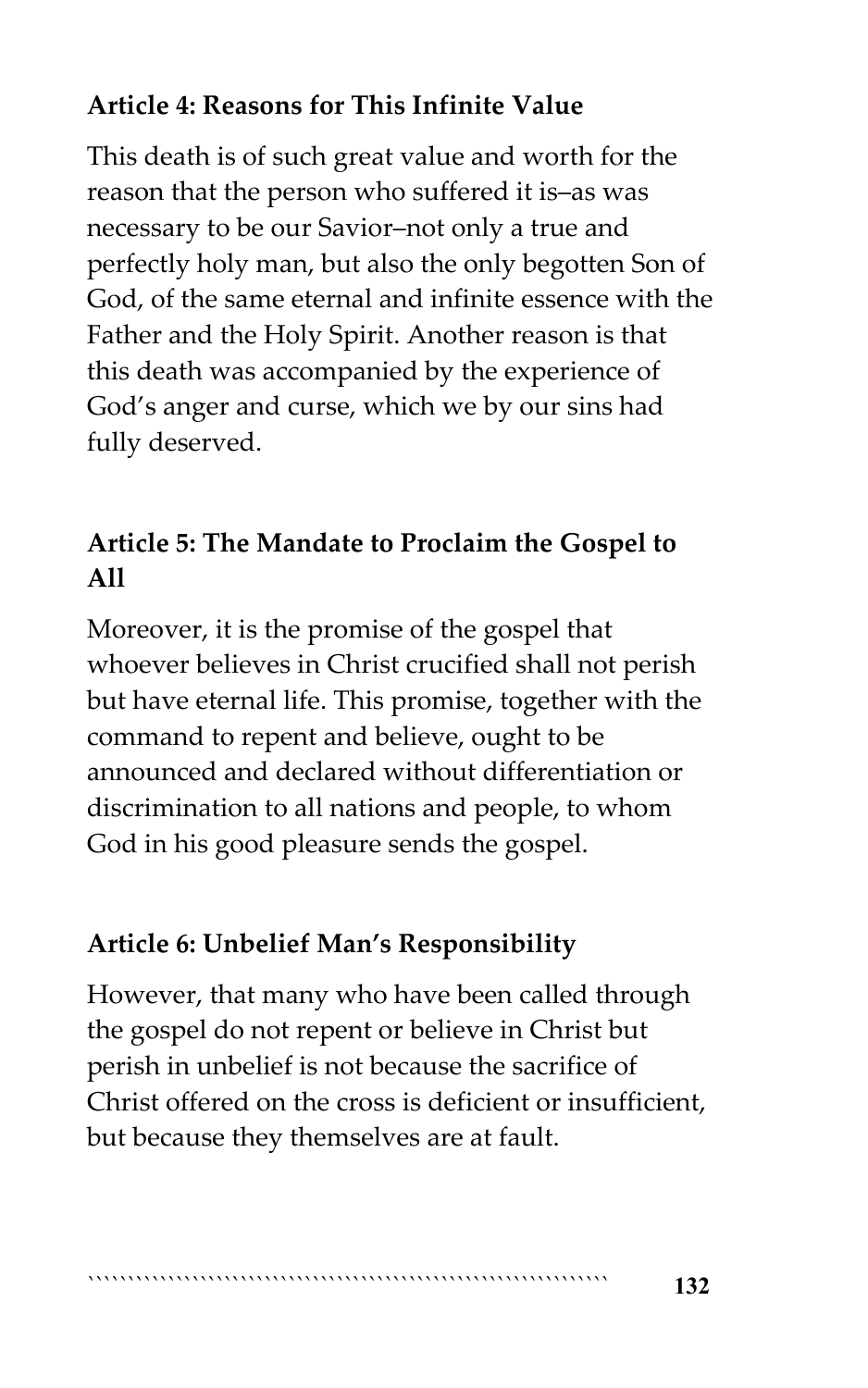## **Article 7: Faith God's Gift**

But all who genuinely believe and are delivered and saved by Christ's death from their sins and from destruction receive this favor solely from God's grace - which he owes to no one - given to them in Christ from eternity.

# **Article 8: The Saving Effectiveness of Christ's Death**

For it was the entirely free plan and very gracious will and intention of God the Father that the enlivening and saving effectiveness of his Son's costly death should work itself out in all his chosen ones, in order that he might grant justifying faith to them only and thereby lead them without fail to salvation. In other words, it was God's will that Christ through the blood of the cross (by which he confirmed the new covenant) should effectively redeem from every people, tribe, nation, and language all those and only those who were chosen from eternity to salvation and given to him by the Father; that he should grant them faith (which, like the Holy Spirit's other saving gifts, he acquired for them by his death); that he should cleanse them by his blood from all their sins, both original and actual, whether committed before or after their coming to faith; that he should faithfully preserve them to the very end; and that he should finally present them to himself, a glorious people, without spot or wrinkle.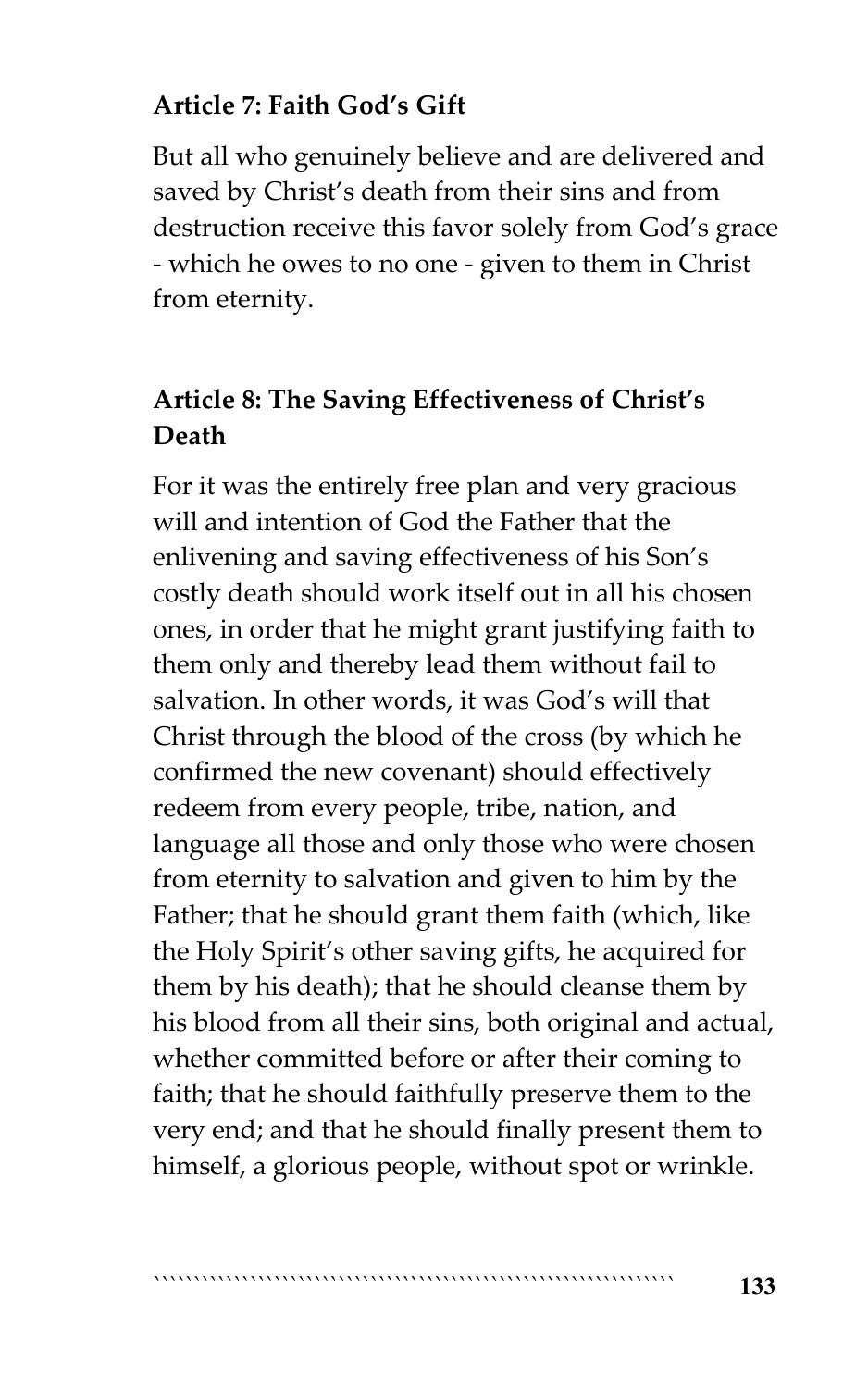# **Article 9: The Fulfillment of God's Plan**

This plan, arising out of God's eternal love for his chosen ones, from the beginning of the world to the present time has been powerfully carried out and will also be carried out in the future, the gates of hell seeking vainly to prevail against it. As a result the chosen are gathered into one, all in their own time, and there is always a church of believers founded on Christ's blood, a church which steadfastly loves, persistently worships, and–here and in all eternity– praises him as her Savior who laid down his life for her on the cross, as a bridegroom for his bride.

## **Rejection of the Errors:**

Having set forth the orthodox teaching, the Synod rejects the errors of those

# **I**

Who teach that God the Father appointed his Son to death on the cross without a fixed and definite plan to save anyone by name, so that the necessity, usefulness, and worth of what Christ's death obtained could have stood intact and altogether perfect, complete and whole, even if the redemption that was obtained had never in actual fact been applied to any individual.

For this assertion is an insult to the wisdom of God the Father and to the merit of Jesus Christ, and it is contrary to Scripture. For the Savior speaks as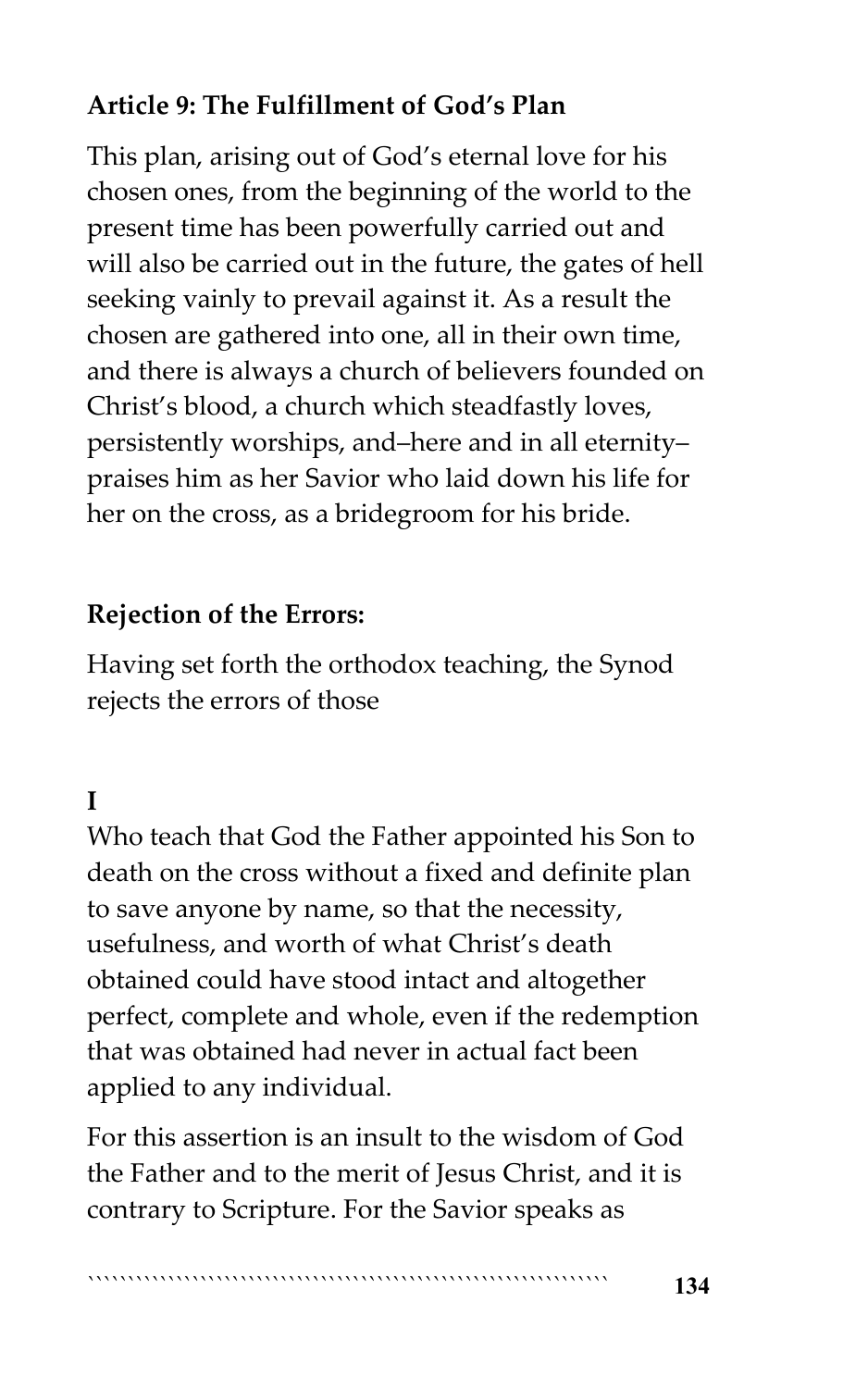follows: I lay down my life for the sheep, and I know them (John 10:15, 27). And Isaiah the prophet says concerning the Savior: When he shall make himself an offering for sin, he shall see his offspring, he shall prolong his days, and the will of Jehovah shall prosper in his hand (Isa. 53:10). Finally, this undermines the article of the creed in which we confess what we believe concerning the Church.

## **II**

Who teach that the purpose of Christ's death was not to establish in actual fact a new covenant of grace by his blood, but only to acquire for the Father the mere right to enter once more into a covenant with men, whether of grace or of works.

For this conflicts with Scripture, which teaches that Christ has become the guarantee and mediator of a better - that is, a new-covenant (Heb. 7:22; 9:15), and that a will is in force only when someone has died (Heb. 9:17).

#### **III**

Who teach that Christ, by the satisfaction which he gave, did not certainly merit for anyone salvation itself and the faith by which this satisfaction of Christ is effectively applied to salvation, but only acquired for the Father the authority or plenary will to relate in a new way with men and to impose such new conditions as he chose, and that the satisfying of these conditions depends on the free choice of man;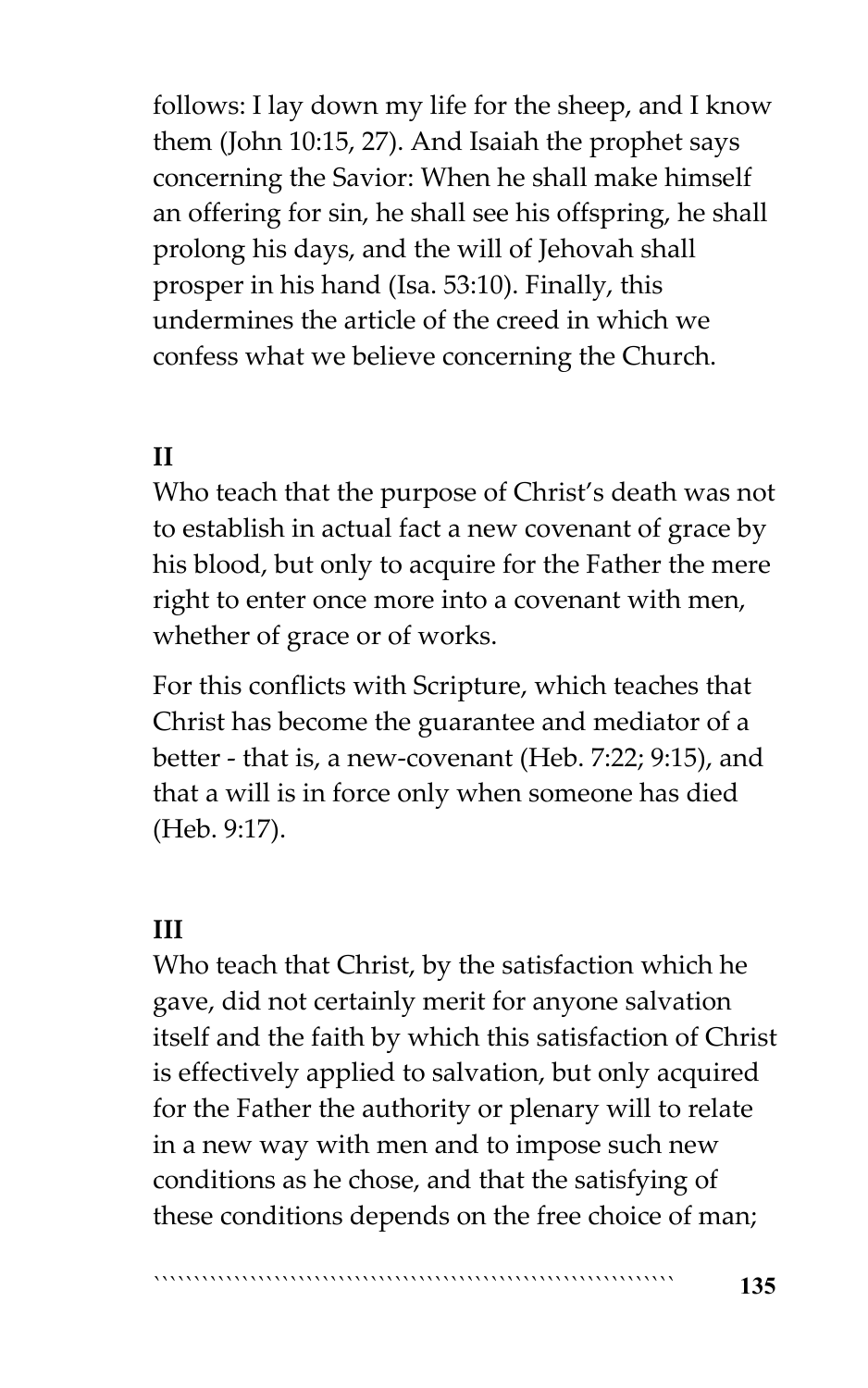consequently, that it was possible that either all or none would fulfill them.

For they have too low an opinion of the death of Christ, do not at all acknowledge the foremost fruit or benefit which it brings forth, and summon back from hell the Pelagian error.

### **IV**

Who teach that what is involved in the new covenant of grace which God the Father made with men through the intervening of Christ's death is not that we are justified before God and saved through faith, insofar as it accepts Christ's merit, but rather that God, having withdrawn his demand for perfect obedience to the law, counts faith itself, and the imperfect obedience of faith, as perfect obedience to the law, and graciously looks upon this as worthy of the reward of eternal life.

For they contradict Scripture: They are justified freely by his grace through the redemption that came by Jesus Christ, whom God presented as a sacrifice of atonement, through faith in his blood (Rom. 3:24-25). And along with the ungodly Socinus, they introduce a new and foreign justification of man before God, against the consensus of the whole church.

**V**

Who teach that all people have been received into the state of reconciliation and into the grace of the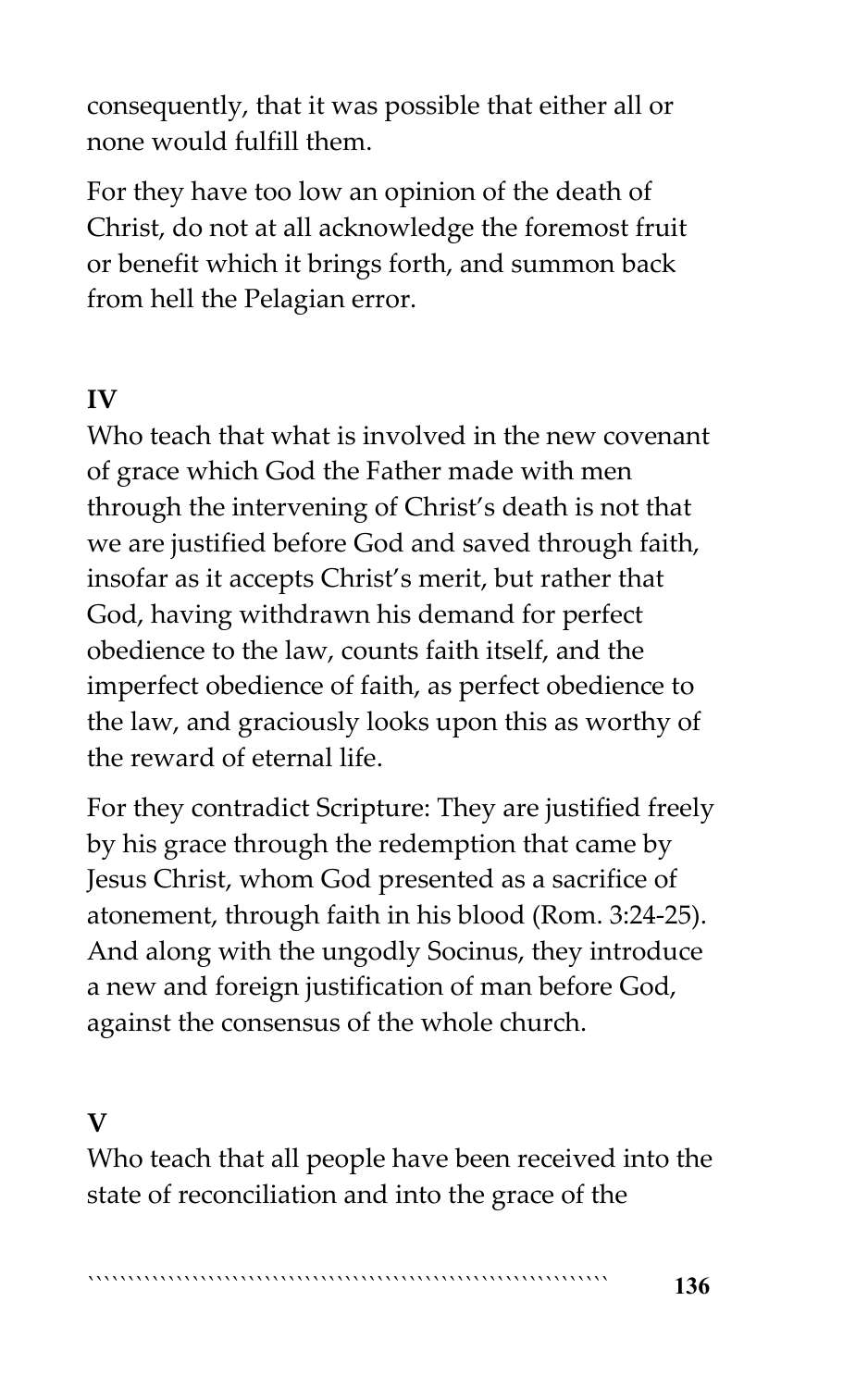covenant, so that no one on account of original sin is liable to condemnation, or is to be condemned, but that all are free from the guilt of this sin.

For this opinion conflicts with Scripture which asserts that we are by nature children of wrath.

## **VI**

Who make use of the distinction between obtaining and applying in order to instill in the unwary and inexperienced the opinion that God, as far as he is concerned, wished to bestow equally upon all people the benefits which are gained by Christ's death; but that the distinction by which some rather than others come to share in the forgiveness of sins and eternal life depends on their own free choice (which applies itself to the grace offered indiscriminately) but does not depend on the unique gift of mercy which effectively works in them, so that they, rather than others, apply that grace to themselves.

For, while pretending to set forth this distinction in an acceptable sense, they attempt to give the people the deadly poison of Pelagianism.

#### **VII**

Who teach that Christ neither could die, nor had to die, nor did die for those whom God so dearly loved and chose to eternal life, since such people do not need the death of Christ.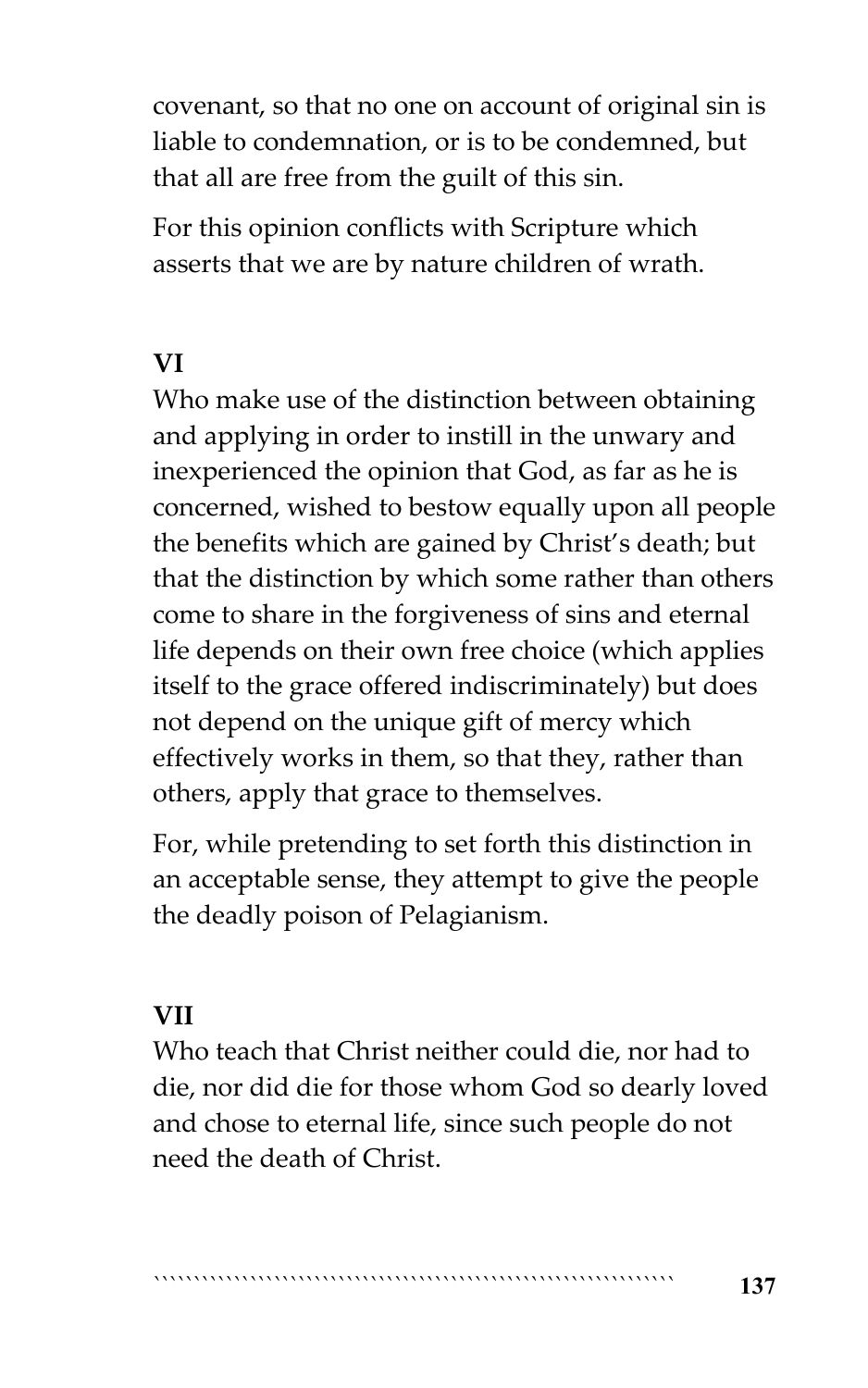For they contradict the apostle, who says: Christ loved me and gave himself up for me (Gal. 2:20), and likewise: Who will bring any charge against those whom God has chosen? It is God who justifies. Who is he that condemns? It is Christ who died, that is, for them (Rom. 8:33-34). They also contradict the Savior, who asserts: I lay down my life for the sheep (John 10:15), and My command is this: Love one another as I have loved you. Greater love has no one than this, that one lay down his life for his friends (John 15:12- 13).

# *The Third and Fourth Main Points of Doctrine: Human Corruption, Conversion to God, and the Way It Occurs*

#### **Article 1: The Effect of the Fall on Human Nature**

Man was originally created in the image of God and was furnished in his mind with a true and salutary knowledge of his Creator and things spiritual, in his will and heart with righteousness, and in all his emotions with purity; indeed, the whole man was holy. However, rebelling against God at the devil's instigation and by his own free will, he deprived himself of these outstanding gifts. Rather, in their place he brought upon himself blindness, terrible darkness, futility, and distortion of judgment in his mind; perversity, defiance, and hardness in his heart and will; and finally impurity in all his emotions.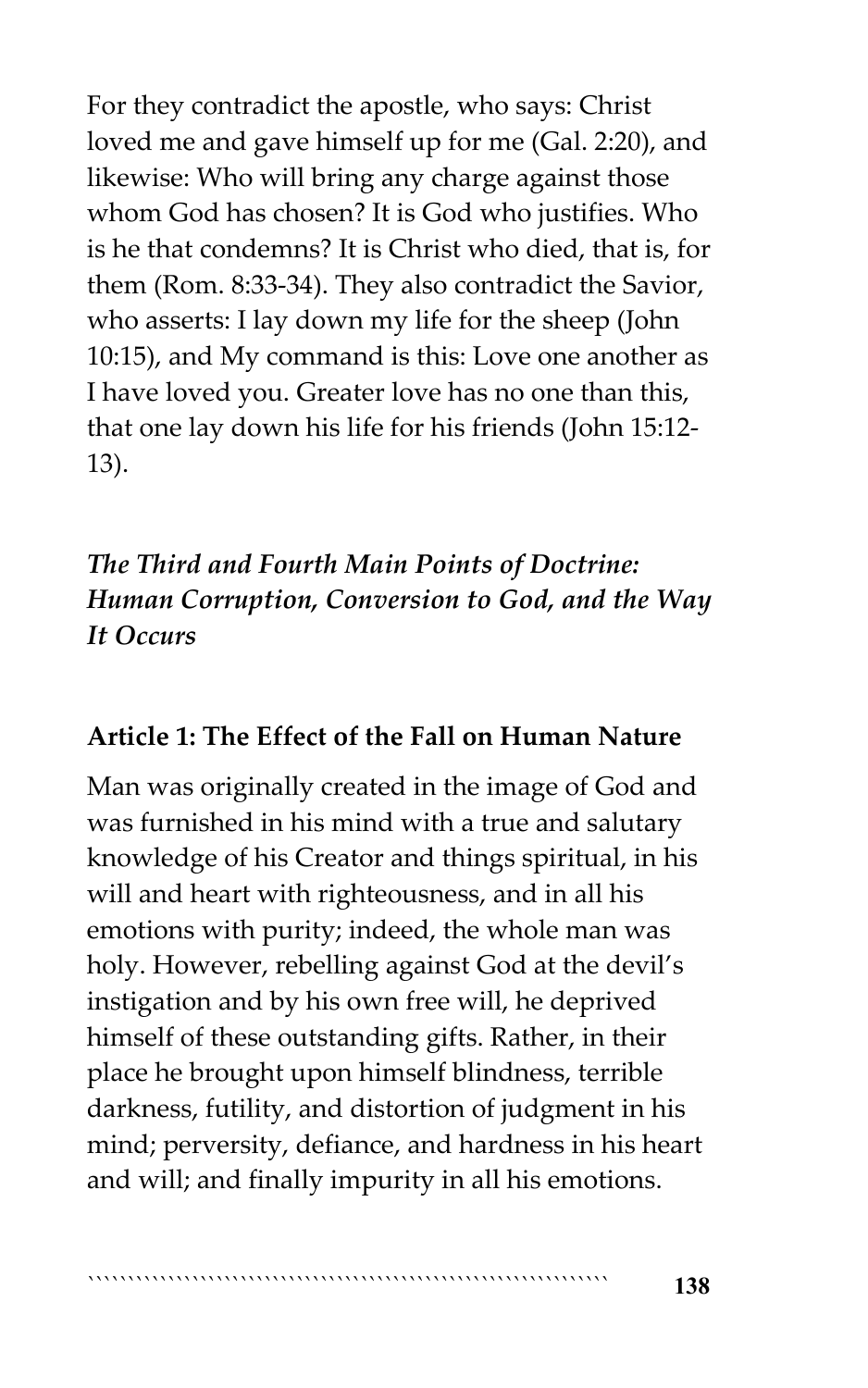# **Article 2: The Spread of Corruption**

Man brought forth children of the same nature as himself after the fall. That is to say, being corrupt he brought forth corrupt children. The corruption spread, by God's just judgment, from Adam to all his descendants– except for Christ alone–not by way of imitation (as in former times the Pelagians would have it) but by way of the propagation of his perverted nature.

### **Article 3: Total Inability**

Therefore, all people are conceived in sin and are born children of wrath, unfit for any saving good, inclined to evil, dead in their sins, and slaves to sin; without the grace of the regenerating Holy Spirit they are neither willing nor able to return to God, to reform their distorted nature, or even to dispose themselves to such reform.

## **Article 4: The Inadequacy of the Light of Nature**

There is, to be sure, a certain light of nature remaining in man after the fall, by virtue of which he retains some notions about God, natural things, and the difference between what is moral and immoral, and demonstrates a certain eagerness for virtue and for good outward behavior. But this light of nature is far from enabling man to come to a saving knowledge of God and conversion to him–so far, in fact, that man does not use it rightly even in matters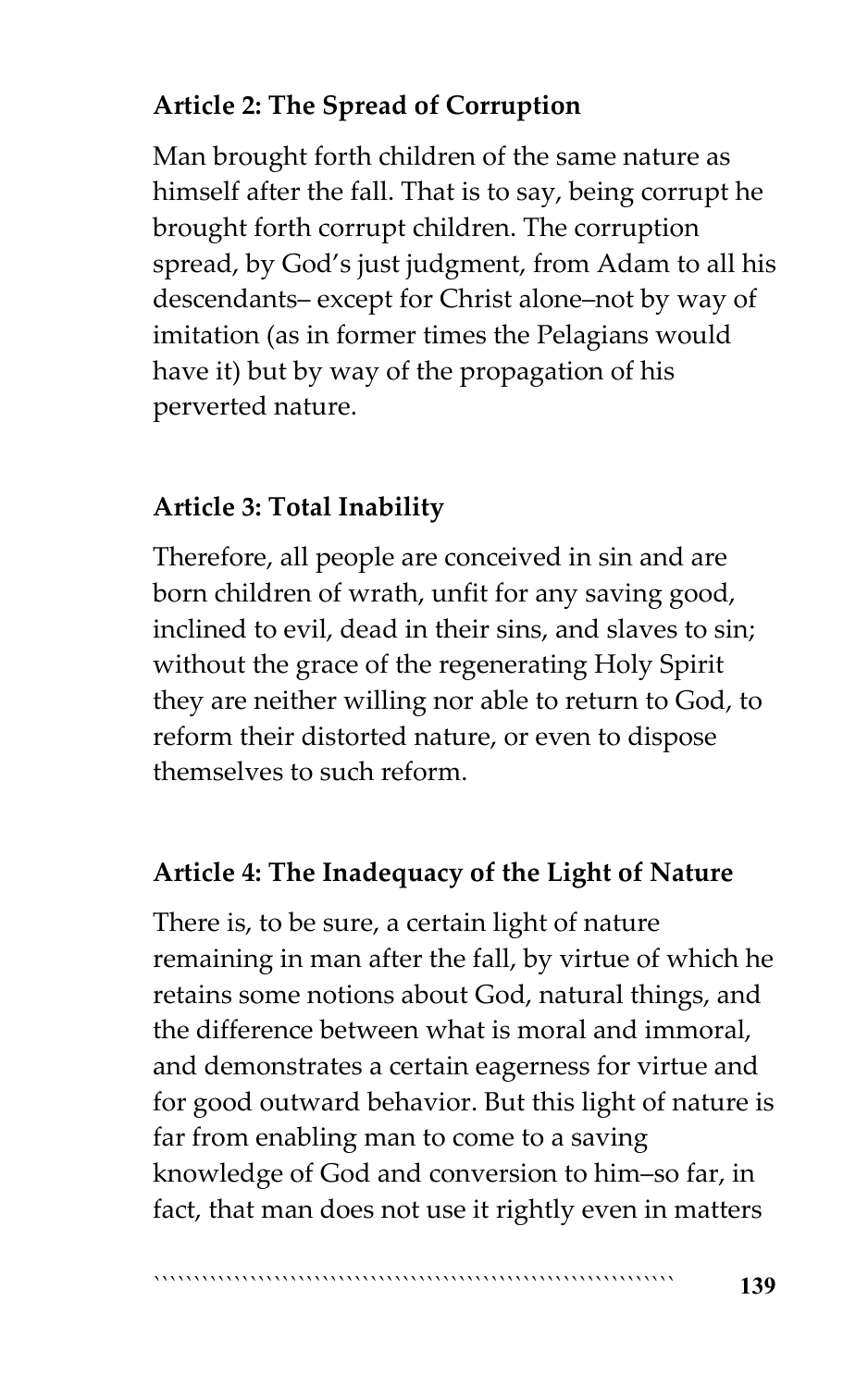of nature and society. Instead, in various ways he completely distorts this light, whatever its precise character, and suppresses it in unrighteousness. In doing so he renders himself without excuse before God.

## **Article 5: The Inadequacy of the Law**

In this respect, what is true of the light of nature is true also of the Ten Commandments given by God through Moses specifically to the Jews. For man cannot obtain saving grace through the Decalogue, because, although it does expose the magnitude of his sin and increasingly convict him of his guilt, yet it does not offer a remedy or enable him to escape from his misery, and, indeed, weakened as it is by the flesh, leaves the offender under the curse.

## **Article 6: The Saving Power of the Gospel**

What, therefore, neither the light of nature nor the law can do, God accomplishes by the power of the Holy Spirit, through the Word or the ministry of reconciliation. This is the gospel about the Messiah, through which it has pleased God to save believers, in both the Old and the New Testament.

## **Article 7: God's Freedom in Revealing the Gospel**

In the Old Testament, God revealed this secret of his will to a small number; in the New Testament (now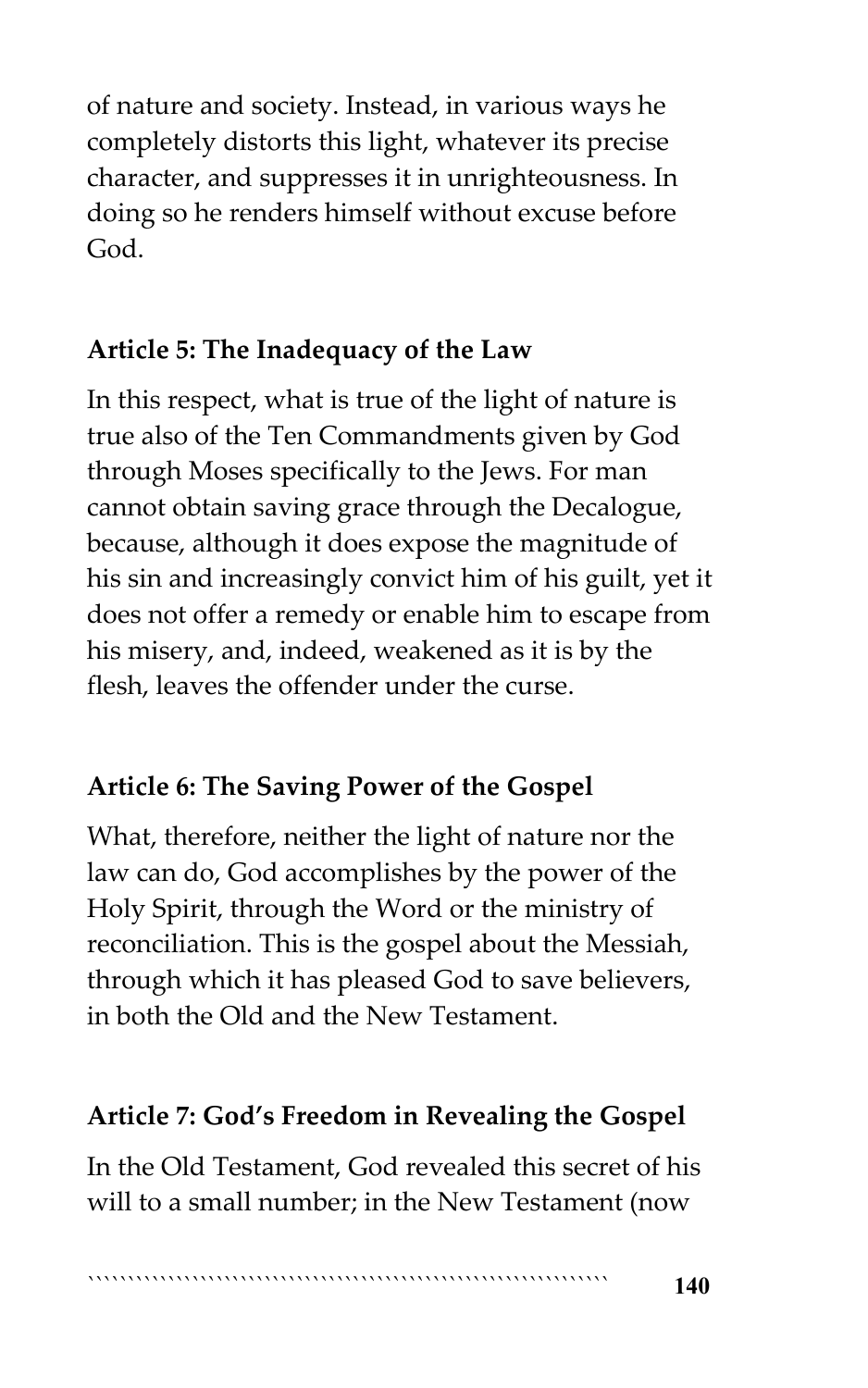without any distinction between peoples) he discloses it to a large number. The reason for this difference must not be ascribed to the greater worth of one nation over another, or to a better use of the light of nature, but to the free good pleasure and undeserved love of God. Therefore, those who receive so much grace, beyond and in spite of all they deserve, ought to acknowledge it with humble and thankful hearts; on the other hand, with the apostle they ought to adore (but certainly not inquisitively search into) the severity and justice of God's judgments on the others, who do not receive this grace.

## **Article 8: The Serious Call of the Gospel**

Nevertheless, all who are called through the gospel are called seriously. For seriously and most genuinely God makes known in his Word what is pleasing to him: that those who are called should come to him. Seriously he also promises rest for their souls and eternal life to all who come to him and believe.

# **Article 9: Human Responsibility for Rejecting the Gospel**

The fact that many who are called through the ministry of the gospel do not come and are not brought to conversion must not be blamed on the gospel, nor on Christ, who is offered through the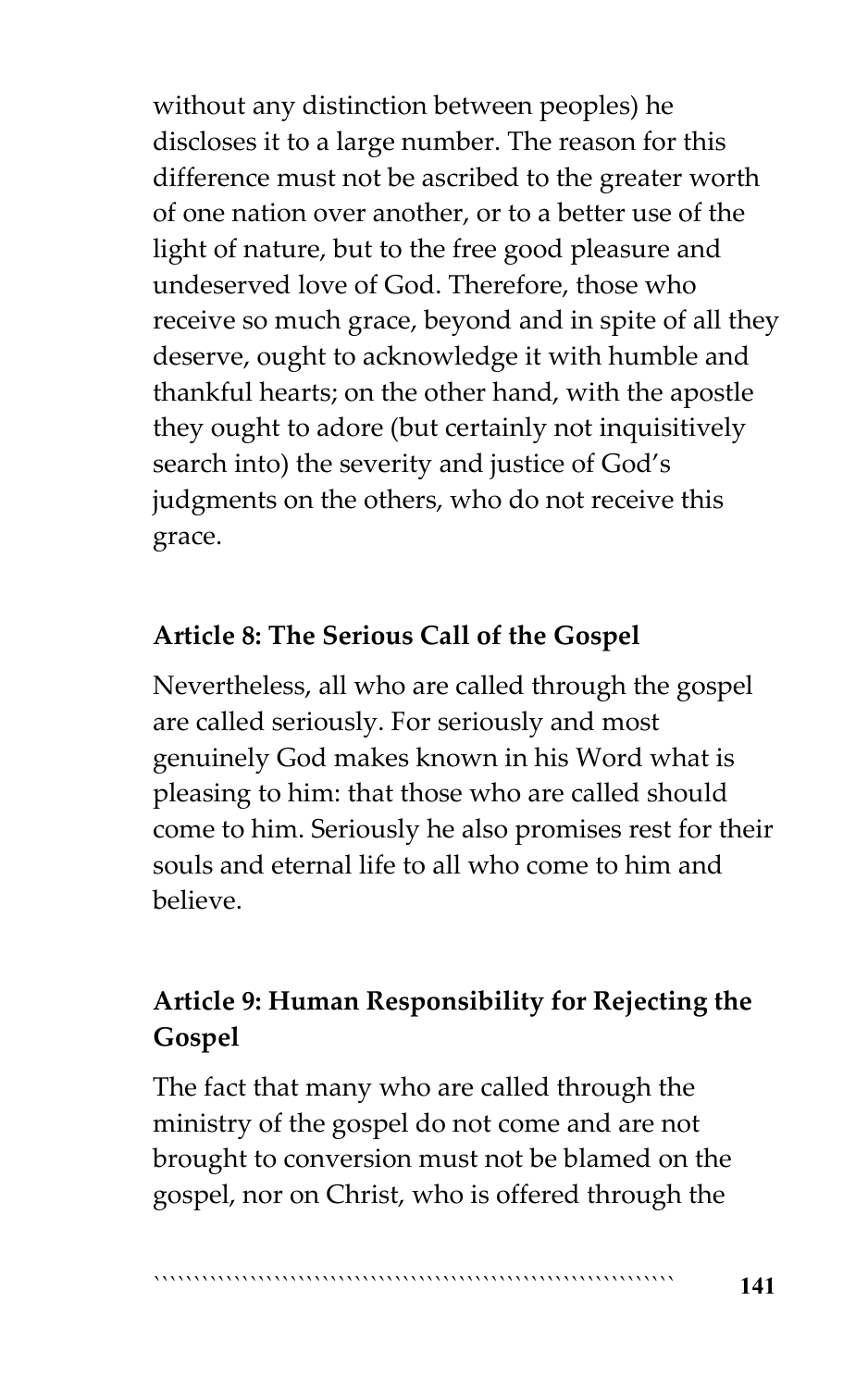gospel, nor on God, who calls them through the gospel and even bestows various gifts on them, but on the people themselves who are called. Some in self-assurance do not even entertain the Word of life; others do entertain it but do not take it to heart, and for that reason, after the fleeting joy of a temporary faith, they relapse; others choke the seed of the Word with the thorns of life's cares and with the pleasures of the world and bring forth no fruits. This our Savior teaches in the parable of the sower (Matt. 13).

#### **Article 10: Conversion as the Work of God**

The fact that others who are called through the ministry of the gospel do come and are brought to conversion must not be credited to man, as though one distinguishes himself by free choice from others who are furnished with equal or sufficient grace for faith and conversion (as the proud heresy of Pelagius maintains). No, it must be credited to God: just as from eternity he chose his own in Christ, so within time he effectively calls them, grants them faith and repentance, and, having rescued them from the dominion of darkness, brings them into the kingdom of his Son, in order that they may declare the wonderful deeds of him who called them out of darkness into this marvelous light, and may boast not in themselves, but in the Lord, as apostolic words frequently testify in Scripture.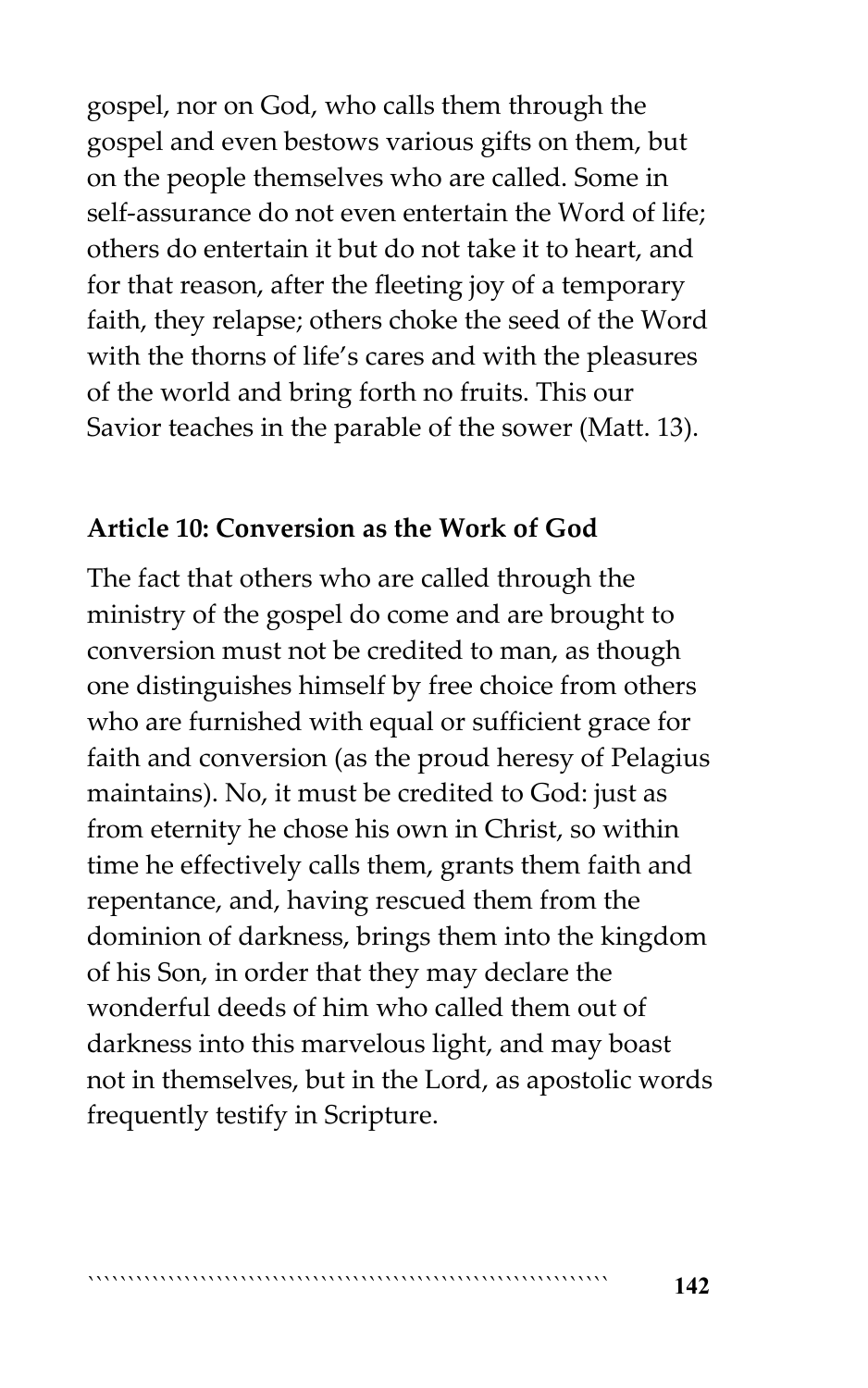## **Article 11: The Holy Spirit's Work in Conversion**

Moreover, when God carries out this good pleasure in his chosen ones, or works true conversion in them, he not only sees to it that the gospel is proclaimed to them outwardly, and enlightens their minds powerfully by the Holy Spirit so that they may rightly understand and discern the things of the Spirit of God, but, by the effective operation of the same regenerating Spirit, he also penetrates into the inmost being of man, opens the closed heart, softens the hard heart, and circumcises the heart that is uncircumcised. He infuses new qualities into the will, making the dead will alive, the evil one good, the unwilling one willing, and the stubborn one compliant; he activates and strengthens the will so that, like a good tree, it may be enabled to produce the fruits of good deeds.

#### **Article 12: Regeneration a Supernatural Work**

And this is the regeneration, the new creation, the raising from the dead, and the making alive so clearly proclaimed in the Scriptures, which God works in us without our help. But this certainly does not happen only by outward teaching, by moral persuasion, or by such a way of working that, after God has done his work, it remains in man's power whether or not to be reborn or converted. Rather, it is an entirely supernatural work, one that is at the same time most powerful and most pleasing, a marvelous, hidden, and inexpressible work, which is not lesser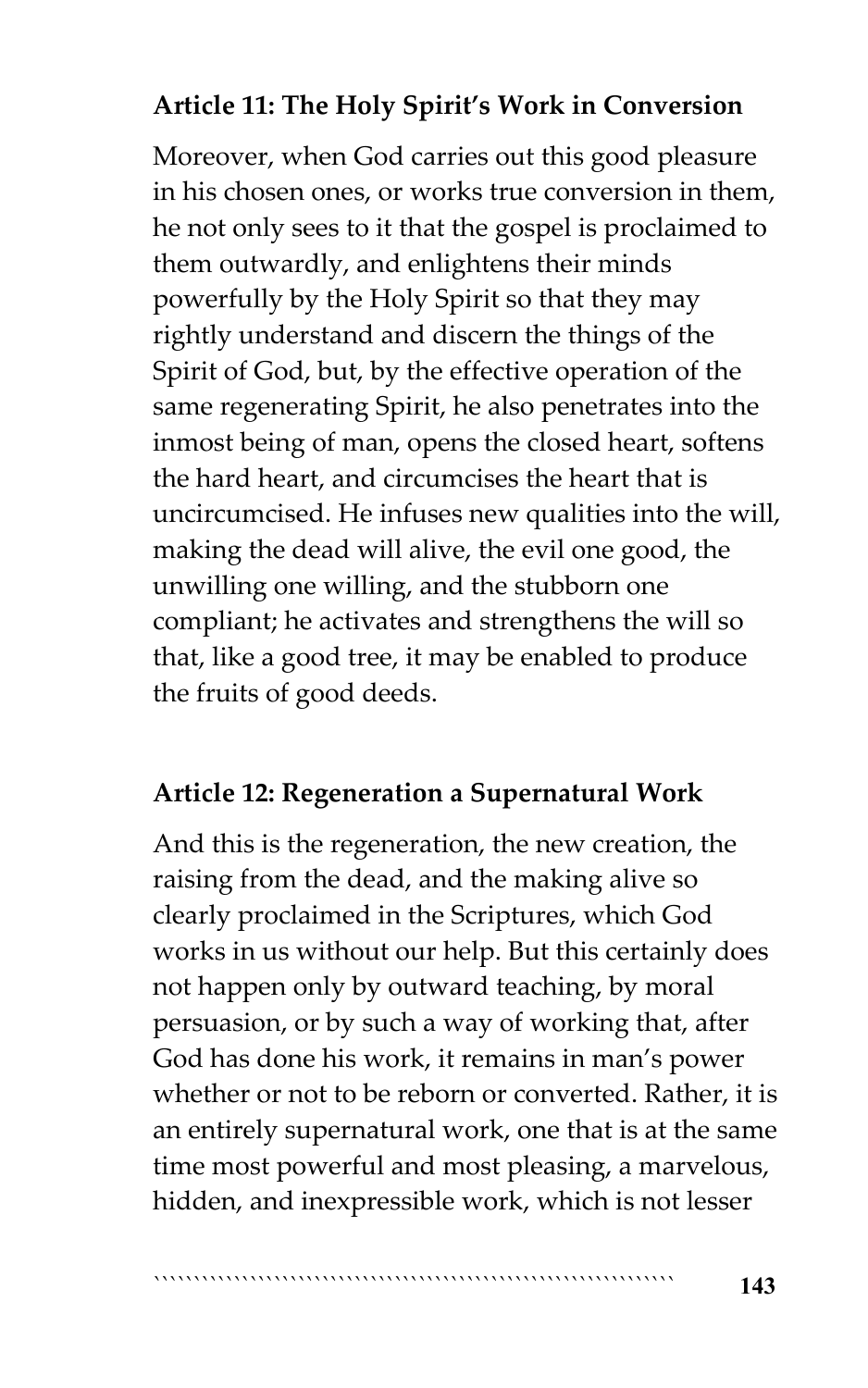than or inferior in power to that of creation or of raising the dead, as Scripture (inspired by the author of this work) teaches. As a result, all those in whose hearts God works in this marvelous way are certainly, unfailingly, and effectively reborn and do actually believe. And then the will, now renewed, is not only activated and motivated by God but in being activated by God is also itself active. For this reason, man himself, by that grace which he has received, is also rightly said to believe and to repent.

# **Article 13: The Incomprehensible Way of Regeneration**

In this life believers cannot fully understand the way this work occurs; meanwhile, they rest content with knowing and experiencing that by this grace of God they do believe with the heart and love their Savior.

## **Article 14: The Way God Gives Faith**

In this way, therefore, faith is a gift of God, not in the sense that it is offered by God for man to choose, but that it is in actual fact bestowed on man, breathed and infused into him. Nor is it a gift in the sense that God bestows only the potential to believe, but then awaits assent–the act of believing–from man's choice; rather, it is a gift in the sense that he who works both willing and acting and, indeed, works all things in all people produces in man both the will to believe and the belief itself.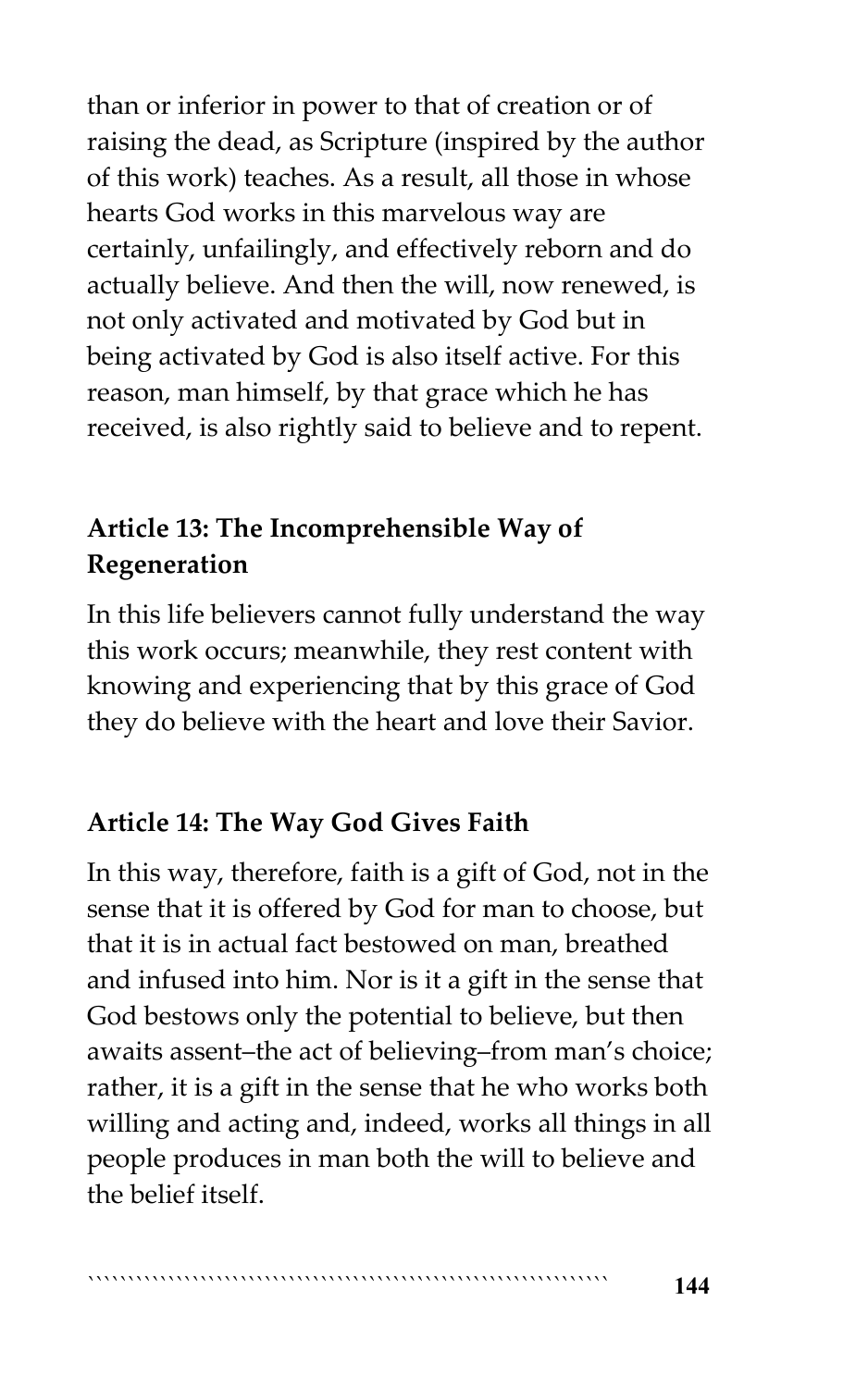## **Article 15: Responses to God's Grace**

God does not owe this grace to anyone. For what could God owe to one who has nothing to give that can be paid back? Indeed, what could God owe to one who has nothing of his own to give but sin and falsehood? Therefore the person who receives this grace owes and gives eternal thanks to God alone; the person who does not receive it either does not care at all about these spiritual things and is satisfied with himself in his condition, or else in self-assurance foolishly boasts about having something which he lacks. Furthermore, following the example of the apostles, we are to think and to speak in the most favorable way about those who outwardly profess their faith and better their lives, for the inner chambers of the heart are unknown to us. But for others who have not yet been called, we are to pray to the God who calls things that do not exist as though they did. In no way, however, are we to pride ourselves as better than they, as though we had distinguished ourselves from them.

### **Article 16: Regeneration's Effect**

However, just as by the fall man did not cease to be man, endowed with intellect and will, and just as sin, which has spread through the whole human race, did not abolish the nature of the human race but distorted and spiritually killed it, so also this divine grace of regeneration does not act in people as if they were blocks and stones; nor does it abolish the will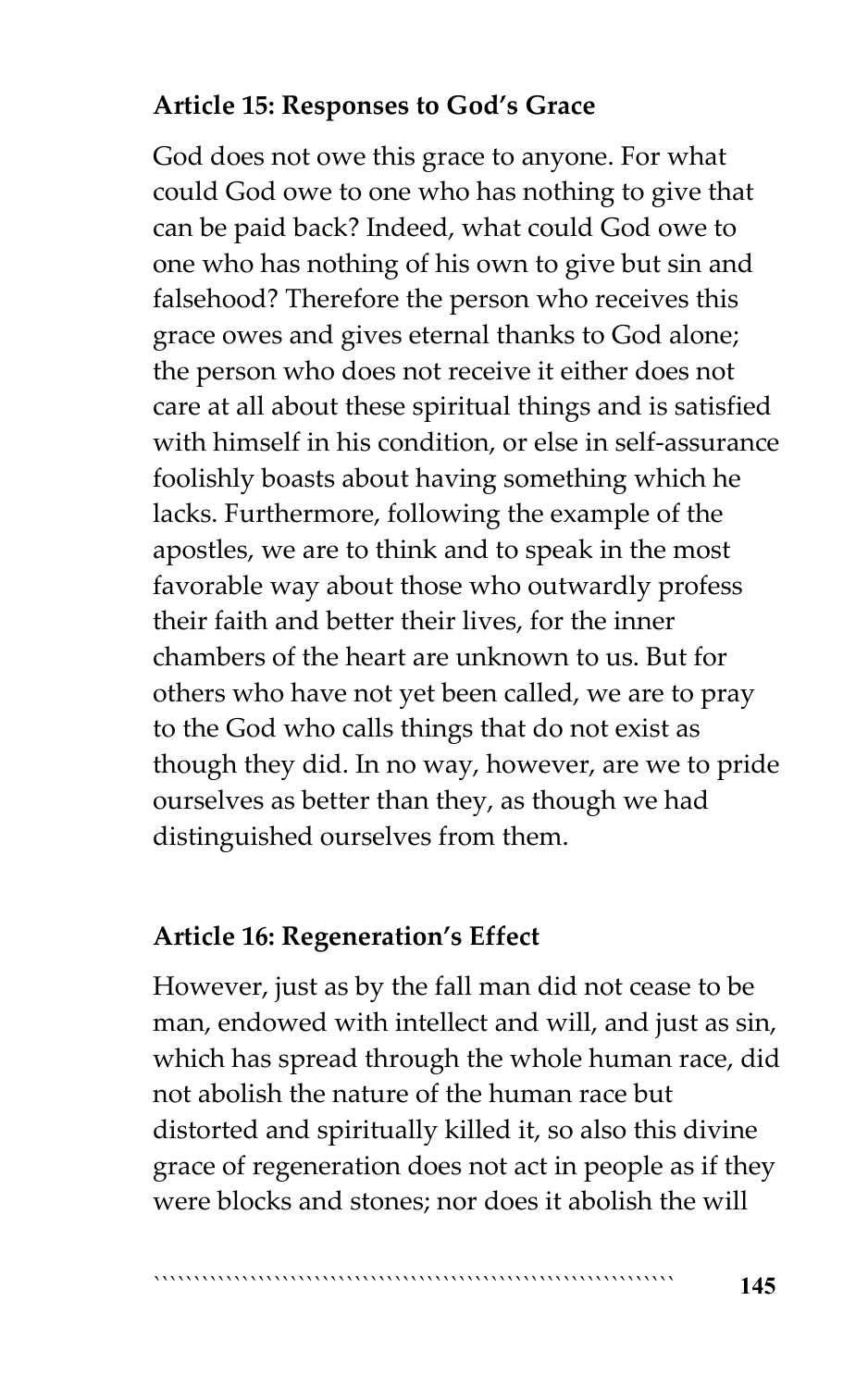and its properties or coerce a reluctant will by force, but spiritually revives, heals, reforms, and–in a manner at once pleasing and powerful–bends it back. As a result, a ready and sincere obedience of the Spirit now begins to prevail where before the rebellion and resistance of the flesh were completely dominant. It is in this that the true and spiritual restoration and freedom of our will consists. Thus, if the marvelous Maker of every good thing were not dealing with us, man would have no hope of getting up from his fall by his free choice, by which he plunged himself into ruin when still standing upright.

#### **Article 17: God's Use of Means in Regeneration**

Just as the almighty work of God by which he brings forth and sustains our natural life does not rule out but requires the use of means, by which God, according to his infinite wisdom and goodness, has wished to exercise his power, so also the aforementioned supernatural work of God by which he regenerates us in no way rules out or cancels the use of the gospel, which God in his great wisdom has appointed to be the seed of regeneration and the food of the soul. For this reason, the apostles and the teachers who followed them taught the people in a godly manner about this grace of God, to give him the glory and to humble all pride, and yet did not neglect meanwhile to keep the people, by means of the holy admonitions of the gospel, under the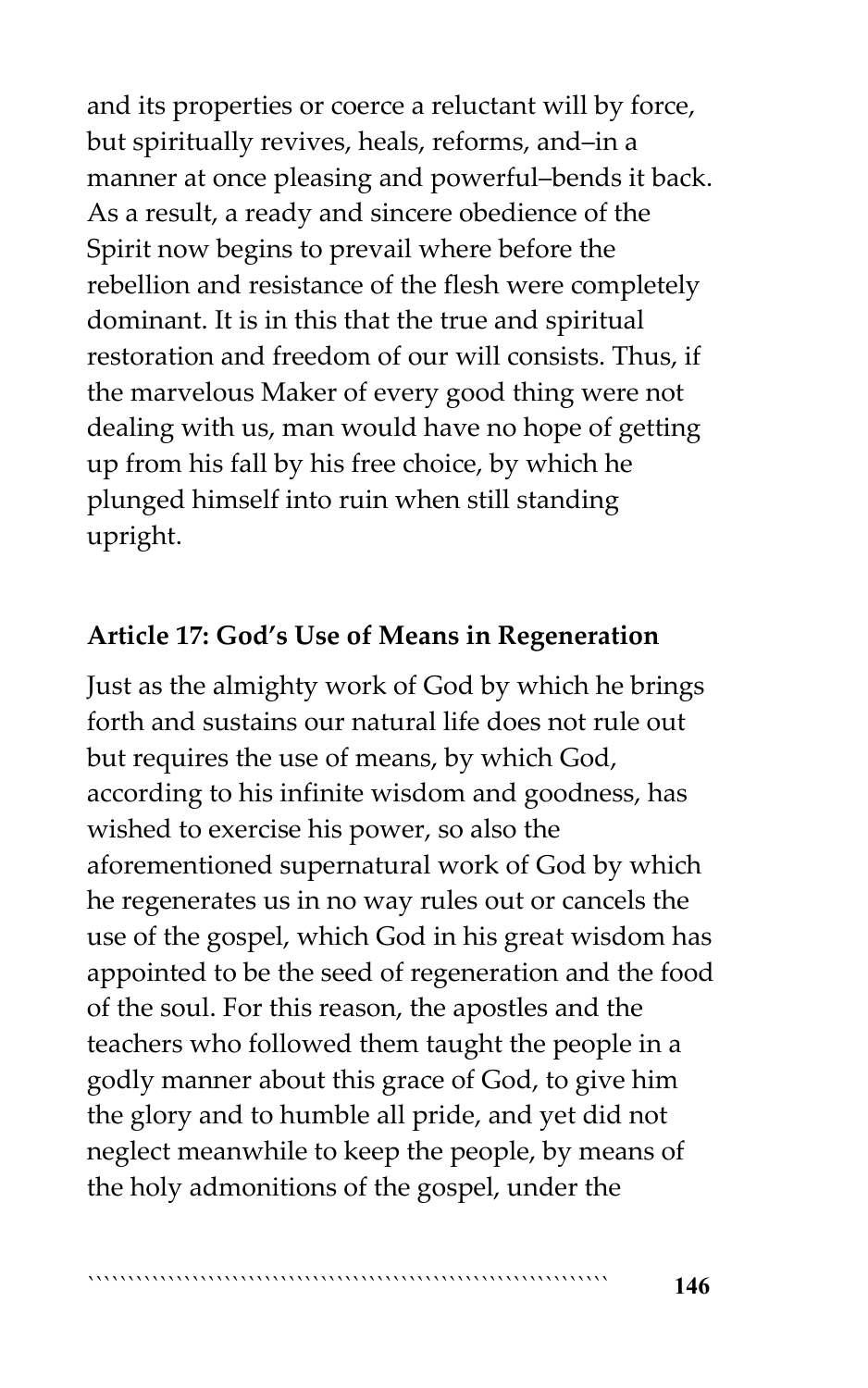administration of the Word, the sacraments, and discipline. So even today it is out of the question that the teachers or those taught in the church should presume to test God by separating what he in his good pleasure has wished to be closely joined together. For grace is bestowed through admonitions, and the more readily we perform our duty, the more lustrous the benefit of God working in us usually is and the better his work advances. To him alone, both for the means and for their saving fruit and effectiveness, all glory is owed forever. Amen.

## **Rejection of the Errors:**

Having set forth the orthodox teaching, the Synod rejects the errors of those

# **I**

Who teach that, properly speaking, it cannot be said that original sin in itself is enough to condemn the whole human race or to warrant temporal and eternal punishments.

For they contradict the apostle when he says: Sin entered the world through one man, and death through sin, and in this way death passed on to all men because all sinned (Rom. 5:12); also: The guilt followed one sin and brought condemnation (Rom. 5:16); likewise: The wages of sin is death (Rom. 6:23).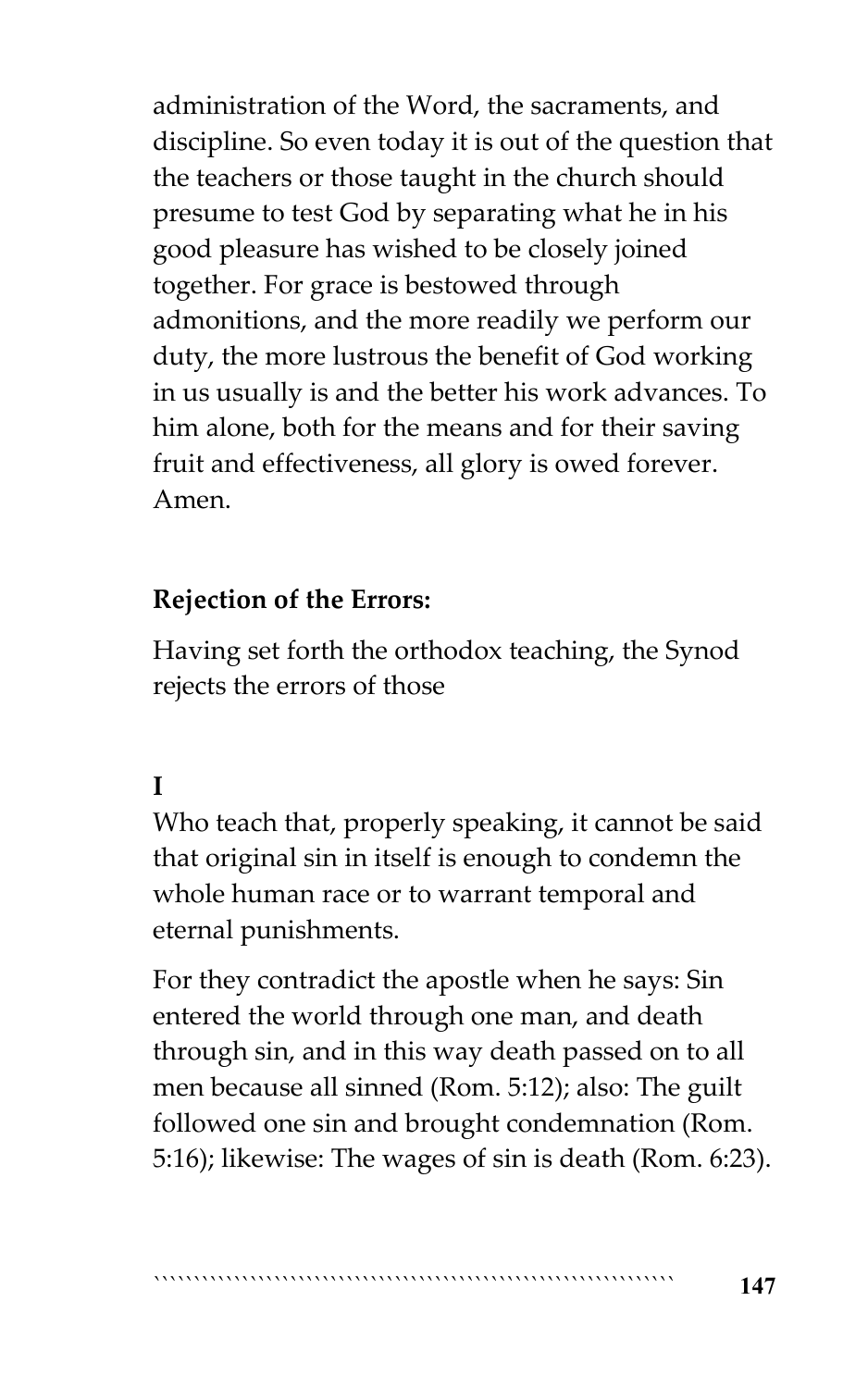Who teach that the spiritual gifts or the good dispositions and virtues such as goodness, holiness, and righteousness could not have resided in man's will when he was first created, and therefore could not have been separated from the will at the fall.

For this conflicts with the apostle's description of the image of God in Ephesians 4:24, where he portrays the image in terms of righteousness and holiness, which definitely reside in the will.

# **III**

Who teach that in spiritual death the spiritual gifts have not been separated from man's will, since the will in itself has never been corrupted but only hindered by the darkness of the mind and the unruliness of the emotions, and since the will is able to exercise its innate free capacity once these hindrances are removed, which is to say, it is able of itself to will or choose whatever good is set before it– or else not to will or choose it.

This is a novel idea and an error and has the effect of elevating the power of free choice, contrary to the words of Jeremiah the prophet: The heart itself is deceitful above all things and wicked (Jer. 17:9); and of the words of the apostle: All of us also lived among them (the sons of disobedience) at one time in the passions of our flesh, following the will of our flesh and thoughts (Eph. 2:3).

# **II**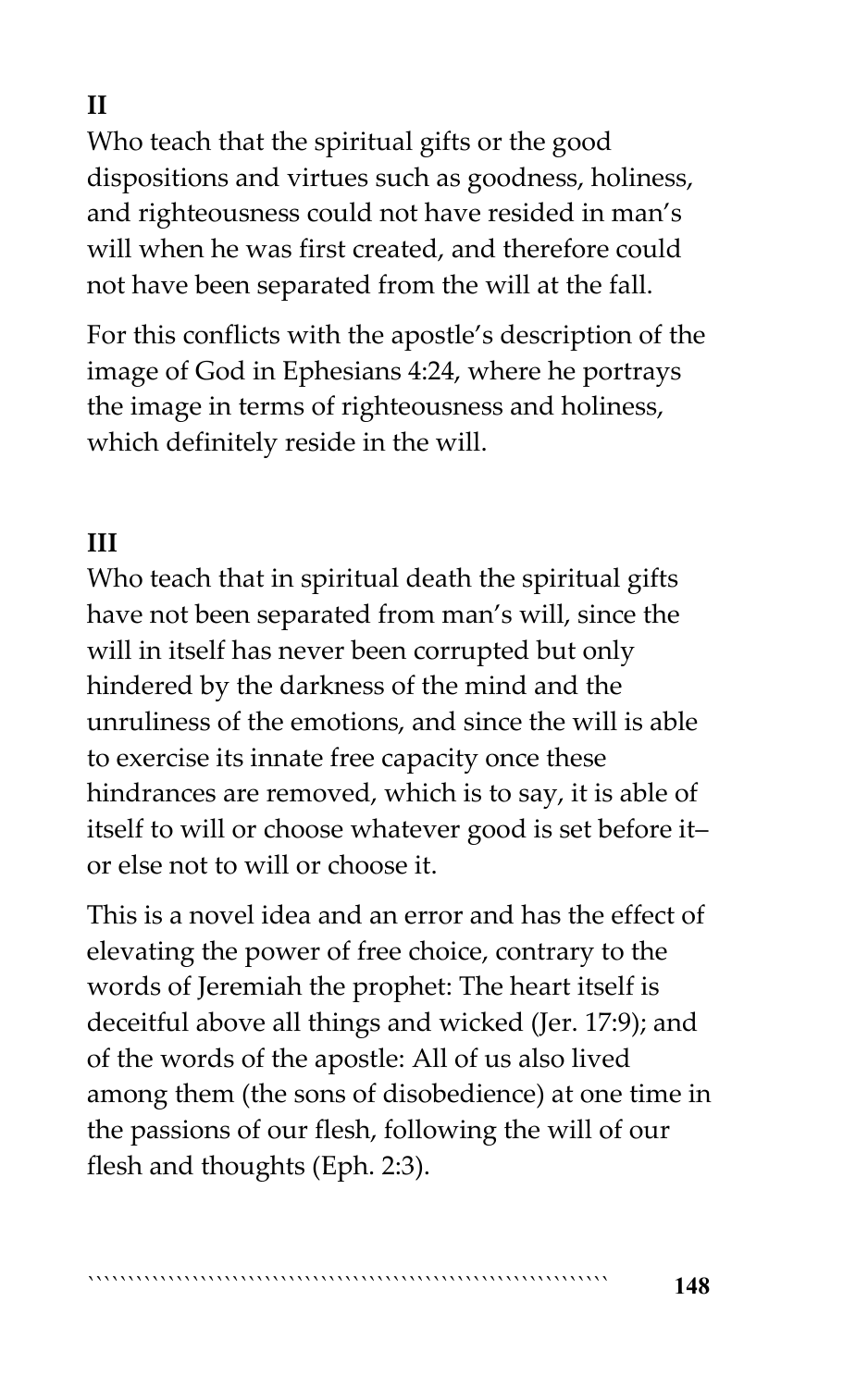Who teach that unregenerate man is not strictly or totally dead in his sins or deprived of all capacity for spiritual good but is able to hunger and thirst for righteousness or life and to offer the sacrifice of a broken and contrite spirit which is pleasing to God.

For these views are opposed to the plain testimonies of Scripture: You were dead in your transgressions and sins (Eph. 2:1, 5); The imagination of the thoughts of man's heart is only evil all the time (Gen. 6:5; 8:21). Besides, to hunger and thirst for deliverance from misery and for life, and to offer God the sacrifice of a broken spirit is characteristic only of the regenerate and of those called blessed (Ps. 51:17; Matt. 5:6).

### **V**

Who teach that corrupt and natural man can make such good use of common grace (by which they mean the light of nature) or of the gifts remaining after the fall that he is able thereby gradually to obtain a greater grace– evangelical or saving grace–as well as salvation itself; and that in this way God, for his part, shows himself ready to reveal Christ to all people, since he provides to all, to a sufficient extent and in an effective manner, the means necessary for the revealing of Christ, for faith, and for repentance.

For Scripture, not to mention the experience of all ages, testifies that this is false: He makes known his words to Jacob, his statutes and his laws to Israel; he

#### **IV**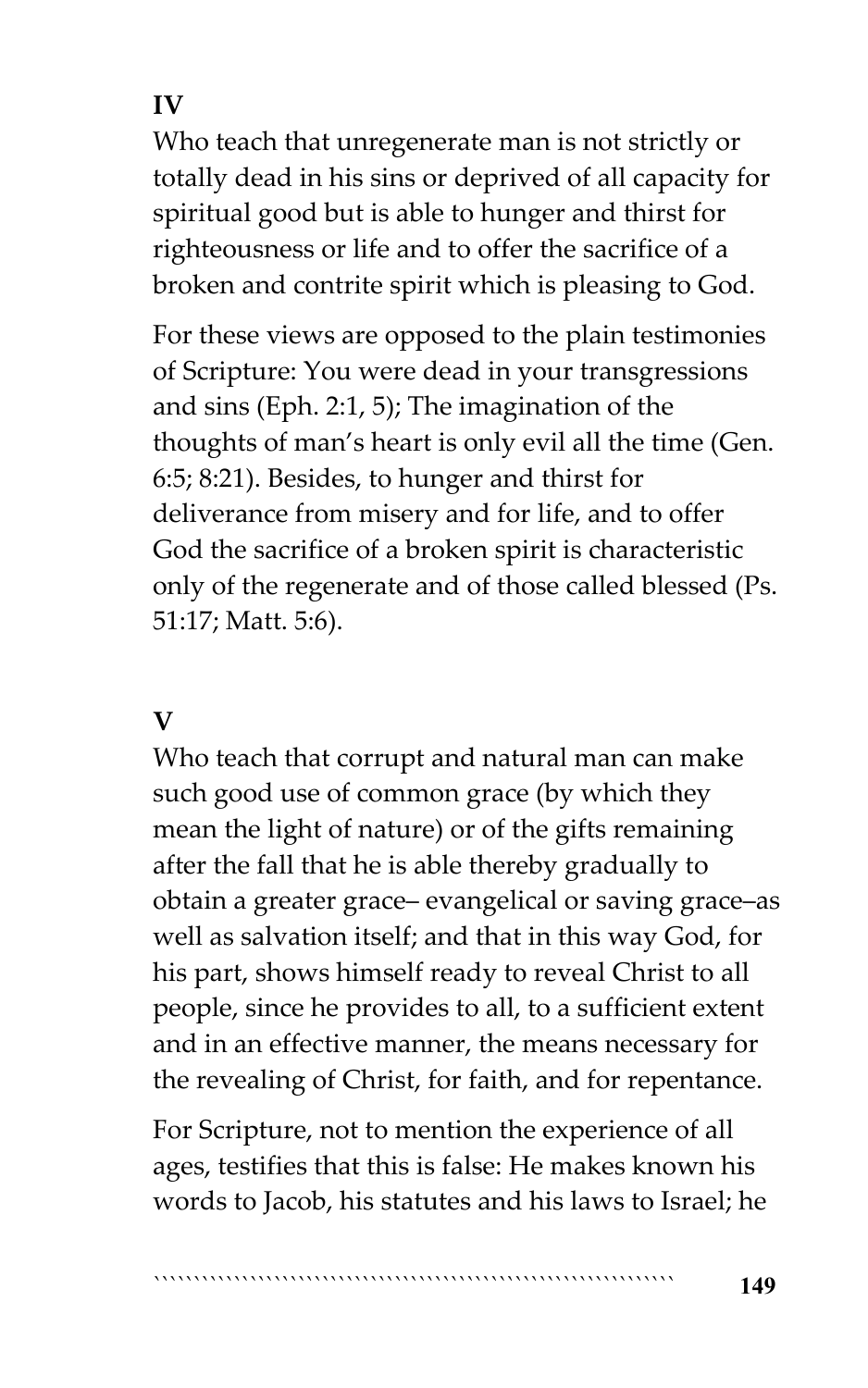has done this for no other nation, and they do not know his laws (Ps. 147:19-20); In the past God let all nations go their own way (Acts 14:16); They (Paul and his companions) were kept by the Holy Spirit from speaking God's word in Asia; and When they had come to Mysia, they tried to go to Bithynia, but the Spirit would not allow them to (Acts 16:6-7).

#### **VI**

Who teach that in the true conversion of man new qualities, dispositions, or gifts cannot be infused or poured into his will by God, and indeed that the faith [or believing] by which we first come to conversion and from which we receive the name "believers" is not a quality or gift infused by God, but only an act of man, and that it cannot be called a gift except in respect to the power of attaining faith.

For these views contradict the Holy Scriptures, which testify that God does infuse or pour into our hearts the new qualities of faith, obedience, and the experiencing of his love: I will put my law in their minds, and write it on their hearts (Jer. 31:33); I will pour water on the thirsty land, and streams on the dry ground; I will pour out my Spirit on your offspring (Isa. 44:3); The love of God has been poured out in our hearts by the Holy Spirit, who has been given to us (Rom. 5:5). They also conflict with the continuous practice of the Church, which prays with the prophet: Convert me, Lord, and I shall be converted (Jer. 31:18).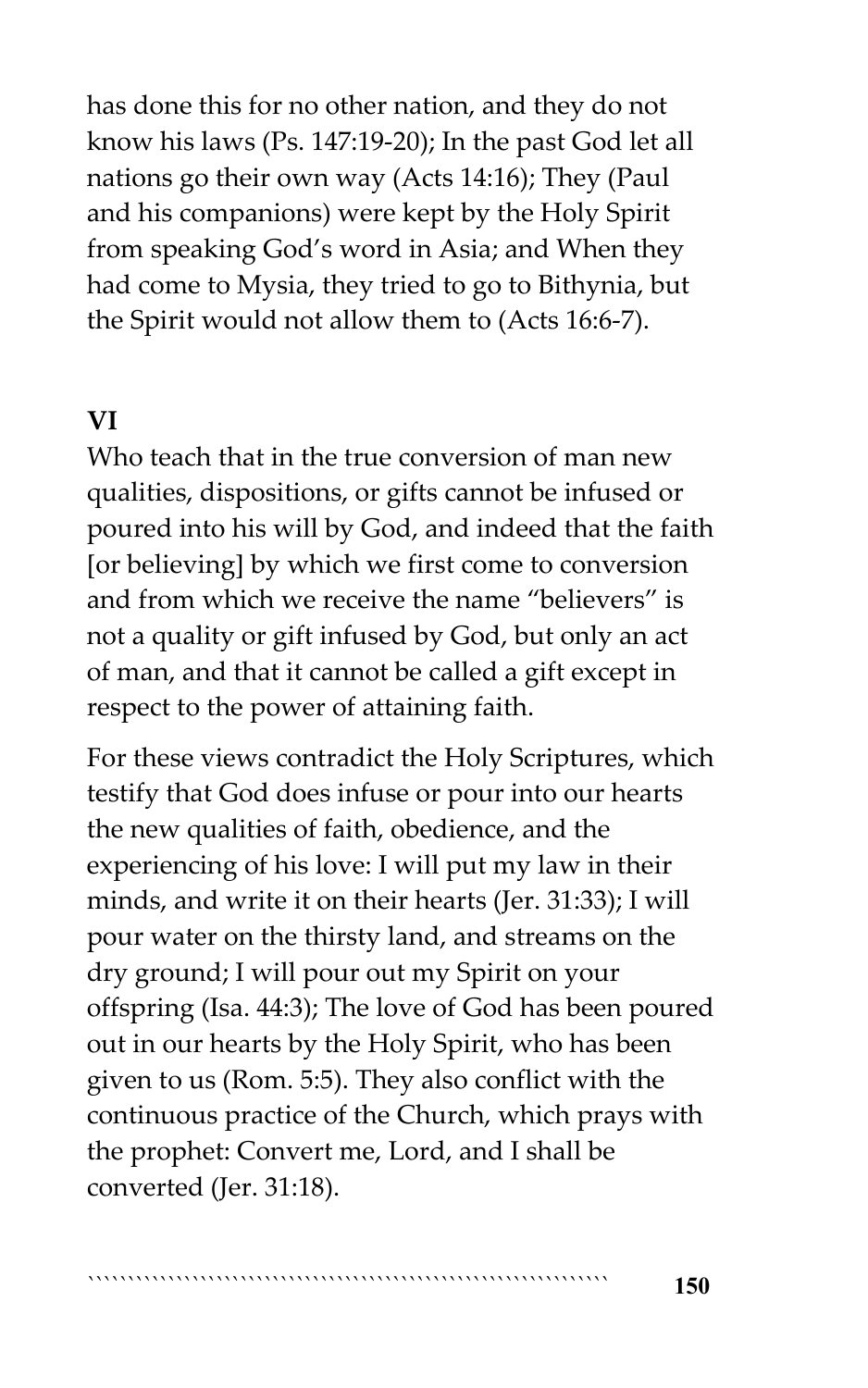## **VII**

Who teach that the grace by which we are converted to God is nothing but a gentle persuasion, or (as others explain it) that the way of God's acting in man's conversion that is most noble and suited to human nature is that which happens by persuasion, and that nothing prevents this grace of moral suasion even by itself from making natural men spiritual; indeed, that God does not produce the assent of the will except in this manner of moral suasion, and that the effectiveness of God's work by which it surpasses the work of Satan consists in the fact that God promises eternal benefits while Satan promises temporal ones.

For this teaching is entirely Pelagian and contrary to the whole of Scripture, which recognizes besides this persuasion also another, far more effective and divine way in which the Holy Spirit acts in man's conversion. As Ezekiel 36:26 puts it: I will give you a new heart and put a new spirit in you; and I will remove your heart of stone and give you a heart of flesh….

#### **VIII**

Who teach that God in regenerating man does not bring to bear that power of his omnipotence whereby he may powerfully and unfailingly bend man's will to faith and conversion, but that even when God has accomplished all the works of grace which he uses for man's conversion, man nevertheless can, and in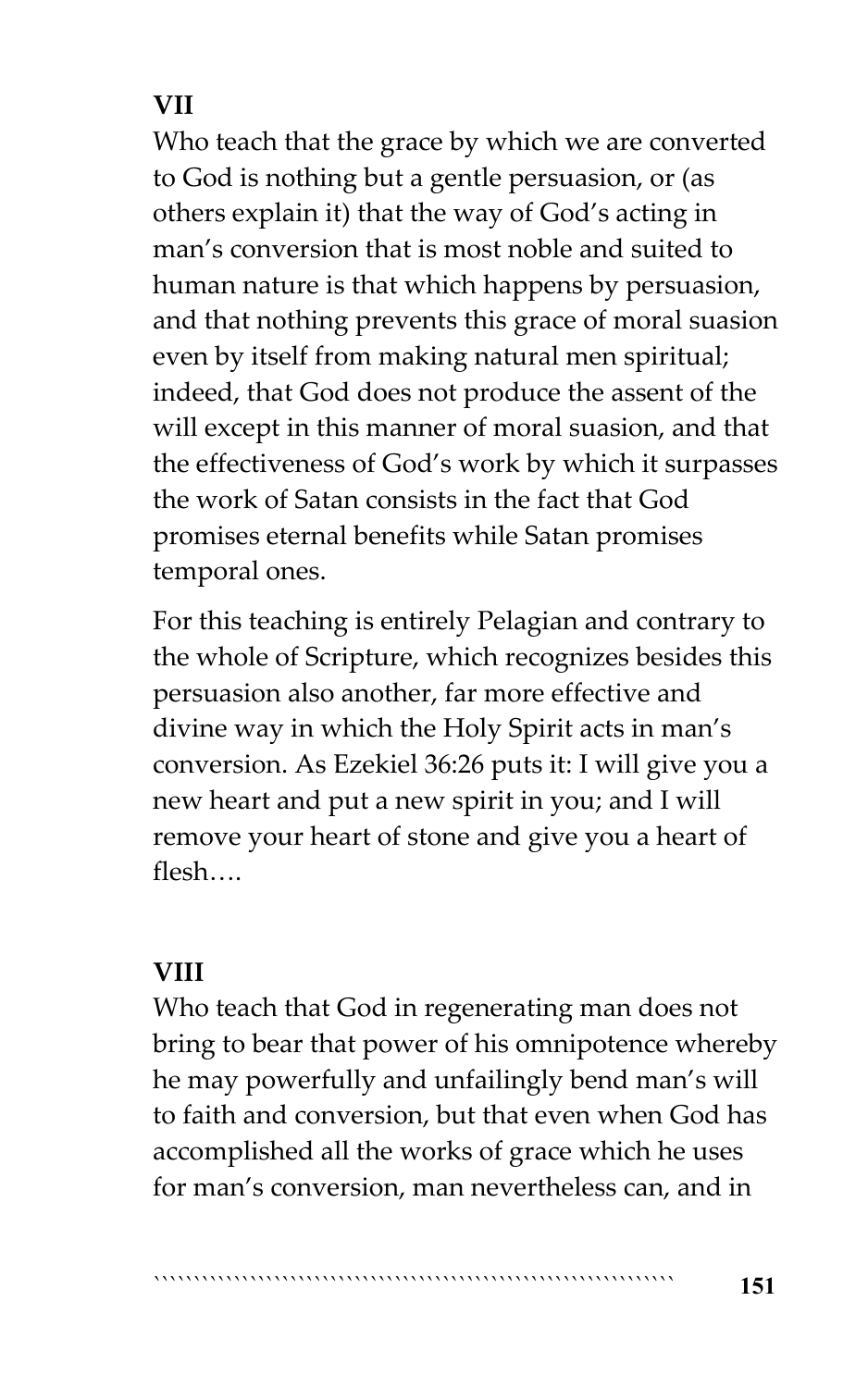actual fact often does, so resist God and the Spirit in their intent and will to regenerate him, that man completely thwarts his own rebirth; and, indeed, that it remains in his own power whether or not to be reborn.

For this does away with all effective functioning of God's grace in our conversion and subjects the activity of Almighty God to the will of man; it is contrary to the apostles, who teach that we believe by virtue of the effective working of God's mighty strength (Eph. 1:19), and that God fulfills the undeserved good will of his kindness and the work of faith in us with power (2 Thess. 1:11), and likewise that his divine power has given us everything we need for life and godliness (2 Pet. 1:3).

## **IX**

Who teach that grace and free choice are concurrent partial causes which cooperate to initiate conversion, and that grace does not precede–in the order of causality–the effective influence of the will; that is to say, that God does not effectively help man's will to come to conversion before man's will itself motivates and determines itself.

For the early church already condemned this doctrine long ago in the Pelagians, on the basis of the words of the apostle: It does not depend on man's willing or running but on God's mercy (Rom. 9:16); also: Who makes you different from anyone else? and What do you have that you did not receive? (1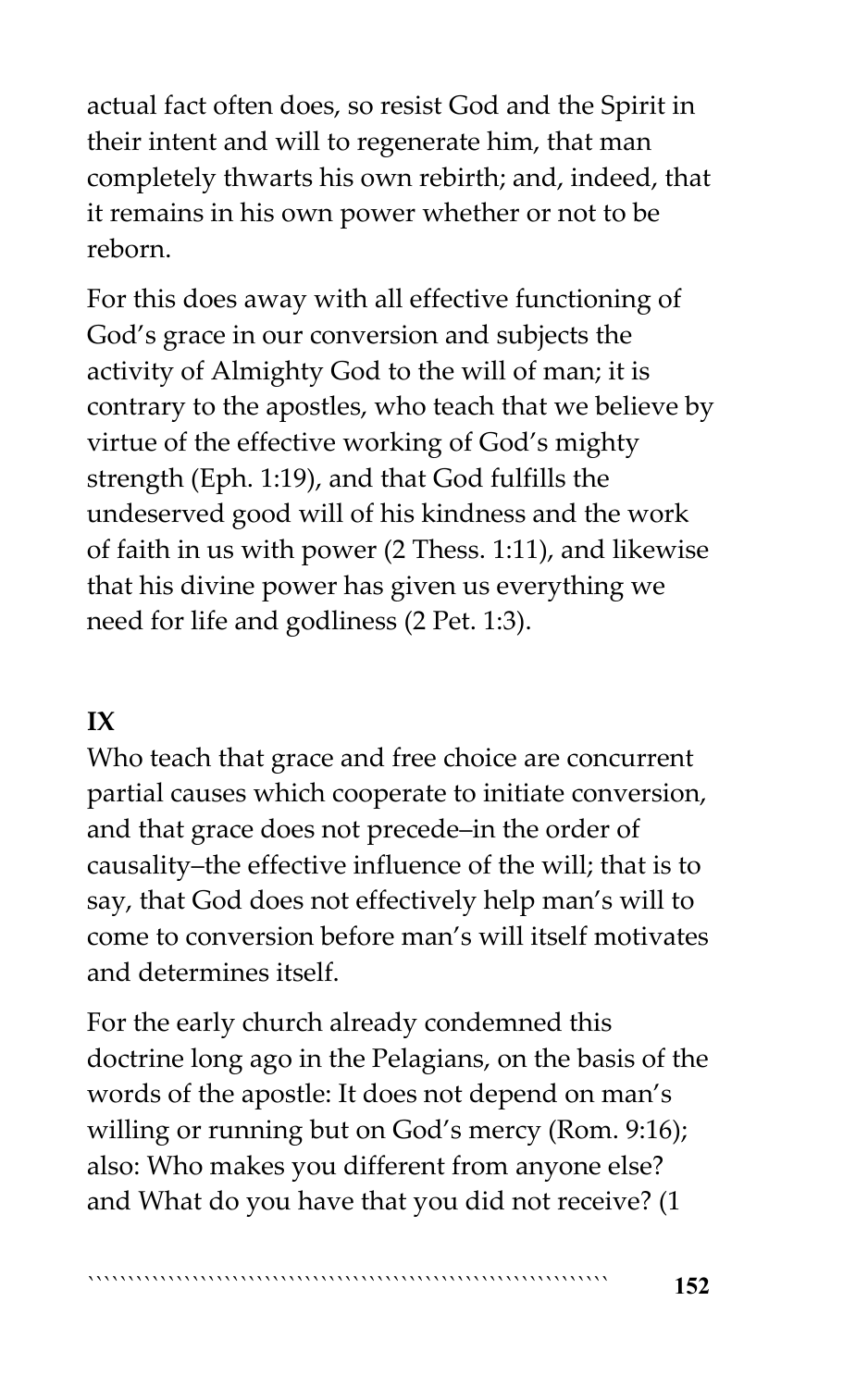Cor. 4:7); likewise: It is God who works in you to will and act according to his good pleasure (Phil. 2:13).

*The Fifth Main Point of Doctrine: The Perseverance of the Saints*

# **Article 1: The Regenerate Not Entirely Free from Sin**

Those people whom God according to his purpose calls into fellowship with his Son Jesus Christ our Lord and regenerates by the Holy Spirit, he also sets free from the reign and slavery of sin, though in this life not entirely from the flesh and from the body of sin.

# **Article 2: The Believer's Reaction to Sins of Weakness**

Hence daily sins of weakness arise, and blemishes cling to even the best works of God's people, giving them continual cause to humble themselves before God, to flee for refuge to Christ crucified, to put the flesh to death more and more by the Spirit of supplication and by holy exercises of godliness, and to strain toward the goal of perfection, until they are freed from this body of death and reign with the Lamb of God in heaven.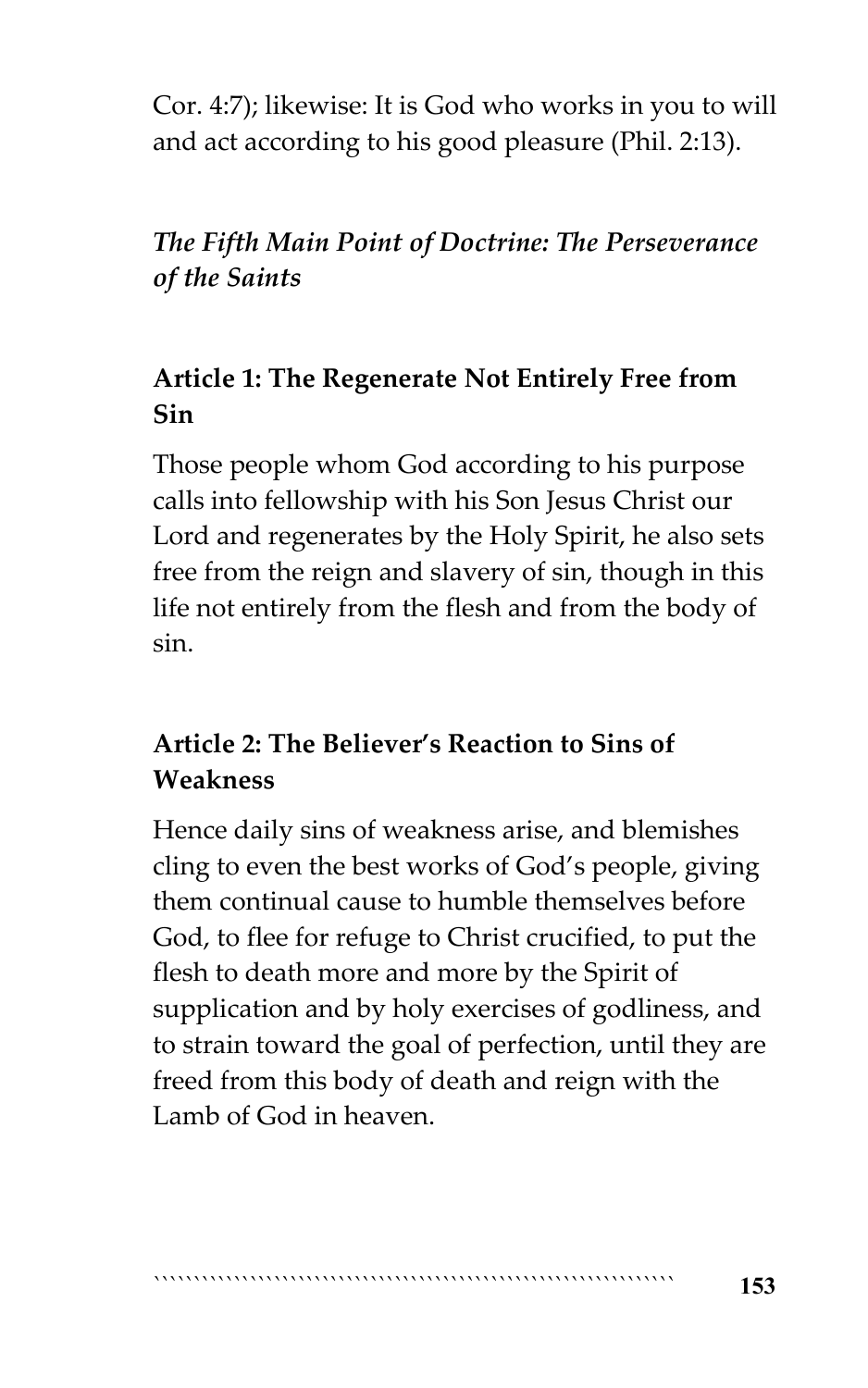## **Article 3: God's Preservation of the Converted**

Because of these remnants of sin dwelling in them and also because of the temptations of the world and Satan, those who have been converted could not remain standing in this grace if left to their own resources. But God is faithful, mercifully strengthening them in the grace once conferred on them and powerfully preserving them in it to the end.

## **Article 4: The Danger of True Believers' Falling into Serious Sins**

Although that power of God strengthening and preserving true believers in grace is more than a match for the flesh, yet those converted are not always so activated and motivated by God that in certain specific actions they cannot by their own fault depart from the leading of grace, be led astray by the desires of the flesh, and give in to them. For this reason they must constantly watch and pray that they may not be led into temptations. When they fail to do this, not only can they be carried away by the flesh, the world, and Satan into sins, even serious and outrageous ones, but also by God's just permission they sometimes are so carried away– witness the sad cases, described in Scripture, of David, Peter, and other saints falling into sins.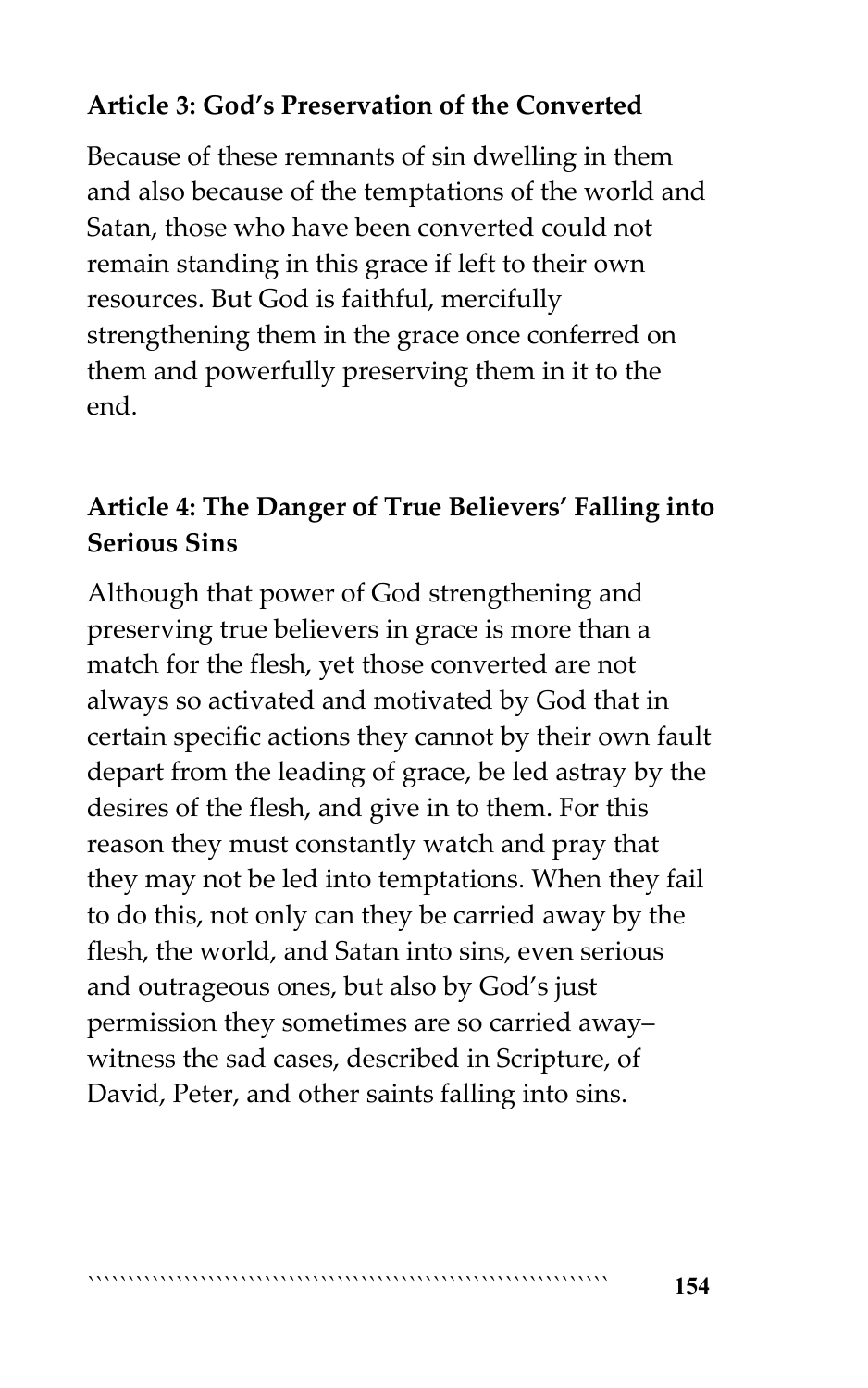## **Article 5: The Effects of Such Serious Sins**

By such monstrous sins, however, they greatly offend God, deserve the sentence of death, grieve the Holy Spirit, suspend the exercise of faith, severely wound the conscience, and sometimes lose the awareness of grace for a time–until, after they have returned to the way by genuine repentance, God's fatherly face again shines upon them.

### **Article 6: God's Saving Intervention**

For God, who is rich in mercy, according to his unchangeable purpose of election does not take his Holy Spirit from his own completely, even when they fall grievously. Neither does he let them fall down so far that they forfeit the grace of adoption and the state of justification, or commit the sin which leads to death (the sin against the Holy Spirit), and plunge themselves, entirely forsaken by him, into eternal ruin.

#### **Article 7: Renewal to Repentance**

For, in the first place, God preserves in those saints when they fall his imperishable seed from which they have been born again, lest it perish or be dislodged. Secondly, by his Word and Spirit he certainly and effectively renews them to repentance so that they have a heartfelt and godly sorrow for the sins they have committed; seek and obtain, through faith and with a contrite heart, forgiveness in the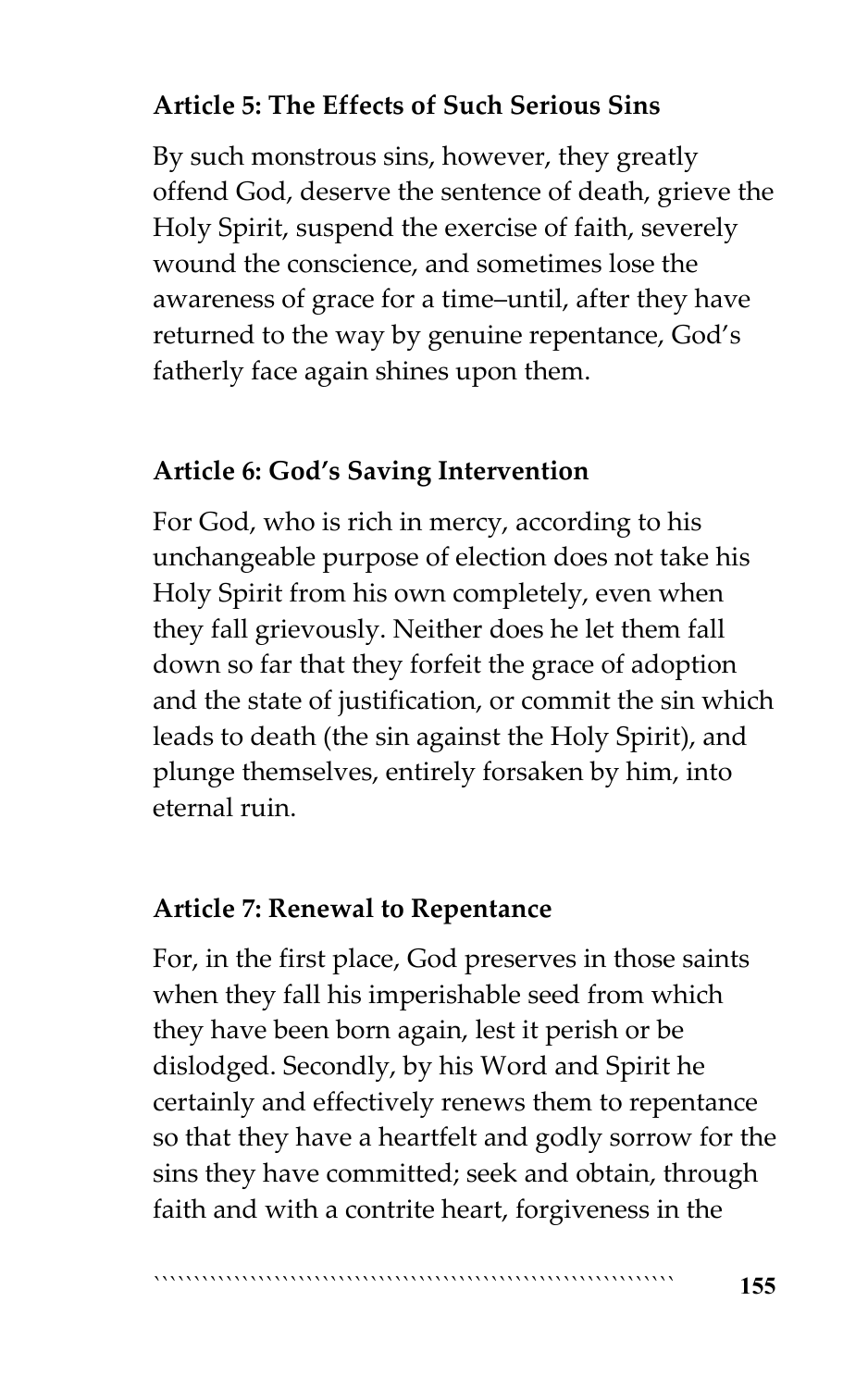blood of the Mediator; experience again the grace of a reconciled God; through faith adore his mercies; and from then on more eagerly work out their own salvation with fear and trembling.

#### **Article 8: The Certainty of This Preservation**

So it is not by their own merits or strength but by God's undeserved mercy that they neither forfeit faith and grace totally nor remain in their downfalls to the end and are lost. With respect to themselves this not only easily could happen, but also undoubtedly would happen; but with respect to God it cannot possibly happen, since his plan cannot be changed, his promise cannot fail, the calling according to his purpose cannot be revoked, the merit of Christ as well as his interceding and preserving cannot be nullified, and the sealing of the Holy Spirit can neither be invalidated nor wiped out.

### **Article 9: The Assurance of This Preservation**

Concerning this preservation of those chosen to salvation and concerning the perseverance of true believers in faith, believers themselves can and do become assured in accordance with the measure of their faith, by which they firmly believe that they are and always will remain true and living members of the church, and that they have the forgiveness of sins and eternal life.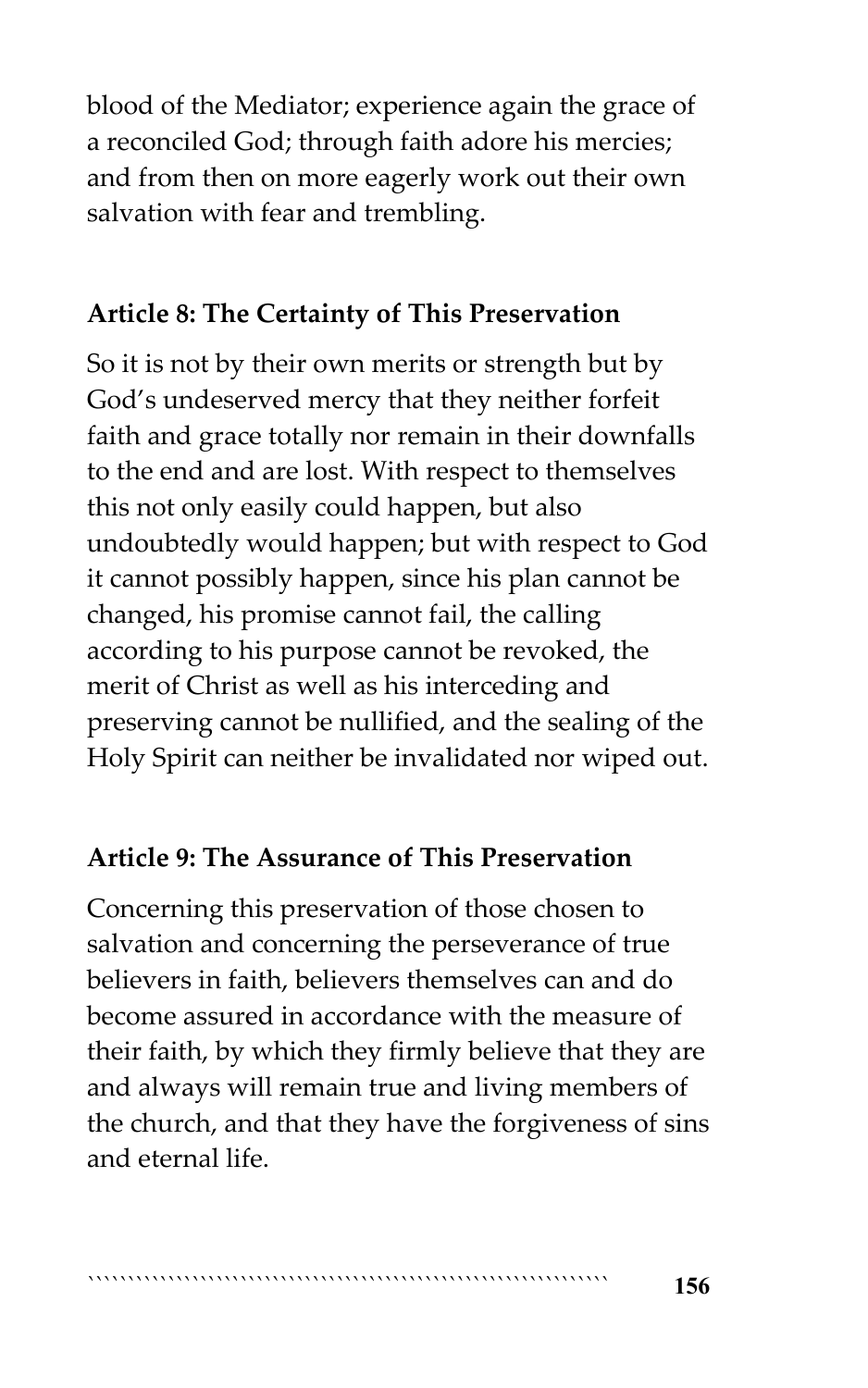## **Article 10: The Ground of This Assurance**

Accordingly, this assurance does not derive from some private revelation beyond or outside the Word, but from faith in the promises of God which he has very plentifully revealed in his Word for our comfort, from the testimony of the Holy Spirit testifying with our spirit that we are God's children and heirs (Rom. 8:16-17), and finally from a serious and holy pursuit of a clear conscience and of good works. And if God's chosen ones in this world did not have this well-founded comfort that the victory will be theirs and this reliable guarantee of eternal glory, they would be of all people most miserable.

## **Article 11: Doubts Concerning This Assurance**

Meanwhile, Scripture testifies that believers have to contend in this life with various doubts of the flesh and that under severe temptation they do not always experience this full assurance of faith and certainty of perseverance. But God, the Father of all comfort, does not let them be tempted beyond what they can bear, but with the temptation he also provides a way out (1 Cor. 10:13), and by the Holy Spirit revives in them the assurance of their perseverance.

## **Article 12: This Assurance as an Incentive to Godliness**

This assurance of perseverance, however, so far from making true believers proud and carnally self-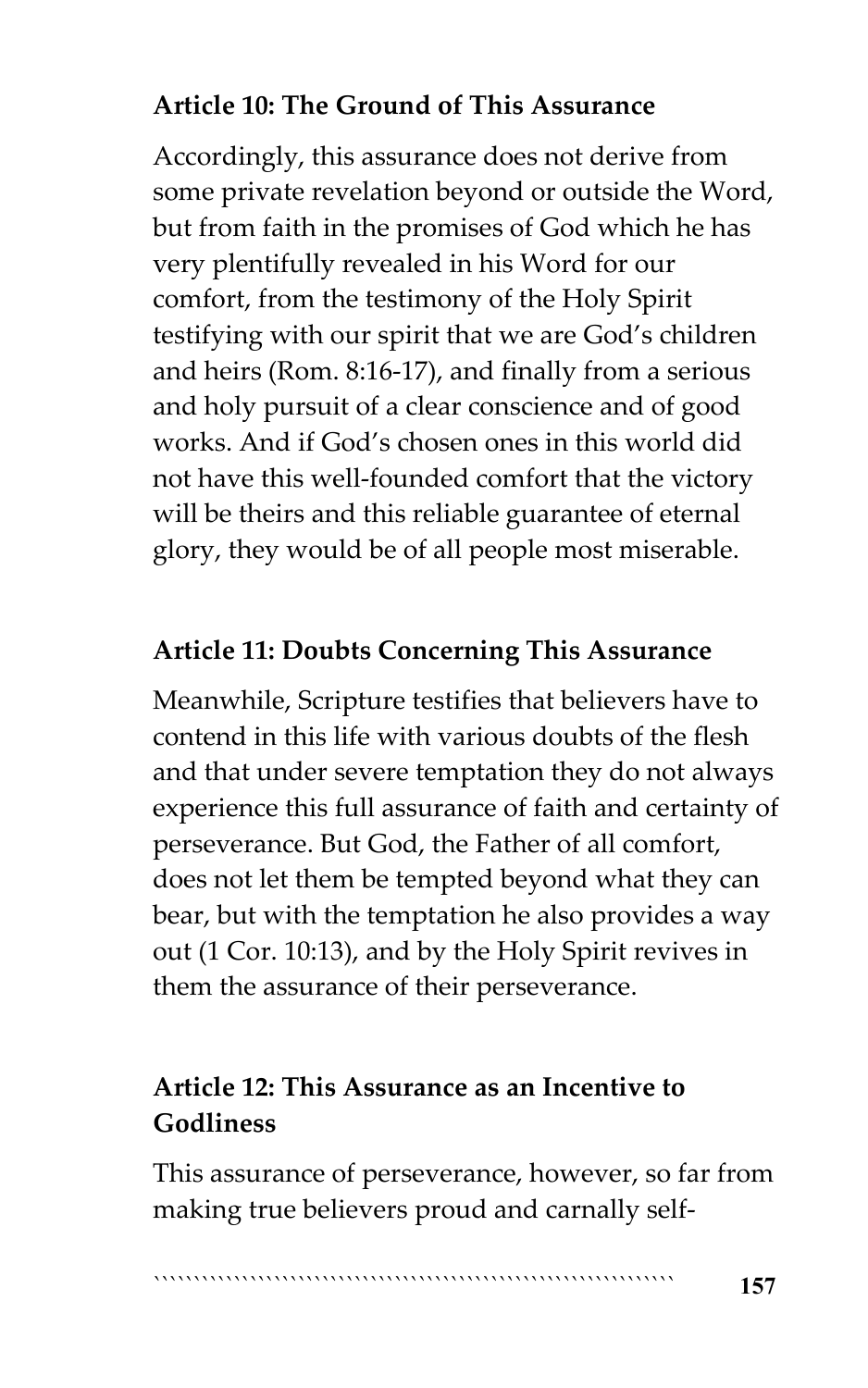assured, is rather the true root of humility, of childlike respect, of genuine godliness, of endurance in every conflict, of fervent prayers, of steadfastness in crossbearing and in confessing the truth, and of well-founded joy in God. Reflecting on this benefit provides an incentive to a serious and continual practice of thanksgiving and good works, as is evident from the testimonies of Scripture and the examples of the saints.

## **Article 13: Assurance No Inducement to Carelessness**

Neither does the renewed confidence of perseverance produce immorality or lack of concern for godliness in those put back on their feet after a fall, but it produces a much greater concern to observe carefully the ways of the Lord which he prepared in advance. They observe these ways in order that by walking in them they may maintain the assurance of their perseverance, lest, by their abuse of his fatherly goodness, the face of the gracious God (for the godly, looking upon his face is sweeter than life, but its withdrawal is more bitter than death) turn away from them again, with the result that they fall into greater anguish of spirit.

### **Article 14: God's Use of Means in Perseverance**

And, just as it has pleased God to begin this work of grace in us by the proclamation of the gospel, so he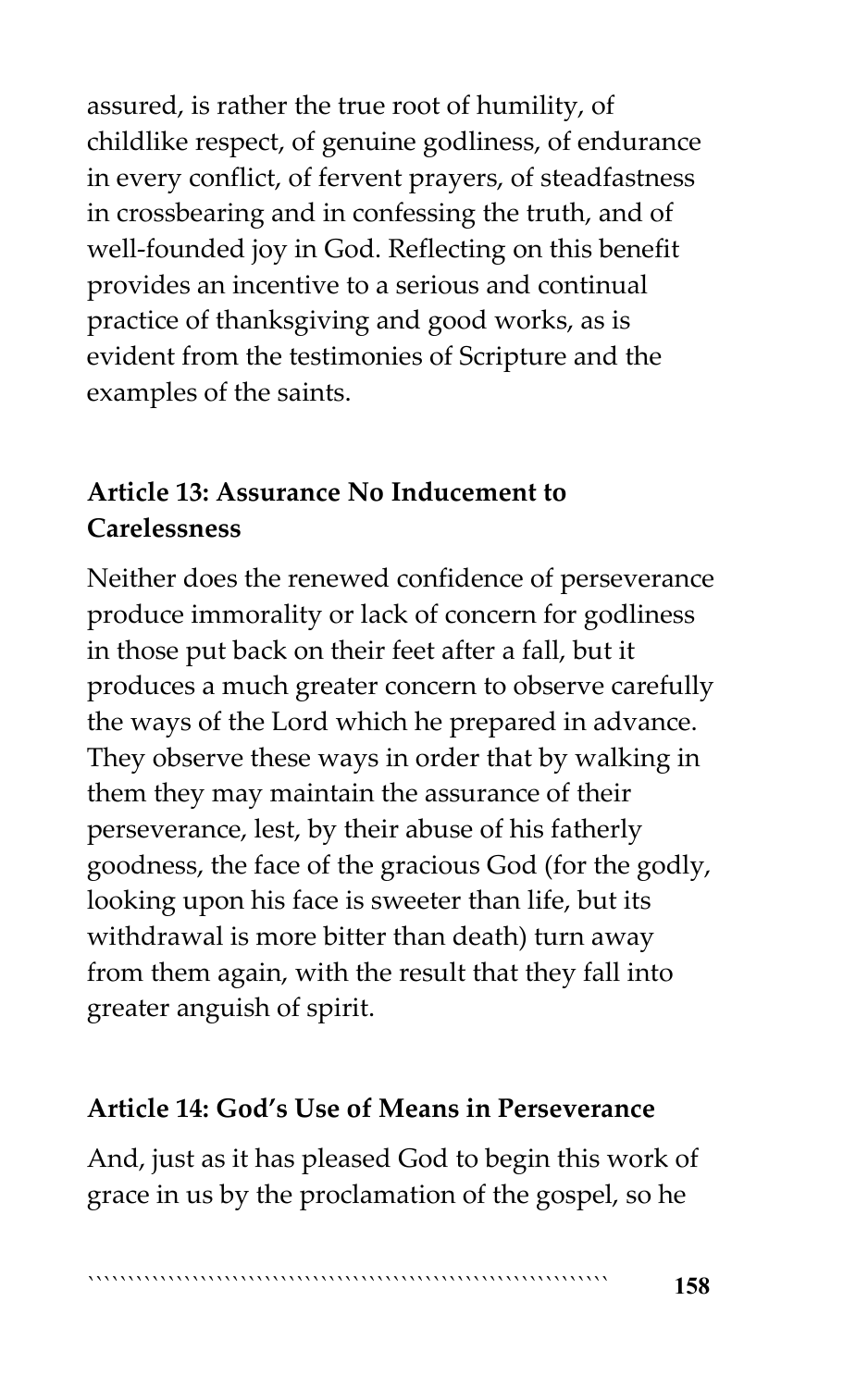preserves, continues, and completes his work by the hearing and reading of the gospel, by meditation on it, by its exhortations, threats, and promises, and also by the use of the sacraments.

# **Article 15: Contrasting Reactions to the Teaching of Perseverance**

This teaching about the perseverance of true believers and saints, and about their assurance of it–a teaching which God has very richly revealed in his Word for the glory of his name and for the comfort of the godly and which he impresses on the hearts of believers–is something which the flesh does not understand, Satan hates, the world ridicules, the ignorant and the hypocrites abuse, and the spirits of error attack. The bride of Christ, on the other hand, has always loved this teaching very tenderly and defended it steadfastly as a priceless treasure; and God, against whom no plan can avail and no strength can prevail, will ensure that she will continue to do this. To this God alone, Father, Son, and Holy Spirit, be honor and glory forever. Amen.

### **Rejection of the Errors:**

Concerning the Teaching of the Perseverance of the Saints

Having set forth the orthodox teaching, the Synod rejects the errors of those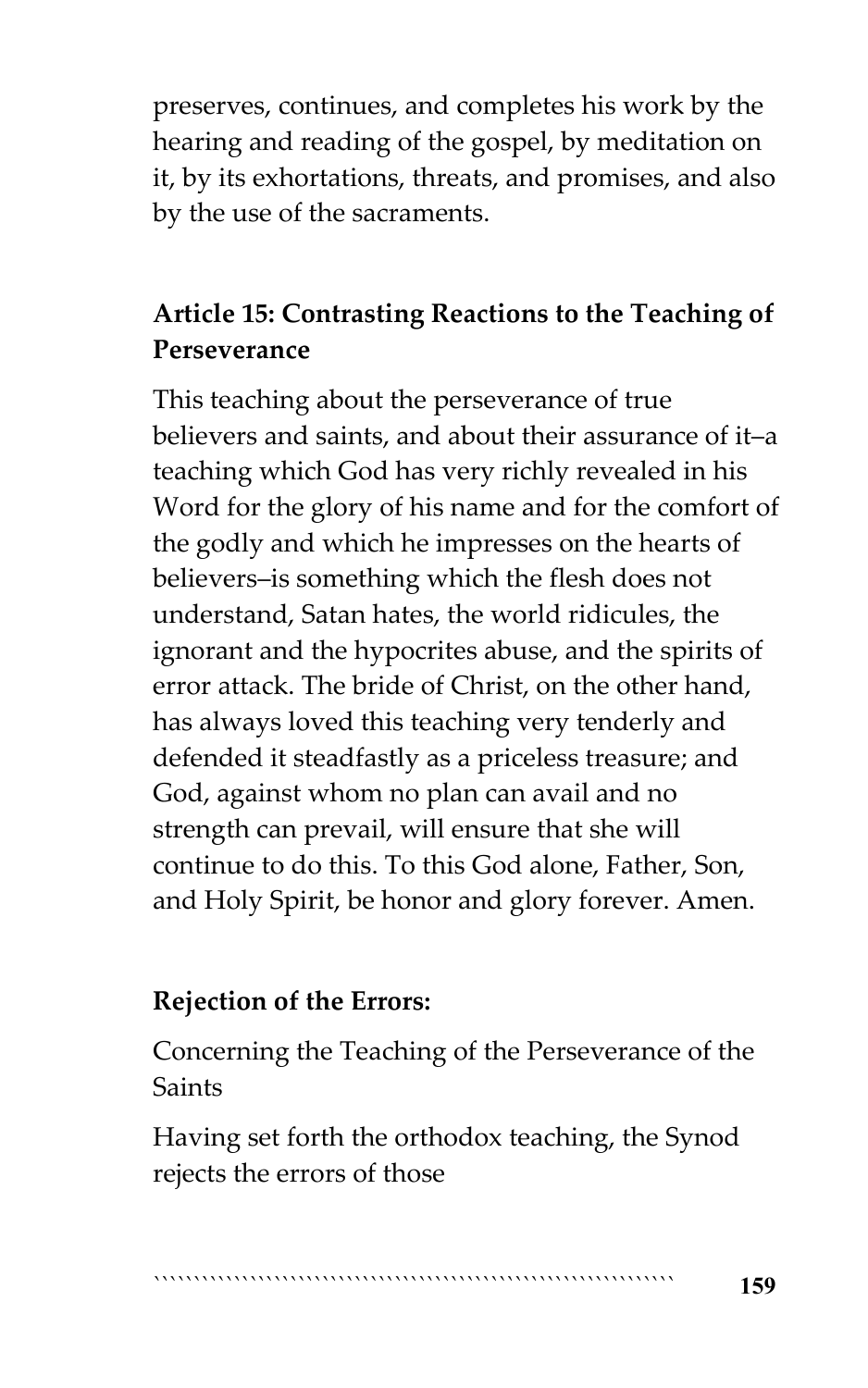**I**

Who teach that the perseverance of true believers is not an effect of election or a gift of God produced by Christ's death, but a condition of the new covenant which man, before what they call his "peremptory" election and justification, must fulfill by his free will.

For Holy Scripture testifies that perseverance follows from election and is granted to the chosen by virtue of Christ's death, resurrection, and intercession: The chosen obtained it; the others were hardened (Rom. 11:7); likewise, He who did not spare his own son, but gave him up for us all–how will he not, along with him, grant us all things? Who will bring any charge against those whom God has chosen? It is God who justifies. Who is he that condemns? It is Christ Jesus who died–more than that, who was raised–who also sits at the right hand of God, and is also interceding for us. Who shall separate us from the love of Christ? (Rom. 8:32-35).

**II**

Who teach that God does provide the believer with sufficient strength to persevere and is ready to preserve this strength in him if he performs his duty, but that even with all those things in place which are necessary to persevere in faith and which God is pleased to use to preserve faith, it still always depends on the choice of man's will whether or not he perseveres.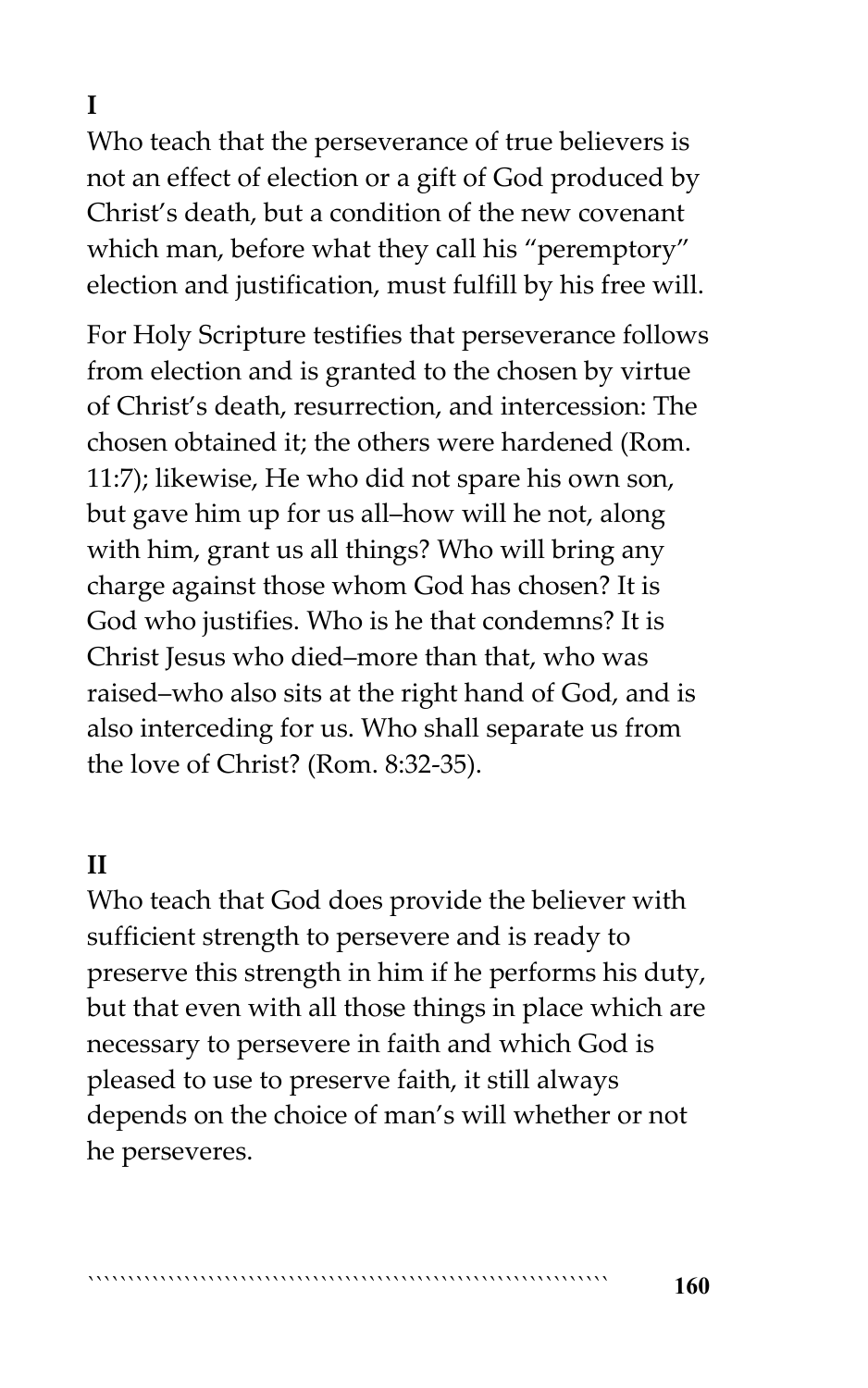For this view is obviously Pelagian; and though it intends to make men free it makes them sacrilegious. It is against the enduring consensus of evangelical teaching which takes from man all cause for boasting and ascribes the praise for this benefit only to God's grace. It is also against the testimony of the apostle: It is God who keeps us strong to the end, so that we will be blameless on the day of our Lord Jesus Christ (1 Cor. 1:8).

#### **III**

Who teach that those who truly believe and have been born again not only can forfeit justifying faith as well as grace and salvation totally and to the end, but also in actual fact do often forfeit them and are lost forever.

For this opinion nullifies the very grace of justification and regeneration as well as the continual preservation by Christ, contrary to the plain words of the apostle Paul: If Christ died for us while we were still sinners, we will therefore much more be saved from God's wrath through him, since we have now been justified by his blood (Rom. 5:8-9); and contrary to the apostle John: No one who is born of God is intent on sin, because God's seed remains in him, nor can he sin, because he has been born of God (1 John 3:9); also contrary to the words of Jesus Christ: I give eternal life to my sheep, and they shall never perish; no one can snatch them out of my hand. My Father, who has given them to me, is greater than all; no one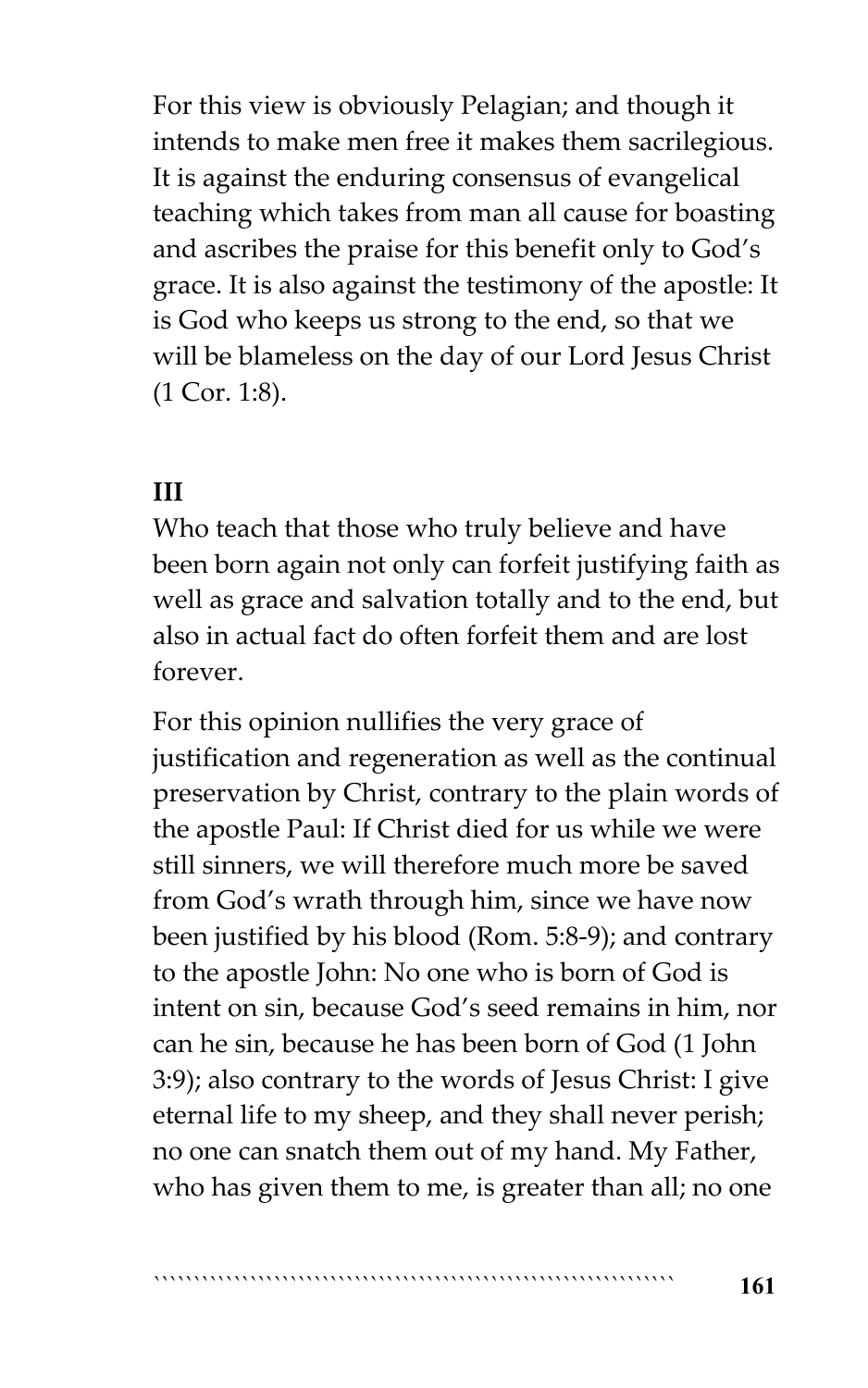can snatch them out of my Father's hand (John 10: 28-29).

# **IV**

Who teach that those who truly believe and have been born again can commit the sin that leads to death (the sin against the Holy Spirit).

For the same apostle John, after making mention of those who commit the sin that leads to death and forbidding prayer for them (1 John 5: 16-17), immediately adds: We know that anyone born of God does not commit sin (that is, that kind of sin), but the one who was born of God keeps himself safe, and the evil one does not touch him (v. 18).

#### **V**

Who teach that apart from a special revelation no one can have the assurance of future perseverance in this life.

For by this teaching the well-founded consolation of true believers in this life is taken away and the doubting of the Romanists is reintroduced into the church. Holy Scripture, however, in many places derives the assurance not from a special and extraordinary revelation but from the marks peculiar to God's children and from God's completely reliable promises. So especially the apostle Paul: Nothing in all creation can separate us from the love of God that is in Christ Jesus our Lord (Rom. 8:39); and John: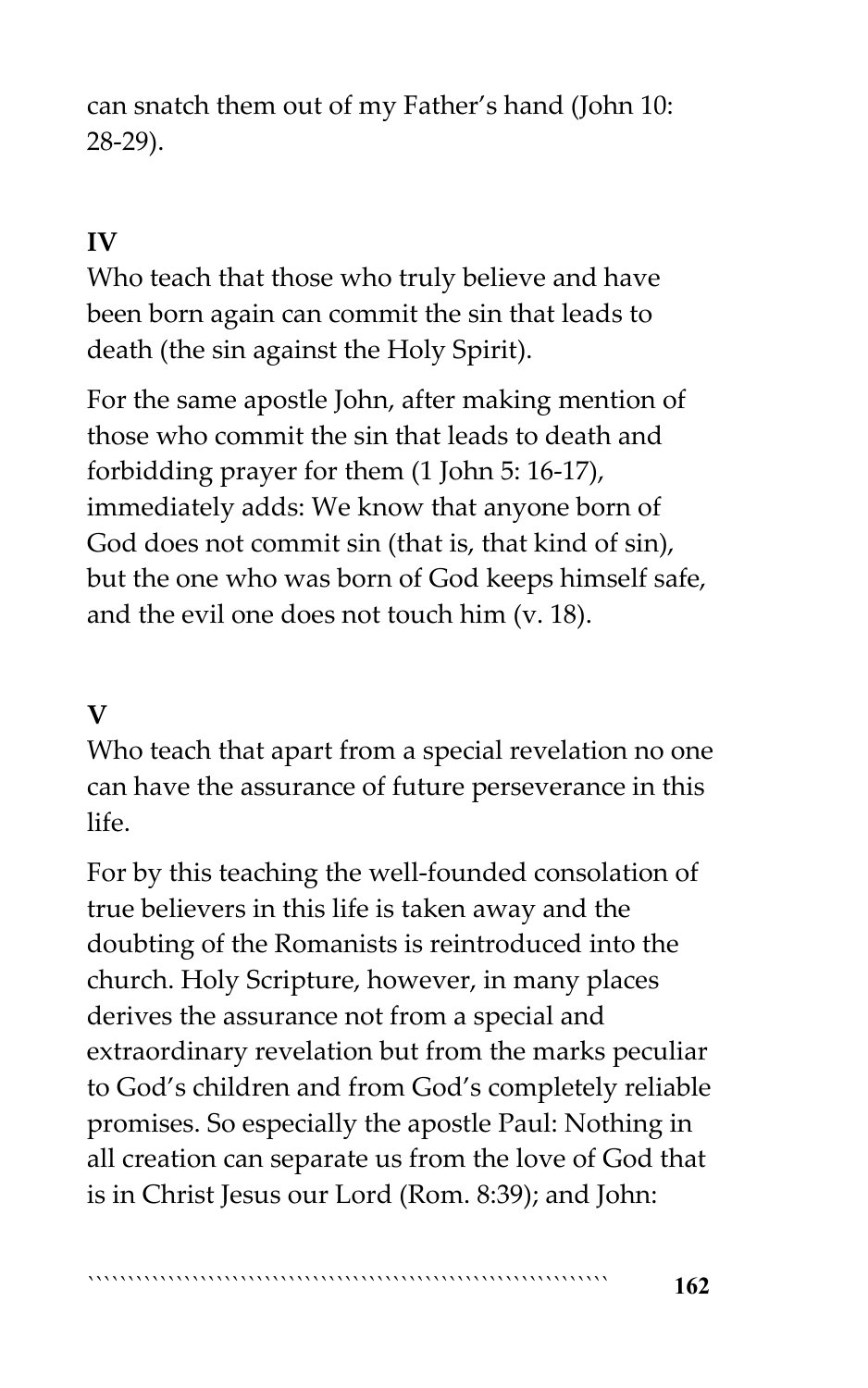They who obey his commands remain in him and he in them. And this is how we know that he remains in us: by the Spirit he gave us (1 John 3:24).

## **VI**

Who teach that the teaching of the assurance of perseverance and of salvation is by its very nature and character an opiate of the flesh and is harmful to godliness, good morals, prayer, and other holy exercises, but that, on the contrary, to have doubt about this is praiseworthy.

For these people show that they do not know the effective operation of God's grace and the work of the indwelling Holy Spirit, and they contradict the apostle John, who asserts the opposite in plain words: Dear friends, now we are children of God, but what we will be has not yet been made known. But we know that when he is made known, we shall be like him, for we shall see him as he is. Everyone who has this hope in him purifies himself, just as he is pure (1 John 3:2-3). Moreover, they are refuted by the examples of the saints in both the Old and the New Testament, who though assured of their perseverance and salvation yet were constant in prayer and other exercises of godliness.

#### **VII**

Who teach that the faith of those who believe only temporarily does not differ from justifying and saving faith except in duration alone.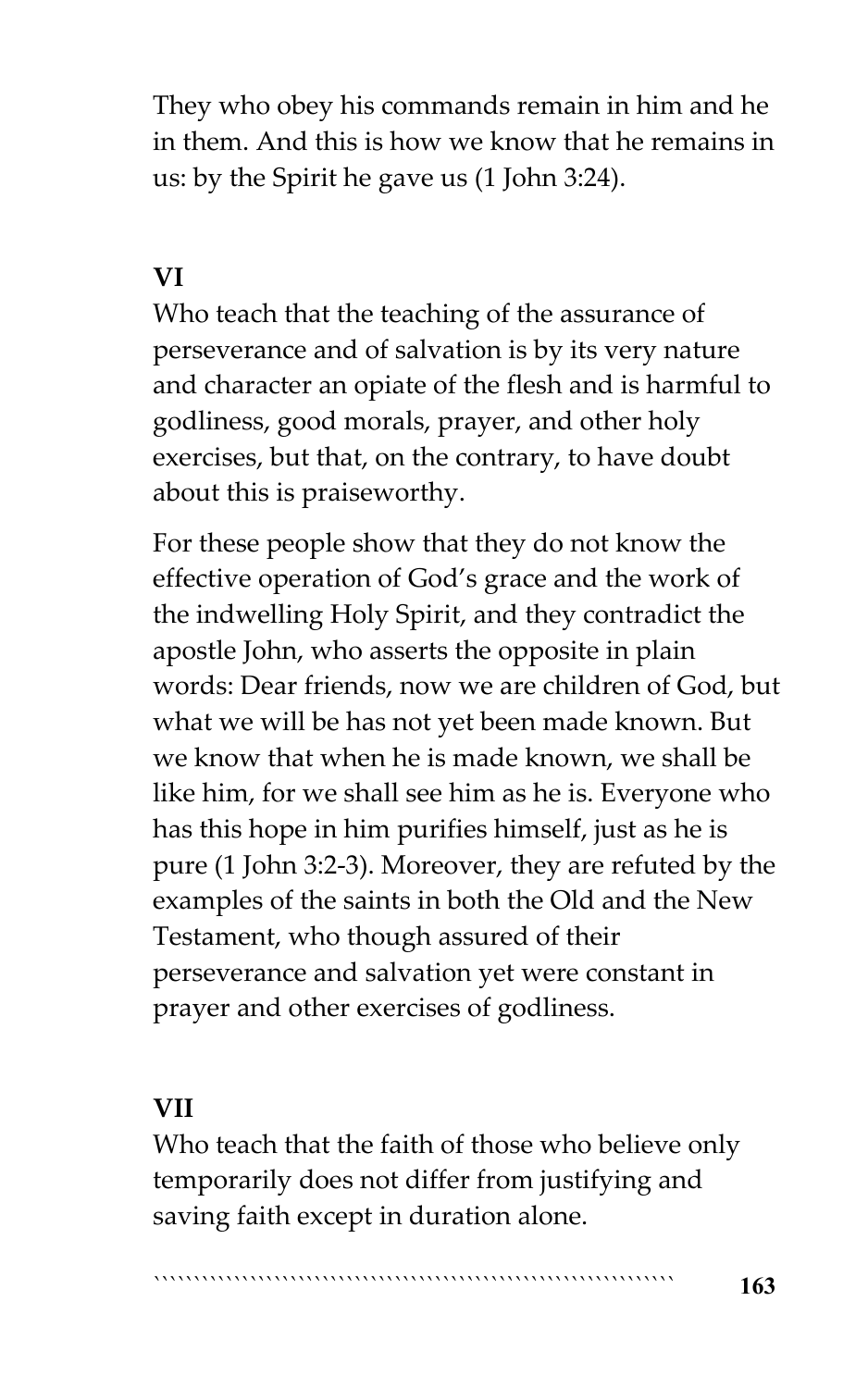For Christ himself in Matthew 13:20ff. and Luke 8:13ff. clearly defines these further differences between temporary and true believers: he says that the former receive the seed on rocky ground, and the latter receive it in good ground, or a good heart; the former have no root, and the latter are firmly rooted; the former have no fruit, and the latter produce fruit in varying measure, with steadfastness, or perseverance.

## **VIII**

Who teach that it is not absurd that a person, after losing his former regeneration, should once again, indeed quite often, be reborn.

For by this teaching they deny the imperishable nature of God's seed by which we are born again, contrary to the testimony of the apostle Peter: Born again, not of perishable seed, but of imperishable (1 Pet. 1:23).

# **IX**

Who teach that Christ nowhere prayed for an unfailing perseverance of believers in faith.

For they contradict Christ himself when he says: I have prayed for you, Peter, that your faith may not fail (Luke 22:32); and John the gospel writer when he testifies in John 17 that it was not only for the apostles, but also for all those who were to believe by their message that Christ prayed: Holy Father,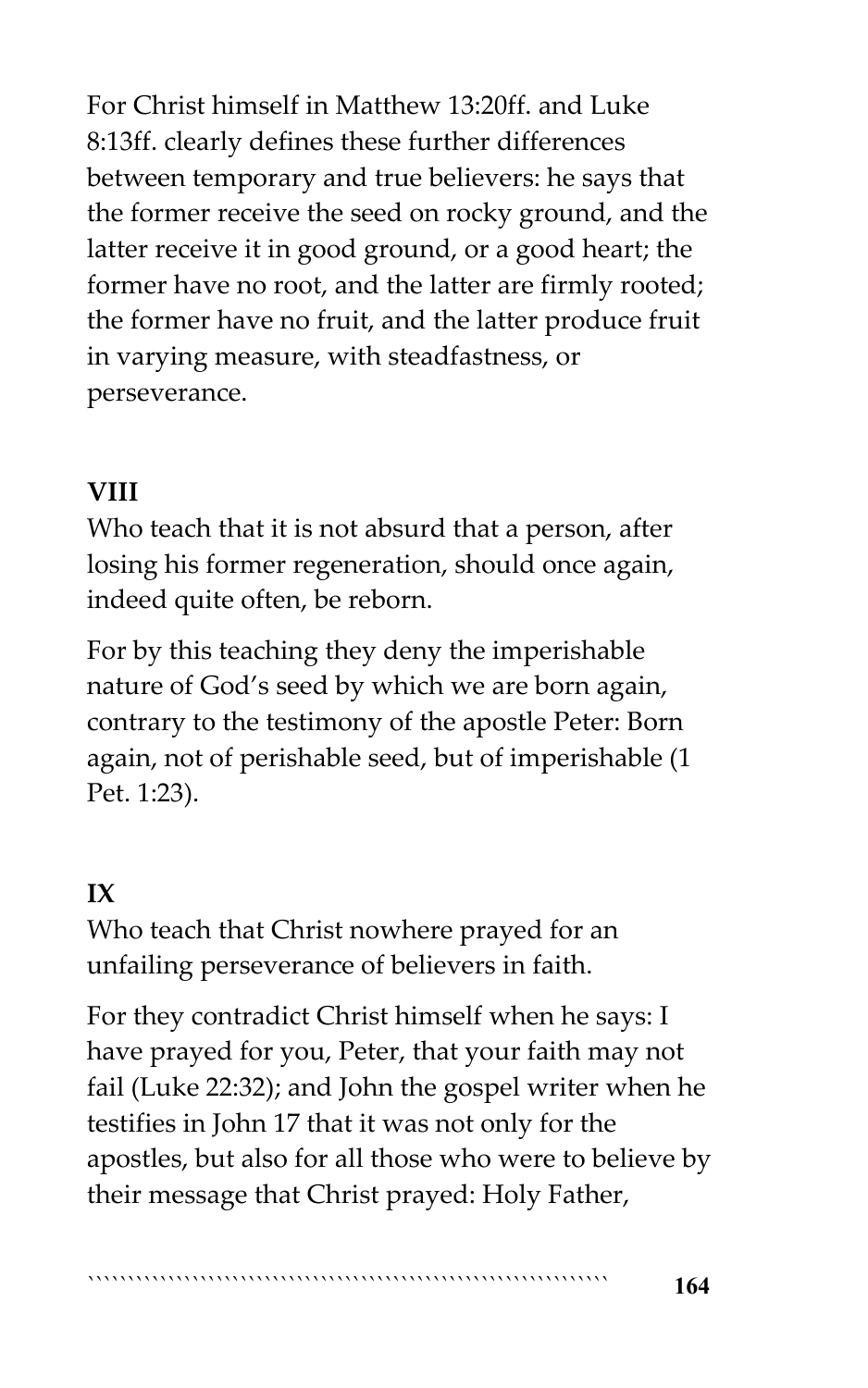preserve them in your name (v. 11); and My prayer is not that you take them out of the world, but that you preserve them from the evil one (v. 15).

### **Conclusion: Rejection of False Accusations**

And so this is the clear, simple, and straightforward explanation of the orthodox teaching on the five articles in dispute in the Netherlands, as well as the rejection of the errors by which the Dutch churches have for some time been disturbed. This explanation and rejection the Synod declares to be derived from God's Word and in agreement with the confessions of the Reformed churches. Hence it clearly appears that those of whom one could hardly expect it have shown no truth, equity, and charity at all in wishing to make the public believe:

–that the teaching of the Reformed churches on predestination and on the points associated with it by its very nature and tendency draws the minds of people away from all godliness and religion, is an opiate of the flesh and the devil, and is a stronghold of Satan where he lies in wait for all people, wounds most of them, and fatally pierces many of them with the arrows of both despair and self-assurance;

–that this teaching makes God the author of sin, unjust, a tyrant, and a hypocrite; and is nothing but a refurbished Stoicism, Manicheism, Libertinism, and Mohammedanism;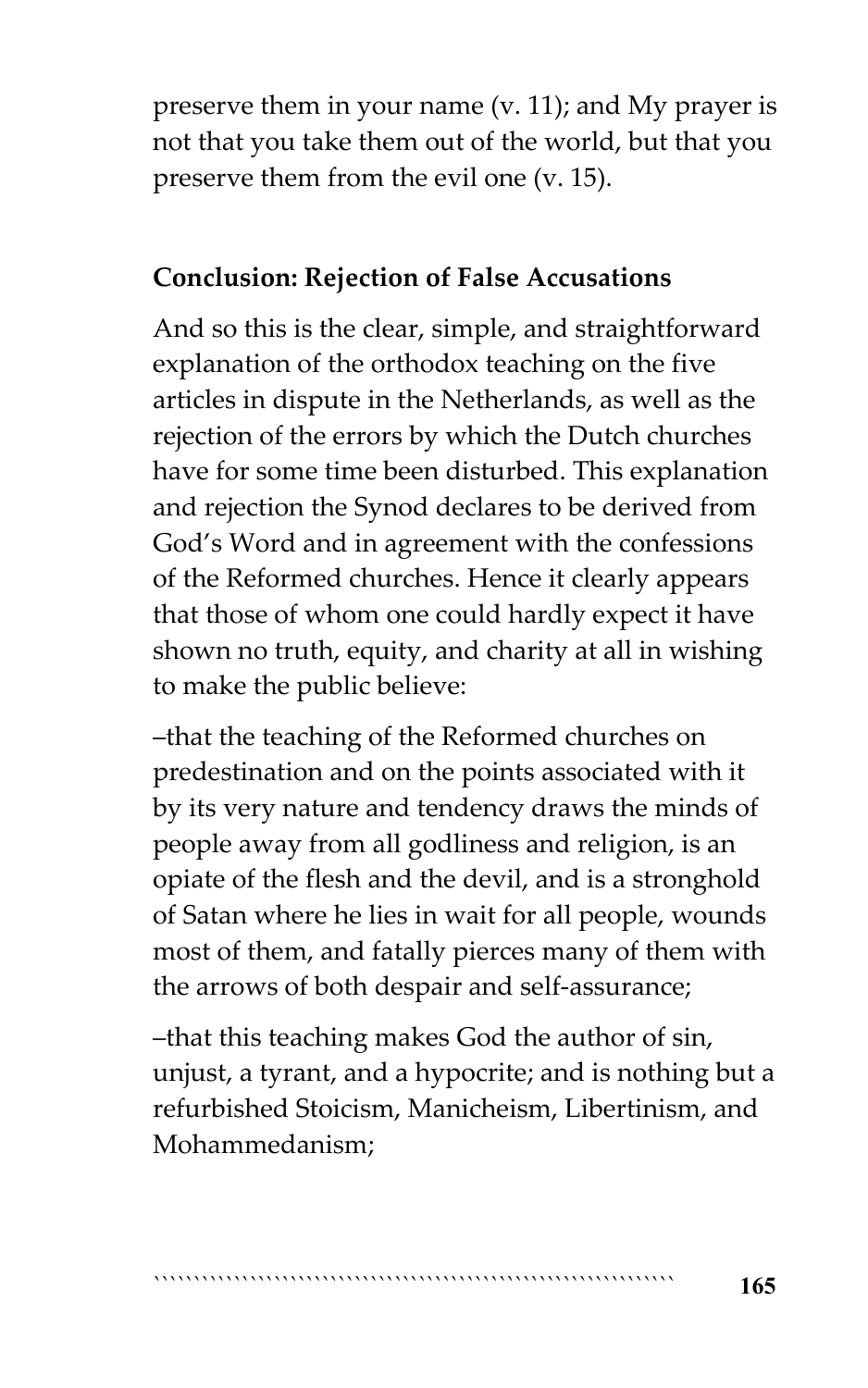–that this teaching makes people carnally selfassured, since it persuades them that nothing endangers the salvation of the chosen, no matter how they live, so that they may commit the most outrageous crimes with self-assurance; and that on the other hand nothing is of use to the reprobate for salvation even if they have truly performed all the works of the saints;

–that this teaching means that God predestined and created, by the bare and unqualified choice of his will, without the least regard or consideration of any sin, the greatest part of the world to eternal condemnation; that in the same manner in which election is the source and cause of faith and good works, reprobation is the cause of unbelief and ungodliness; that many infant children of believers are snatched in their innocence from their mothers' breasts and cruelly cast into hell so that neither the blood of Christ nor their baptism nor the prayers of the church at their baptism can be of any use to them; and very many other slanderous accusations of this kind which the Reformed churches not only disavow but even denounce with their whole heart.

Therefore this Synod of Dort in the name of the Lord pleads with all who devoutly call on the name of our Savior Jesus Christ to form their judgment about the faith of the Reformed churches, not on the basis of false accusations gathered from here or there, or even on the basis of the personal statements of a number of ancient and modern authorities–statements which are also often either quoted out of context or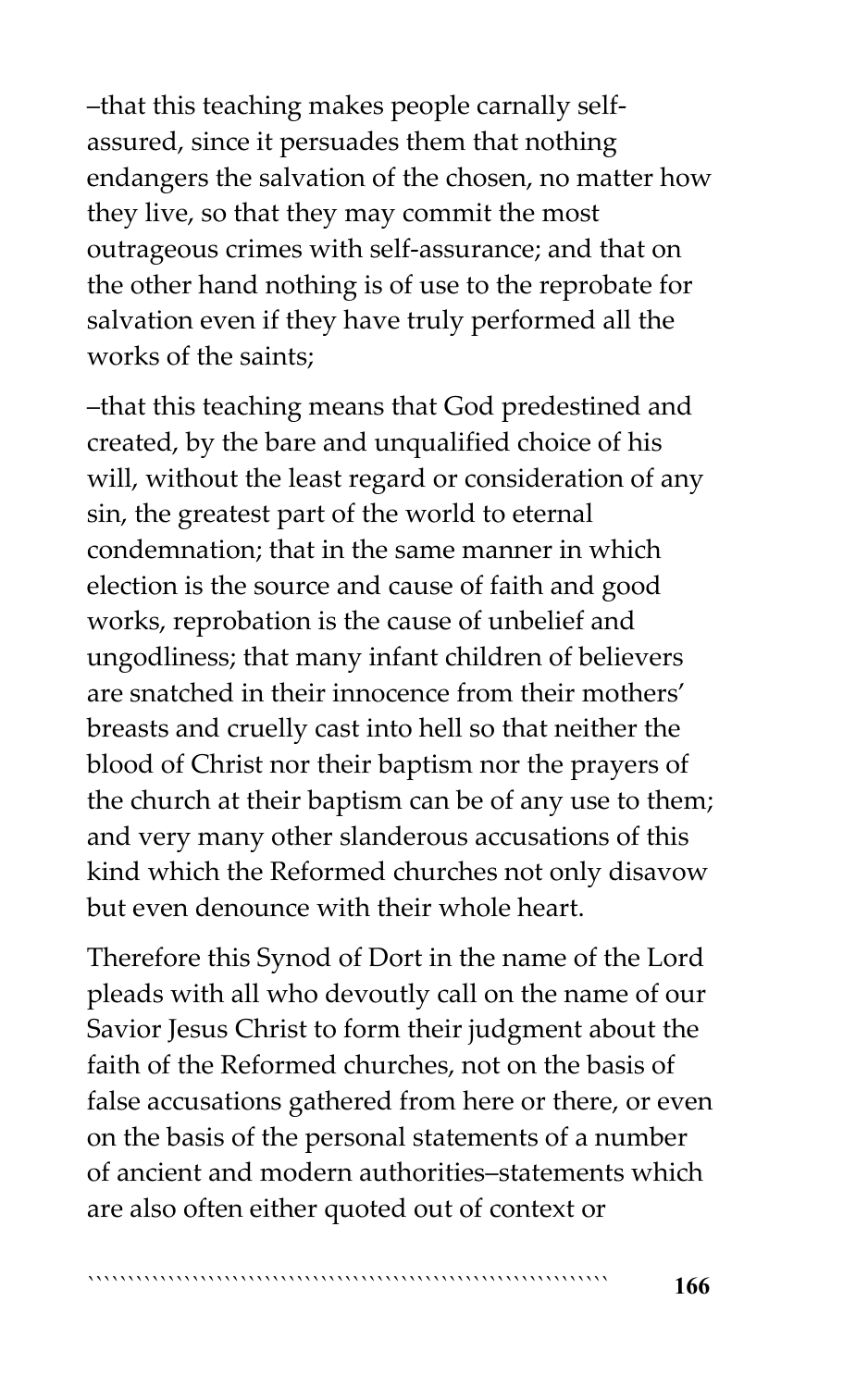misquoted and twisted to convey a different meaning–but on the basis of the churches' own official confessions and of the present explanation of the orthodox teaching which has been endorsed by the unanimous consent of the members of the whole Synod, one and all.

Moreover, the Synod earnestly warns the false accusers themselves to consider how heavy a judgment of God awaits those who give false testimony against so many churches and their confessions, trouble the consciences of the weak, and seek to prejudice the minds of many against the fellowship of true believers.

Finally, this Synod urges all fellow ministers in the gospel of Christ to deal with this teaching in a godly and reverent manner, in the academic institutions as well as in the churches; to do so, both in their speaking and writing, with a view to the glory of God's name, holiness of life, and the comfort of anxious souls; to think and also speak with Scripture according to the analogy of faith; and, finally, to refrain from all those ways of speaking which go beyond the bounds set for us by the genuine sense of the Holy Scriptures and which could give impertinent sophists a just occasion to scoff at the teaching of the Reformed churches or even to bring false accusations against it.

May God's Son Jesus Christ, who sits at the right hand of God and gives gifts to men, sanctify us in the truth, lead to the truth those who err, silence the